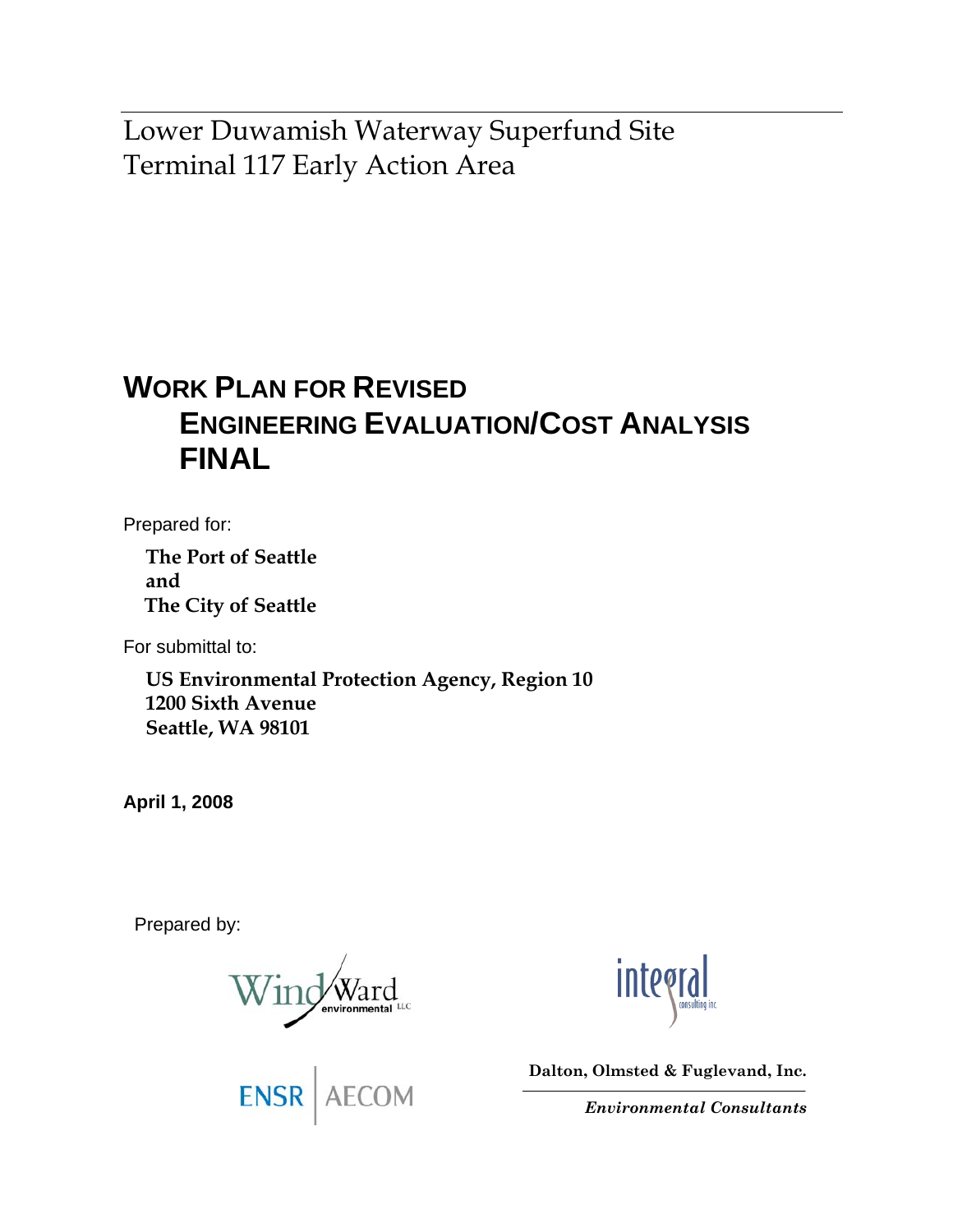# **Table of Contents**

| <b>List of Tables</b> |                        |                                                                                               |                     |  |
|-----------------------|------------------------|-----------------------------------------------------------------------------------------------|---------------------|--|
|                       | <b>List of Figures</b> |                                                                                               | iv                  |  |
|                       | <b>List of Maps</b>    |                                                                                               | iv                  |  |
|                       |                        |                                                                                               | vi                  |  |
|                       | <b>Acronyms</b>        |                                                                                               |                     |  |
| 1                     | <b>Introduction</b>    |                                                                                               | 1                   |  |
|                       | 1.1                    | Scope of Work Plan                                                                            | $\mathbf{1}$        |  |
|                       | 1.2                    | <b>CERCLA Project Background</b>                                                              | $\frac{2}{2}$       |  |
|                       | 1.2.1                  | Lower Duwamish Waterway and Early Action Areas                                                |                     |  |
|                       | 1.2.2                  | Initial Early Action Area investigations and 2005 EE/CA<br>2006 Time Critical Removal Action  | 3                   |  |
|                       | 1.2.3<br>1.2.4         |                                                                                               | 3<br>$\overline{4}$ |  |
|                       | 1.3                    | Expanded T-117 EAA and the revised EE/CA<br>Work Plan Organization                            | 5                   |  |
|                       | 1.4                    | Project Team and Responsibilities                                                             | 6                   |  |
|                       |                        |                                                                                               |                     |  |
| 2                     |                        | <b>Site Background and Features</b>                                                           | 9                   |  |
|                       | 2.1                    | Site Description and History                                                                  | 9                   |  |
|                       | 2.1.1                  | Location                                                                                      | 9                   |  |
|                       | 2.1.2                  | <b>Historical activities</b><br>Current site features                                         | 10                  |  |
|                       | 2.1.3                  |                                                                                               | 12<br>14            |  |
|                       | 2.1.4<br>2.1.5         | Current land use, zoning, ownership, and activities                                           | 16                  |  |
|                       | 2.1.6                  | Physical environment                                                                          | 25                  |  |
|                       | 2.2                    | Sensitive ecosystems and habitat<br>Previous Environmental Investigations and Removal Actions | 26                  |  |
|                       | 2.2.1                  | Previous environmental investigations                                                         | 26                  |  |
|                       | 2.2.2                  | Previous removal actions                                                                      | 31                  |  |
|                       | 2.3                    | Summary of Existing Environmental Data                                                        | 35                  |  |
|                       | 2.3.1                  | Sediment Study Area                                                                           | 36                  |  |
|                       | 2.3.2                  | T-117 Upland Area                                                                             | 39                  |  |
|                       | 2.3.3                  | <b>Adjacent Streets</b>                                                                       | 43                  |  |
|                       | 2.3.4                  | Groundwater and seeps                                                                         | 47                  |  |
|                       | 2.3.5                  | Summary of existing environmental conditions in the T-117                                     |                     |  |
|                       |                        | EAA                                                                                           | 51                  |  |
|                       | 2.3.6                  | Recontamination assessment areas                                                              | 53                  |  |
| 3                     |                        | Streamlined Risk Assessment Approach, COPC Identification, and                                |                     |  |
|                       |                        | <b>Conceptual Site Model</b>                                                                  | 65                  |  |
|                       | 3.1                    | Streamlined Risk Assessment Approach                                                          | 65                  |  |
|                       | 3.1.1                  | Preliminary exposure pathways                                                                 | 65                  |  |
|                       | 3.1.2                  | Preliminary risk characterization                                                             | 66                  |  |
|                       | 3.2                    | <b>Contaminants of Potential Concern</b>                                                      | 68                  |  |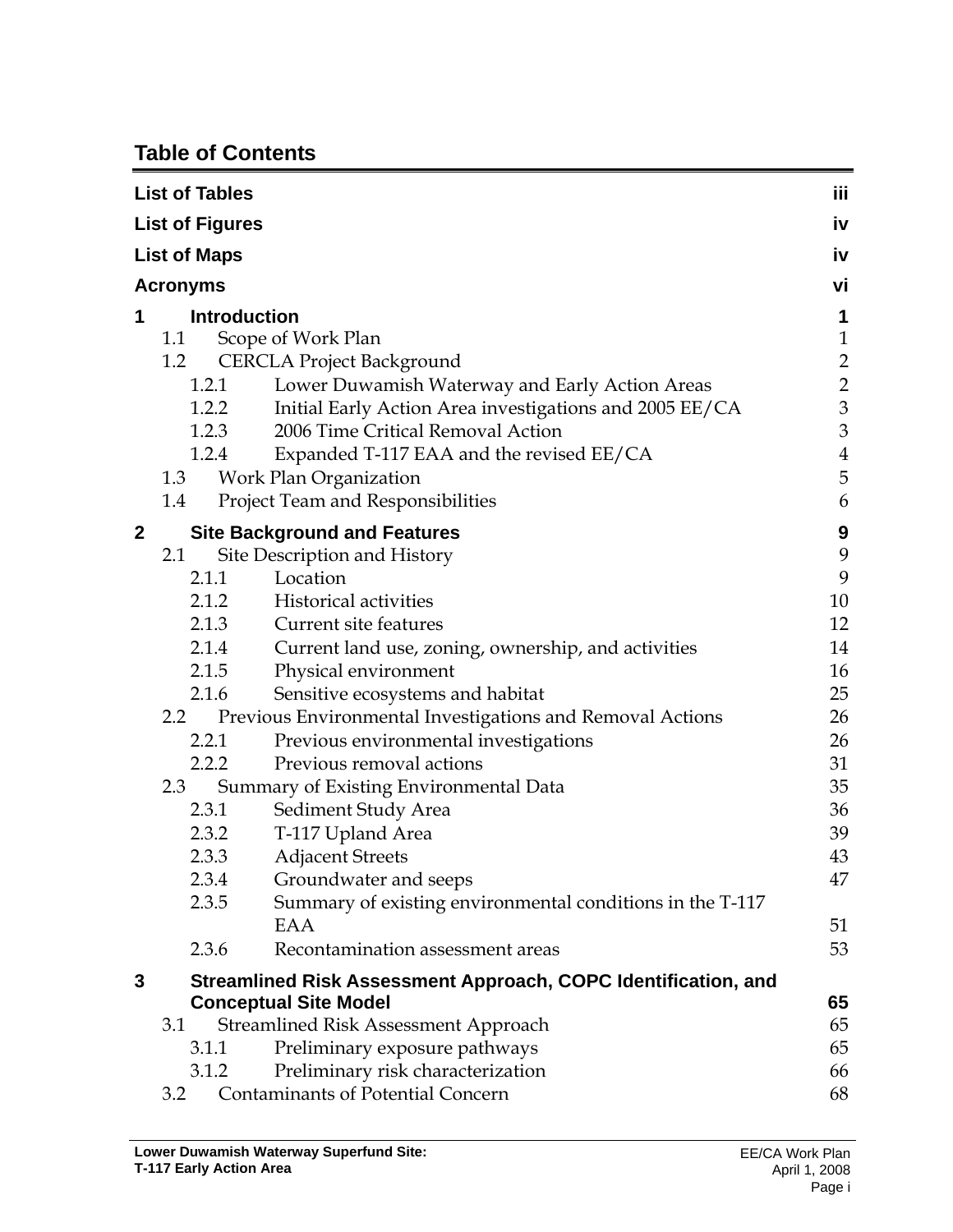|   | 3.2.1 | Initial screening of preliminary COPCs exceeding SQS and                 |     |
|---|-------|--------------------------------------------------------------------------|-----|
|   |       | detected in the T-117 Upland Area                                        | 69  |
|   | 3.2.2 | Initial screening of preliminary COPCs that exceed MTCA                  | 70  |
|   | 3.2.3 | Additional screening for the RAA contaminants                            | 70  |
|   | 3.2.4 | Summary of preliminary COPCs                                             | 71  |
|   | 3.3   | Conceptual Site Model                                                    | 72  |
|   | 3.3.1 | Chemical sources to the T-117 EAA and contaminated media                 | 74  |
|   | 3.3.2 | Transport mechanisms, exposure routes, and potential receptors           | 75  |
|   | 3.3.3 | Pathways of concern                                                      | 76  |
|   | 3.4   | Preliminary EAA Boundary Definition                                      | 79  |
|   | 3.4.1 | Preliminary EAA boundary                                                 | 79  |
|   | 3.4.2 | Preliminary sediment removal boundary                                    | 79  |
|   | 3.4.3 | Approach to finalizing the sediment removal boundary                     | 80  |
| 4 |       | <b>Identification of Removal Action Goals and Objectives, Regulatory</b> |     |
|   |       | <b>Requirements, and Guidance</b>                                        | 81  |
|   | 4.1   | <b>Removal Action Scope</b>                                              | 81  |
|   | 4.2   | Removal Action Goals, Objectives and Site Use Considerations for the     |     |
|   |       | <b>T-117 EAA</b>                                                         | 81  |
|   | 4.3   | Recontamination Assessment Goals and Objectives                          | 82  |
|   | 4.4   | Preliminary Review and Analysis of Regulatory Requirements and           |     |
|   |       | Guidance                                                                 | 82  |
|   | 4.4.1 | CERCLA requirements and guidance                                         | 85  |
|   | 4.4.2 | Requirements and guidance under MTCA, TSCA, and SMS                      | 85  |
|   | 4.5   | <b>ARARs</b> Approach                                                    | 86  |
| 5 |       | <b>Approach to the Selection of Removal Action Alternatives</b>          | 87  |
|   | 5.1   | Identification of Removal Action Technologies                            | 87  |
|   | 5.1.1 | Land-based technologies                                                  | 87  |
|   | 5.1.2 | Over-water technologies                                                  | 88  |
|   | 5.1.3 | Material disposal and treatment                                          | 89  |
|   |       | 5.2 Identification and Analysis of Preliminary Removal Action            |     |
|   |       | Alternatives                                                             | 90  |
|   | 5.3   | Comparative Analysis of Removal Action Alternatives                      | 90  |
|   | 5.4   | Selection of Recommended Removal Action Alternative                      | 91  |
| 6 |       | <b>Preliminary Removal Action Alternatives</b>                           | 92  |
| 7 |       | <b>Data Gaps Assessment</b>                                              | 93  |
|   | 7.1   | Early Action Area                                                        | 93  |
|   | 7.1.1 | Sediment Study Area                                                      | 94  |
|   | 7.1.2 | T-117 Upland Area                                                        | 96  |
|   | 7.1.3 | <b>Adjacent Streets</b>                                                  | 102 |
|   | 7.2   | <b>Recontamination Assessment Areas</b>                                  | 103 |
|   | 7.2.1 | <b>Basin Oil parcels</b>                                                 | 103 |
|   | 7.2.2 | South Park Marina                                                        | 104 |
|   |       |                                                                          |     |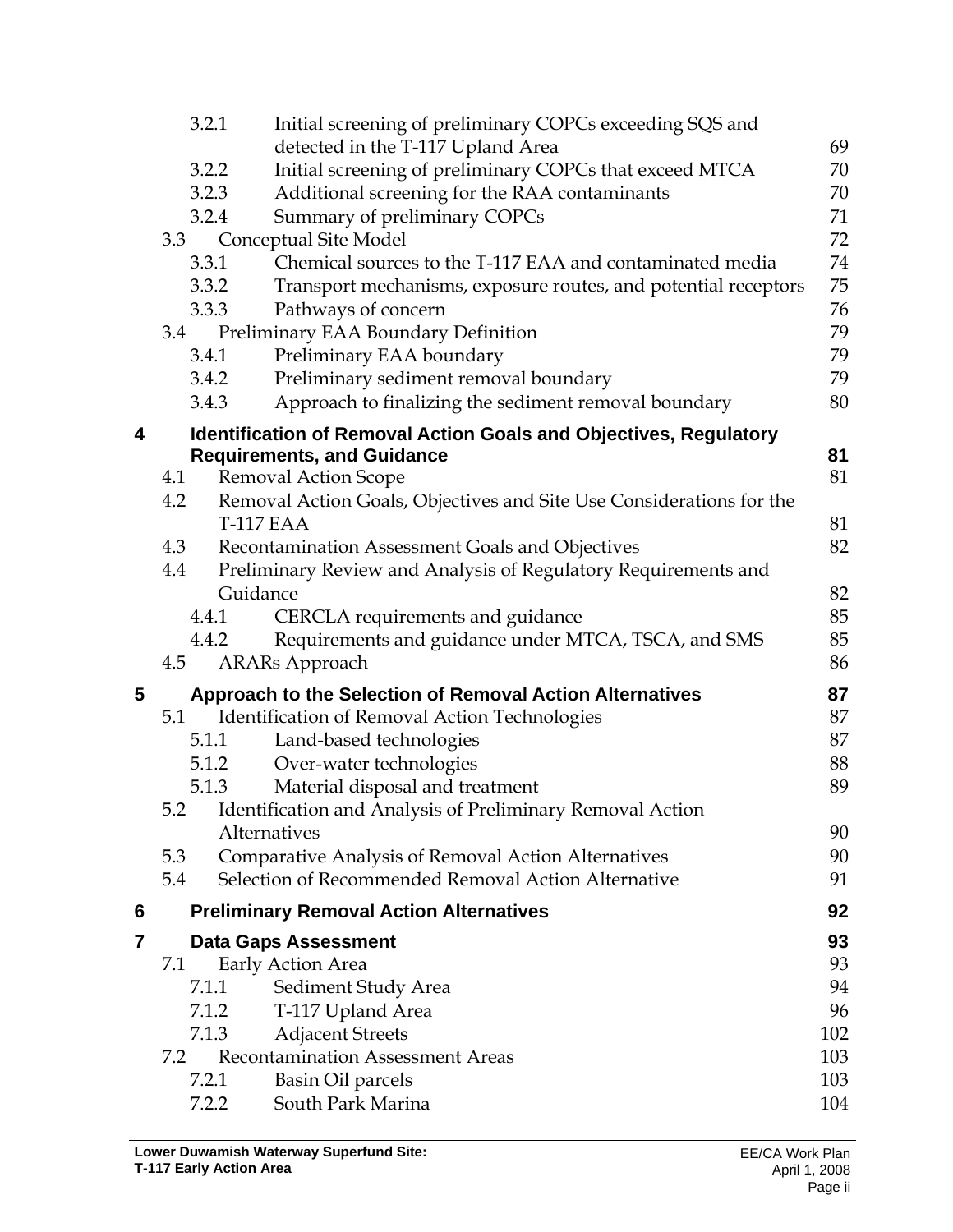|                         | 7.2.3                                                             | Recommendations for additional data collection for the RAAs | 104 |  |  |  |
|-------------------------|-------------------------------------------------------------------|-------------------------------------------------------------|-----|--|--|--|
| 8                       | <b>Preliminary Approach for Recontamination Assessment</b><br>107 |                                                             |     |  |  |  |
| 9                       | 108<br><b>EE/CA Scope and Schedule</b>                            |                                                             |     |  |  |  |
| 10<br><b>References</b> |                                                                   |                                                             | 110 |  |  |  |
|                         |                                                                   |                                                             |     |  |  |  |
|                         |                                                                   | Appendix A. Groundwater Monitoring Program                  |     |  |  |  |
|                         | <b>Appendix B. Quality Assurance Project Plan</b>                 |                                                             |     |  |  |  |
|                         | <b>Appendix C. Health and Safety Plan</b>                         |                                                             |     |  |  |  |
|                         | <b>Appendix D. Data Management Rules</b>                          |                                                             |     |  |  |  |
|                         | Appendix E. Reasonably Anticipated Future Land Use Letter         |                                                             |     |  |  |  |
|                         | <b>Appendix F. Data Tables</b>                                    |                                                             |     |  |  |  |

**(NOTE: Appendixes provided on CD on inside back cover)** 

# **List of Tables**

| Table 2-1.  | Summary of previous investigations at Terminal-117 Early Action Area                                        | 27  |
|-------------|-------------------------------------------------------------------------------------------------------------|-----|
| Table 2-2.  | Summary of detected chemicals in sediment and SMS criteria                                                  | 36  |
| Table 2-3.  | Summary of detected chemicals in the T-117 Upland Area soil                                                 | 39  |
| Table 2-4.  | Summary of detected chemicals in the Adjacent Street soils                                                  | 43  |
| Table 2-5.  | Summary of groundwater samples collected between 2003 and 2007 with<br>at least one detected chemical       | 48  |
| Table 2-6.  | Chemicals detected in seep water samples                                                                    | 51  |
| Table 2-7.  | Summary of chemicals detected in soil and catch basin samples at Basin<br>Oil                               | 56  |
| Table 2-8.  | Groundwater sampling concentrations from Basin Oil (MW-01) for<br>chemicals detected in at least one sample | 59  |
| Table 2-9.  | Tank and drum sampling concentrations from Basin Oil                                                        | 61  |
| Table 2-10. | Detected chemical concentrations in near the T-117 Upland property and<br>Marina boundary                   | 64  |
| Table 3-1.  | <b>Preliminary COPCs</b>                                                                                    | 72  |
| Table 4-1.  | Regulatory requirements that may be applicable or relevant and<br>appropriate to the T-117 EAA              | 83  |
| Table 6-1.  | Identification of preliminary site-wide removal action alternatives                                         | 92  |
| Table 7-1.  | T-117 upland soil data gaps analysis                                                                        | 97  |
| Table 9-1.  | T-117 EE/CA milestones and schedule                                                                         | 109 |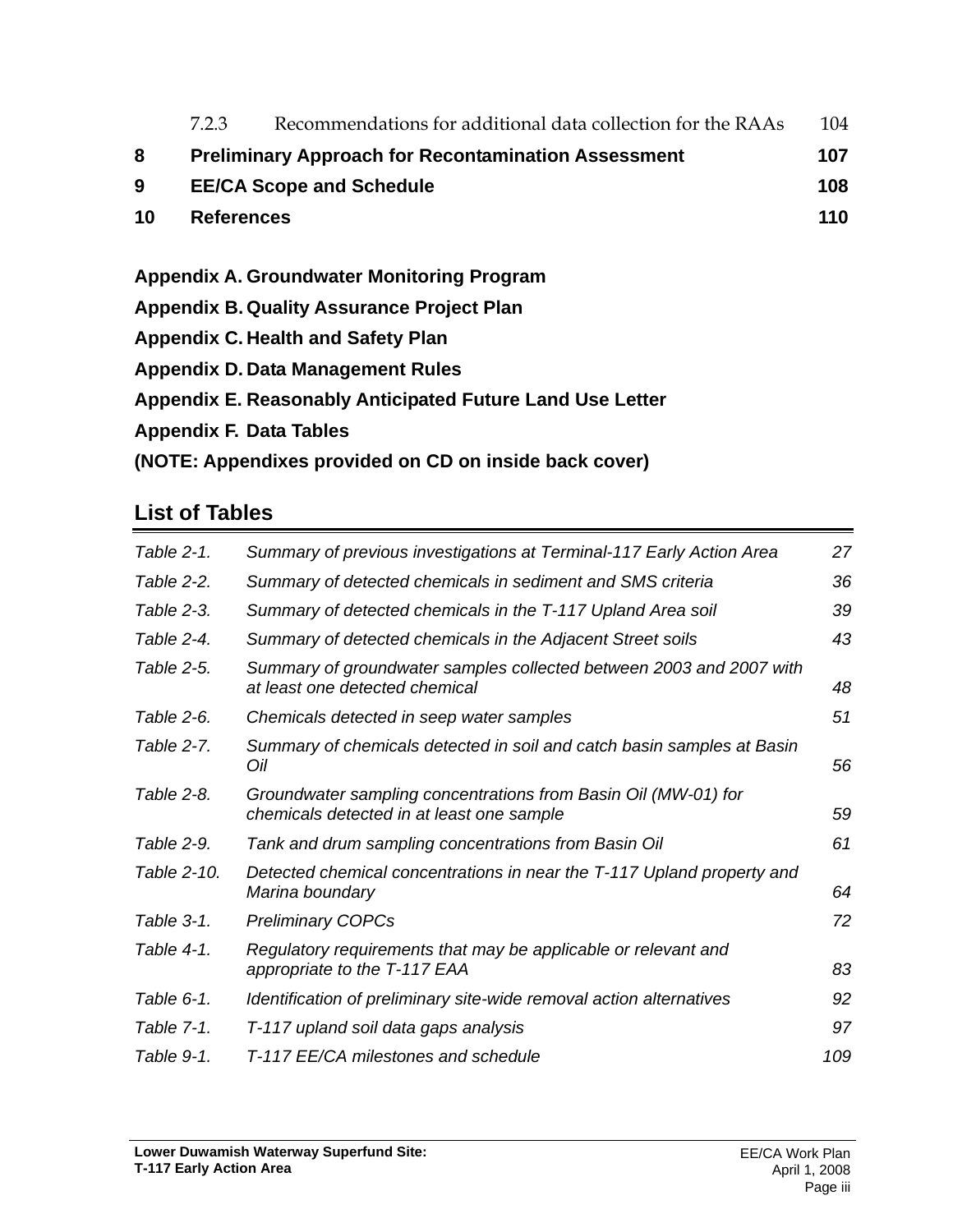# **List of Figures**

| Figure 1-1. T-117 EE/CA project organization chart | 8  |
|----------------------------------------------------|----|
| Figure 2-1. Cross section of T-117 EAA             | 23 |
| Figure 3-1. Conceptual site model                  | 73 |

# **List of Maps**

| Map 1-1.   | T-117 EAA site overview                                                                            |
|------------|----------------------------------------------------------------------------------------------------|
| Map 2-1.   | T-117 EAA current site features                                                                    |
| Map 2-2.   | Zoning designation and commercial and manufacturing activities in the vicinity<br>of the T-117 EAA |
| Map 2-3.   | Historical and current LDW configurations                                                          |
| Map 2-4.   | Previous removal actions in the T-117 EAA                                                          |
| Map 2-5.   | Sampling locations in the T-117 EAA and vicinity                                                   |
| Map 2-6.   | Total PCB concentrations in surface sediment compared to SMS in the<br>sediment area               |
| Map 2-7.   | Total PCB concentrations in subsurface sediment compared to SMS in the<br>sediment area            |
| Map 2-8.   | Sediment sampling locations with full suite SMS analyses                                           |
| Map 2-9a.  | T-117 upland soil total PCB concentrations, 0-to-7-ft depth range                                  |
| Map 2-9b.  | T-117 upland soil total PCB concentrations, 7-to->12-ft depth range                                |
| Map 2-10.  | T-117 upland sampling subareas                                                                     |
| Map 2-11.  | Subarea A soil total PCB concentrations                                                            |
| Map 2-12.  | Subarea B soil total PCB concentrations                                                            |
| Map 2-13.  | Subarea C total PCB concentrations                                                                 |
| Map 2-14.  | Subarea D soil total PCB concentrations                                                            |
| Map 2-15.  | Subarea E and F soil total PCB concentrations                                                      |
| Map 2-16a. | T-117 upland soil total TPH concentrations, 0-to-7-ft depth range                                  |
| Map 2-16b. | T-117 upland soil total TPH concentrations, 7-to->12-ft depth range                                |
| Map 2-17.  | Subarea A soil total TPH concentrations                                                            |
| Map 2-18.  | Subarea B soil total TPH concentrations                                                            |
| Map 2-19.  | Subarea C soil total TPH concentrations                                                            |
| Map 2-20.  | Subarea D soil total TPH concentrations                                                            |
| Map 2-21.  | Subarea E and F soil total TPH concentrations                                                      |
| Map 2-22.  | T-117 upland soil total cPAH concentrations, 0-to-4-ft depth range                                 |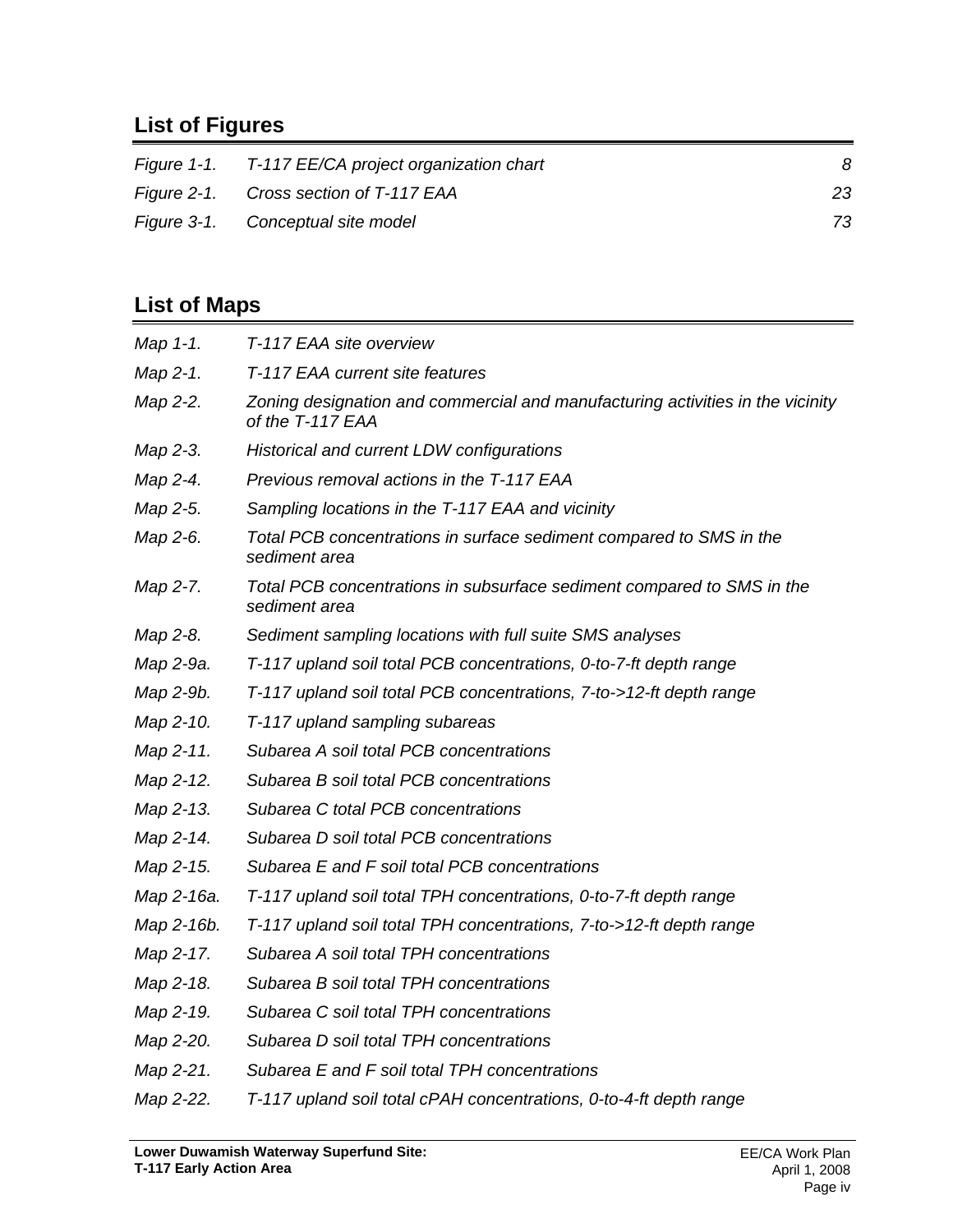- *Map 2-23. T-117 upland soil total cPAH concentrations, 5-to->7-ft depth range*
- *Map 2-24. T-117 upland soil arsenic concentrations*
- *Map 2-25. T-117 EAA adjacent streets—total PCB concentrations in soil*
- *Map 2-26. T-117 EAA adjacent streets—total PCB concentrations in residential yard soil*
- *Map 2-27. T-117 EAA adjacent streets—total TPH concentrations in soil*
- *Map 2-28. T-117 EAA adjacent streets—total cPAH concentrations in soil*
- *Map 2-29. T-117 EAA adjacent streets—total arsenic concentrations in soil*
- *Map 2-30. T-117 EAA adjacent streets—Basin Oil property soil and catch basin sampling locations*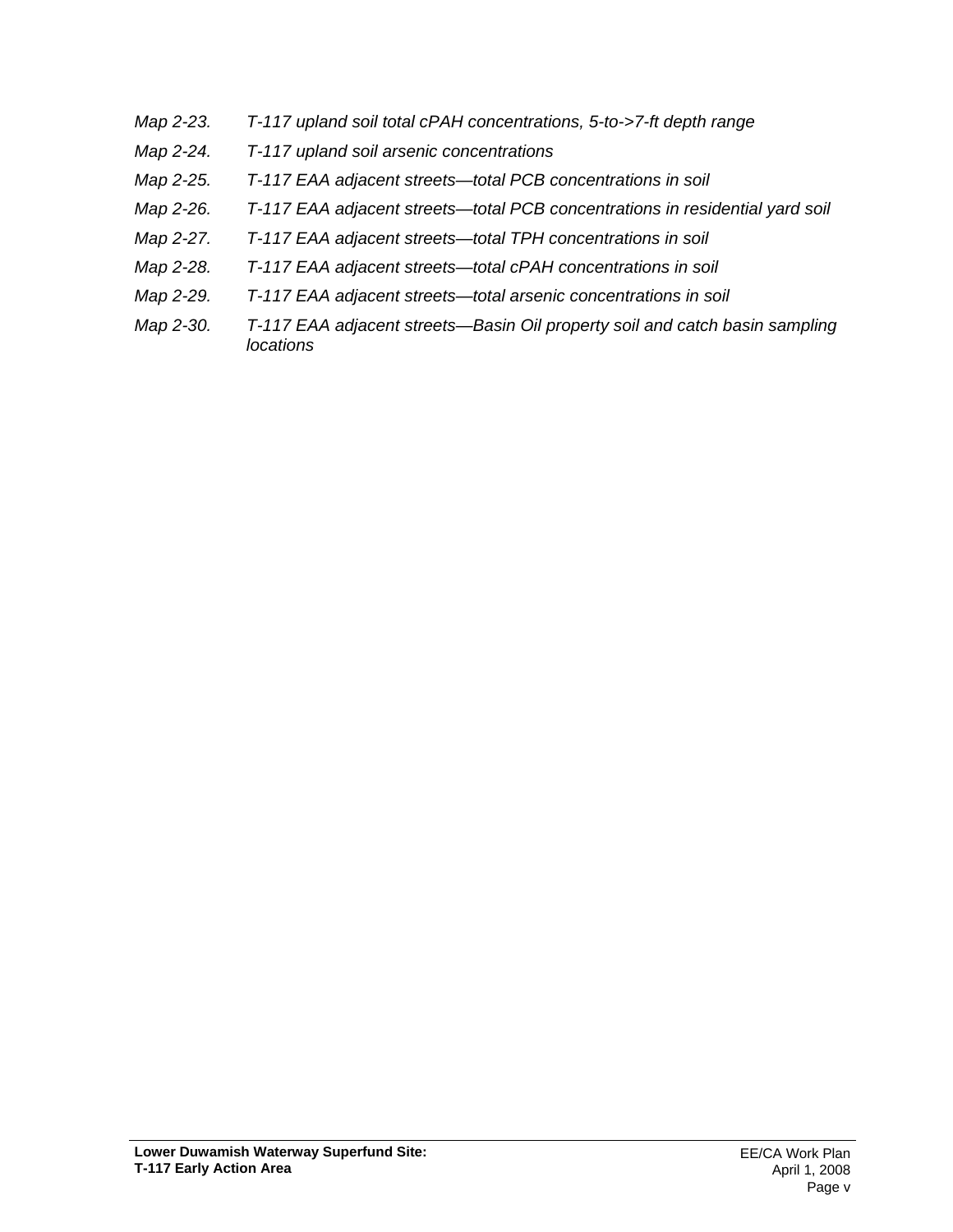# **Acronyms**

| <b>Acronym</b>                                | Definition                                                                           |  |  |  |  |
|-----------------------------------------------|--------------------------------------------------------------------------------------|--|--|--|--|
| <b>AOC</b><br>Administrative Order on Consent |                                                                                      |  |  |  |  |
| <b>ARAR</b>                                   | applicable or relevant and appropriate requirement                                   |  |  |  |  |
| <b>ASAOC</b>                                  | Administrative Settlement Agreement and Order on Consent                             |  |  |  |  |
| <b>AST</b>                                    | aboveground storage tank                                                             |  |  |  |  |
| <b>Basin Oil</b>                              | Basin Oil Company, Inc.                                                              |  |  |  |  |
| <b>BEHP</b>                                   | bis(2-ethylhexyl) phthalate                                                          |  |  |  |  |
| bgs                                           | below ground surface                                                                 |  |  |  |  |
| <b>BHC</b>                                    | benzene hexachloride                                                                 |  |  |  |  |
| <b>BMP</b>                                    | best management practice                                                             |  |  |  |  |
| <b>BTEX</b>                                   | benzene, toluene, ethylbenzene, and xylene                                           |  |  |  |  |
| <b>Boeing</b>                                 | The Boeing Company                                                                   |  |  |  |  |
| <b>CERCLA</b>                                 | Comprehensive Environmental Response, Compensation, and Liability Act<br>(Superfund) |  |  |  |  |
| <b>CFR</b>                                    | Code of Federal Regulations                                                          |  |  |  |  |
| cfs                                           | cubic feet per second                                                                |  |  |  |  |
| <b>City</b>                                   | City of Seattle                                                                      |  |  |  |  |
| <b>COPC</b>                                   | chemical of potential concern                                                        |  |  |  |  |
| <b>cPAH</b>                                   | carcinogenic polycyclic aromatic hydrocarbon                                         |  |  |  |  |
| <b>CSL</b>                                    | cleanup screening level                                                              |  |  |  |  |
| <b>CSM</b>                                    | conceptual site model                                                                |  |  |  |  |
| <b>CUL</b>                                    | cleanup level                                                                        |  |  |  |  |
| <b>CSO</b>                                    | combined sewer overflow                                                              |  |  |  |  |
| <b>DMMP</b>                                   | Dredged Material Management Program                                                  |  |  |  |  |
| <b>DOF</b>                                    | Dalton, Olmsted & Fuglevand, Inc.                                                    |  |  |  |  |
| dw                                            | dry weight                                                                           |  |  |  |  |
| <b>EAA</b>                                    | early action area                                                                    |  |  |  |  |
| <b>Ecology</b>                                | Washington State Department of Ecology                                               |  |  |  |  |
| EE/CA                                         | engineering evaluation/cost analysis                                                 |  |  |  |  |
| <b>EFH</b>                                    | essential fish habitat                                                               |  |  |  |  |
| <b>EPA</b>                                    | <b>US Environmental Protection Agency</b>                                            |  |  |  |  |
| <b>ERA</b>                                    | ecological risk assessment                                                           |  |  |  |  |
| <b>FEMA</b>                                   | Federal Emergency Management Agency                                                  |  |  |  |  |
| <b>FS</b>                                     | feasibility study                                                                    |  |  |  |  |
| <b>HHRA</b>                                   | human health risk assessment                                                         |  |  |  |  |
| <b>HPAH</b>                                   | high-molecular-weight polycyclic aromatic hydrocarbon                                |  |  |  |  |
| <b>HpCDD</b>                                  | heptachlorodibenzo-p-dioxin                                                          |  |  |  |  |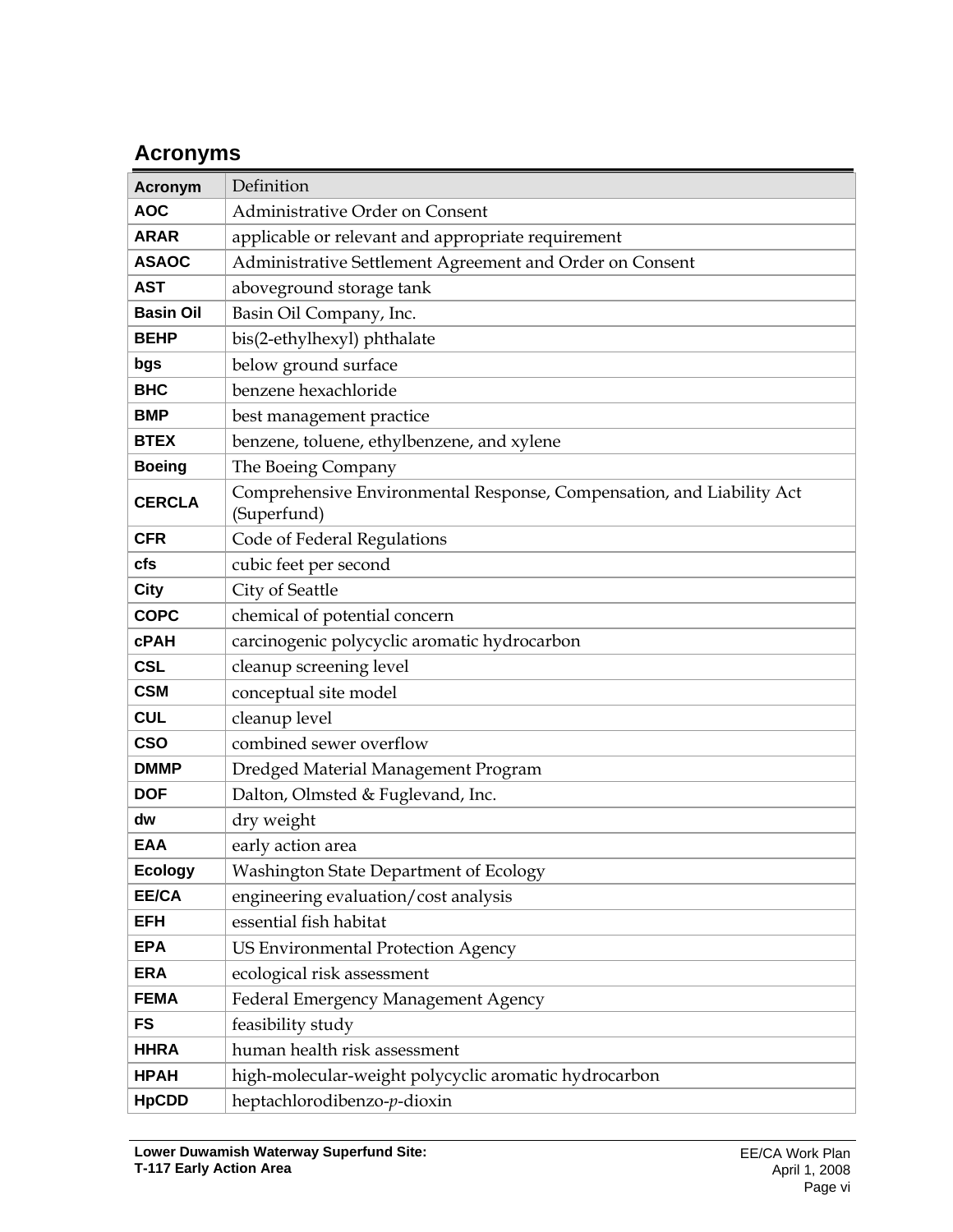| <b>Acronym</b>                                                  | Definition                                           |  |  |  |  |
|-----------------------------------------------------------------|------------------------------------------------------|--|--|--|--|
| <b>HpCDF</b>                                                    | heptachlorodibenzofuran                              |  |  |  |  |
| ID                                                              | identification                                       |  |  |  |  |
| Integral                                                        | Integral Consulting, Inc.                            |  |  |  |  |
| <b>KCCWD1</b>                                                   | King County Commercial Waterway District No. 1       |  |  |  |  |
| <b>LDW</b>                                                      | Lower Duwamish Waterway                              |  |  |  |  |
| Lower Duwamish Waterway Group<br><b>LDWG</b>                    |                                                      |  |  |  |  |
| <b>LNAPL</b>                                                    | light non-aqueous-phase liquid                       |  |  |  |  |
| <b>LPAH</b>                                                     | low-molecular-weight polycyclic aromatic hydrocarbon |  |  |  |  |
| <b>Marina</b>                                                   | South Park Marina                                    |  |  |  |  |
| <b>MLLW</b>                                                     | mean lower low water                                 |  |  |  |  |
| <b>MTCA</b>                                                     | <b>Model Toxics Control Act</b>                      |  |  |  |  |
| <b>NAPL</b><br>non-aqueous-phase liquid                         |                                                      |  |  |  |  |
| <b>NMFS</b>                                                     | National Marine Fisheries Service                    |  |  |  |  |
| <b>NOAA</b>                                                     | National Oceanic and Atmospheric Administration      |  |  |  |  |
| National Pollutant Discharge Elimination System<br><b>NPDES</b> |                                                      |  |  |  |  |
| <b>National Priorities List</b><br><b>NPL</b>                   |                                                      |  |  |  |  |
| <b>NTCRA</b>                                                    | non-time-critical removal action                     |  |  |  |  |
| OC                                                              | organic carbon                                       |  |  |  |  |
| <b>OCDD</b>                                                     | octachlorodibenzo-p-dioxin                           |  |  |  |  |
| octachlorodibenzofuran<br><b>OCDF</b>                           |                                                      |  |  |  |  |
| <b>PAH</b>                                                      | polycyclic aromatic hydrocarbon                      |  |  |  |  |
| <b>PCB</b>                                                      | polychlorinated biphenyl                             |  |  |  |  |
| Port                                                            | Port of Seattle                                      |  |  |  |  |
| <b>PSDDA</b>                                                    | Puget Sound Dredged Disposal Analysis                |  |  |  |  |
| QAPP                                                            | quality assurance project plan                       |  |  |  |  |
| <b>RAA</b>                                                      | recontamination assessment area                      |  |  |  |  |
| <b>RAO</b>                                                      | removal action objective                             |  |  |  |  |
| <b>RCRA</b>                                                     | Resource Conservation and Recovery Act               |  |  |  |  |
| <b>RI</b><br>remedial investigation                             |                                                      |  |  |  |  |
| <b>RI/FS</b>                                                    | remedial investigation/feasibility study             |  |  |  |  |
| <b>RM</b>                                                       | river mile                                           |  |  |  |  |
| <b>ROD</b>                                                      | Record of Decision                                   |  |  |  |  |
| <b>ROW</b>                                                      | right-of-way                                         |  |  |  |  |
| <b>SAIC</b>                                                     | Science Applications International Corporation       |  |  |  |  |
| <b>SMS</b>                                                      | Washington State Sediment Management Standards       |  |  |  |  |
| <b>SOW</b>                                                      | scope of work                                        |  |  |  |  |
| <b>SPU</b>                                                      | Seattle Public Utilities                             |  |  |  |  |
| SQS                                                             | sediment quality standards                           |  |  |  |  |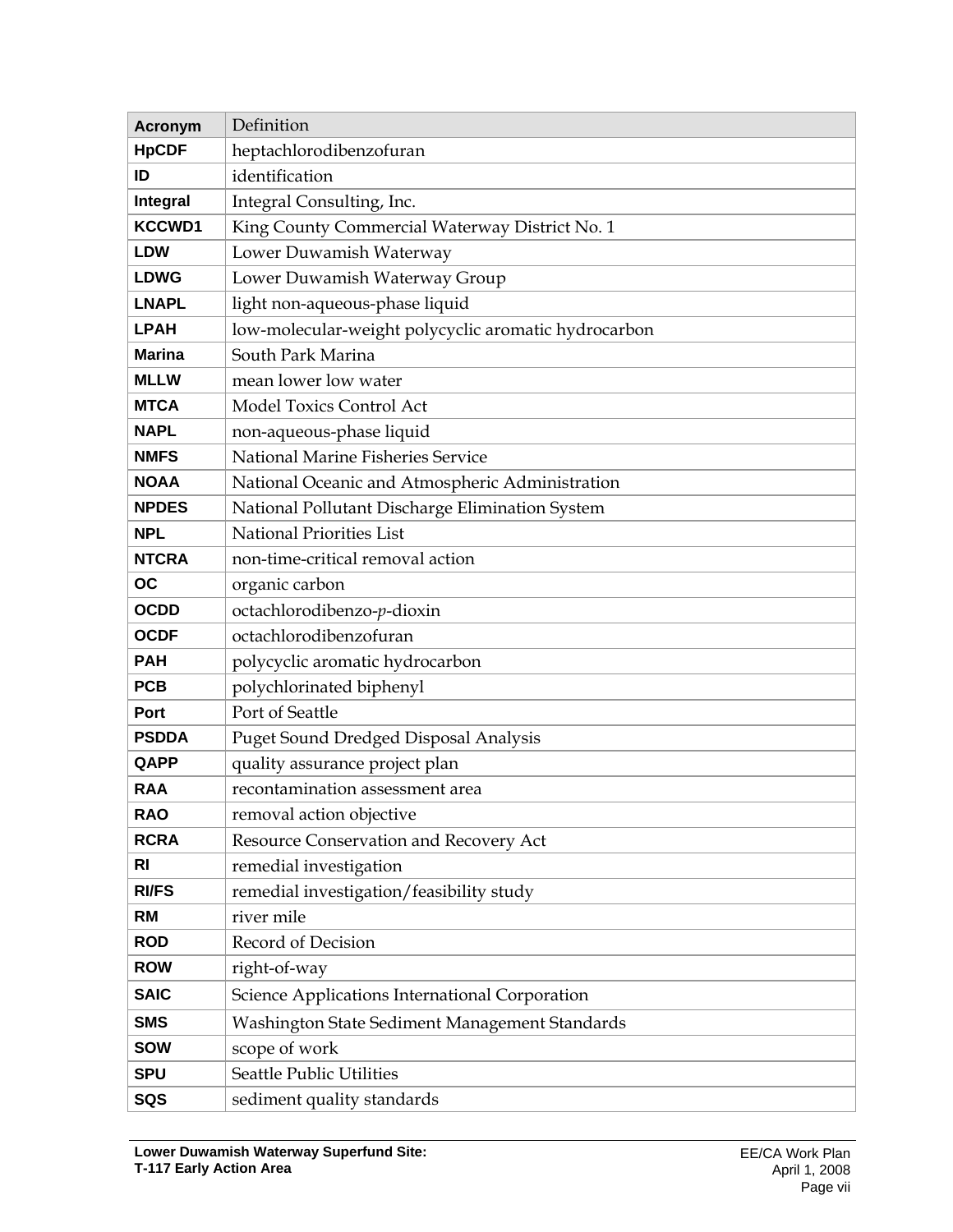| Definition<br><b>Acronym</b> |                                             |  |  |
|------------------------------|---------------------------------------------|--|--|
| <b>STM</b>                   | sediment transport model                    |  |  |
| <b>SVOC</b>                  | semivolatile organic compound               |  |  |
| T-117                        | Terminal 117                                |  |  |
| <b>TBT</b>                   | tributyltin                                 |  |  |
| <b>TCLP</b>                  | toxicity characteristic leaching procedure  |  |  |
| <b>TCRA</b>                  | time-critical removal action                |  |  |
| <b>TPH</b>                   | total petroleum hydrocarbons                |  |  |
| TPH-D                        | diesel-range total petroleum hydrocarbons   |  |  |
| TPH-G                        | gasoline-range total petroleum hydrocarbons |  |  |
| TPH-O                        | lube oil-range total petroleum hydrocarbons |  |  |
| <b>TSCA</b>                  | <b>Toxic Substances Control Act</b>         |  |  |
| <b>USACE</b>                 | US Army Corps of Engineers                  |  |  |
| <b>USFWS</b>                 | US Fish and Wildlife Service                |  |  |
| <b>UST</b>                   | underground storage tank                    |  |  |
| <b>VOC</b>                   | volatile organic compound                   |  |  |
| Windward                     | Windward Environmental LLC                  |  |  |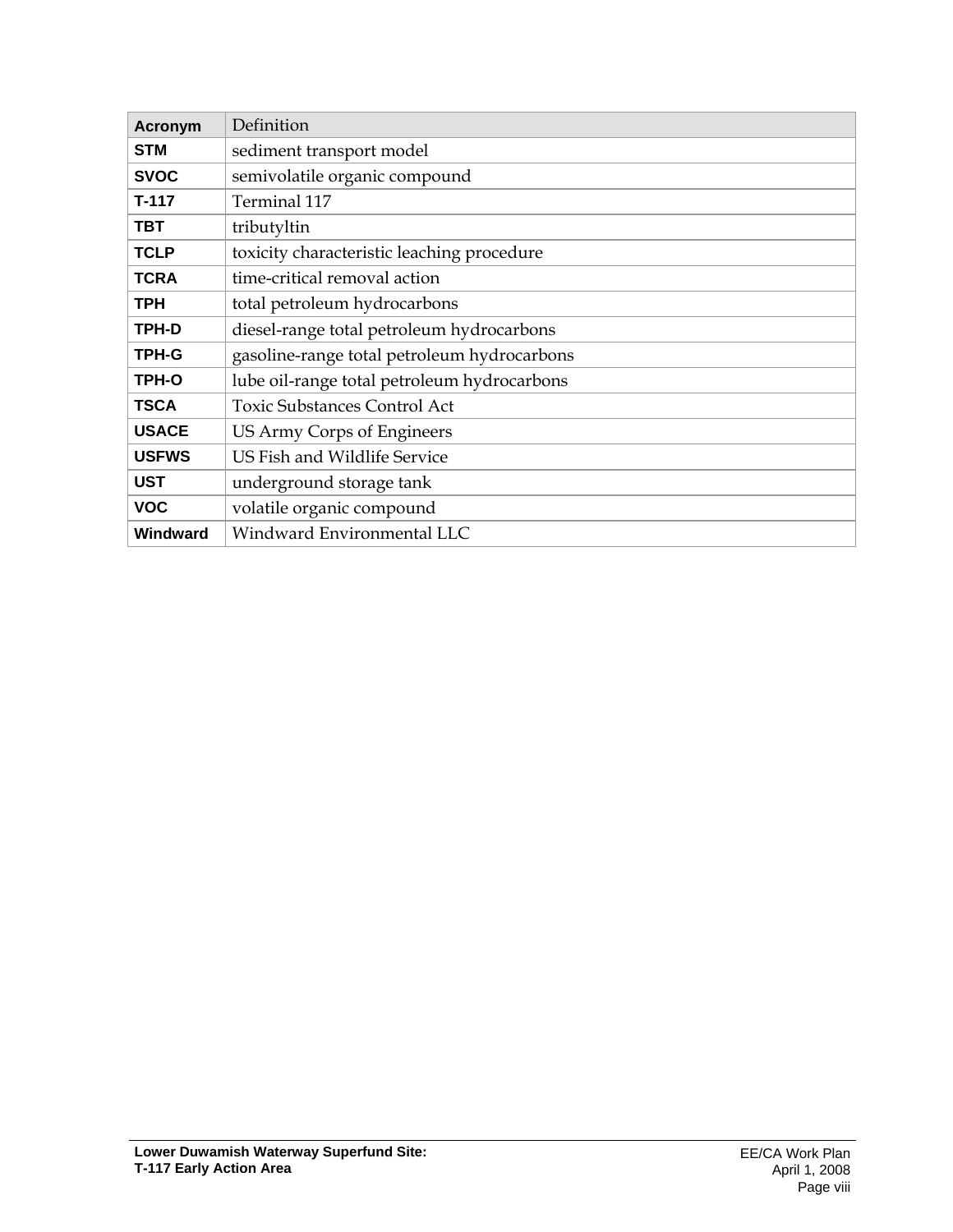# **1 Introduction**

Terminal 117 (T-117) is a site within the Lower Duwamish Waterway (LDW) Superfund site that was selected for early action remediation in 2003 to address polychlorinated biphenyl (PCB) contamination in sediment. An engineering evaluation/cost analysis (EE/CA) for a non-time-critical removal action (NTCRA) for the sediment and adjacent bank area was submitted to the US Environmental Protection Agency (EPA) and approved in 2005 (Windward et al. 2005c). However, the discovery of PCB soil contamination in adjacent upland areas prompted EPA to implement a time-critical removal action (TCRA) and to expand the site boundary to include the Port of Seattle's (Port's) T-117 upland property and adjoining City of Seattle (City) streets, in addition to the bank and sediments. This work plan presents the approach for the development and preparation of a revised EE/CA to address the redefined T-117 Early Action Area (EAA) boundary.

The following sections present the purpose and objectives of the work plan, background information pertinent to the development of the revised T-117 EAA, the overall organization of the work plan, and the project team and responsibilities.

# **1.1 SCOPE OF WORK PLAN**

This work plan presents the approach for a revised EE/CA for a NTCRA at the T-117 EAA of the LDW Superfund site. This NTCRA is being conducted by the Port and the City pursuant to an Administrative Settlement Agreement and Order on Consent (ASAOC) with EPA (Docket No.10-2006-0103).

In 2005, EPA approved an EE/CA (Windward et al. 2005c), and an action memorandum (EPA 2006a) was issued for the T-117 EAA sediment and adjacent bank. At that time, it was assumed that only minor revisions to the upland removal action boundary would be needed. However, the Port later discovered additional PCB contamination in the upland-117 upland property, the extent of which was broader than originally anticipated. This resulted in an increased scope for the NTCRA. In addition, the City discovered PCBs in the streets adjacent to the T-117 upland property. Thus, the T-117 EAA was expanded by EPA to include all three of these areas, hereafter referred to as the Sediment Study Area, the T-117 Upland Area, and the Adjacent Streets. The 2005 EE/CA for the T-117 EAA (Windward et al. 2005c) will be revised in accordance with this work plan. A more detailed discussion is presented in Section 1.2.

The scope of the NTCRA has also been expanded to include an assessment of the potential for recontamination of the T-117 EAA by the adjoining Basin Oil Company, Inc. (Basin Oil), property and South Park Marina (Marina) property, collectively referred to as the recontamination assessment areas (RAAs). Map 1-1 shows the T-117 EAA and the RAAs. The content of this work plan complies with that set forth in EPA's *Guidance on Conducting Non-Time-Critical Removal Actions Under CERCLA* (1993).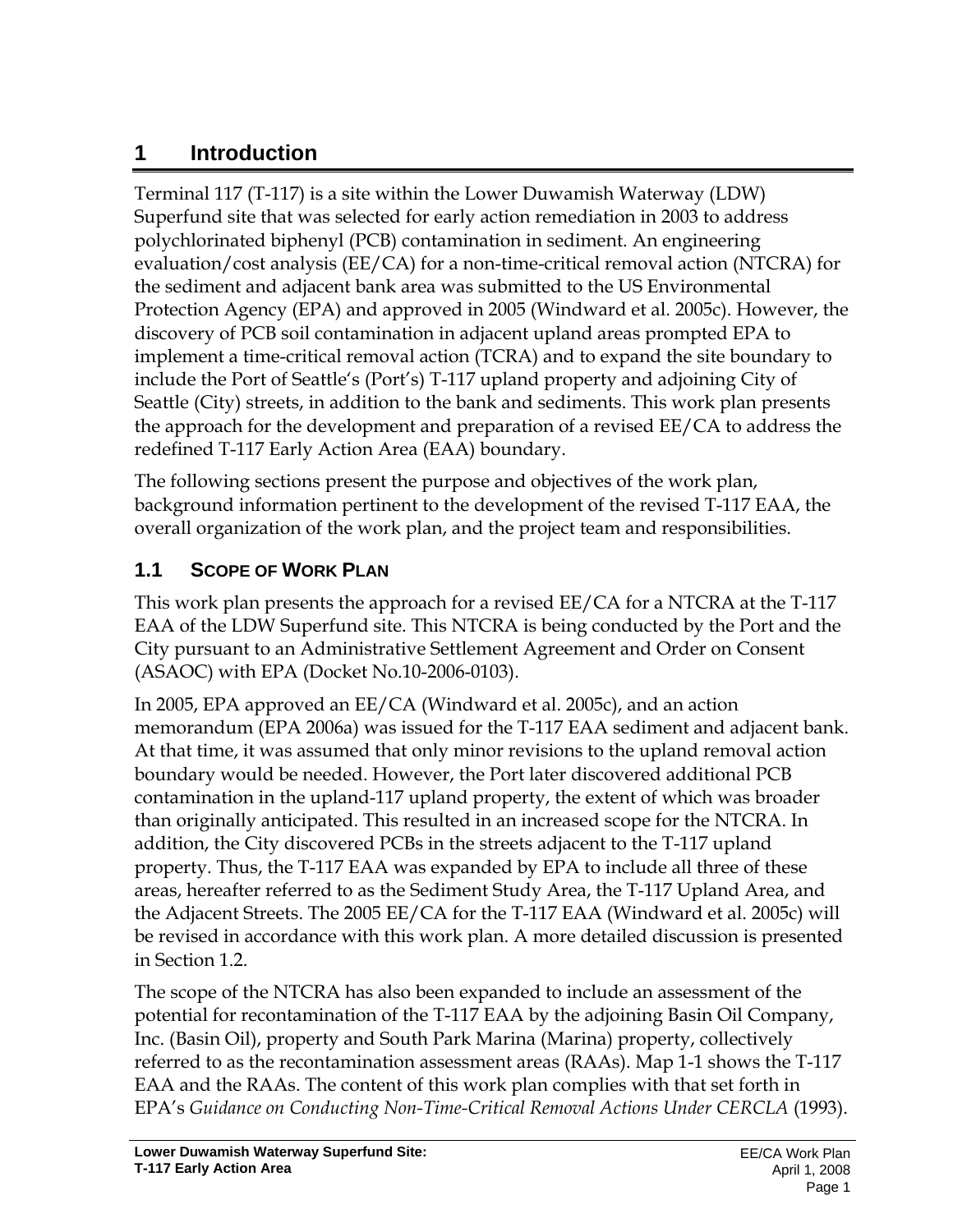In addition, as requested by EPA, this work plan includes a comprehensive compilation of existing site data in an effort to streamline project reporting and expedite the EE/CA.

EPA also has requested that this work plan identify preliminary removal action alternatives that are compatible with the reasonably anticipated future land use at the site (2007a) (Appendix E). The list of preliminary removal action alternatives relies, in part, on those presented in the previous EE/CA as a starting point. These alternatives, along with possible additional alternatives, will be further developed and refined in the EE/CA.

This work plan also includes an evaluation of data gaps related to the T-117 EAA and potential T-117 EAA recontamination from the RAAs. A groundwater monitoring plan and quality assurance project plan (QAPP), are included as Appendices A and B, respectively, and address identified data gaps.

# **1.2 CERCLA PROJECT BACKGROUND**

A portion of the T-117 EAA Upland Area was historically used for the manufacture of asphalt products, as well as other activities associated with former tenants. Asphalt manufacturing operations are suspected to have included the use of waste oils, which were believed to have contained PCBs, and these oils are believed to be a source of contaminants released to the surrounding site soils and sediment.1 This section describes the project background as it relates to EPA's National Priorities List (NPL) of the adjacent LDW and the identification of the T-117 as an EAA within the LDW. Details on the site and regulatory history prior to the LDW Superfund designation are presented in Sections 2.1.2 and 2.2, respectively. A comprehensive and detailed timeline presenting project history and regulatory milestones will be provided in the EE/CA.

### **1.2.1 Lower Duwamish Waterway and Early Action Areas**

The LDW, which includes the sediment portion of the T-117 EAA, was added to EPA's NPL defined under the Comprehensive Environmental Response, Compensation, and Liability Act [CERCLA], also known as Superfund) on September 13, 2001. The Phase 1 remedial investigation (RI) report for the LDW (Windward 2003a) presented a summary of available data for the waterway. One of the primary objectives of the Phase 1 RI was to identify areas within the LDW that might be candidates for early removal action because of their potential for higher levels of risk from contaminated sediment. The Port, the City, King County, and The Boeing Company (Boeing), working together as the Lower Duwamish Waterway Group (LDWG), prepared a technical memorandum (Windward 2003b) that recommended seven areas to EPA and

 $\overline{a}$ 

<sup>1</sup> Respondents do not admit, and retain the right to controvert in any subsequent proceedings other than proceedings to implement or enforce the Terminal 117 EAA Settlement Agreement and this work plan, statements of fact, including but not limited to those in this paragraph.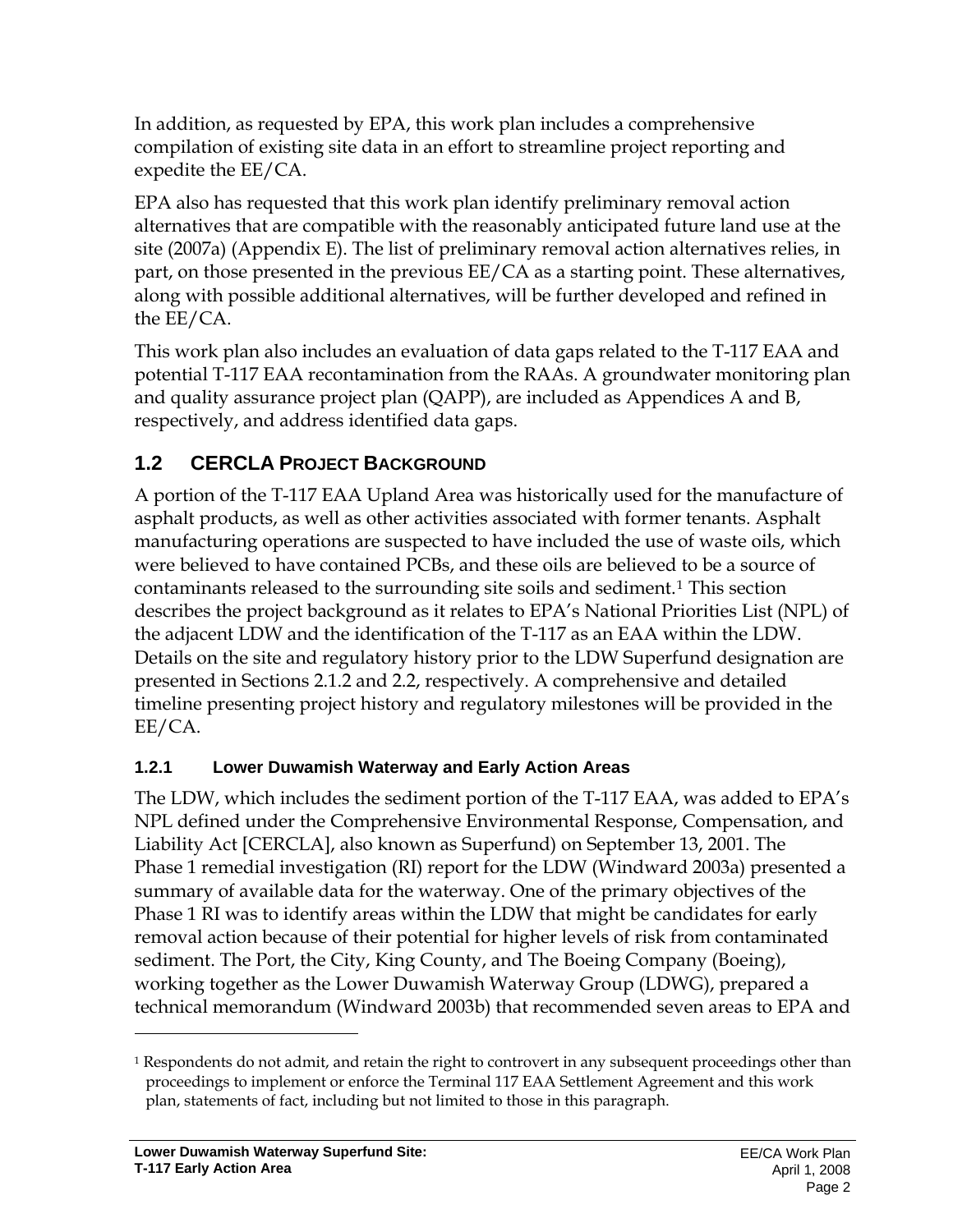the Washington State Department of Ecology (Ecology) for early removal action. The Sediment Study Area of T-117 was one of the seven recommended EAAs. In 2003, EPA required that T-117 be investigated and cleaned up as a NTCRA, primarily because of high concentrations of PCBs and the potential for those PCBs to contaminate LDW sediment (EPA 2005b).

## **1.2.2 Initial Early Action Area investigations and 2005 EE/CA**

In the time since T-117 was selected as an EAA, the Port and the City have conducted a series of environmental investigations to further characterize environmental conditions in the Sediment Study Area, determine a removal action boundary, and identify potential sources of contamination. The results of these efforts have included a summary of existing information and data gaps report (Windward et al. 2003), several data reports (Windward et al. 2005b, d, e), and an EE/CA (Windward et al. 2005c). These investigations (and the resulting reports) for the T-117 EAA were conducted under an existing Administrative Order on Consent (AOC) (EPA 2003) signed by all of the LDWG members, as well as by EPA and Ecology. Although all four members of LDWG are responsible for the LDW remedial investigation/feasibility study (RI/FS) , work at the T-117 EAA is conducted by only the Port and the City.

In 2005, an EE/CA was approved by EPA for the T-117 Sediment Study Area (Windward et al. 2005c). EPA issued a NTCRA memorandum on July 22, 2005 (EPA 2005a), for the a bank and sediment removal action. As part of this action additional sampling was requested by EPA to further characterize PCB contamination in the northern portion of the bank, which would then be used to adjust the final upland portion of the removal action boundary during the design and implementation of the remedial action. The additional bank characterization sampling resulted in the discovery of higher-than-expected PCB concentrations in the bank at the northern part of the T-117 EAA. This led EPA to require further sampling to delineate the extent of PCBs in the upland soil. An Administrative Settlement Agreement and Order on Consent (ASAOC) (CERCLA 10-2006-0072) (EPA 2005c) was issued to the Port on October 17, 2005, for the T-117 upland investigation. On December 22, 2005, an ASAOC (EPA 2005b) was issued with a scope of work (SOW) to the Port and the City jointly for the NTCRA design and removal activities. In January 2006, the Port conducted additional site characterization activities and found high concentrations of PCBs in soil (Windward and DOF 2006), which prompted a TCRA.

# **1.2.3 2006 Time Critical Removal Action**

At the direction of EPA, the Port implemented the TCRA for T-117 Upland Area to remove upland source material that could potentially recontaminate the sediment and effect the success of the planned NTCRA for Sediment Study Area. Specific details of the 2006 TCRA are discussed in Section 2.2.2.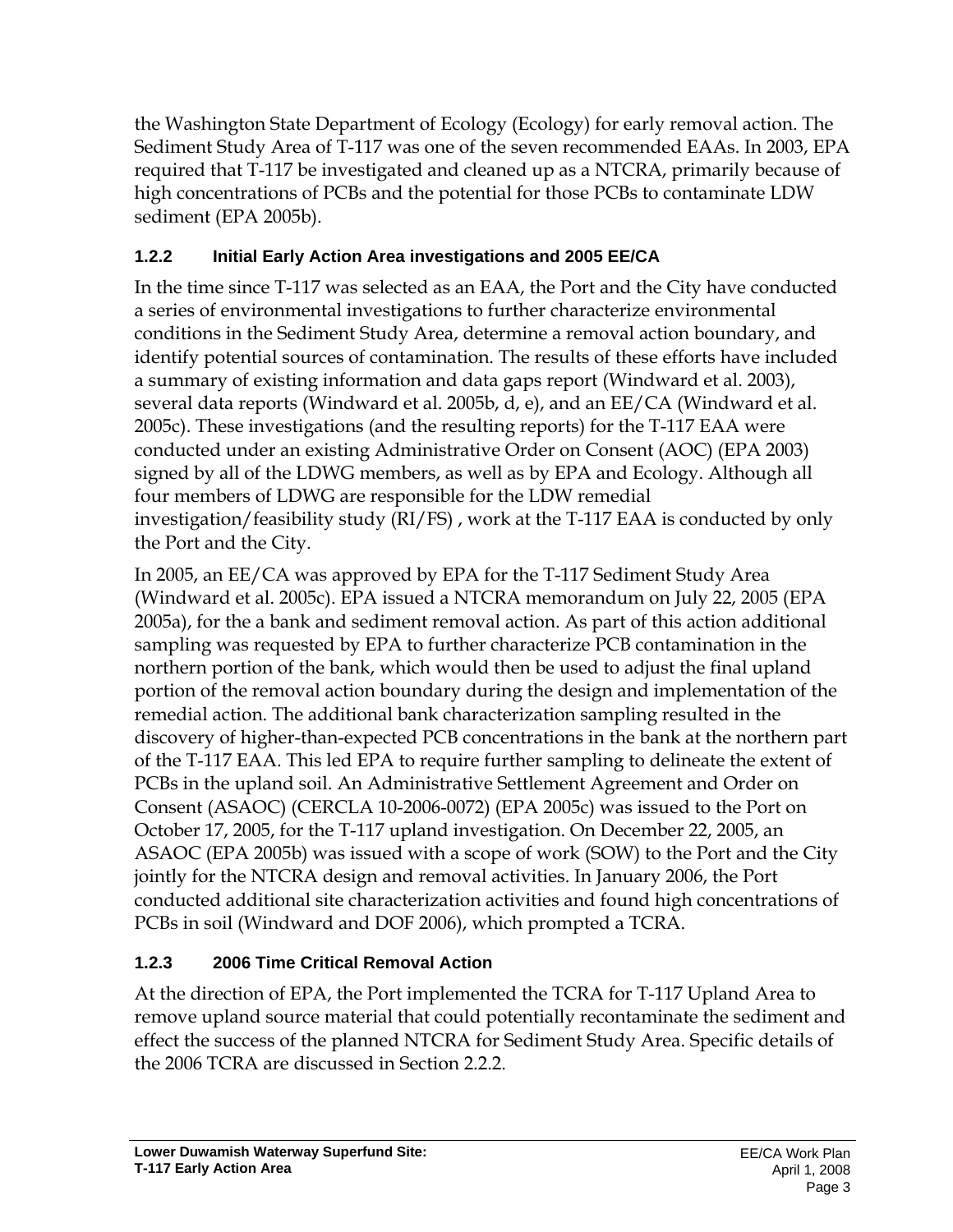A TCRA memorandum (EPA 2006a) to address risks posed by the upland soil contamination was issued by EPA on June 15, 2006. EPA concluded that the scope of the TCRA would be limited to those areas of T-117 with the highest documented concentrations of PCBs in soils, as well as a limited area near the bank with exposed contaminated soils (i.e., an unpaved area), and that the rest of the upland contamination would be more efficiently addressed by revising the NTCRA. The SOW (EPA 2006b) was issued to the Port on August 11, 2006, for implementation of the TCRA to address the most contaminated areas of the T-117 upland property. The Port completed the TCRA in November 2006 (RETEC 2007b). The SOW also included requirements for post-TCRA site maintenance program, which is currently ongoing(RETEC 2007a).

### **1.2.4 Expanded T-117 EAA and the revised EE/CA**

This EE/CA work plan is being prepared in accordance with SOW Amendment 1 (EPA 2007b), which replaces in its entirety the SOW appended to the NTCRA ASAOC issued on December 22, 2005. The T-117 EAA was previously confined to the sediment and adjacent bank (Sediment Study Area) adjacent to T-117 Upland Area but, as previously noted, is now expanded to include T-117 Upland Area, and the Adjacent Streets.

SOW Amendment 1 states that the revised EE/CA will include the information presented in the previous EE/CA (Windward et al. 2005c) and will also include new information that has been generated since the 2005 EE/CA or is currently being developed in conjunction with T-117 data gaps assessment and ongoing or planned investigation activities within the RAAs. Such information includes, but may not be limited to:

- Data collected by the Port in support of its investigation in the Sediment Study Area (see Section 2.3.1)
- Data collected by the Port in support of its investigation and removal action activities within the T-117 Upland Area (see Section 2.3.2)
- Pertinent information from the river-wide LDW RI/FS
- Data collected by the City in support of its investigation and interim action activities within the Adjacent Streets (see Section 2.3.3)
- Data collected as part of the T-117 data gaps assessment, including groundwater monitoring activities set forth in the SOW (see Section 2.3.4)
- Data collected by Ecology and EPA in conjunction with past and ongoing investigation and cleanup actions at Basin Oil (see Section 2.3.6)
- Data collected by Ecology as part of its investigation of the Marina (see Section 2.3.6)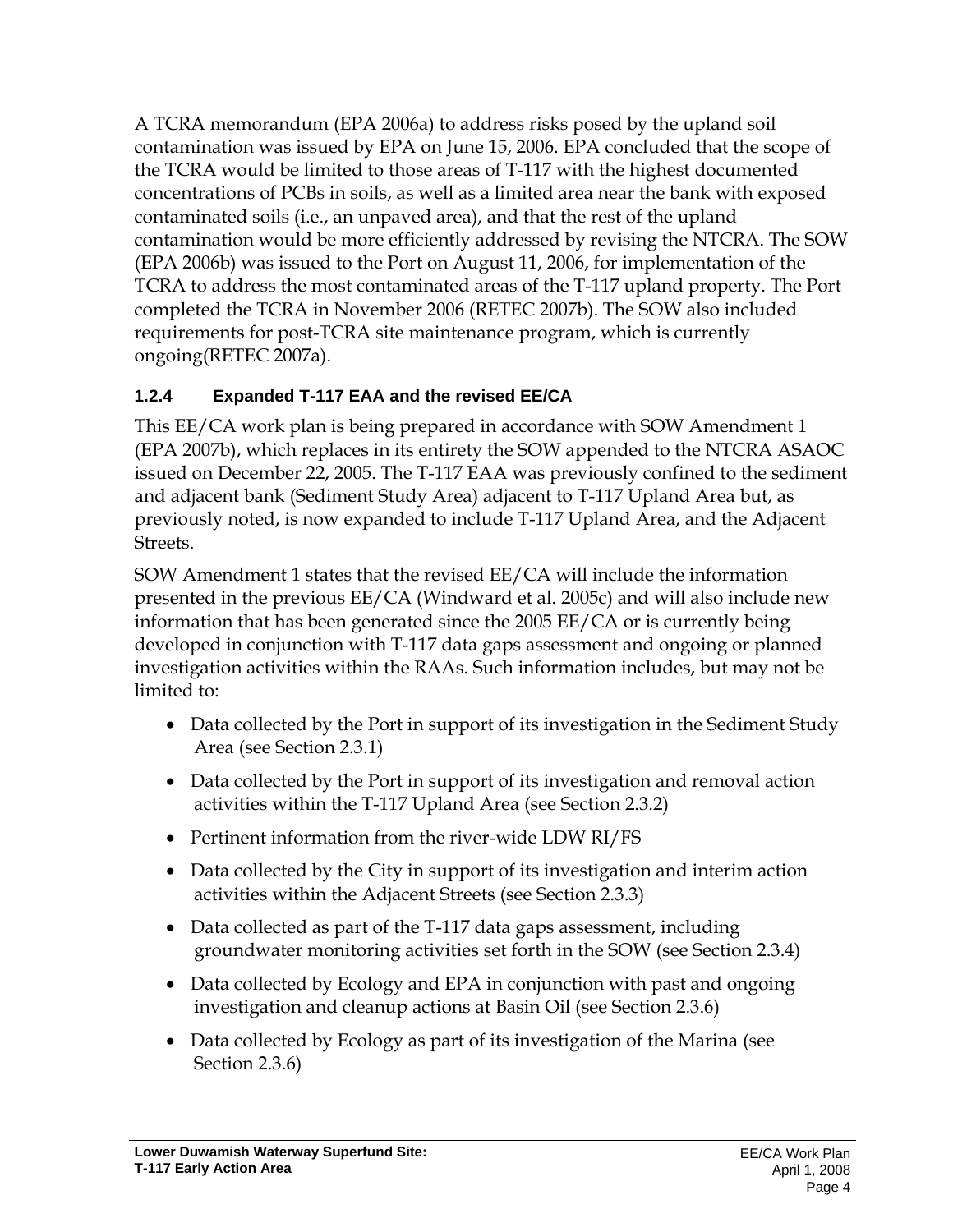The revised EE/CA will develop and analyze removal action alternatives for the expanded T-117 EAA in conjunction with previously analyzed sediment removal alternatives, taking into consideration all new information from the above-noted sources. Following the completion of the revised EE/CA, EPA will issue an amended action memorandum for the T-117 EAA NTCRA, which will replace the NTCRA memorandum issued on July 22, 2005.

The revised EE/CA will focus on for addressing the overall goal of the T-117 EAA NTCRA: to significantly reduce the exposure of ecological and human receptors to sediment and soil contamination and thereby reduce or eliminate adverse effects on biological resources in the removal area. The NTCRA will reduce potential risks to human health by removing or isolating bioaccumulative and toxic chemicals that are present in sediments and soils at the T-117 EAA (EPA 2005c).

# **1.3 WORK PLAN ORGANIZATION**

In accordance with the SOW amendment (EPA 2007b), which is an appendix of the ASAOC (EPA 2005c), these remaining sections of this work plan are organized as follows:

- **Section 2, Site Background and Features** Presents historical operations, previous investigation and removal actions, current site conditions, land use, geology, and hydrogeology. Summarizes existing data and sediment, soil, and groundwater.
- **Section 3, Streamlined Risk Assessment Approach, COPC Identification, and Conceptual Site Model –** Develops a preliminary list of chemicals of potential concern (COPCs) based on existing data for chemicals detected in the Sediment Study Area, T-117 Upland Area, and Adjacent Streets and exceeded screening criteria ( Washington State Sediment Management Standards [SMS] and the Model Toxics Control Act [MTCA]). This section also presents the preliminary conceptual site model (CSM) and discusses the streamlined risk assessment approach.
- **Section 4, Identification of Removal Action Goals and Objectives, Regulatory Requirements, and Guidance –** Includes a preliminary list of published guidance, resource management plans, laws, regulations, and codes applicable to the proposed NTCRA. Also provides a discussion of the approach for refining the applicable or relevant and appropriate requirements (ARARs) evaluation in the EE/CA.
- **Section 5, Approach to the Selection of Removal Action Alternatives**  Identifies preliminary removal action technologies and describes how they will be assessed to develop and select final candidate removal action alternatives in the EE/CA.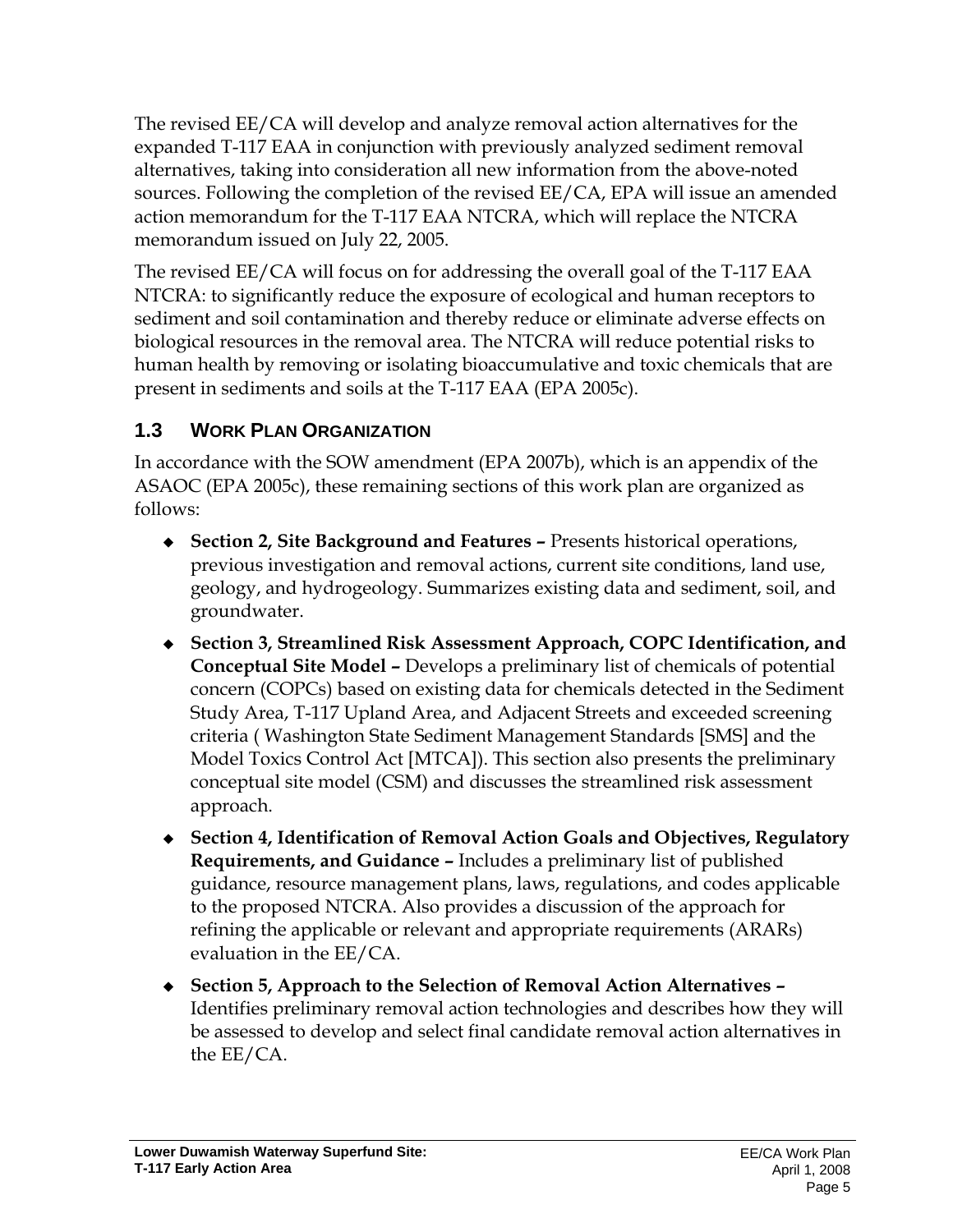- **Section 6, Preliminary Removal Action Alternatives –** Presents preliminary alternatives for further evaluation in the EE/CA.
- **Section 7, Data Gaps Assessment –**Identifies data gaps for the EAA areas (Sediment Study Area, T-117 Upland Area, and the Adjacent Streets) and those pertaining to the RAAs. Provides the basis for additional data collection and field activities.
- **Section 8, Preliminary Approach for Recontamination Assessment** Describes how the preliminary recontamination assessments of Basin Oil and the Marina presented in this work plan for the purpose of the data gaps analysis, including the identified data needs related to those assessments, will be refined in the EE/CA.
- **Section 9, EE/CA Scope and Schedule –** Includes a list of tasks to be performed to complete the EE/CA and presents the EE/CA schedule with key milestones.
- **Section 10, References** Includes references for published documents and other sources cited in this work plan.

The following appendices support the text:

- Appendix A. Groundwater Monitoring Program
- ◆ Appendix B. Quality Assurance Project Plan
- ◆ Appendix C. Health and Safety Plan
- ◆ Appendix D. Data Management Rules
- Appendix E. Reasonably Anticipated Future Land Use Letter
- $\leftrightarrow$  Appendix F. Data Tables

All appendices are provided in electronic format on the CD located on the inside back cover.

# **1.4 PROJECT TEAM AND RESPONSIBILITIES**

The project team for the revised T-117 EE/CA is described below and presented on the organization chart (Figure 1-1).

# **Regulatory and Agency Management**

- Piper Peterson Lee from EPA will serve as the remedial project manager with responsibility for overseeing the implementation of the ASAOC and associated SOWs. All submissions required by ASAOC and SOW Amendment 1 will be delivered to the EPA remedial project manager.
- Kym Takasaki of the US Army Corps of Engineers (USACE) will serve as EPA's technical advisor and provide technical assistance to EPA, including reviewing documents and attending meetings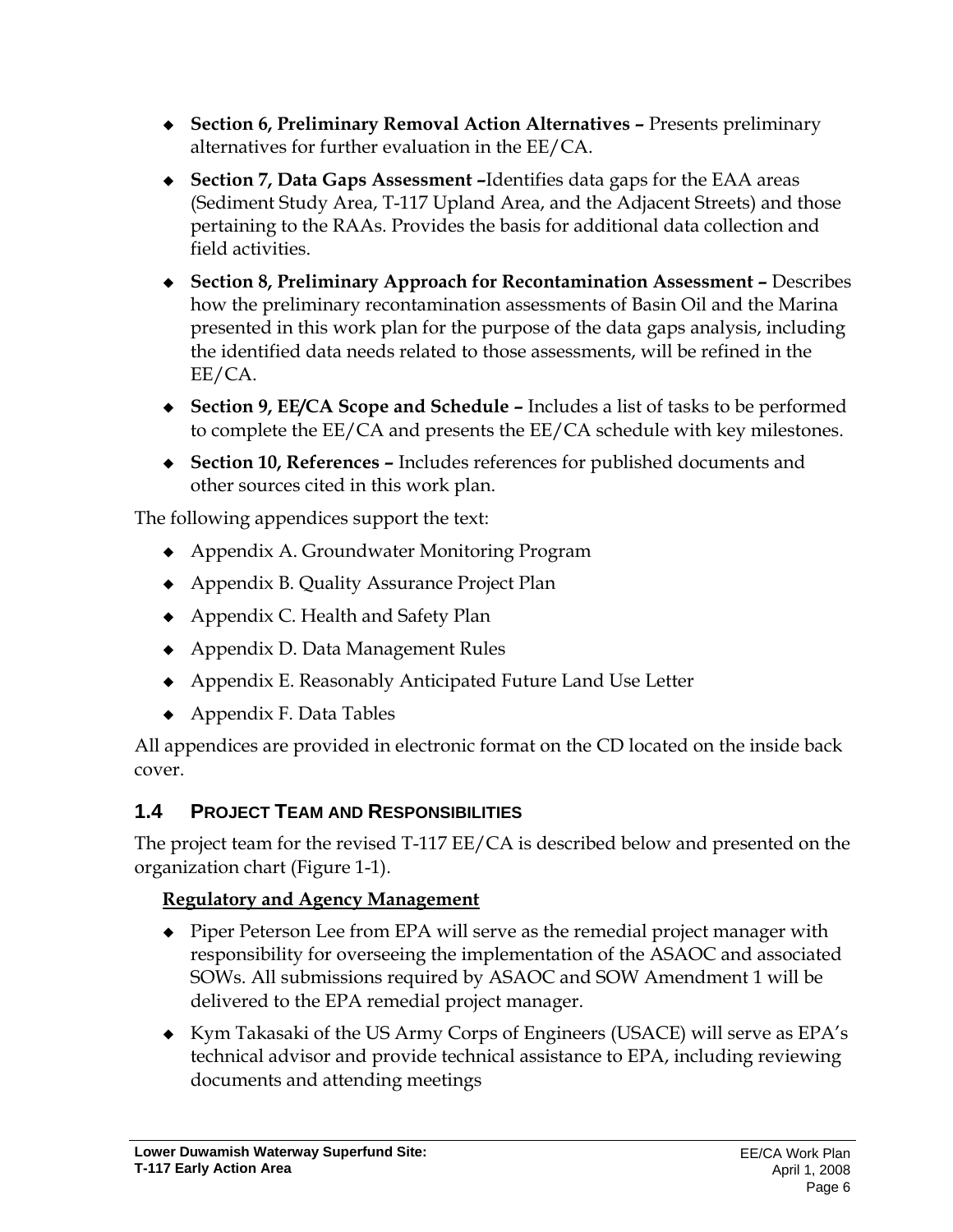#### **City and Port Management**

- Roy Kuroiwa is the co-project manager on behalf of the Port, and is the designated Project Coordinator for the NTCRA. As such, he will coordinate all activities with the EPA remedial project manager and is responsible for the administration of all actions required by the ASAOC.
- Tom Meyer will serve as the City's program manager and primary point of contact, and will work with Mr. Kuroiwa as the co-project manager on behalf of the City. The Port and City are working together in response to the ASAOC under the terms of a Memorandum of Agreement between the two parties. The Port and City managers are the primary contacts representing their respective organizations.
- Kathy Bahnick of the Port and Harris Martin of the City will provide programmatic guidance as the policy advisors for their respective organizations.
- Doug Hotchkiss will serve as the sediment advisor on behalf of the Port, providing guidance and expertise with respect to the aquatic/sediment portions of the project.

### **Technical Team**

- Warren Hansen, PE, of Windward Environmental LLC (Windward) will serve as the technical project manager, with responsibility for overall project coordination and planning to ensure the timely and successful completion of the project. Mr. Hansen will also be responsible for overseeing the consultant team and reviewing all reports and work products.
- Windward has been retained by the Port and is responsible for the aquatic/sediment portion of the EE/CA. Joanna Florer of Windward is the Sediment Study Area lead.
- ◆ Dalton, Olmsted & Fuglevand, Inc. (DOF), is a subconsultant to Windward, providing engineering support for the alternatives development and remediation design related to the Sediment Study Area. Paul Fuglevand, PE, of DOF is the sediment remediation engineer.
- ENSR (formerly RETEC) has been retained by the Port and is responsible for the T-117 Upland Area. ENSR also will lead the implementation of the groundwater monitoring program. Grant Hainsworth, PE, of ENSR is the T-117 Upland Area lead.
- Integral Consulting, Inc. (Integral), has been retained by the City and is responsible for the Adjacent Streets. Reid Carscadden, PE, of Integral is the Adjacent Streets lead.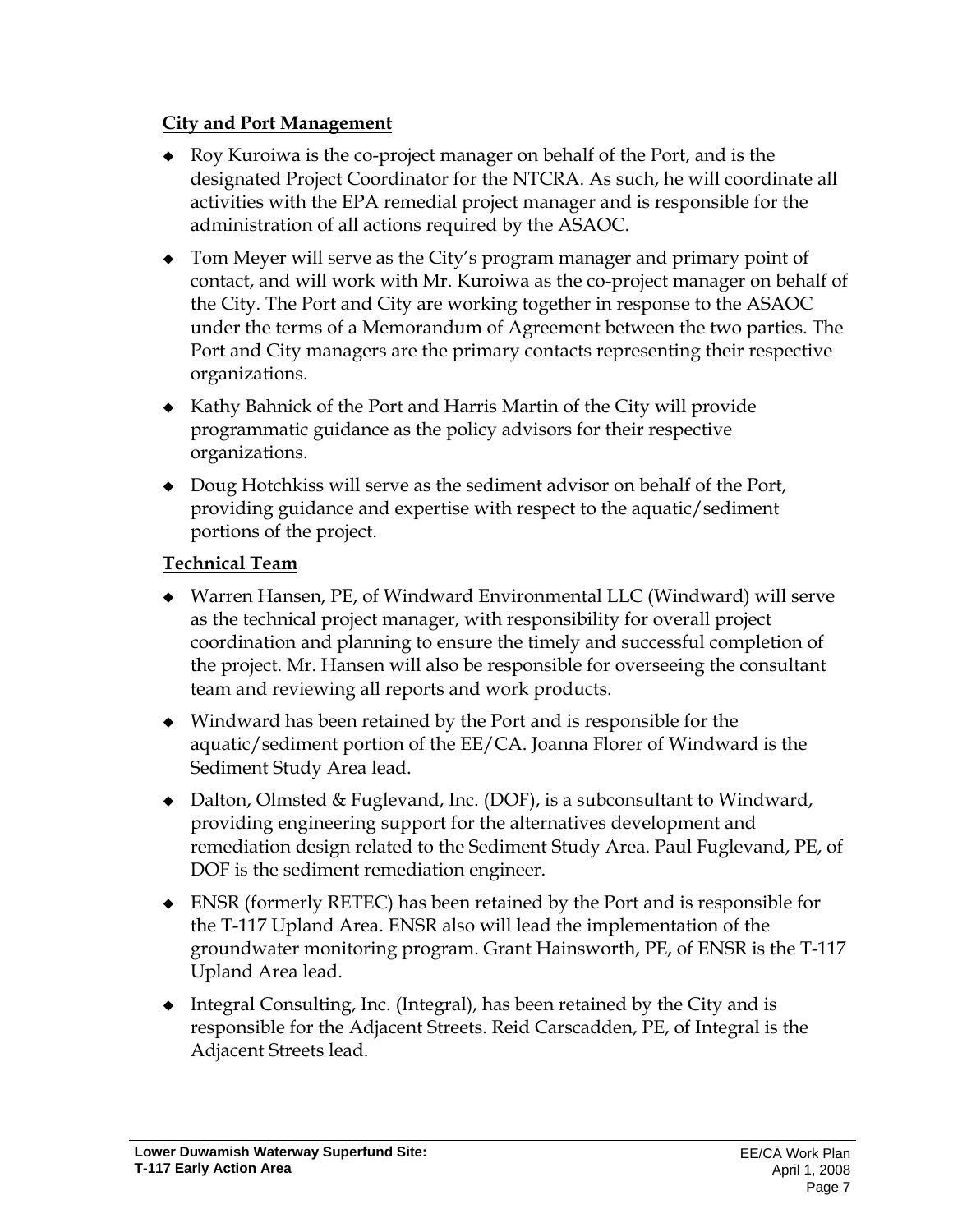

**Figure 1-1. T-117 EE/CA project organization chart**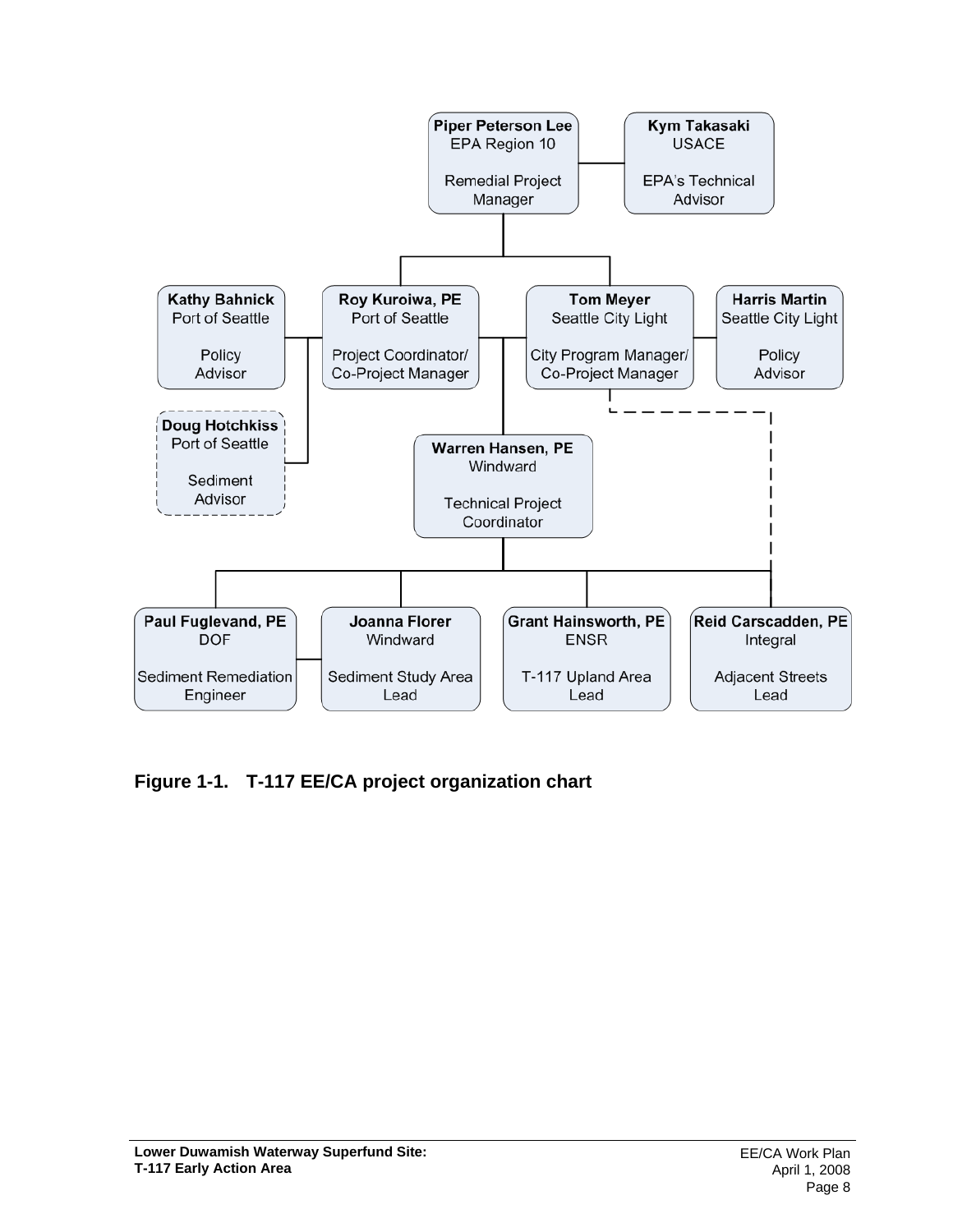# **2 Site Background and Features**

The purpose of this section is to summarize readily available environmental, physical, and ecological information relevant to the T-117 EAA. A large amount of site information and investigation data have been generated in previous investigations and the 2005 EE/CA. The section includes a description of the historical activities, regulatory history and current site features. The current site uses and activities occurring in the vicinity are also described. There is also extensive discussion on the LDW and the geology of this area. Finally, the nature and extent of contamination in the T-117 EAA is summarized.

# **2.1 SITE DESCRIPTION AND HISTORY**

### **2.1.1 Location**

The T-117 EAA is located on the west bank of the LDW, along a narrow shallow reach, approximately between River Mile (RM) 3.5 and RM 3.7, as measured from the southern tip of Harbor Island (Map 1-1). The LDW flows north and empties into Elliott Bay. The site is approximately 6 miles due south of the Seattle downtown core area and is across the Duwamish River from Boeing's Plant 2. The T-117 EAA is located within a narrow strip of unincorporated King County that lies between the LDW to the east and the South Park neighborhood of Seattle to the west. The Port's T-117 property, which encompasses the T-117 Upland Area, is located at 8700 Dallas Avenue S and is just south of the 16th Avenue S bridge (also known as the South Park Bridge) (Map1-1). The T-117 EAA is characterized by gently sloping intertidal mudflat habitat, a steep vegetated riprap bank, and a relatively flat adjacent upland area. The T-117 EAA encompasses approximately 6.4 acres and consists of the three defined areas: the Sediment Study Area within the LDW, the T-117 Upland Area (Port-owned T-117 property), and the Adjacent Streets (City rights-of-way [ROWs]). Each area of the T-117 EAA is described in further detail in the subsections that follow.

The T-117 EAA is also adjacent to the Marina and Basin Oil properties, which are being evaluated as potential sources of recontamination to the T-117 EAA. These areas are also shown on Map 1-1 and are described in detail in Section 2.3.6.

# *2.1.1.1 Sediment Study Area*

This area is the aquatic portion of the T-117 EAA, located within the LDW and consisting primarily of an intertidal zone with some subtidal zone. This area extends from the top of the shoreline bank (+14 ft mean lower low water [MLLW]) to 60 to 80 ft into the LDW at an elevation between 0 and -5 ft MLLW, encompassing approximately 1.4 acres (Map 1-1). This area is bordered by the LDW to the north, east, and south and by the T-117 Upland Area to the west.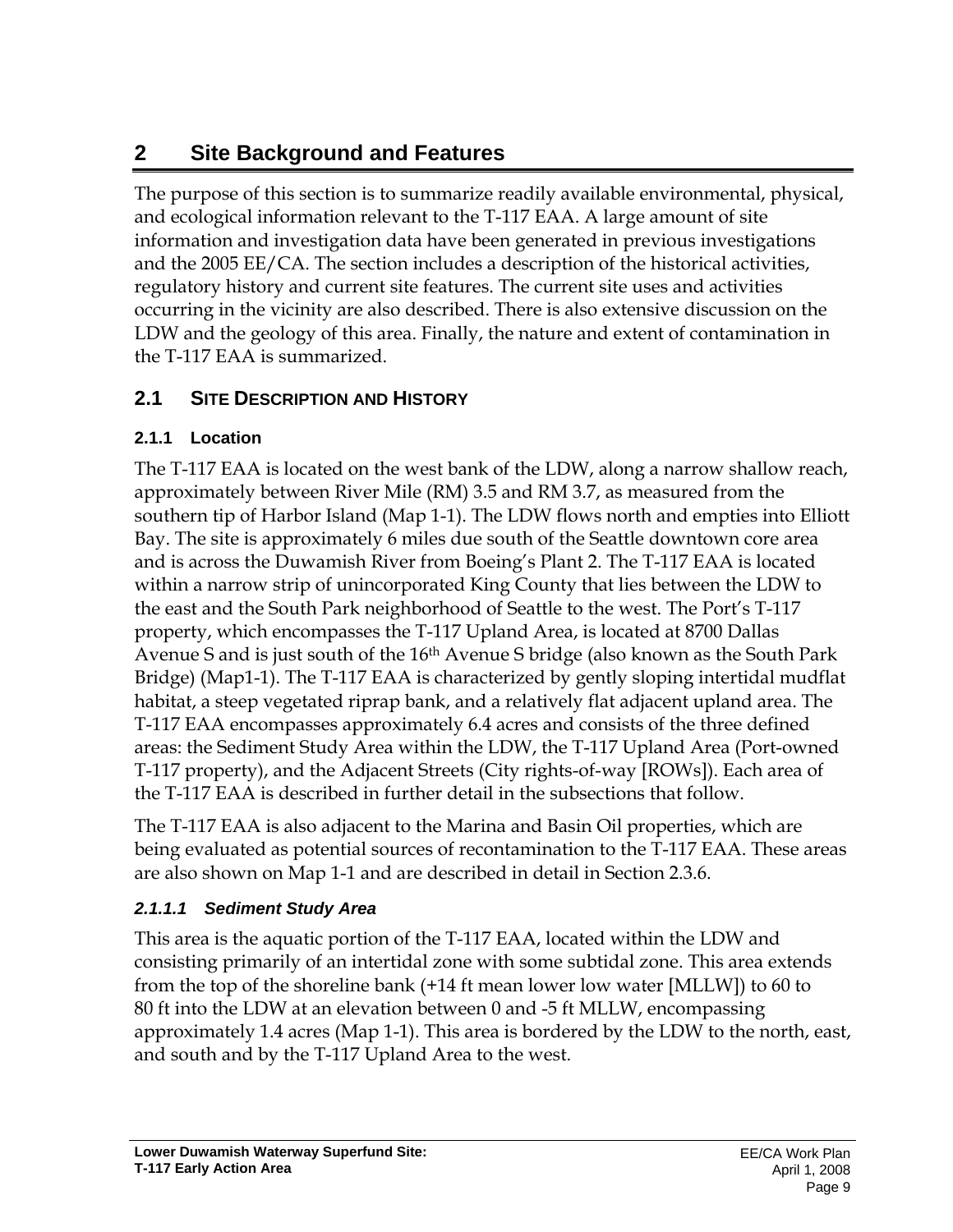### *2.1.1.2 T-117 Upland Area*

The T-117 Upland Area is west of the Sediment Study Area and consists of the Port's T-117 upland property. This property, which includes the former Malarkey Asphalt Plant area, is located at 8700 Dallas Avenue S. In the 1963, the Port acquired a 50- to 60-ft (15- to 18-m)-wide section of land adjacent to the shoreline as successor in interest to the King County Commercial Waterway District No. 1 (KCCWD1) (Map 2-1). In 1999, the Port acquired the inland parcels that made up the former Malarkey property between the shoreline KCCWD1 parcel and Dallas Avenue S. These properties were consolidated to form the present-day T-117, which encompasses approximately 3.3 acres. This area is relatively flat with an elevation that ranges from approximately +14 ft MLLW at the top of the bank to approximately +21 ft MLLW along the western property boundary at Dallas Avenue S. This area is bordered by the Marina to the north, Boeing South Park to the south, Dallas Avenue S to the west, and the Sediment Study Area to the east.

### *2.1.1.3 Adjacent Streets*

The Adjacent Streets encompasses approximately 1.75 acres and is composed of the street ROW area along sections of 16<sup>th</sup> and 17<sup>th</sup> Avenue S, Dallas Avenue S, and S Donovan Street. The northern part of the Adjacent Streets, along Dallas Avenue S, is relatively flat with an elevation of approximately +21 ft MLLW but rises gradually to a localized high point, approximately +30 ft MLLW, at the intersection of S Donovan Street and Dallas Avenue S.

The Adjacent Streets area is bordered by the T-117 Upland Area, the Marina, and residential properties to the south and west; the Adjacent Streets area also surrounds, but does not include, the former Basin Oil property. Until 2007, a former chocolate confectionery company, Seattle Chocolate Company, occupied a large building at 8620 16th Avenue S, north of Donovan Street, between 16th and 17th Avenues S. Previous occupants of this parcel included the Allied Bolt Company during the 1980s and 1990s; Fasteners, Inc., also reportedly occupied this property in 1999 (Windward et al. 2003).

### **2.1.2 Historical activities**

# *2.1.2.1 T-117 operations*

The Duwamish Manufacturing Company reportedly began asphalt roofing materials manufacturing operations at T-117 around 1937 and continued until 1978 at a location that generally corresponds with the present-day west half of T-117 Upland Area (URS 1994). The business and property was sold in 1978, after which it became known as the Malarkey Asphalt Company and continued roofing asphalt materials manufacturing operations until 1993. During the oil embargo in the 1970s, used oils, some of which may have contained PCBs, were used as fuel for the asphalt manufacturing process (Windward et al. 2003).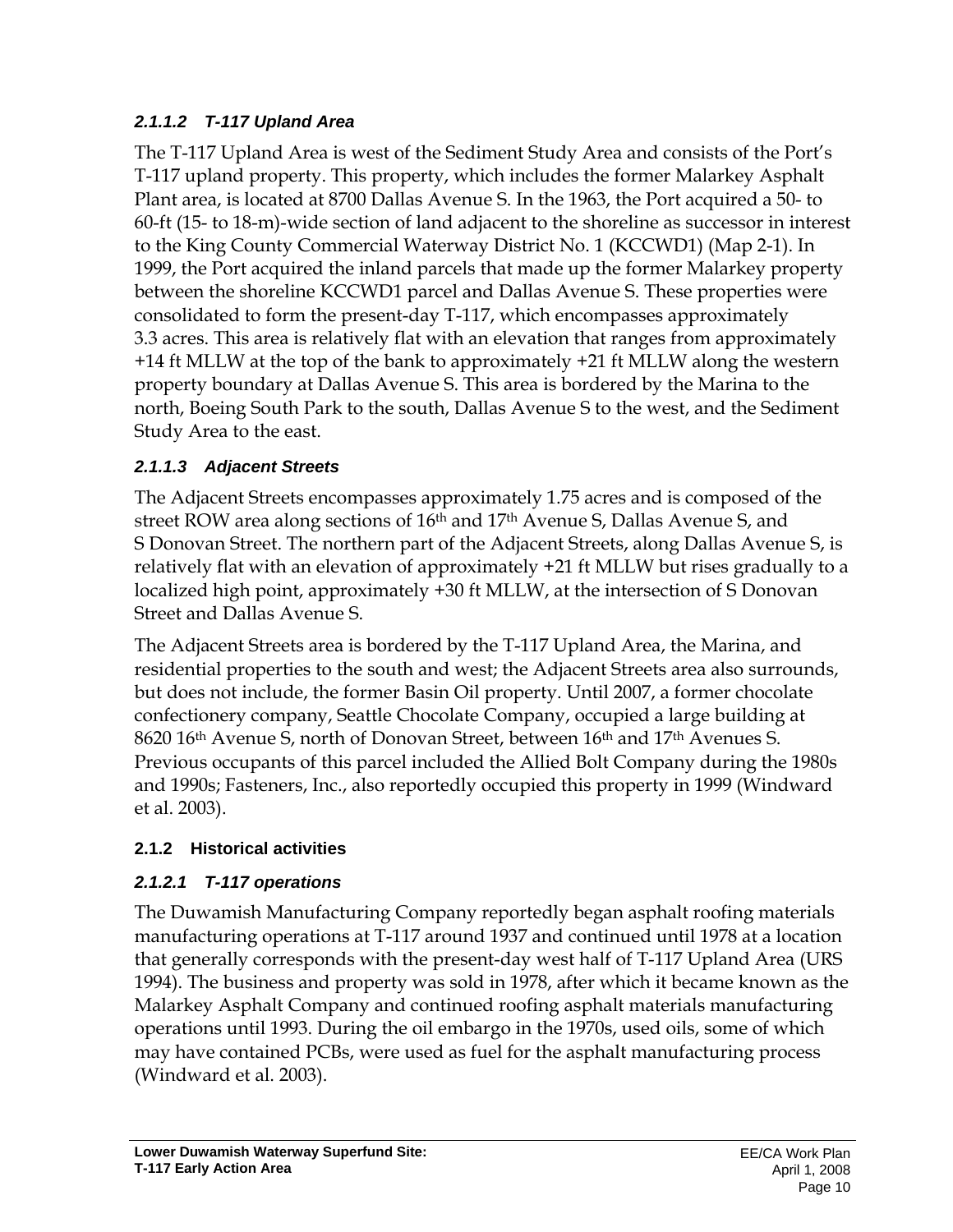Features formerly associated with the asphalt materials plant but no longer present at the site included underground and aboveground storage tanks (USTs and ASTs) and associated piping, reaction tanks, sumps, a diesel fuel dispenser, a hot oil heater and associated shed, transfer pumps and pipes, warehouses at the east side of the plant area, a drum storage shed, and a partially buried railroad tank car.

A former ponding area was located just inland of the top of the shoreline bank and was reportedly used for some period of time during site operations for retaining non-contact cooling water (Hart Crowser 1992; URS 1994). This area was later determined to be merely a depression in the unpaved area of the site where stormwater collected and was also used by vehicles driving through the property. Periodic overflow from the pond to the LDW was noted during extended rainy periods (EMCON 1996). The former ponding area was located on property owned by the Port (EMCON 1996) and was subsequently excavated as part of a contaminated soil TCRA in 1999 and backfilled (Onsite 2000a) (see Section 2.2.2).

From 1989 to as late as 1995, Basin Oil leased a 10,000-gal. horizontal tank from the Malarkey Asphalt Company for storing and processing used oil (EPA 1995). After the asphalt plant closed in the late 1990s, portions of the property were occupied by Evergreen West Wholesale (a lumber wholesaler) for untreated lumber storage and loading (Windward et al. 2003). For a brief period of time, Basin Oil also used a portion of the interior of the south building on the T-117 property for storage and oil filter processing (Windward et al. 2003). Basin Oil occupied the south building from approximately 2003 until late 2004 through a lease with the Port.

In 1999, the Port acquired the asphalt plant parcels and related buildings located between the shoreline parcel (already owned by the Port as successor in interest to KCCWD1) and Dallas Avenue S. The port consolidated these parcels to form the present-day T-117 Upland Area. During the Port's ownership of the property, Port Construction Services used the outdoor area near the small office/carport for the storage of miscellaneous materials. International Inspection, a provider of non-destructive testing services, formerly leased the north building and the small office/carport. Second Use Building Materials, Inc., a recycling business that obtains reusable building materials from demolition projects for resale to the public, leased the south building for inventory storage. The site has been vacant since February 2007. No additional tenants are currently planned for the property.

### *2.1.2.2 Adjacent Streets*

Aerial photographs show that the current street configuration in the South Park area was present as early as 1936. Available records indicate that S Cloverdale Street, between 14<sup>th</sup> Avenue S and 16<sup>th</sup> Avenue S, was paved or resurfaced with asphalt in 1947 (Allwine 2005). Other streets in the area (Dallas Avenue S, S Donovan Street, 16th Avenue S, and 17th Avenue S) remained unpaved until the mid-1970s or later, which extends into the period when used oils were used at T-117. Unpaved streets were oiled periodically to reduce dust.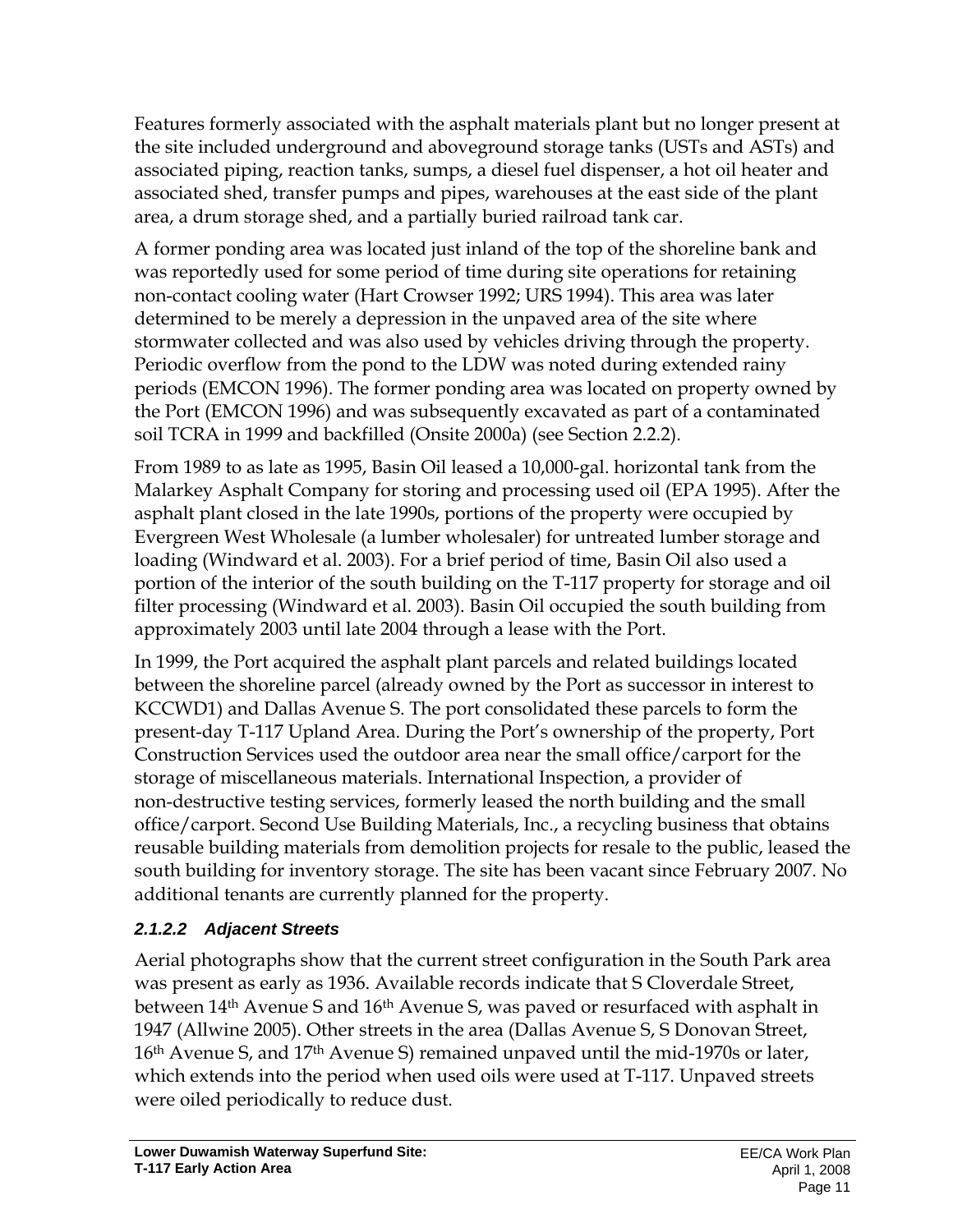Historical businesses within the neighborhood surrounding the Adjacent Streets included Basin Oil, the Marina, Seattle Chocolate Company, Allied Bolt Company, and Fasteners, Inc. The last three businesses occupied the same property at various times, with Seattle Chocolate Company being the most recent. Based on a preliminary review of available information, chemicals potentially associated with operations at the Allied Bolt Company and Fasteners, Inc., included volatile organic compounds (VOCs) and metals. These businesses were classified as small-quantity generators, and no violations were noted in association with their operations (Windward et al. 2003). It is not currently known whether chemicals of potential concern were associated with Seattle Chocolate Company; a thorough site history assessment will be conducted for this property during the EE/CA.

Further information pertaining to operations at the RAAs (Basin Oil and Marina properties) is presented in Sections 2.3.6.1 and 2.3.6.2, respectively.

#### **2.1.3 Current site features**

#### *2.1.3.1 Upland structures and infrastructure*

The only aboveground structures that remain on the T-117 Upland Area from the time when the asphalt plant was operational are the north and south buildings, the small office/carport inside the north gate, and the truck scale at the west side of the property. The remainder of the T-117 Upland Area is covered with asphalt or concrete pavement. Additional asphalt plant structures that remain at T-117 beneath the ground surface include the three closed-in-place USTs; the decommissioned largediameter industrial water supply well; concrete foundations associated with the former warehouse structures, reaction tanks, cooling water sump, tank pads, and underground utility corridor; and a shallow, concrete-lined ditch that has subsequently been cleaned out and backfilled with concrete-densified fill (Windward and Onsite 2004). Some small-diameter remnant buried piping associated with the former plant may also be present in the vicinity, although most of this was removed during plant demolition and the subsequent cleanout of the concrete-lined utility corridor. The property is fenced, and gates are locked to control public access. The buildings on T-117 are supplied with potable water via the City public water supply system. The north building and the office/carport building discharge grey water and sewage to the onsite septic system.

Seattle City Light's Dallas Avenue Crossing power line, which was temporarily removed in 2005, passed through the existing easement across the T-117 Sediment Study Area and T-117 Upland Area. The lines are visible on Map 1-1 and traverse the T-117 Upland Area, in the vicinity of the Dallas Avenue S and 17th Avenue S intersection, and extend east across T-117 and the LDW to a location near the southwest corner of the Boeing Plant 2 property. The power line is scheduled for reconstruction following completion of the NTCRA.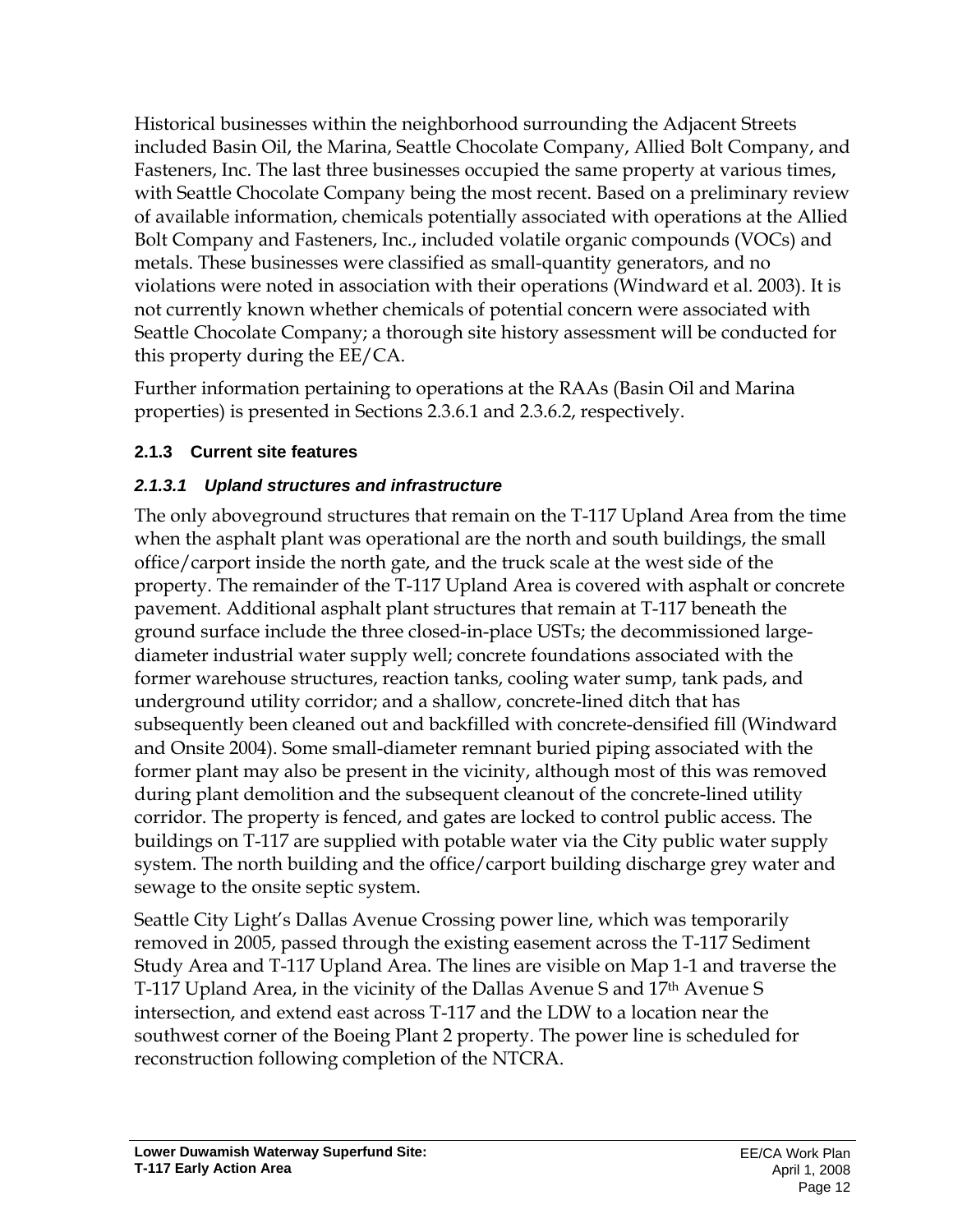The Adjacent Streets are paved, with gravel surfacing in some shoulder areas (along Dallas Avenue S, and 16th Avenue S). Sidewalks, with grass buffer strips and occasional trees, exist on sections of Dallas Avenue S, 16th Avenue S, and 17th Avenue S. There are overhead power lines and underground utilities (e.g., gas, water, telephone, combined sanitary sewer) throughout the area. Currently, no storm sewer serves the area to the east of 16<sup>th</sup> Avenue S. Temporary storm sewer and pavement improvements were completed within portions of the Adjacent Streets as part of the City's interim cleanup actions (discussed in Section 2.2.2.3).

# *2.1.3.2 Offshore debris and structures*

Waste materials that appear to be from former T-117 upland operations are present in the outboard riprap of the shoreline berm, on the vegetated berm crest, and in the drainage ditch at the south side of T-117 Upland Area. These materials include hardened asphalt and asphalt roofing materials. Weathered chunks of asphalt can also be found on the intertidal mudflat offshore of the berm.

An aerial photograph from 1946 (Windward et al. 2003) shows a row of pilings in the intertidal area that likely make up the deteriorating bulkhead that can be observed today at the base of the riprap, offshore of the north half of T-117 EAA. Also, a row of treated pilings and log boom used to divert floating debris away from the Marina is located in the intertidal area near the boundary with the Marina.

# *2.1.3.3 Drainage and outfalls*

Two storm drain outfalls discharge directly to the Sediment Study Area of the T-117 EAA. Two storm drain outfalls to the north of the T-117 EAA discharge to the Marina; the southernmost outfall is owned by the Marina, and the northernmost outfall is for a public storm drain. Two storm drain outfalls located to the south of the T-117 EAA are owned by Boeing (Map 2-1). All other stormwater in the vicinity of the T-117 EAA discharges to the City's combined storm/sanitary sewer. No combined sewer overflow (CSO) outfalls are located in the vicinity of the T-117 EAA.

Two outfalls that drain catch basins located at T-117 Upland Area have been verified along the shoreline of the T-117 EAA (Phoinix 2007). Stormwater discharging through these outfalls primarily originates in the asphalt-paved T-117 Upland Area and is collected in catch basins before being discharged to the LDW. Stormwater runoff from the northern part of T-117 Upland Area flows to a catch basin that discharges to the LDW through a 6-in. outfall located within the shoreline riprap. All of the catch basins on T-117 include sumps for retaining settled solids and are equipped with inverted outlets to retain floating oil.

A vegetated drainage ditch on the southern boundary between Boeing South Park and T-117 Upland Area collects roof drainage from the warehouse on the south end of the T-117 Upland property Area and runoff from the small section of the adjacent slope at the north side of the Boeing South Park facility.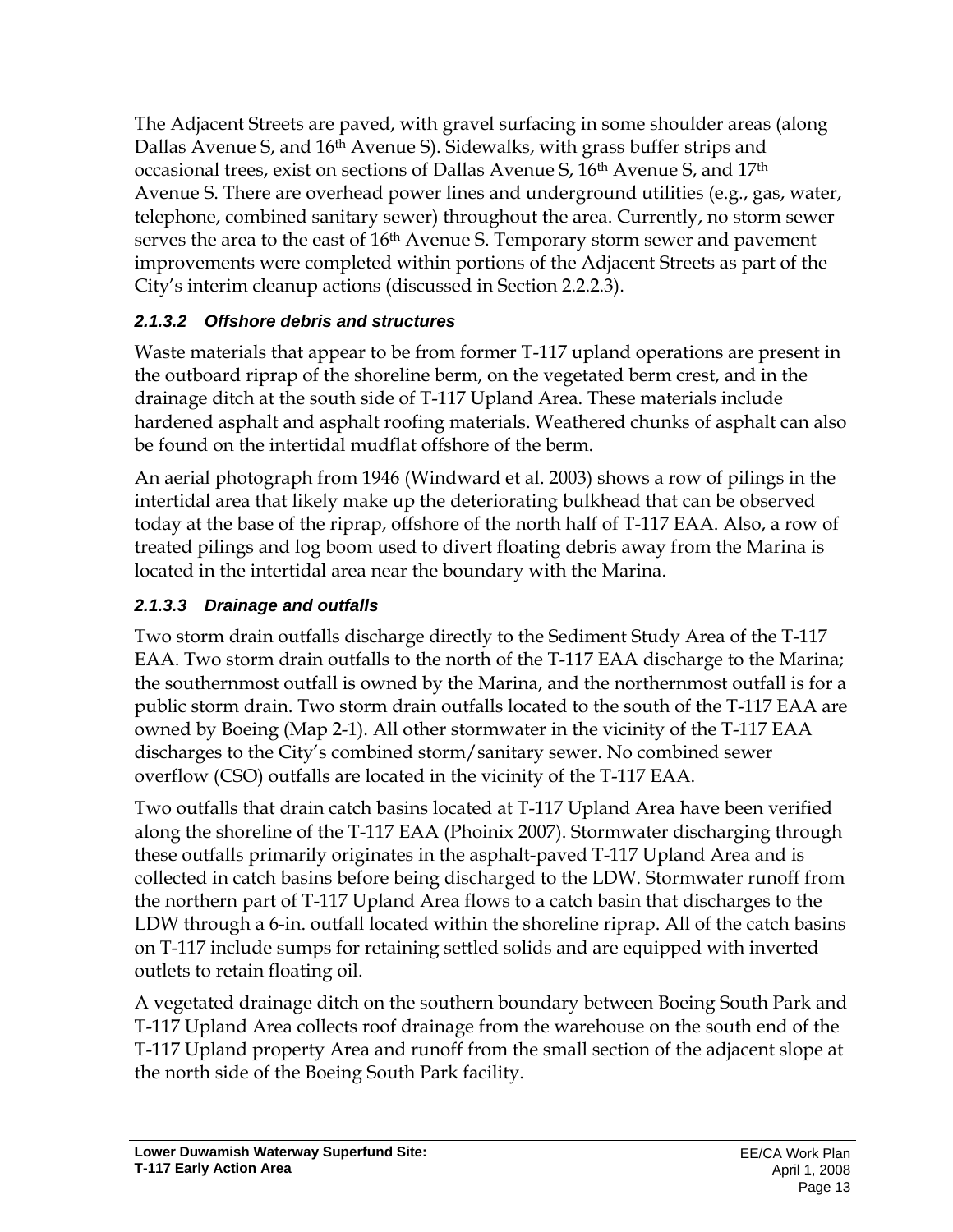Prior to 2005, surface runoff from Basin Oil and the adjacent City streets flowed onto the T-117 Upland Area and into the catch basins at the south side of the T-117 Upland Area (SAIC 2007a). In 2005, the City installed a temporary stormwater collection system as part its interim cleanup project. Currently, as a temporary measure, stormwater runoff from the Adjacent Streets is collected, pumped to five holding tanks, and discharged at a controlled rate to the combined sewer system at 17th Avenue S and S Donovan Street. The City has received permission from the Port to discharge runoff to the T-117 southern drainage system as an emergency overflow during the rainy season. Over the past 2 years, nine emergency discharge events have occurred. All catch basins in the T-117 Upland Area and Adjacent Streets have been cleaned within the past 2 years.

The Marina operates a closed-loop boat pressure wash system near the southeast end of the T-117 Upland Area. The wash system is located in the vicinity of a catch basin that flows to an oil/water separator. This southern-most catch basin on the Marina property discharges through a general stormwater National Pollutant Discharge Elimination System (NPDES)-permitted shoreline outfall fitted with an oil/water separator. The Marina has been sampling and analyzing this discharge for oil and grease, total recoverable copper, and total suspended solids as required under its NPDES permit. Other catch basins on the Marina property discharge to the City's combined sanitary/stormwater sewer or to one of the outfalls that discharge to the LDW. According to the Marina, the offices and catch basins are connected to the City's combined sewer system, although no records were available from the City for verification (SAIC 2007c). Stormwater runoff from the additional Marina property located at the southeast corner of 16th Avenue S and Dallas Avenue S, which is used for additional dry boat storage, most likely enters the City catch basins located on 16th Avenue S, which convey stormwater to the City's combined sewerage system. Some drainage from this location may also flow onto Dallas Avenue S and into the LDW via the T-117 catch basins.

There are also two privately owned outfalls to the south of T-117 at Boeing South Park. The northernmost outfall reportedly discharged non-contact cooling water from Boeing South Park under an NPDES permit; but in 1993, this practice was discontinued, and the cooling water was re-routed to the sanitary system (Boeing 1993). Currently, both outfalls likely only discharge stormwater; however, stormwater drainage patterns associated with Boeing South Park have not been identified.

### **2.1.4 Current land use, zoning, ownership, and activities**

This section describes the current land use, zoning, ownership, and activities for the T-117 EAA. Future land use may change depending on the remedial alternative selected in the EE/CA. These potential changes will be discussed and evaluated in the EE/CA.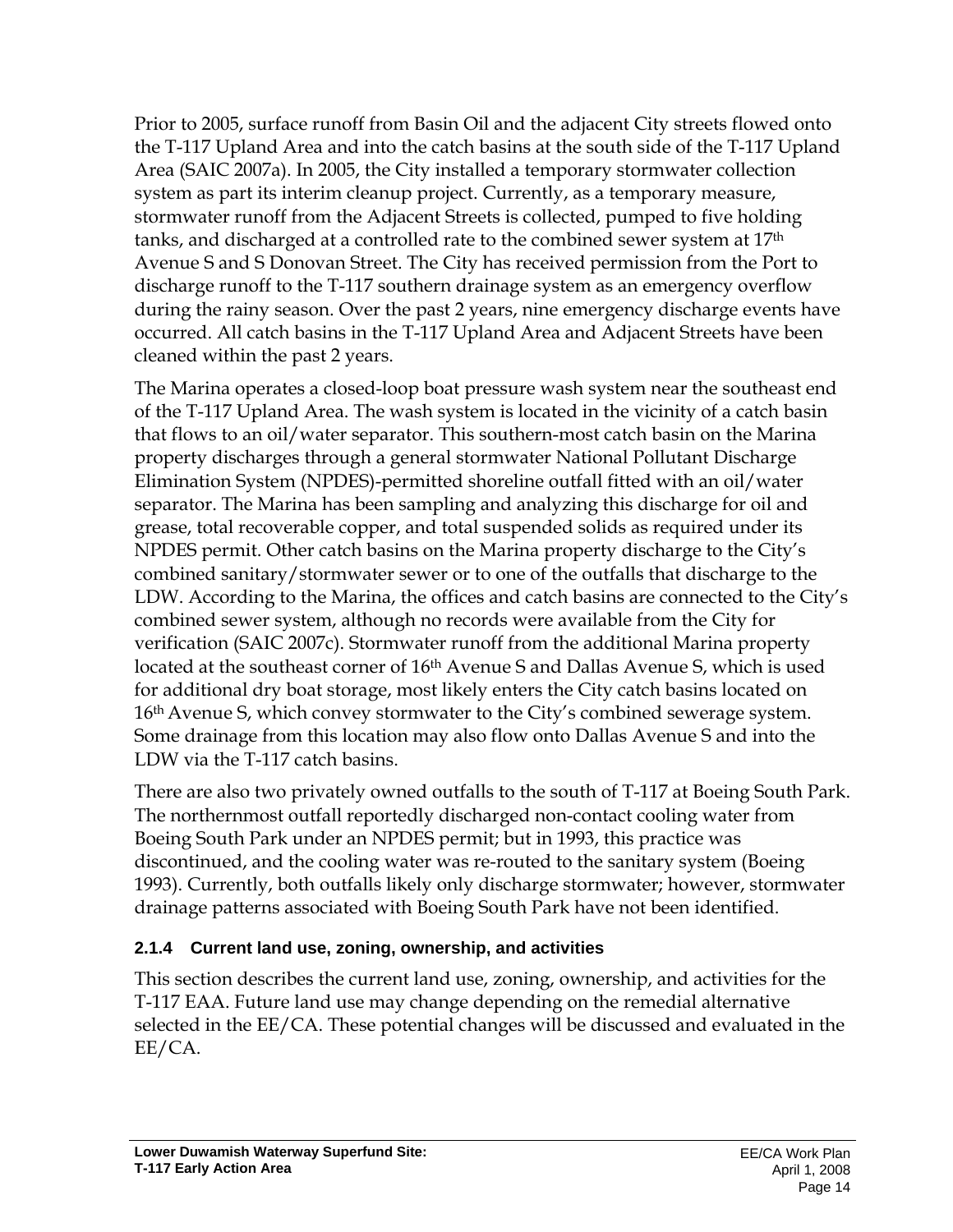### *2.1.4.1 Land-use, zoning, and ownership*

The T-117 EAA and vicinity are zoned as mixed-use for residential, commercial, and industrial activities (Map 2-2). Current land use in the area is primarily manufacturing, commercial, or residential. Properties located on the east side of Dallas Avenue S are located in unincorporated King County (Map 2-2) and include:

- The Marina, which is primarily used for boat storage and maintenance, as well as the moorage of live-aboard and recreational vessels. The upland portion of the Marina is currently owned and operated by South Park Marina Ltd. Partners. The portion of the Marina west of the Duwamish Commercial Waterway District boundary (Map 2-2) is owned by the Port.
- T-117 Upland Area, which is currently owned by the Port and was formerly used for manufacturing and industrial activities.
- A portion of the Boeing South Park facility, which is currently owned by Boeing and is primarily used as a training center.

Properties within and surrounding the remaining portion of the T-117 EAA, to the west of Dallas Avenue S, include:

- The location of the former (operations ceased in 2004) Basin Oil plant (a used oil and antifreeze processing facility) at 8661 Dallas Avenue S, which is currently owned by Basin Oil Company.
- Commercial and residential parcels (located along Dallas Avenue S, 16th Avenue S, and 17th Avenue S), including six occupied residences.
- The location of the former (operations ceased in 2007) Seattle Chocolate Company (chocolate confectionery company), also formerly occupied by Allied Bolt Company (metal fabrication), and Fasteners, Inc. (metal fabrication), at 8620 16<sup>th</sup> Avenue S. The property is currently vacant but owned by Weatherly Holdings LLC.

Basin Oil formerly used the property at 8617 17<sup>th</sup> Avenue S for excess drum storage until this parcel was purchased by the Marina for boat storage in August 2007. The parcel located at 8603 Dallas Avenue S is also owned by the Marina and used for additional boat storage.

The Basin Oil parcels and the Boeing South Park parcels within the City limits are zoned as manufacturing/industrial; the parcels between 16<sup>th</sup> Avenue S and 17<sup>th</sup> Avenue S are zoned as industrial buffer. Parcels west of 16th Avenue S and north of S Donovan Street are zoned as residential/commercial and include approximately 20 houses and one 12-unit apartment complex (Map 2-2).

### *2.1.4.2 Commercial and residential activities*

Both residential and commercial activities occur near the T-117 EAA. As previously described, there are several residences as well as various commercial and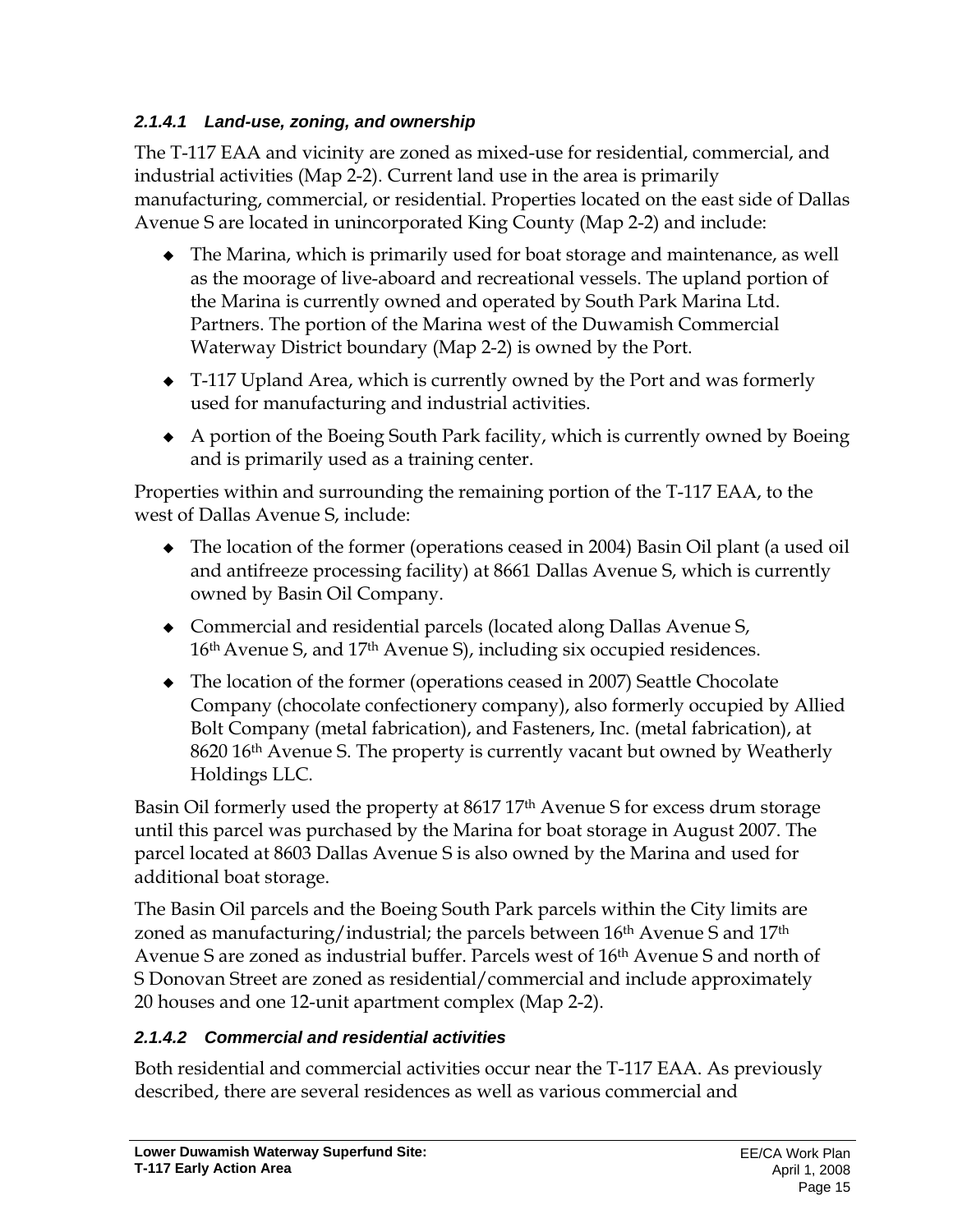manufacturing facilities in the T-117 EAA vicinity. Most of the public activities in the T-117 EAA occur in the Adjacent Streets because the T-117 Upland Area and Sediment Study Area have restricted access (the T-117 Upland Area is currently surrounded by a secure fence and a gate). Walking, jogging, biking, or driving are the likely activities in which residents participate in the area. Workers may also access the area to service utilities, which may require digging in the Adjacent Streets, as well as on the T-117 Upland Area.

The T-117 Sediment Study Area is accessible by boat; however, recreational boating occurs on a limited basis (as described in Section 2.1.4.3). The Muckleshoot Tribe currently conducts commercial netfishing operations on the LDW, which may occur within the sediment portion of T-117.

### *2.1.4.3 Recreational activities*

The LDW is not a major recreational resource compared to other water bodies in and around the City (King County 1999b), but anecdotal evidence from community members suggests that recreational use of the LDW has been increasing. Few data that quantify the frequency with which people use the river for recreational purposes have been identified. King County's human health risk assessment (HHRA) (1999b) discussed the human use of both the Duwamish River and Elliott Bay but presented quantitative data only for fishing. The King County study assumed that few, if any, people engage in water activities such as swimming, scuba diving, and windsurfing within the LDW. There are several public access points where people may enter the LDW for recreational purposes, and recreational boating and kayaking in the LDW have been observed by Windward staff (2005). The Marina and a public boat launch north of the Marina are the closest recreation boating access points to the T-117 EAA. There is no known use of T-117 as a boat put-in or haul-out location. Such use is unlikely because the T-117 shoreline is steep and overgrown and the T-117 Upland Area is secured by a fence. However, the T-117 shoreline and intertidal mudflat is accessible from the LDW by boat. In the King County survey of fishing and seafood consumption practices (1999b), none of the LDW sites identified as locations where recreational fishing occurred were near the T-117 EAA. However, recreational fishing may occur from the Marina or from boats in the vicinity of the T-117 EAA.

#### **2.1.5 Physical environment**

This section describes the physical features associated with both the aquatic and upland portions of the T-117 EAA. Sections 2.1.5.1 and 2.1.5.2 discuss the aquatic portion of the site; Section 2.1.5.3 focuses on the upland environment.

### *2.1.5.1 Currents, circulation, and estuarine features*

No studies of river currents and circulation characteristics specific to the Sediment Study Area have been conducted. However, the results of a site-wide hydrodynamic model developed as part of the LDW RI (Windward 2007) can be generally applied to T-117 insofar as the model provides information regarding the currents of the LDW as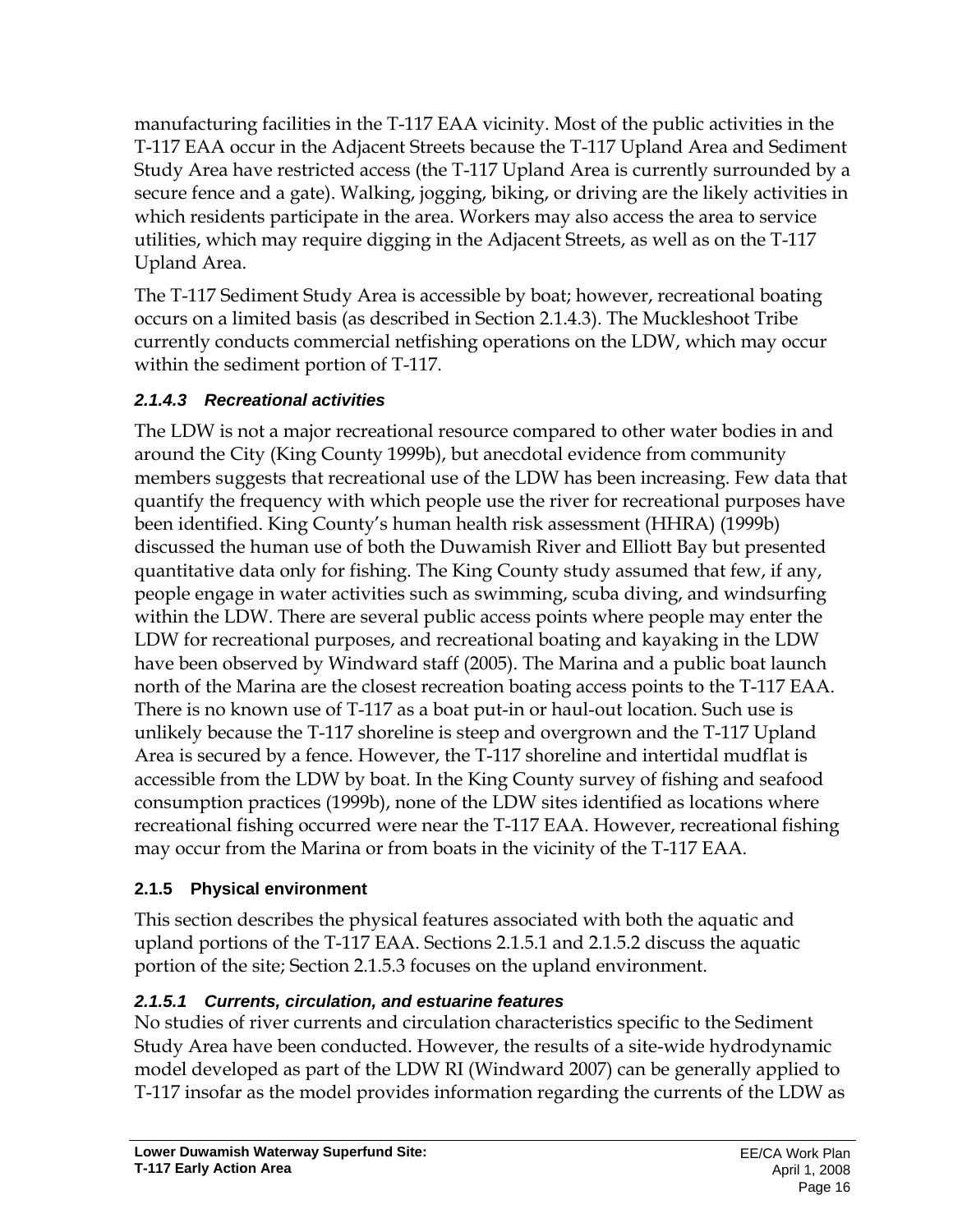a whole, including currents adjacent to the T-117 EAA. Water currents and circulation within the LDW are driven by tidal actions and river flow; the relative influence of each is highly dependent on seasonal river discharge volumes. Fresh water moving downstream overlies the tidally influenced salt water that enters the system. The Duwamish River is tidally influenced to the head of the estuary at RM 12.0 (Kerwin and Nelson 2000), with the degree of tidal influence varying depending on stream flow and tidal stage.

Tidal action significantly influences currents and water elevation in the LDW. The average tidal range is -0.91 to 12.81 ft MLLW.2 Typical of tidally influenced estuaries, the LDW has a relatively sharp interface, or wedge, between the freshwater outflow at the surface and saltwater inflow at depth. Tidal effects and the volume of river flow also control the movement of the saltwater wedge. The toe of the saltwater wedge is generally located between Slip 4 (approximately 0.8 RM south of T-117) and Turning Basin 3 (approximately 1 RM north of T-117) (Santos and Stoner 1972). Salinity measurements by Santos and Stoner (1972) at RM 3.2, just downstream from T-117, indicated that at this location, the estuary had freshwater at all points in the vertical profile only when there was a combination of very low tide and high rates of river flow. Dye studies indicated that downward vertical mixing over the length of the saltwater wedge was almost nonexistent (Schock et al. 1998). The circulation of water within the LDW was determined to be a combination of a net upstream movement of water within the bottom-layer saltwater wedge and a net downstream movement of freshwater in the layer that overrides the wedge.

The Green River is the main source of water for the LDW. Average downstream flow for the Duwamish River measured at the Tukwila gaging station was 1,533 cubic feet per second (cfs) during 2003-2004, ranging from 327 cfs in August to 3,290 cfs in June (Clemens 2007). Flow at the Auburn gaging station ranged from 152 to 11,600 cfs (the record high) between 1962 and 2004 (Clemens 2007). Between 2000 and 2006, the annual average flow rate measured at the Auburn gaging station was 1,190 cfs, ranging between 850.6 cfs and 1,413 cfs (USGS 2007). Flow rates are greatest in the winter because of seasonal precipitation and lowest throughout the late summer dry season.

Stream flow to the LDW is also influenced by water diversions, particularly by the City of Tacoma's Headworks Dam, which diverts at least 113 cfs daily for municipal use. The Howard Hanson Dam (located upstream of the City of Tacoma's Headworks Dam) also influences flows in the river. Information on the estimated influence of the Howard Hanson Dam on flow rates (Kerwin and Nelson 2000) indicates flow rates in the Duwamish River have been reduced by 33 to 60%, depending on the season. The White, Black, and Cedar Rivers have also been diverted from the Green/Duwamish

 $\overline{a}$ 

<sup>2</sup> Information based on National Oceanic and Atmospheric Administration (NOAA) Center for Operational Oceanographic Products and Services National Tidal Datum from 1993 to 2003.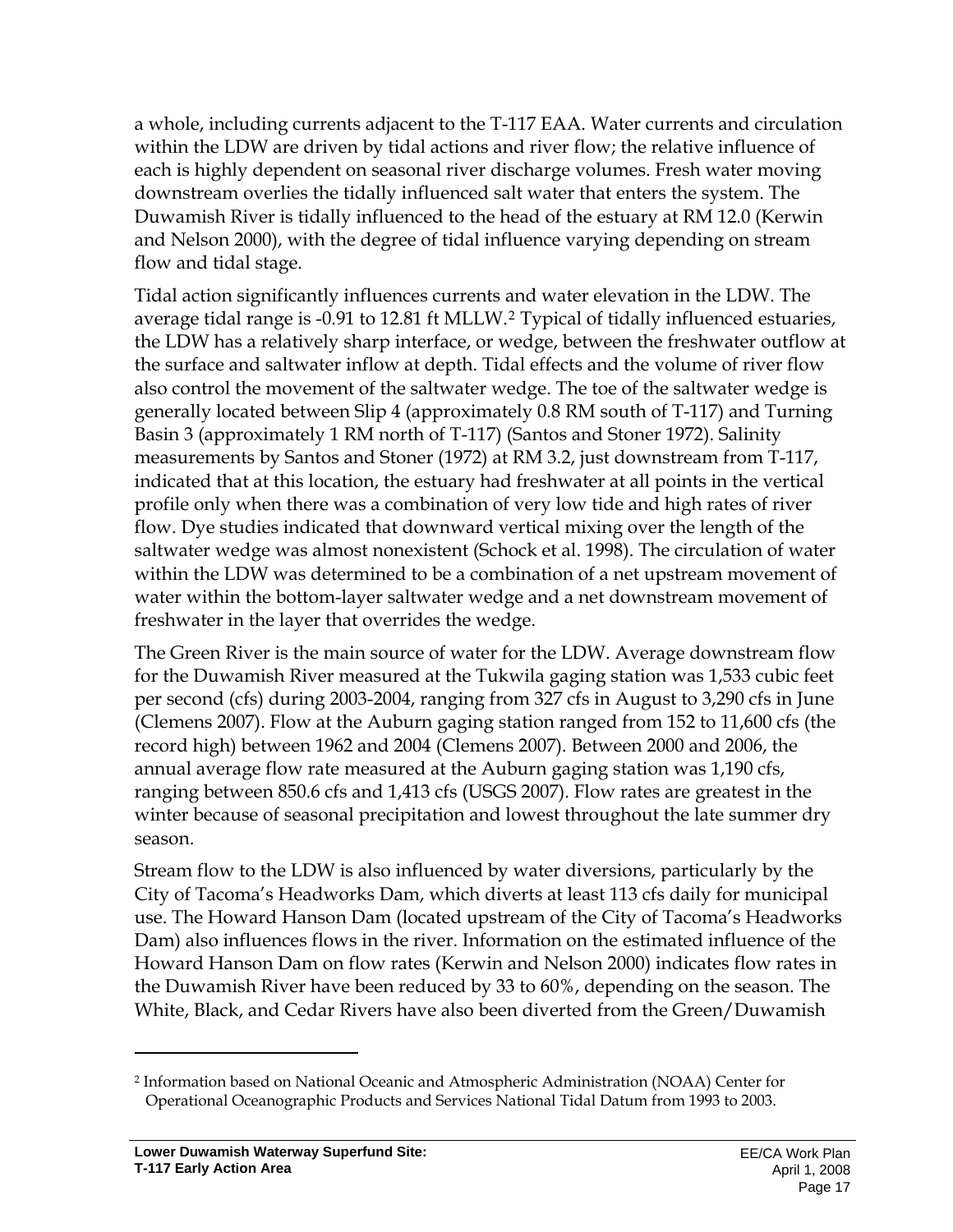River system resulting in an contributing flow reduction by approximately 70% to the Green/Duwamish River system, ensuing in a significant reduction in total discharge.

LDW Stream flow is also influenced by inflows from surface water sources such as storm drains, CSOs, tributary creeks, and nonpoint inputs, although these sources are expected to be less than 1% of the total discharge, even during peak flow events (Windward 2007). Two main tributary creeks drain into the LDW: Puget Creek at approximately RM 0.7 (downstream of the T-117 EAA) and Hamm Creek at approximately RM 4.2 (upstream of the T-117 EAA).

Several organizations have measured current velocities within the LDW as part of environmental investigations. The most extensive measurements within the LDW have been conducted by King County. Current velocity meters were placed at two locations in the LDW (RM 1.1 and RM 3.5) for a 3-month period and recorded currents at 15-minute intervals along a vertical profile (King County 1999a). During this study, measured current velocities within the LDW rarely exceeded 40 cm/s (1.3 ft/s). Another study of current velocities involved the deployment of two current velocity meters at RM 1.1 for two 4-week periods (King County 2005). One meter was placed near the center of the navigation channel; the other was placed on a shallower channel side slope. Reported mean net current speeds for meters placed in the center of the channel ranged from  $2.5 \text{ cm/s}$  (0.082 ft/s) (at  $25\%$  channel depth) to  $18 \text{ cm/s}$  (0.59 ft/s) (at 10% channel depth). Mean net current speeds for meters placed at the channel side slope locations ranged from 1.3 cm/s (0.043 ft/s) (at 25% depth) to 8.9 cm/s (0.29 ft/s) (at 10% depth). Currents were predominately oriented along the channel, and velocities were generally slower along the side slopes.

# *2.1.5.2 Sediment transport*

No studies on sediment transport specific to the Sediment Study Area have been conducted. However, LDW-wide investigations have been conducted that provide some insight into hydrodynamic and sediment transport conditions at T-117. Sediment transport within the LDW, including the T-117 EAA, is influenced by many variables, including hydrodynamic forces attributable to currents and circulation driven by tidal actions and river flow, the saltwater wedge, sediment loading from upstream and upland sources, channel morphology, and resuspension processes (i.e., propeller scour, bioturbation, bed shear stress, and dredging). As part of the LDW RI, sediment transport data were collected throughout the LDW (Windward and QEA 2005) to enable a better understanding of the LDW sediment transport process and the development of a draft LDW-wide sediment transport model (STM) (QEA 2007). The results of these investigations and analyses can also be used to assess evaluate sediment transport conditions in specific areas of the LDW, such as the T-117 EAA.

The draft LDW-wide STM included simulations of high-flow events (i.e., events with return periods of 2, 10, and 100 years) that occur over time scales of several days and long-term simulations (i.e., 30 years) that focused on sediment deposition patterns on annual time scales. A separate simple model was used to evaluate ship-induced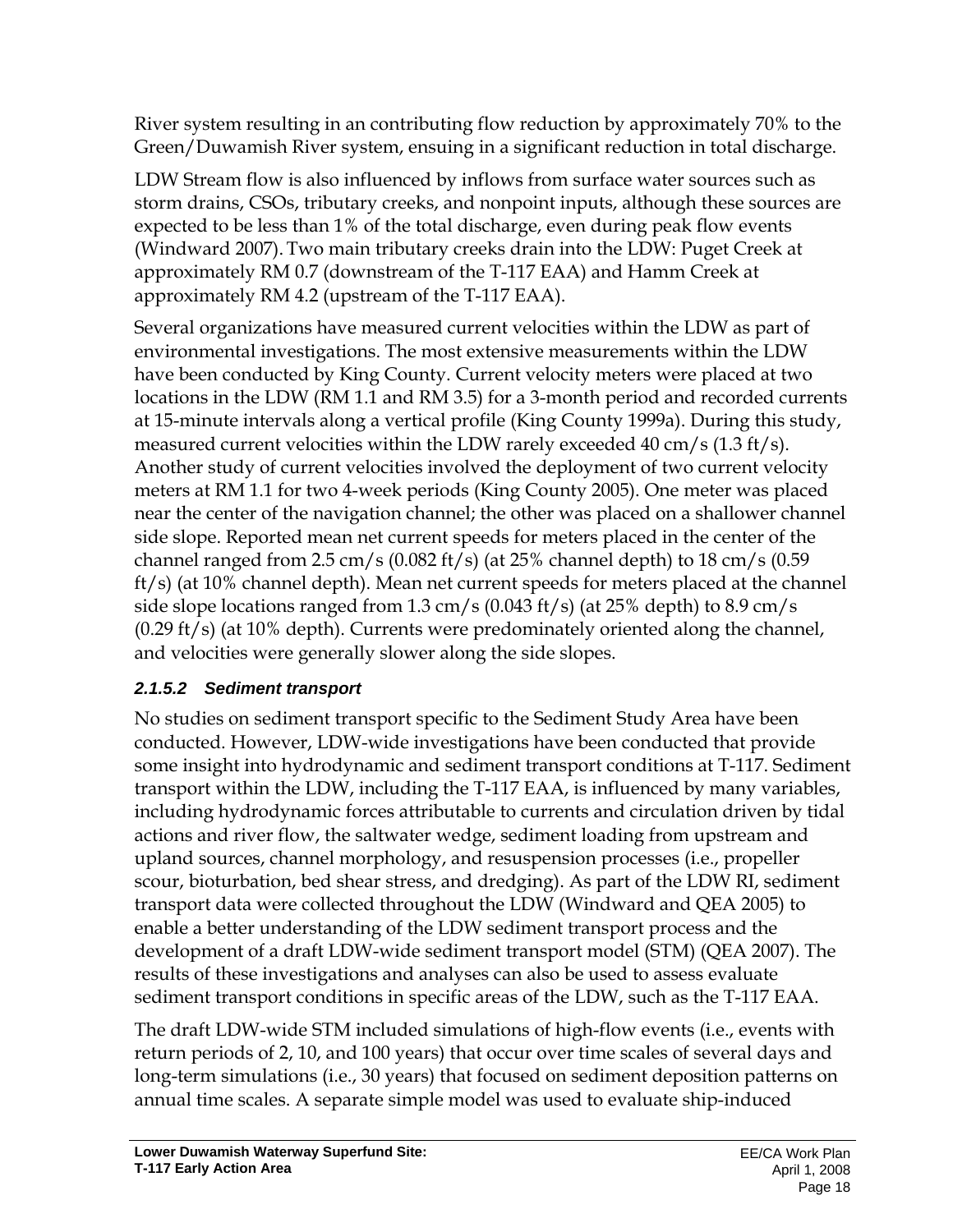mixing of surface sediment (QEA 2007). For the T-117 EAA, up to 2 cm of net erosion is estimated to occur during high-flow events in the southern and central portion of the site. In the central portion of the site, up to 6 cm of net erosion is estimated to occur during the 100-yr high-flow event. During the 2-and 10-yr high-flow events, no more than 2 cm of net erosion was estimated to occur in the central portion of the site. In the northern portion of the site, no net erosion is predicted, even during the 100-yr highflow event.

The draft LDW STM indicated that the T-117 EAA Sediment Study Area was net depositional over annual time scales. Along most of the T-117 EAA, the predicted net sedimentation rate for a 30-yr period ranged from 0 to 0.5 cm/yr, except along the northern portion of the EAA at the Marina interface, where the net sedimentation rate was estimated at > 3 cm/yr. While these results from the LDW-wide modeling effort provide potential insight to broader trends in the vicinity of the T-117 EAA, the spatial heterogeneity of the model predictions within and adjacent to the T117 EAA indicates the area is in a transitional location with regard to both erosion and sedimentation rates.

The investigations of ship traffic presented in the draft LDW RI (Windward 2007) did not indicate that there was significant ship traffic adjacent to the T-117 EAA. In other areas where such ship traffic does occur more frequently, there is no evidence in the bathymetric record of large depressions in areas with frequent ship traffic. The lack of such evidence validates the assumption that the upper sediment layer is continually reworked and deposited very close to its original location and suggests that ship activity is not a major cause of sediment transport in the LDW or the T-117 EAA. (Windward 2007)

### *2.1.5.3 Geology*

### **Geology of the Duwamish Basin**

The Greater Duwamish Valley was formed by the carving action of glaciers that last advanced into this area from British Columbia approximately 15,000 years ago. When the ice sheets began to retreat approximately 5,700 years ago, the waters of Puget Sound extended up the Duwamish Valley as far south as Auburn, about 32 km (19 mi) upstream of the present mouth of the LDW at Elliott Bay. Around that same time, the Osceola Mudflow descended from Mount Rainier, depositing a massive layer of sediment into the then marine waters near present-day Auburn and Kent. The mudflow diverted the historical course of the White River, at that time a tributary of the Puyallup River, to the Green River (Booth and Herman 1998).

The alluvial fill within the Duwamish Valley deepened over time from the deposition of upstream fluvial sediments of the White, Green, and Black Rivers, advancing the mouth of the Duwamish River farther to the north. The fill included beds of fine silts and sands deposited as riverine and floodplain deposits, with coarser sands and gravels deposited near the water's edge. These sediments eventually buried the postglacial form of the valley so that only a few outcroppings of bedrock remain exposed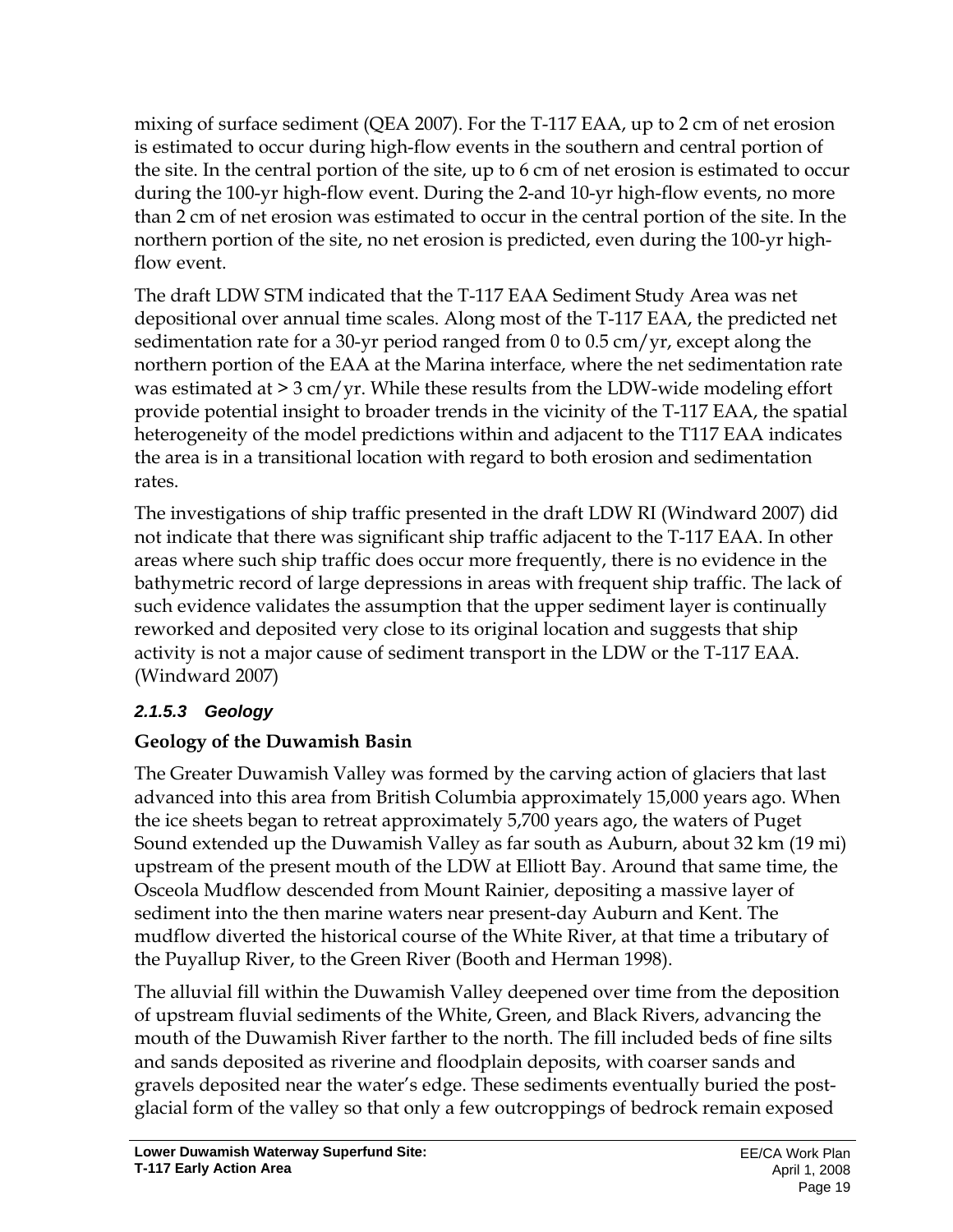at the ground surface. As the river flooded and migrated back and forth across the floodplain, these sediments were redeposited by the river and continually intermixed with additional riverine and floodplain deposits (Booth and Herman 1998).

In the late 1800s and early 1900s, extensive modifications were made to the river, including the filling of tide flats and floodplains to straighten the river channel, resulting in the abandonment of almost 6 km (3.7 mi) of the original meandering river bed (Map 2-3). Several current side slips in the LDW are remnants of these old river meanders. The channel was dredged for navigational purposes, and the excavated material was frequently used to fill the old channel areas and the lowlands to bring them above flood levels. The portion of the LDW at the T-117 EAA was a new alignment, dredged and excavated as part of the "straightening" of the river. A former filled meander (oxbow) intercepts the shoreline in the vicinity of the north portion of T-117. Because the dredge fill materials were similar to the native deposits, they are difficult to distinguish from the native silts and sands. Subsequent filling of the lowlands for continued development resulted in a surficial layer of fill over most of the lower Duwamish Valley. Although the sediment types encountered in the LDW are variable (either from changing regional or local hydrodynamics or anthropogenic disturbances), basic sedimentary patterns of interbedded silts and sands are present in the LDW (Booth and Herman 1998).

The three principal geologic assemblages within the Greater Duwamish Valley that establish the regional hydrogeologic system, from oldest to youngest, are:

- ◆ Bedrock
- Glacial and non-glacial sedimentary units (glacially overridden and dense units that make up the plateaus to the east and west of the Duwamish Valley)
- Undifferentiated quaternary alluvial deposits (principal aquifer and groundwater pathway for the Duwamish basin)

# *Bedrock*

Bedrock in the Greater Duwamish Valley provides the lower boundary of the aquifer system and limits groundwater flow in the basin. At the north end of the Duwamish Valley, the elevation of the bedrock unit ranges from roughly 60 m (200 ft) to over 500 m (1,640 ft) below ground surface (bgs). Exposed bedrock in the eastern and southern areas of the Duwamish Valley is predominantly marine and continental sedimentary rocks intermixed with isolated areas of igneous rock deposited during the Tertiary period. Sedimentary rock units within the Greater Duwamish Valley are not an important source of groundwater because the predominantly cemented, fine-grained nature of the material precludes rapid groundwater movement. However, igneous rock layers are extensive in the area and can store and move water much more readily (Booth and Herman 1998).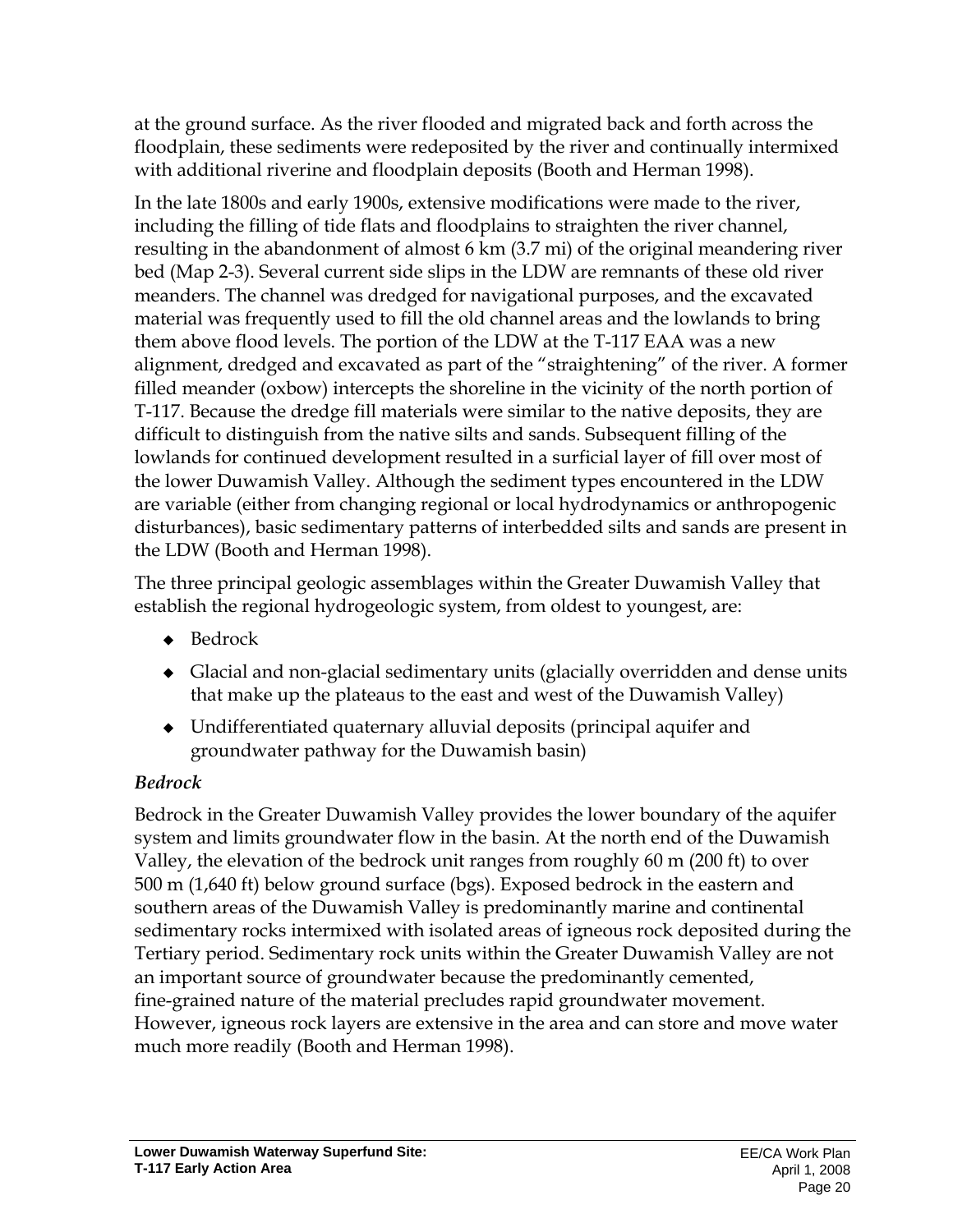## *Glacial and Non-Glacial Sedimentary Deposits*

The glacial and non-glacial sedimentary units within the Duwamish basin are complex sequences of interbedded and unconsolidated deposits. In areas where bedrock occurs at significant depth below the river valley, these glacial sedimentary deposits serve as the lower boundary of the alluvial deposits in the Greater Duwamish Valley. The upland plateau areas to the east and west of the valley are formed predominantly of these glacially deposited sedimentary units (Booth and Herman 1998).

Little information on the glacially overridden sedimentary units within the LDW study area is available. These overridden deposits are mainly fine-grained materials; their maximum depth is unknown (Booth and Herman 1998). Although these deposits provide a geologic boundary to the overlying alluvial deposits, they also provide a potential hydraulic pathway for the flow of upland groundwater to the Duwamish Valley alluvial sediments.

Thick sequences or silt beds (transitional beds) could potentially limit the upland inflow of groundwater where these deposits occur. The presence of saline water in the deeper alluvial sediments outside of current tidal influence areas suggests that there is little influx of fresh water into the original marine delta deposits. The lack of fresh groundwater in these deep alluvial sediments may indicate that the inflow of upland groundwater in this layer is limited (Booth and Herman 1998).

# *Duwamish Valley Alluvial Deposits*

The near-surface alluvial deposits in the Duwamish River valley extend to a depth of roughly 60 m (200 ft) bgs within a trough bounded between the bedrock unit and the very dense upland glacial and non-glacial sedimentary deposits. The geologic history of this valley suggests that the alluvial deposit sequences include estuarine deposits, typically fine sands and silts (often including shell fragments), which progress upward into more complex, interbedded river-dominated sequences of sand, silt, and gravel. These layers of alluvial deposits delineated the areas of advancing river delta sedimentation that increase in thickness from south to north (Booth and Herman 1998).

### **Geology of the T-117 EAA Vicinity**

A summary of geotechnical information for the west shore of the Duwamish River in the vicinity of the T-117 EAA indicates that shallow soils typically consist of fill material that ranges from 3 to 8 ft in thickness. This fill consists of sand with varying amounts of silt mixed with anthropogenic materials (e.g., bricks, rubble, and wood). The alluvium underlying the fill extends to a depth of approximately 95 ft (29 m) bgs and consists of discontinuous silt units with interbedded sands, silty sands, and some gravel. Thin peat deposits have also been encountered. A fine-grained lower unit that contains shell fragments has been observed in borings beneath the lower silt, and dense sand and gravel were reportedly observed at depths below 95 ft (29 m) bgs (Wilbur Consulting 2003).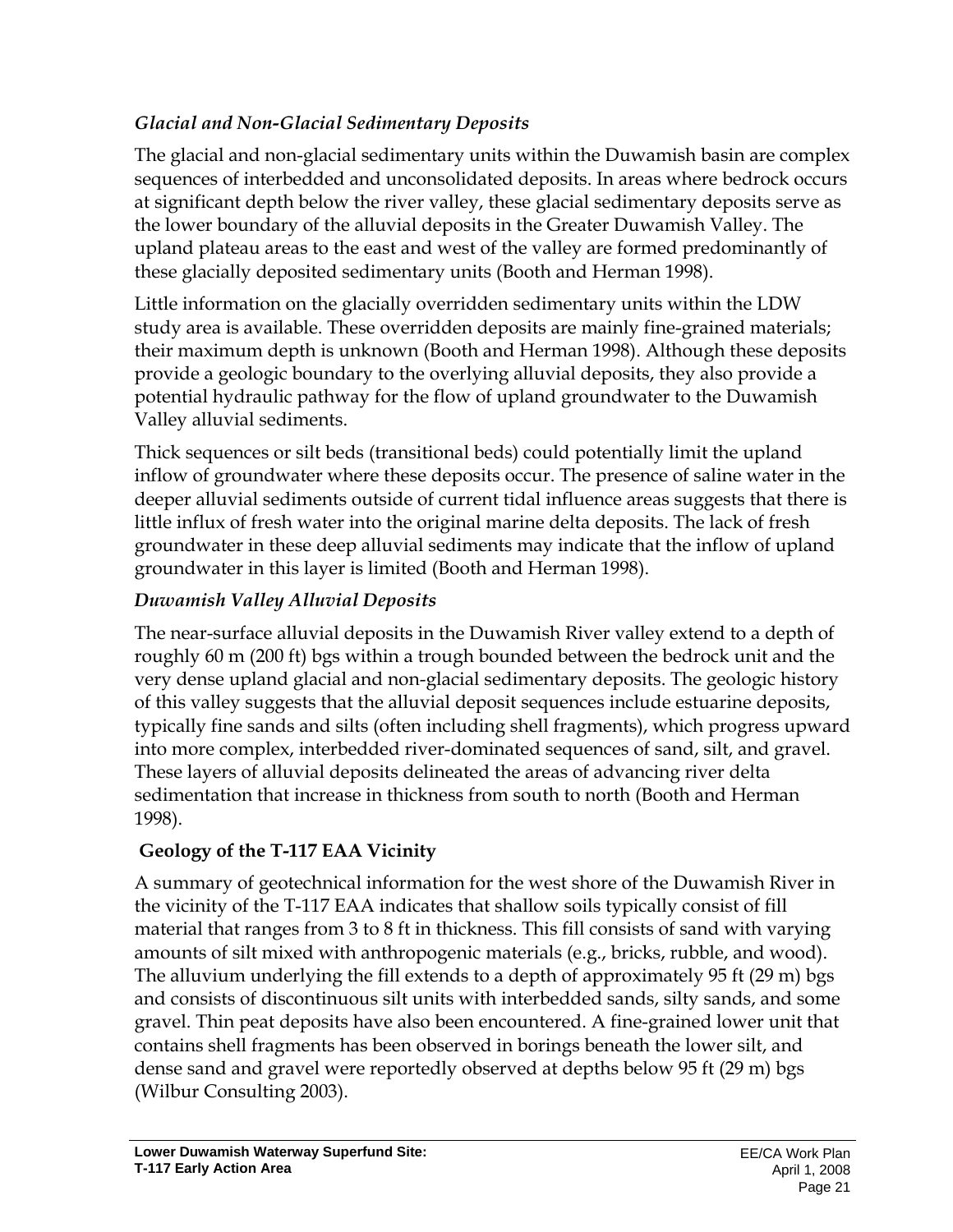### **Geology of the T-117 Upland Area**

According to the results of previous site characterization activities at T-117 Upland Area (Parametrix 1991; RETEC 2007b; SECOR 1997; Windward and DOF 2006), subsurface soil at the T-117 EAA consists of fine to medium sand, sand/silt mixtures, and silt. Previous work indicated that a silt layer was encountered between 5 and 15 ft (1.5 and 5 m) bgs, and sand and gravel were encountered below 15 ft bgs (Parametrix 1991). Fill reportedly was encountered from ground surface to approximately 3 ft (1 m) bgs; however, other observations (RETEC 2007b; Windward and DOF 2006) indicate that the recent fill material may be as thick as 4 to 5 ft or greater in the near-shore upland area (just inland of the shoreline berm). A general cross section of the T-117 EAA geology is shown on Figure 2-1.

The removal area in the T-117 Upland Area that was excavated for the 1999 TCRA (Onsite 2000a) was backfilled with fill and quarry spalls (i.e., large angular rocks) to depths ranging from approximately 2 to 6 ft. This backfill was overlain with an asphalt pavement system (i.e., gravel subgrade and bituminous pavement) that was approximately 1 ft thick. The removal area of the T-117 Upland Area that was excavated for the 2006 TCRA (RETEC 2007b) was backfilled with crushed rock to depths ranging from approximately 2 to 6 ft (0.6 to 2 m) and covered with asphalt pavement.

Site characterization work conducted by the City in the Adjacent Streets determined that the soil gradation is generally fill material (asphalt and gravel with fines) in the top 1 to 2 ft underlain by silts, sandy silts, and a characteristic native sand deposit observed throughout most of the site (Integral 2006). The depth to the native sand unit varied approximately as follows:

- 4 to 6 ft at Dallas Avenue S, between 14th Avenue S and 17th Avenue S
- 1 to 2 ft at Dallas Avenue S, between 17th Avenue S and S Donovan Street
- 9 to 10 ft at S Donovan Street, between 17th Avenue S and Dallas Avenue S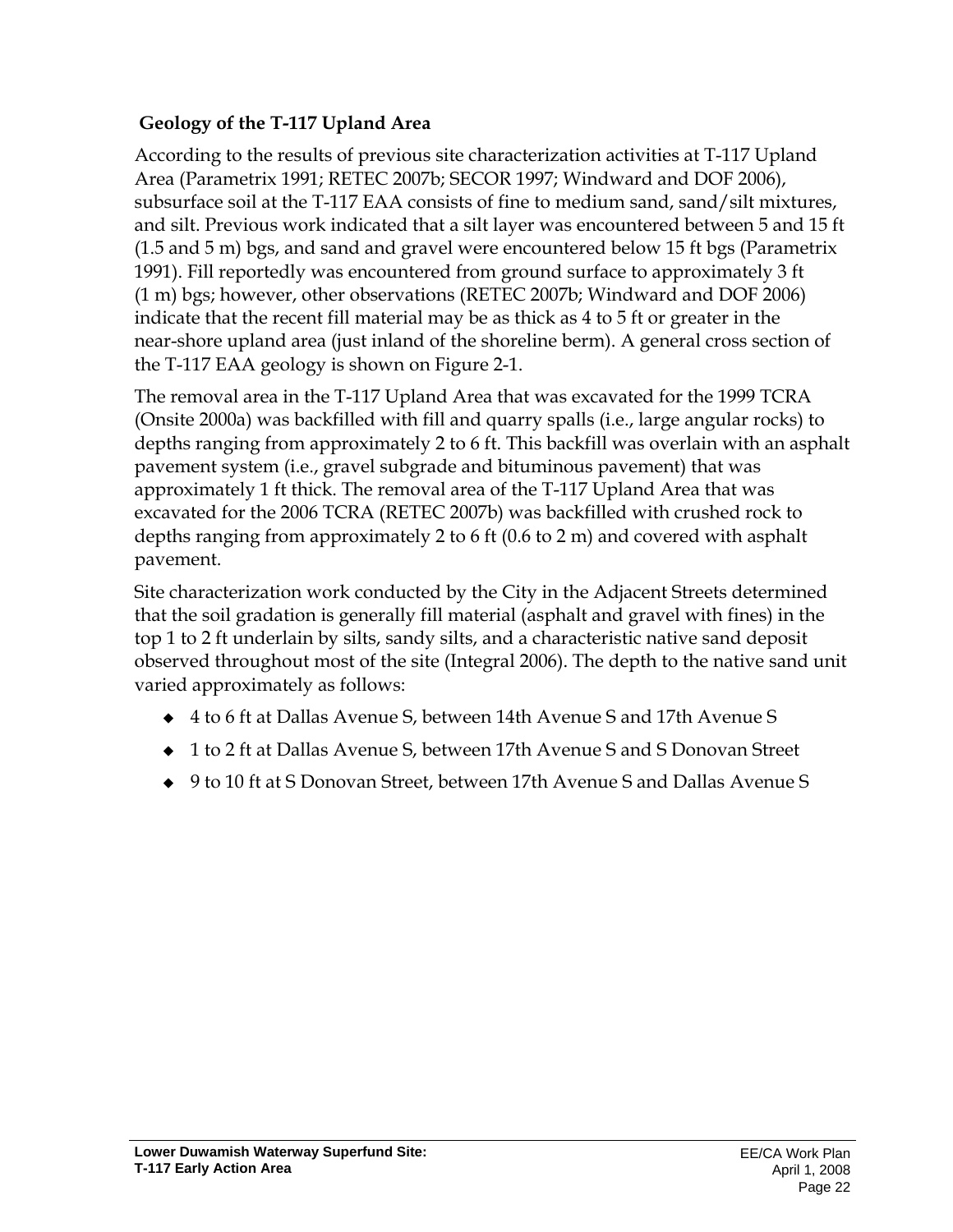





Kef's:

10:04 am

 $\overline{1}$ 

 $2008\,$  $\mathcal{L}$ Mar

Plotted:

S

 $\sim$ FIG

Layout:

 $-sect - \mathcal{A}' - 6.$ dwg

 $\angle$ :  $|7 - 117|$  x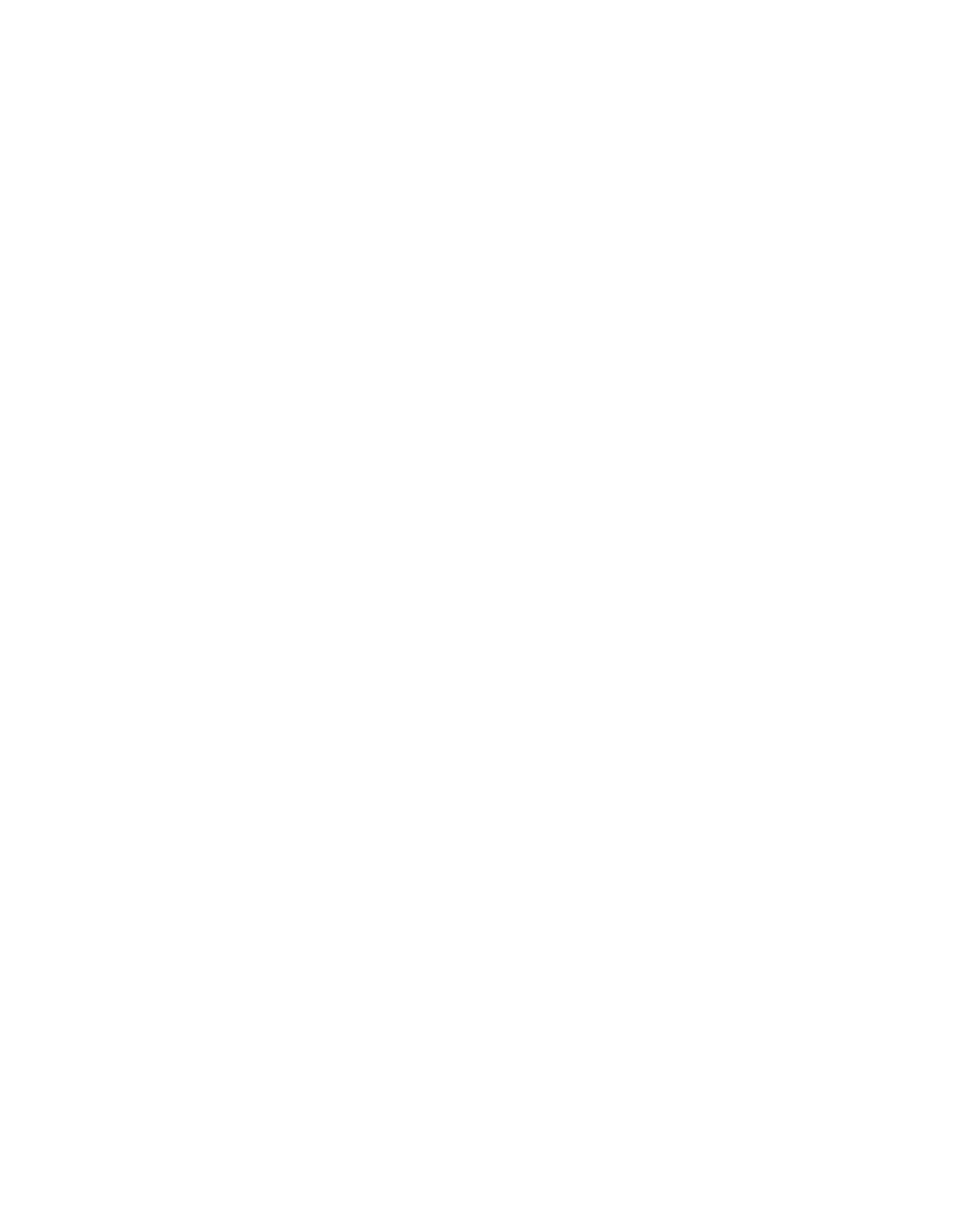# *2.1.5.4 Hydrogeology*

The shallow unconfined aquifer in the Duwamish River valley is generally located within the native alluvium unit. At T-117, shallow groundwater extends upward into the overlying sand and silt fill, and water table fluctuations are influenced by river level fluctuations in the LDW. Groundwater is recharged from the upland areas to the west (Wilbur Consulting 2003), and net groundwater flow is toward the LDW (as shown on Map 2-1).

Recent groundwater level data collected in 2006 (Windward unpublished) indicate that groundwater near the T-117 EAA occurs between approximately 3.5 and 12.6 ft bgs. The groundwater beneath the T-117 Upland Area is hydraulically connected to the LDW and is tidally influenced. Tidal influence has been observed in all monitoring wells on the T-117 Upland Area and was confirmed by tidal study piezometric measurements made in 1998, 2003, and 2006 (SECOR 1998; Windward et al. 2005b; Windward unpublished). During these tidal studies, the water levels in the LDW varied by up to approximately 13 ft, from extreme high to extreme low tide, and water levels in the T-117 wells typically varied by 4.5 to 8 ft during the same study periods. The magnitude of the water level variation decreased inland. Groundwater elevations varied between 3.5 and 13 ft MLLW during the study. The exact limit of this influence is not known but likely extends throughout much of the upland portion of the T-117 EAA. An earlier investigator reported that the tidally influenced area adjacent to the waterway is generally within 300 to 500 ft of the shoreline (Booth and Herman 1998).

Hydraulic conductivities for typical silty sand units such as the fill soil range from  $10^{-1}$ to 10-5 cm/s. Silt units, such as the upper portion of the native alluvium that is immediately below the fill unit, typically have hydraulic conductivities ranging from 10-3 to 10-7 cm/s (Freeze and Cherry 1979).

Groundwater seeps have been observed at the base of the shoreline riprap (at the mudline) near the central portion of T-117 EAA and south of the Marina boat ramp during low tides. The two seeps appear to be well established, as demonstrated by the channels that have been cut into the tide flats between the seep locations and the main river channel. Two or three minor seeps have also been observed along the T-117 EAA shoreline, but the flow is intermittent and not as pronounced.

### **2.1.6 Sensitive ecosystems and habitat**

Sensitive ecosystems and habitat in the T-117 EAA are limited to the aquatic portion of the site. The upland portion of the EAA is developed and doesn't contain enough substantial habitat to support wildlife, as described in a terrestrial ecological evaluation conducted for the Adjacent Streets (Integral 2006).

Estuarine intertidal and near-shore subtidal ecosystems in the LDW provide important habitat for juvenile salmonid growth, physiological transition, and predator avoidance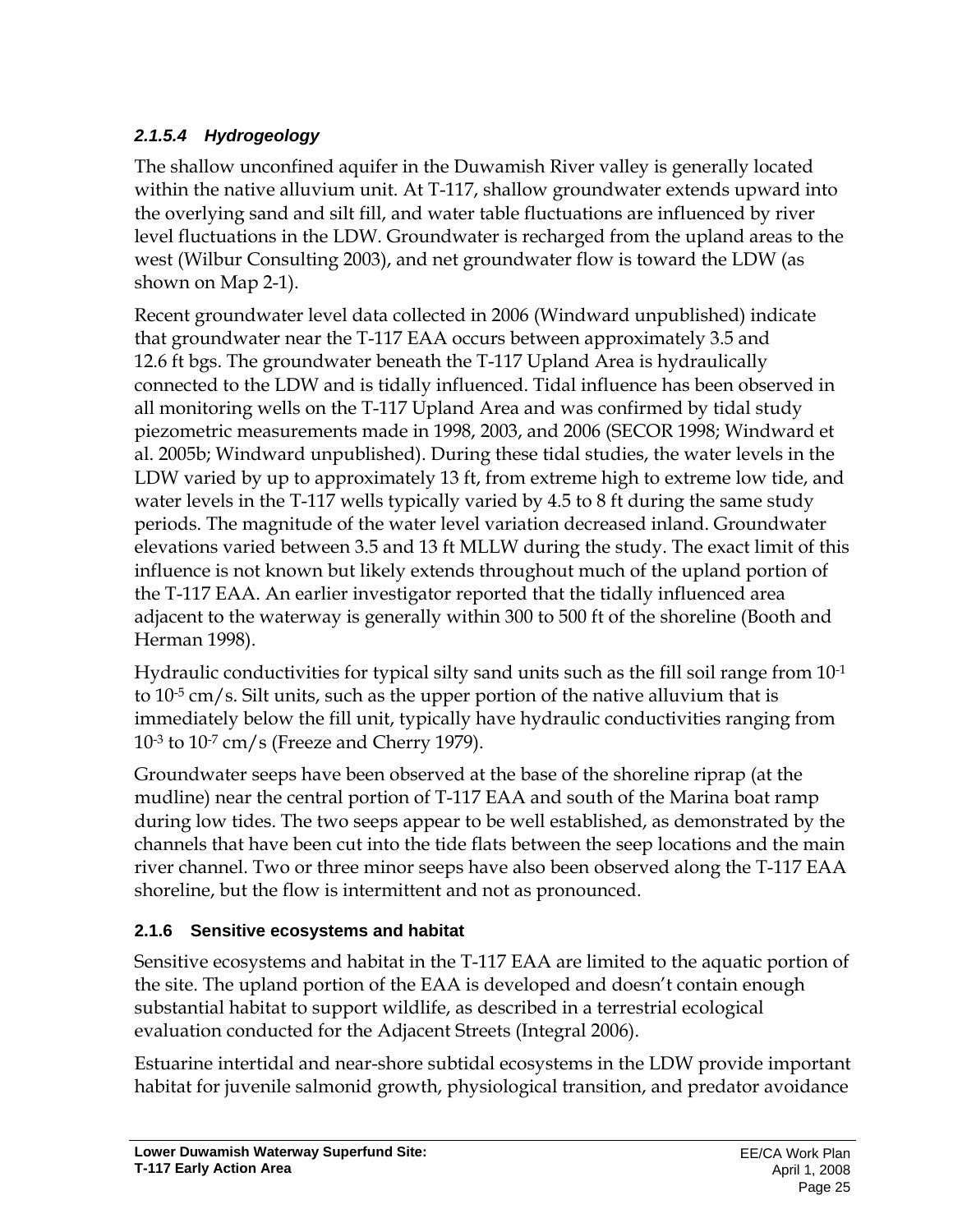during their outmigration. The estuarine environment also provides refuge for various marine fish during larval stages and supports an array of preferred prey for all salmonid life stages. The intertidal zone in the LDW is generally located between -4 ft and +14 ft MLLW, and the near-shore subtidal zone is just slightly deeper than the intertidal zone.

Within the intertidal areas, mudflats serve many ecosystem functions, including providing food and habitat for benthic invertebrates, fish, shorebirds, and aquatic mammals. A diverse assemblage of invertebrate species, including larvae, clams, worms, and crustaceans, can be found in these habitats, which typically consist of unconsolidated silts and clays and sand flats of unconsolidated sandy sediments (Simenstad et al. 1991). Mudflats containing gravel may support high densities of bivalve populations. The intertidal mudflat of the T-117 EAA extends approximately 15 to 65 ft (4.6 to 20 m) from the immediate shoreline, around +5 ft MLLW, to a depth of approximately -4 ft MLLW. The T-117 intertidal mudflat includes more than 43,000 ft2 (4,000 m2) of gently sloping, fine-grained sediment. This area is potential habitat for primary and secondary production benthic organisms for the juvenile salmonid food web.

# **2.2 PREVIOUS ENVIRONMENTAL INVESTIGATIONS AND REMOVAL ACTIONS**

This section provides an overview of historical environmental investigations and removal action activities pertinent to the T-117 EAA.

### **2.2.1 Previous environmental investigations**

Numerous environmental investigations have been conducted in the T-117 EAA and surrounding vicinity, as summarized in Table 2-1.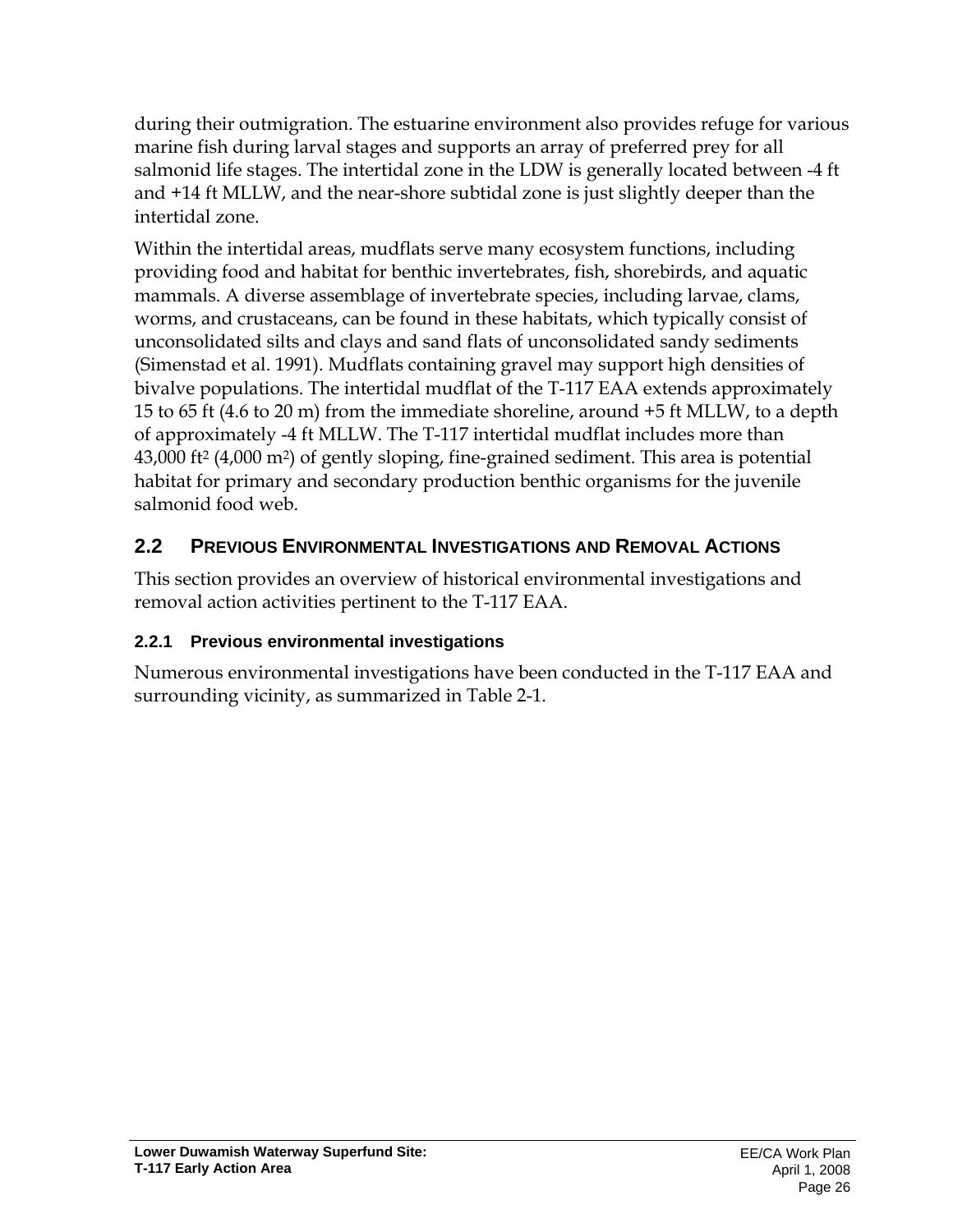| <b>ACTIVITY</b>                                                                | <b>DATE</b>       | <b>SUMMARY</b>                                                                                                                                                                                                                                                                                                                                                                                                                     | <b>SOURCE</b>              |
|--------------------------------------------------------------------------------|-------------------|------------------------------------------------------------------------------------------------------------------------------------------------------------------------------------------------------------------------------------------------------------------------------------------------------------------------------------------------------------------------------------------------------------------------------------|----------------------------|
| In-Water - Sediment                                                            |                   |                                                                                                                                                                                                                                                                                                                                                                                                                                    |                            |
| Malarkey Asphalt<br>Company site<br>inspection                                 | 1994              | One surface sediment sample was collected at the toe of the bank and analyzed for metals, pesticides,<br>PCB Aroclors, SVOCs, and VOCs.                                                                                                                                                                                                                                                                                            | <b>URS (1994)</b>          |
| Duwamish Waterway<br>Phase 1 site<br>characterization                          | 1997              | Site-wide LDW surface and subsurface sediment samples were analyzed for metals, PCB Aroclors,<br>and SVOCs.                                                                                                                                                                                                                                                                                                                        | Exponent<br>(1998)         |
| Duwamish Waterway<br>sediment<br>characterization study                        | 1997              | Site-wide LDW surface and subsurface sediment samples were analyzed for total PCBs, selected PCB<br>congeners, and total polychlorinated terphenyls.                                                                                                                                                                                                                                                                               | <b>NOAA (1998)</b>         |
| EPA site inspection:<br>Lower Duwamish River                                   | 1998              | Site-wide LDW surface and subsurface sediment samples were analyzed for metals, pesticides, PCB<br>Aroclors and selected congeners, dioxins and furans, TBT, SVOCs, and VOCs.                                                                                                                                                                                                                                                      | Weston (1999)              |
|                                                                                | December<br>2003  | An initial sediment investigation was conducted to determine the nature and extent of contamination in<br>the T-117 EAA. Surface and subsurface sediments were analyzed for PCBs. Select locations were also<br>analyzed for SMS analytes and TBT.                                                                                                                                                                                 | Windward et al.<br>(2005b) |
|                                                                                | March 2004        | To better define the extent of contamination, additional subsurface and surface sediment samples were<br>collected from the northern portion of T-117. All of these samples were analyzed for PCBs and<br>compared to SMS. Large asphalt deposits and other major debris located in the shoreline bank were<br>identified, described, and mapped.                                                                                  |                            |
| T-117 EAA investigation                                                        | <b>June 2004</b>  | Surface sediment samples collected outside the offshore northern portion of the preliminary sediment<br>boundary for the 2005 EE/CA were analyzed for PCBs, and archived samples collected in December<br>2003 that were either outside of the boundary or below the vertical extent of PCB contamination were<br>analyzed for additional chemicals.                                                                               |                            |
|                                                                                | September<br>2004 | Surface and subsurface samples were collected in the northern portion of the site that extends into the<br>proposed Marina dredge area. This sampling event was conducted to satisfy both the EPA T-117 EAA<br>boundary definition and the PSDDA sediment characterization requirements for the Marina.                                                                                                                            | Windward<br>(2005a)        |
| Upland - Soil and Groundwater                                                  |                   |                                                                                                                                                                                                                                                                                                                                                                                                                                    |                            |
| Metro inspection -<br>sampling of roadway<br>ponded area and<br>shoreline seep | 1984              | Water and sediment samples were collected from the LDW, roadway ponded area, catch basin 5<br>outfall, and an apparent groundwater seep at the shoreline. PCBs, PAHs, and metals were detected in<br>one or more of the water and sediment samples. No PCBs were detected in the seep sample. Ponded<br>area was reportedly used for non-contact cooling water, although this was later discounted by<br>subsequent investigators. | <b>URS (1994)</b>          |

### **Table 2-1. Summary of previous investigations at Terminal-117 Early Action Area**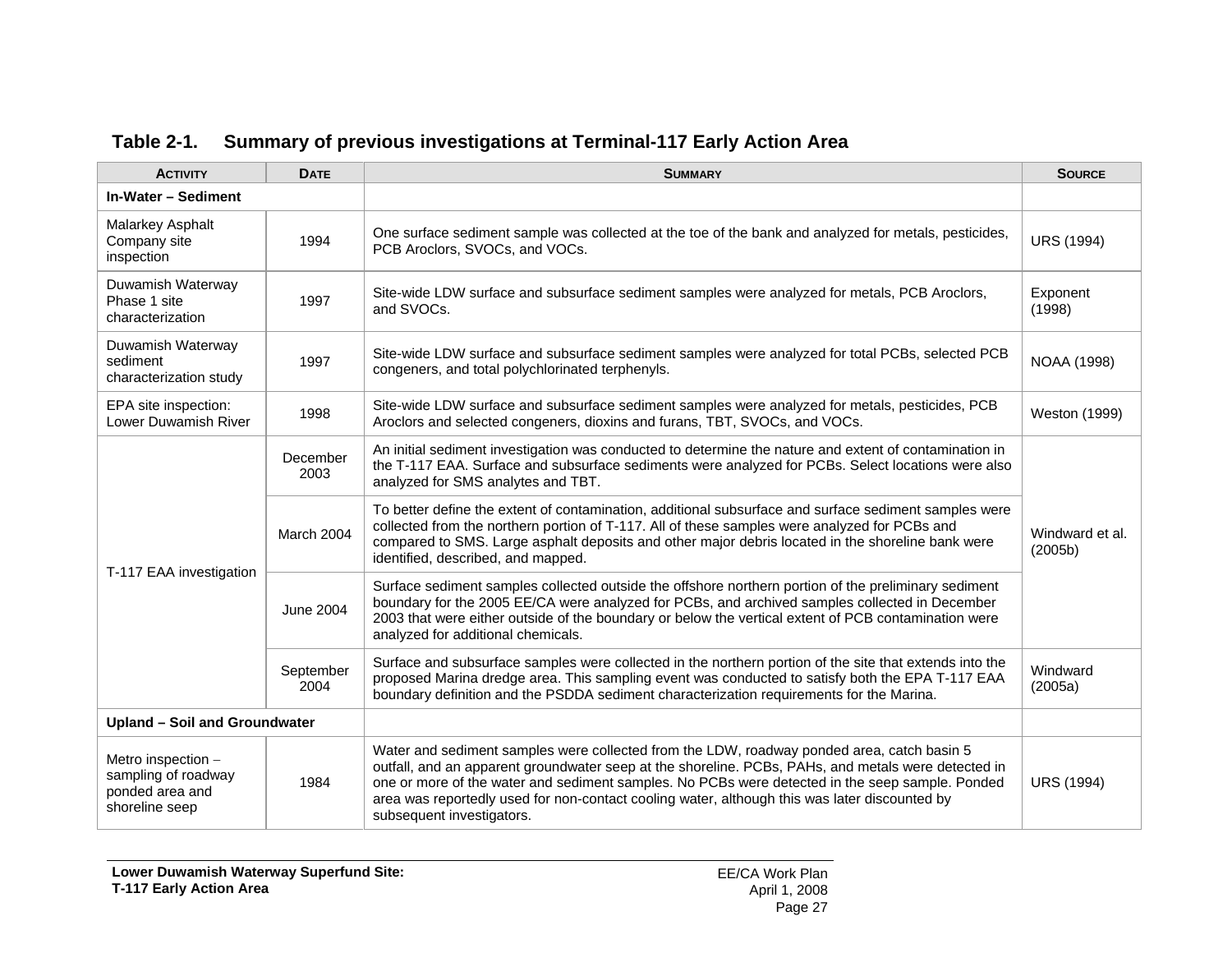| <b>ACTIVITY</b>                                 | <b>DATE</b>       | <b>SUMMARY</b>                                                                                                                                                                                                                                                                                                                                                                                                                                                                                                               | <b>SOURCE</b>                 |
|-------------------------------------------------|-------------------|------------------------------------------------------------------------------------------------------------------------------------------------------------------------------------------------------------------------------------------------------------------------------------------------------------------------------------------------------------------------------------------------------------------------------------------------------------------------------------------------------------------------------|-------------------------------|
| Ecology sediment<br>sampling and<br>inspections | 1985 and<br>1986  | Sediment samples were collected from an onsite drainage ditch. Results showed elevated<br>concentrations of lead (1,666 mg/kg), arsenic (2,027 mg/kg), and zinc (5,416 mg/kg).                                                                                                                                                                                                                                                                                                                                               | <b>URS (1994)</b>             |
| EPA TSCA inspection                             | 1989              | Samples were collected from a waste oil tank and another tank that contained usable light oils. No<br>PCBs were detected. However, total halogenated hydrocarbons (as total chlorine) were reportedly<br>detected at levels up to 1,160 mg/kg in the sampled product. No materials were noted at the facility to<br>qualify for PCB regulation.                                                                                                                                                                              | <b>URS (1994)</b>             |
| Ecology site hazard<br>assessment               | May 1991          | Work included review of Ecology and Malarkey Asphalt files, installation of three monitoring wells<br>(MW-01, MW-02, and MW-03), soil sampling and analysis of borehole samples, groundwater sampling,<br>sampling of product in USTs and ASTs. Metals, PCBs, pesticides, and VOCs were found in soil.<br>Results of TCLP analyses on soil were below dangerous waste criteria. Metals, PCBs, pesticides, and<br>SVOCs were detected in groundwater. A 1/8-in. (0.3-cm) layer of floating product was reported in MW-<br>03. | Parametrix<br>(1991)          |
| UST decommissioning<br>and site assessment      | 1992              | Four USTs containing diesel and waste oil were decommissioned, including a partially buried railroad<br>tank car. Three USTs were closed in place by filling with concrete slurry. The railroad tank car was<br>removed. Soil samples were taken from the tanks and tested for TPH.                                                                                                                                                                                                                                          | <b>Hart Crowser</b><br>(1992) |
| Malarkey Asphalt<br>Company site<br>inspection  | 1994              | Onsite and offsite soil, sediment, groundwater, and surface water were sampled. PCBs and PAHs were<br>detected in soil at the former ponded/waste areas. Three monitoring wells and a groundwater seep<br>were also sampled. PCBs were detected in all wells, and PAHs were detected in MW-03. PCBs were<br>not detected in the seep sample.                                                                                                                                                                                 | <b>URS (1994)</b>             |
| Asbestos abatement<br>survey                    | <b>June 1995</b>  | Tanks requiring abatement work were identified.                                                                                                                                                                                                                                                                                                                                                                                                                                                                              | <b>EMCON (1996)</b>           |
| Asbestos abatement on<br>Tanks 5 and 7          | August 1995       | Asbestos abatement work was performed on two tanks.                                                                                                                                                                                                                                                                                                                                                                                                                                                                          | <b>EMCON (1996)</b>           |
| Soil and water sampling                         | September<br>1995 | Seven surface soil samples were collected from locations near the ponded area, former railroad tank<br>car, and storm drain ditches. One water sample was collected from inside a sump. Samples were<br>analyzed for PCBs and PAHs.                                                                                                                                                                                                                                                                                          | <b>EMCON (1996)</b>           |
| Asbestos survey                                 | March 1996        | An asbestos-containing material survey was conducted. Twelve suspect materials were found to<br>contain detectable amounts of asbestos.                                                                                                                                                                                                                                                                                                                                                                                      | <b>EMCON (1996)</b>           |
| Removal actions,<br>Malarkey dismantling        | 1996 to<br>1997   | Tank and equipment decommissioning, decontamination, and removal were performed, as were hot<br>spot removals (soil from ditch areas, utility corridor) and the removal of product from a large-diameter<br>well.                                                                                                                                                                                                                                                                                                            | <b>SECOR (1998)</b>           |
| Focused site<br>characterization                | <b>July 1997</b>  | Soil was sampled for PCBs, PAHs, TPH, and metals. Groundwater was sampled for PCBs, TPH, and<br>TSS. Floating product was sampled in August 1996. Exploratory borings were made.                                                                                                                                                                                                                                                                                                                                             | <b>SECOR (1998)</b>           |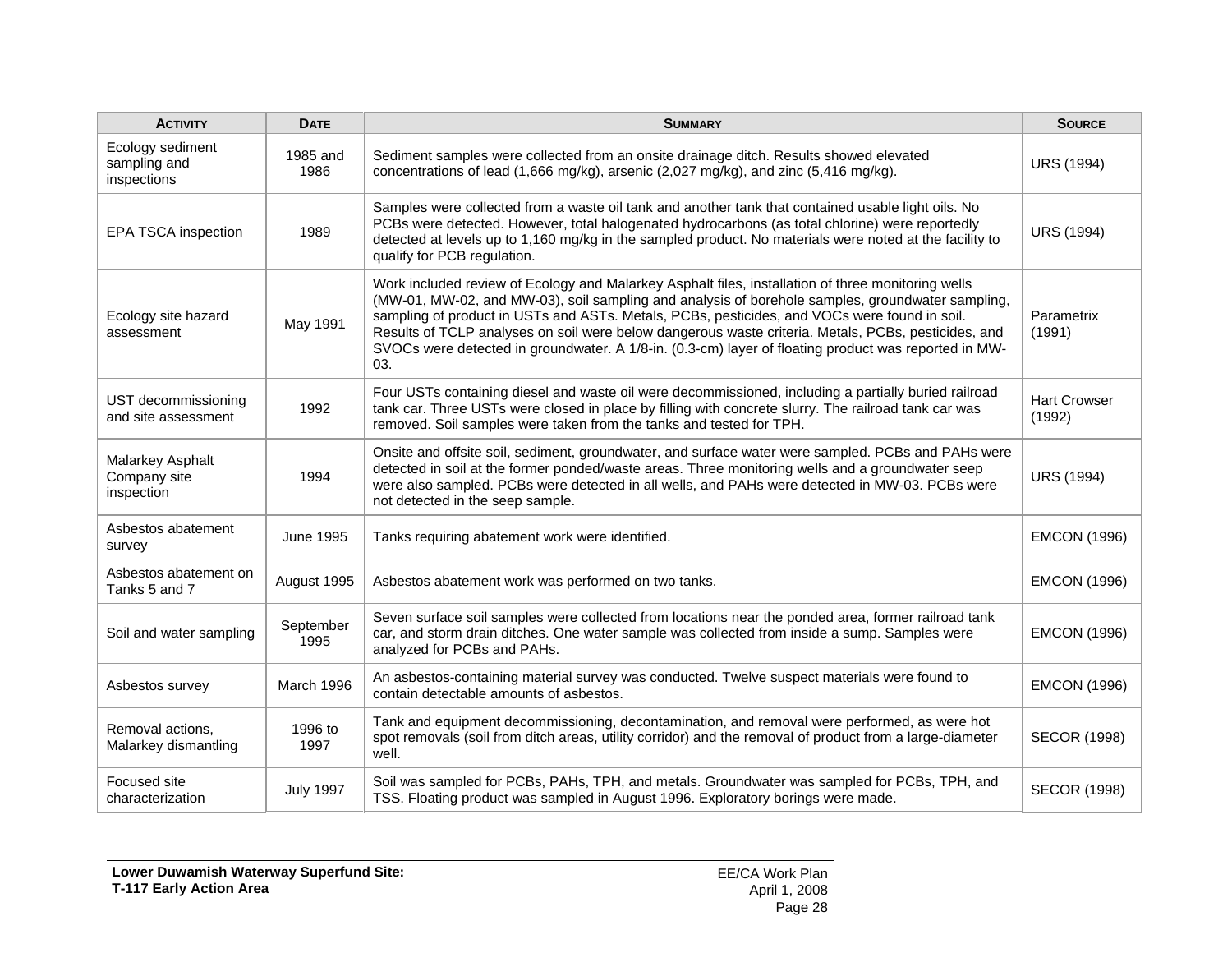| <b>ACTIVITY</b>                                                      | <b>DATE</b>                            | <b>SUMMARY</b>                                                                                                                                                                                                                                                                                                                                                                                                                                                                                                                                                                                                                                                          | <b>SOURCE</b>                 |  |
|----------------------------------------------------------------------|----------------------------------------|-------------------------------------------------------------------------------------------------------------------------------------------------------------------------------------------------------------------------------------------------------------------------------------------------------------------------------------------------------------------------------------------------------------------------------------------------------------------------------------------------------------------------------------------------------------------------------------------------------------------------------------------------------------------------|-------------------------------|--|
| Utility corridor soil<br>sampling                                    | October<br>1999                        | Three borehole locations were sampled along a utility alignment that extended from the former tank<br>area to the south building. PCB concentrations ranged from 0.77 to 15 mg/kg.                                                                                                                                                                                                                                                                                                                                                                                                                                                                                      | Windward and<br>Onsite (2004) |  |
| PCB soil removal and<br>containment - roadway<br>area<br>(1999 TCRA) | October<br>1999 to<br>February<br>2000 | Actions included the removal and treatment of impounded stormwater, the excavation and disposal of<br>over 2,000 tons of PCB-contaminated soil with concentrations ranging up to 500 mg/kg, backfilling,<br>installation of a pavement cap, and storm drain improvements. Also included was the abandonment of<br>large-diameter well and replacement of three monitoring wells. PCB cleanup objective in soil was<br>25 mg/kg.                                                                                                                                                                                                                                         | Onsite (2000a)                |  |
| Underground diesel<br>storage tank removal                           | January<br>2000                        | A 375-gal. (1,420-L) non-leaking diesel tank was removed. Two soil samples from excavation indicated<br>elevated TPH diesel levels (462 and 2,780 mg/kg). Other sample concentrations were not -detected.                                                                                                                                                                                                                                                                                                                                                                                                                                                               | Onsite (2000b)                |  |
| Groundwater sampling<br>at T-117 wells                               | May 2003                               | Groundwater was sampled from three wells in the vicinity of T-117. TPH-D [0.70 mg/L], TPH-O [1.4<br>mg/L], and six PAH compounds at concentrations ranging from 0.013 to 1.6 µg/L) were detected in<br>MW-03. PCBs were not detected in any of the wells.                                                                                                                                                                                                                                                                                                                                                                                                               | Onsite (2003)                 |  |
|                                                                      | December<br>2003                       | Soil samples were collected from the top of the shoreline, the southern drainage ditch, and the adjacent<br>Dallas Avenue S roadway area. Water samples were collected from seeps and groundwater monitoring<br>wells, and sediment samples were collected in catch basins. PCBs were detected in most soil samples.<br>No chemicals were detected in the monitoring well samples. Copper, zinc, and BEHP were detected in<br>seep samples. Concentrations of BEHP, BBP, PCP, PCBs, silver, and zinc in catch basin samples<br>were greater than the SQS or CSL.                                                                                                        |                               |  |
| T-117 EAA investigation                                              | March 2004                             | To better define the extent of contamination, shallow soil borings were collected from the northern<br>upland bank. All these samples were analyzed for PCBs and compared to SMS to assess the risk from<br>potential erosion. Soil sampling was also conducted to estimate concentrations of PCBs in the roadway<br>along the entrance area of the T-117 property and determine if these materials were the likely source of<br>elevated PCBs in and around catch basin 5. Roadway soil samples and catch basin samples were<br>analyzed for PCBs. Large asphalt deposits and other major debris located in the south ditch were<br>identified, described, and mapped. | Windward et al.<br>(2005b)    |  |
| Upland street dust and<br>road ROW sampling                          | July to<br>December<br>2004            | PCB concentrations exceeding the MTCA soil cleanup level for unrestricted use (1 mg/kg PCBs) were<br>detected in a number of street dust, catch basin, and roadway samples.                                                                                                                                                                                                                                                                                                                                                                                                                                                                                             | Integral (2006)               |  |
| T-117 South building<br>planter soil sampling                        | November<br>2004                       | Four shallow soil grab samples were obtained from the concrete-enclosed soil-filled planter areas at<br>the north side of the south building at T-117. PCB concentrations in the four soil samples ranged from<br>0.03 to 0.22 mg/kg. Soil in the west planter was subsequently covered over with a layer of clean gravel.<br>Soil in the east planter was covered with asphalt pavement.                                                                                                                                                                                                                                                                               | Onsite (2004)                 |  |
| T-117 upland soil<br>sampling                                        | <b>June 2005</b>                       | Soil borings and direct push probes were used to collect soil samples. All soil and groundwater<br>samples were analyzed for PCBs. Five soil samples from beneath the pavement along the shoreline<br>edge of the site contained the highest PCB concentrations, which ranged from 530 to 1,400 mg/kg.                                                                                                                                                                                                                                                                                                                                                                  | Windward et al.<br>(2005d)    |  |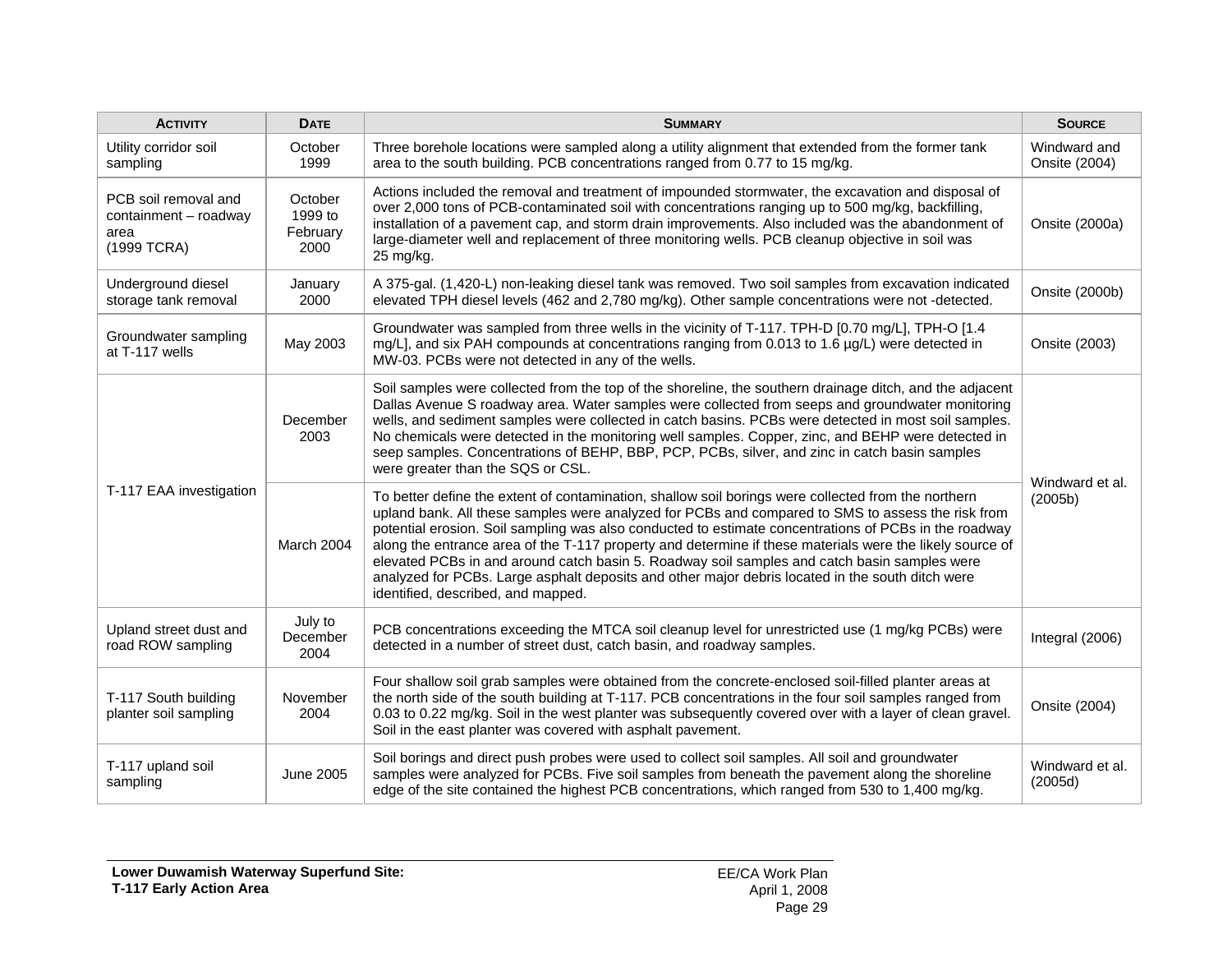| <b>ACTIVITY</b>                                                  | <b>DATE</b>                             |          | <b>SUMMARY</b>                                                                                                                                                                                                                                                                                                                                                                                                                                                                                                                                                                                                                                                                                                        |                                                   | <b>SOURCE</b> |  |  |  |
|------------------------------------------------------------------|-----------------------------------------|----------|-----------------------------------------------------------------------------------------------------------------------------------------------------------------------------------------------------------------------------------------------------------------------------------------------------------------------------------------------------------------------------------------------------------------------------------------------------------------------------------------------------------------------------------------------------------------------------------------------------------------------------------------------------------------------------------------------------------------------|---------------------------------------------------|---------------|--|--|--|
| Additional upland soil<br>sampling                               | August 2005                             | results. | Supplemental upland soil sampling was conducted using 26 moderate-depth soil borings (0 to 9 ft);<br>samples were analyzed for total PCBs. Three soil samples (SB-26, SB-51, and SB-28) along the<br>northern shoreline contained PCB concentrations similar to those of the previous upland sampling<br>effort in the same area. Two soil samples located in the paved driveway area inboard of the bank<br>extending north of the 1999 PCB removal area had two of the highest PCB concentrations (1,200 and<br>730 mg/kg for soil samples SB-30 and SB-50, respectively). These data identified a new area of<br>elevated PCB contamination on the T-117 site not previously observed in the June 2005 soil sample |                                                   |               |  |  |  |
| Shallow soil sampling in<br><b>Adjacent Streets ROW</b><br>areas | September<br>2004 to<br>October<br>2005 |          | Shallow soil samples were collected within the city street ROW areas. Based on this work, SPU<br>determined that PCBs were the primary COPCs within this subarea, although other chemicals were<br>also detected in isolated locations.                                                                                                                                                                                                                                                                                                                                                                                                                                                                               |                                                   |               |  |  |  |
| Yard soil sampling                                               | 2005                                    |          | <b>Hart Crowser</b><br>In June 2005, SPU collected confirmatory soil samples at the base of the excavation following the<br>removal of PCB-contaminated soil from the residential lots adjacent to the impacted ROW.<br>(2005)                                                                                                                                                                                                                                                                                                                                                                                                                                                                                        |                                                   |               |  |  |  |
| Subsurface sampling in<br><b>Adjacent Streets</b>                | February<br>2006                        |          | Twenty-five direct push borings were advanced up to a depth of 20 ft bgs to delineate the extent of<br>PCB contamination and to screen for other contaminants of potential concern (TPH, PAHs, BTEX, and<br>Integral (2006)<br>metals) within the Adjacent Streets. Results of the investigation were used to delineate the preliminary<br>boundary for the Adjacent Streets.                                                                                                                                                                                                                                                                                                                                         |                                                   |               |  |  |  |
| T-117 upland<br>investigation                                    | January<br>2006                         | soil.    | Soils borings were collected throughout the upland property. PCBs were detected in several samples.<br>Groundwater was also collected from several monitoring wells; PCBs were detected in unfiltered<br>samples. The results of this investigation led to an interim soil removal action for PCB-contaminated<br>DOF (2006)                                                                                                                                                                                                                                                                                                                                                                                          |                                                   |               |  |  |  |
| T-117 TCRA activities<br>(2006 TCRA)                             | October to<br>November<br>2006          |          | Confirmation samples were collected in the TCRA excavation areas upon completion of the soil<br>removal activities. Baseline samples were also collected in the roadway along Dallas Avenue S before<br>and after the TCRA.                                                                                                                                                                                                                                                                                                                                                                                                                                                                                           |                                                   |               |  |  |  |
| AST - aboveground storage tank                                   |                                         |          | NOAA - National Oceanic and Atmospheric Administration                                                                                                                                                                                                                                                                                                                                                                                                                                                                                                                                                                                                                                                                | $T-117 - Terminal 117$                            |               |  |  |  |
| BBP - benzyl butyl phthalate                                     |                                         |          | PAH - polycyclic aromatic hydrocarbon                                                                                                                                                                                                                                                                                                                                                                                                                                                                                                                                                                                                                                                                                 | TBT - tributyltin                                 |               |  |  |  |
| BEHP - bis(2-ethylhexyl) phthalate                               |                                         |          | PCB - polychlorinated biphenyl                                                                                                                                                                                                                                                                                                                                                                                                                                                                                                                                                                                                                                                                                        | TCLP - toxicity characteristic leaching procedure |               |  |  |  |
| BTEX - benzene, toluene, ethylbenzene, and xylene                |                                         |          | PCP - pentachlorophenol                                                                                                                                                                                                                                                                                                                                                                                                                                                                                                                                                                                                                                                                                               | TCRA - time-critical removal action               |               |  |  |  |
| bgs - below ground surface                                       |                                         |          | PSDDA - Puget Sound Dredged Disposal Analysis                                                                                                                                                                                                                                                                                                                                                                                                                                                                                                                                                                                                                                                                         | TPH - total petroleum hydrocarbons                |               |  |  |  |
| COPC - chemical of potential concern                             |                                         |          | ROW - right-of-way                                                                                                                                                                                                                                                                                                                                                                                                                                                                                                                                                                                                                                                                                                    | TSCA - Toxic Substances Control Act               |               |  |  |  |
| CSL - cleanup screening level                                    |                                         |          | Marina - South Park Marina                                                                                                                                                                                                                                                                                                                                                                                                                                                                                                                                                                                                                                                                                            | TSS - total suspended solids                      |               |  |  |  |
| DOF - Dalton, Olmsted & Fuglevand                                |                                         |          | SMS - Washington State Sediment Management Standards                                                                                                                                                                                                                                                                                                                                                                                                                                                                                                                                                                                                                                                                  | UST - underground storage tank                    |               |  |  |  |
| EAA - early action area                                          |                                         |          | SPU - Seattle Public Utilities                                                                                                                                                                                                                                                                                                                                                                                                                                                                                                                                                                                                                                                                                        | VOC - volatile organic compound                   |               |  |  |  |
| LDW - Lower Duwamish Waterway                                    |                                         |          | SQS - sediment quality standard                                                                                                                                                                                                                                                                                                                                                                                                                                                                                                                                                                                                                                                                                       |                                                   |               |  |  |  |
| MTCA - Model Toxics Control Act                                  |                                         |          | SVOC - semivolatile organic compound                                                                                                                                                                                                                                                                                                                                                                                                                                                                                                                                                                                                                                                                                  |                                                   |               |  |  |  |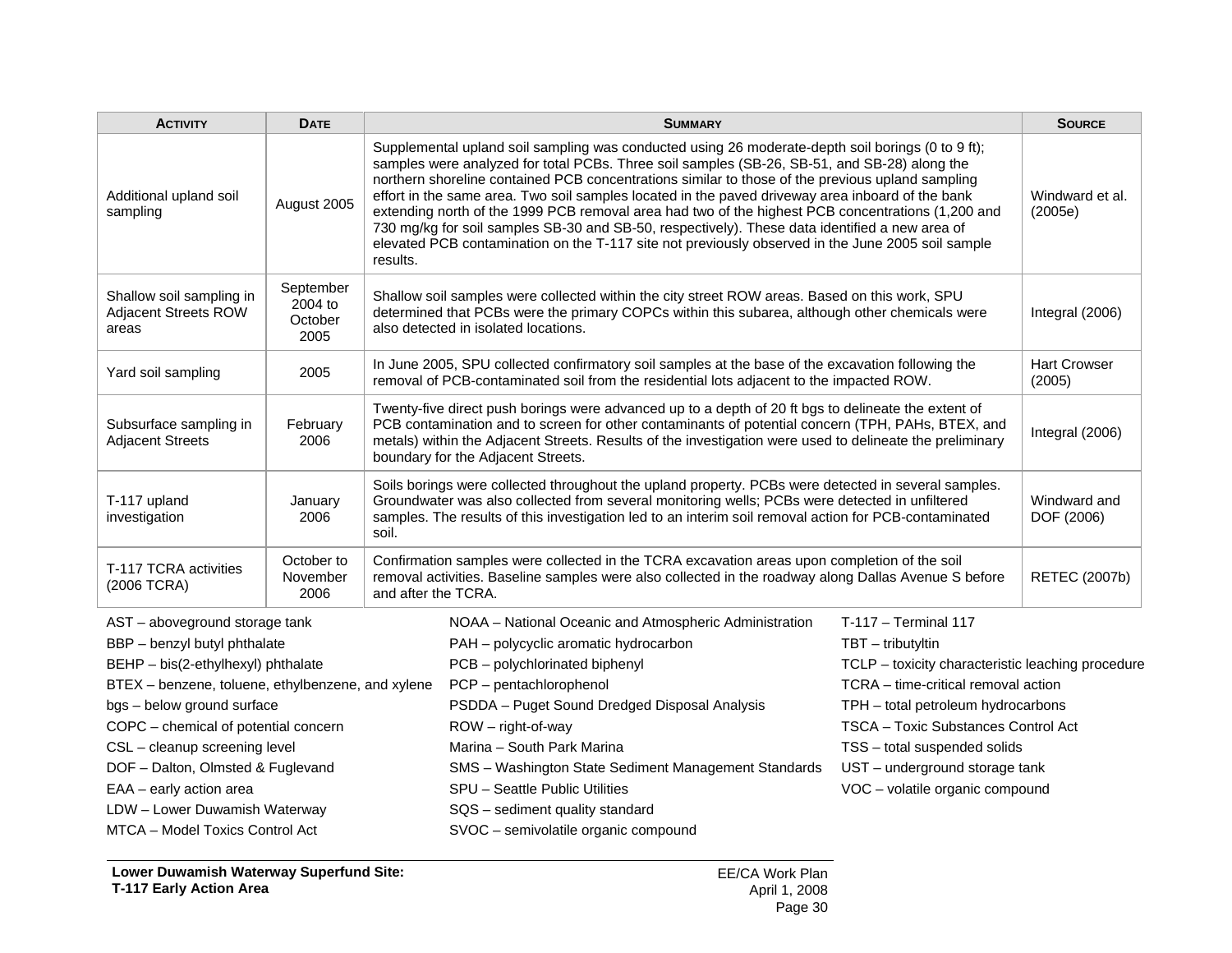# **2.2.2 Previous removal actions**

Prior to the Port's acquisition of the T-117 upland parcel in 1999, the Malarkey asphalt plant was closed, and a number of storage tanks were removed or abandoned (i.e., closed in place) as required by EPA in a 1996 AOC for Removal Action at Malarkey. In 1996 and 1997, Malarkey performed tank and equipment decommissioning and decontamination and removed soil from ditch areas and the utility corridor (i.e., hot spot removals). Product also was removed from a large-diameter well prior to Port ownership (SECOR 1998).

All of the tanks were decommissioned and removed from the property prior to the Port's acquisition in 1999. The three USTs, which contained diesel and waste oil, were filled with concrete slurry and closed in place; a partially buried railroad car, which was used to hold waste oil, was excavated and removed. Sixteen ASTs were also removed from the site. Soil samples were taken from the tanks and tested for total petroleum hydrocarbons (TPH) (Hart Crowser 1992). The former locations of these tanks are shown on Map 2-4.

Since the Port's acquisition of the former asphalt plant, several actions have been performed focusing on the removal of asphalt plant residues and PCB-contaminated soil from within the T-117 Upland Area and Adjacent Streets. A TCRA for upland soils was conducted within the T-117 Upland Area by the Port in 1999 pursuant to an EPA AOC (No. 10-2000-0222) (EPA 2000). In 2003, several old drums and other large debris were removed from the offshore intertidal area. In 2004, a below-grade utility corridor was cleaned out. In 2006, under the terms of a separate ASAOC, the Port carried out an additional TCRA to remove additional impacted soil with the highest concentrations of PCBs within the T-117 Upland Area.

 In 2004 and 2005, the City, in coordination with EPA and Ecology, implemented a series of voluntary cleanup actions to address PCBs discovered in soil in the Adjacent Street and three neighboring residential properties near the T-117 EAA. The City removed soil that had PCB concentrations exceeding 1 mg/kg from the residential yards and unpaved street shoulders and placed an interim asphalt cap over residual contamination within the street ROW areas. The current preliminary removal action boundary for the Adjacent Streets has been established to address remaining contamination in this area.

The above removal actions conducted in the T-117 EAA are described in greater detail in the following subsections. The locations of previous removal actions are shown on Map 2-4.

# *2.2.2.1 1999 TCRA*

PCBs were initially detected in surface and subsurface soil in the upland shoreline parcel (former ponding area) during several investigations in the 1990s. A TCRA (Map 2-4) was conducted in 1999 (Onsite 2000a) to remove PCB-contaminated soil from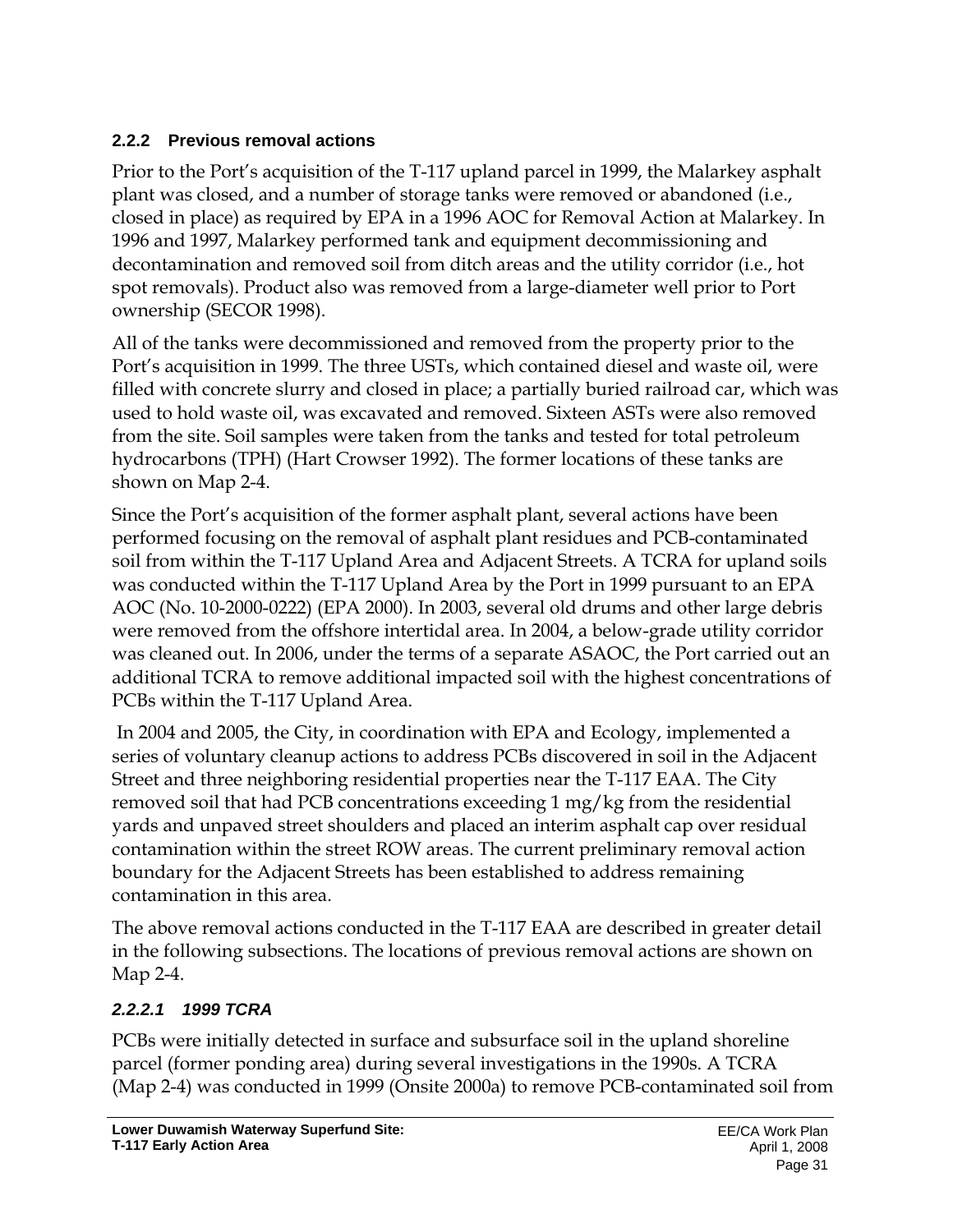an area within the shoreline parcel that contained elevated concentrations of PCBs based on previous sampling efforts (SECOR 1998, 1997). The TCRA was performed in accordance with the EPA AOC (No. 10-2000-0222) (EPA 2000) and associated SOW. Tasks included:

- Mobilization and site preparation (including installation of drainage controls and the establishment of controlled work areas)
- Removal, storage, testing, and treatment of water from the ponding area prior to soil removal
- Containment, testing, and removal (for offsite treatment) of approximately 50,000 gallons of water during excavation
- Removal from the work area and disposal of several drums that contained asphalt
- Excavation and disposal of 2,061 tons of contaminated soil with PCB concentrations that ranged up to 500 mg/kg
- Removal of shallow soil from exposed areas around the former asphalt plant structures
- $\bullet$  Backfilling
- Installation of an asphalt pavement cap
- $\bullet$  Improvement of storm drains (e.g., new catch basins in excavated area)
- Abandonment of the large-diameter industrial water supply well
- Replacement of three monitoring wells removed during the soil excavation

The project's target cleanup level (CUL) for PCBs in soil was 25 mg/kg. Remaining soil at the T-117 Upland Area was capped with asphalt pavement. A 375-gal. (1,420-L) non-leaking diesel tank was also discovered during the project and removed (Onsite 2000a). Two soil samples from the tank excavation had elevated concentrations of diesel-range TPH (TPH-D) (462 and 2,780 mg/kg). Other samples did not contain detectable concentrations of TPH.

# *2.2.2.2 2004 utility corridor cleanout*

The Port removed contaminated and structurally unsuitable fill materials, debris, and waste from approximately 150 ft of a 2-ft-wide, 2.5-ft-deep, below-grade utility corridor) in the T-117 upland area (Map 2-4). The work was conducted to prevent further settling of the pavement surface along the concrete-lined corridor and to stem extrusions of an undesirable sticky black asphalt material that was caused by heavy vehicles (high surface loading) during warm weather and appeared at several locations along the alignment. Soft asphalt was observed extruding up through the pavement in the truck parking area and there was concern that this material could be tracked and spread by vehicles.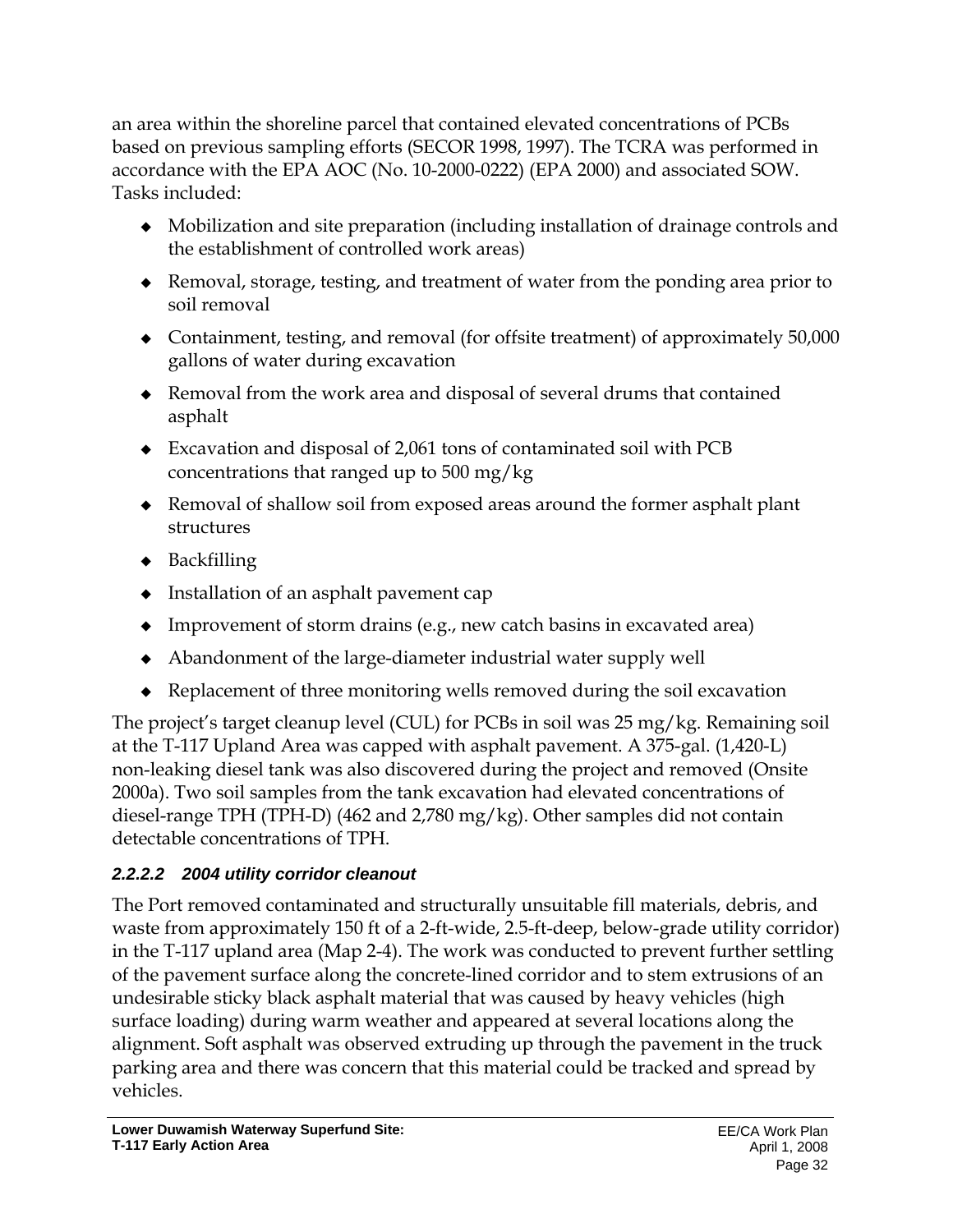The Port removed the residual asphalt, contaminated soil, debris, and abandoned asphalt plant-era pipes and backfilled the corridor with concrete-densified fill. The overlying surface was repaved with asphalt to restore the pavement surface. Soil removed from the south portion of the concrete-lined corridor was found to contain elevated concentrations of diesel-range TPH-D and lube oil-range TPH (TPH-O), as well as large amounts of roofing asphalt. Concentrations of PCBs in excavated soils did not exceed 10 mg/kg, and the soil was not designated as a dangerous waste as a result of polycyclic aromatic hydrocarbon (PAH) or metals concentrations. Approximately 26 tons of TPH-contaminated soil were excavated and disposed of offsite. Asphalt, pipe and metal debris, and oil were also removed (Windward and Onsite 2004).

# *2.2.2.3 2006 TCRA*

The Port conducted a TCRA (Map 2-4) to remove hazardous substances from the T-117 Upland Area from September to November 2006. EPA determined that a TCRA was required because of the high concentrations of PCBs in soil on the T-117 Upland Area. The objectives of the TCRA were to prevent or reduce the potential for human exposure to contaminants and to prevent or reduce the potential for contaminants to migrate into the LDW.

The TCRA was performed in accordance with the Superfund ASAOC (No. 10-2006- 0072) SOW (RETEC 2006a), and EPA approved the TCRA work plan (RETEC 2006c). The TCRA included the excavation of PCB-contaminated soil, offsite disposal of PCB-contaminated soil at approved landfills, offsite disposal of construction debris (e.g., asphalt), backfilling of excavations with clean soil, environmental controls, monitoring to ensure there were no releases of PCB-contaminated soil to the adjacent neighborhood and to the LDW, and site restoration (e.g., new asphalt cap, street sweeping). TCRA activities were closely coordinated with EPA and the neighborhood, with regular meetings being held throughout the duration of the project.

Three areas with elevated PCB concentrations were excavated (up to 9,200 mg/kg): one area along the riverbank and two areas west of the riverbank (Map 2-4). Excavation along the riverbank consisted of the removal of the upper 2 ft of surficial soils, including the existing asphalt and pavement. Excavation depths in the remaining two areas varied from 2.5 to 7 ft bgs based on the depth needed to achieve the PCB removal action level of 25 mg/kg (RETEC 2007b). All material removed from the property was disposed of, treated, or recycled at approved facilities. The following quantities were removed:

- 3,030 tons of Toxic Substances Control Act (TSCA) soil (concentrations > 50 mg/kg total PCB)
- 78 tons of Subtitle D soil (concentrations < 50 mg/kg total PCB)
- 533 tons of Subtitle D asphalt and concrete debris
- ◆ 91,472 gal. of onsite runoff/decontamination water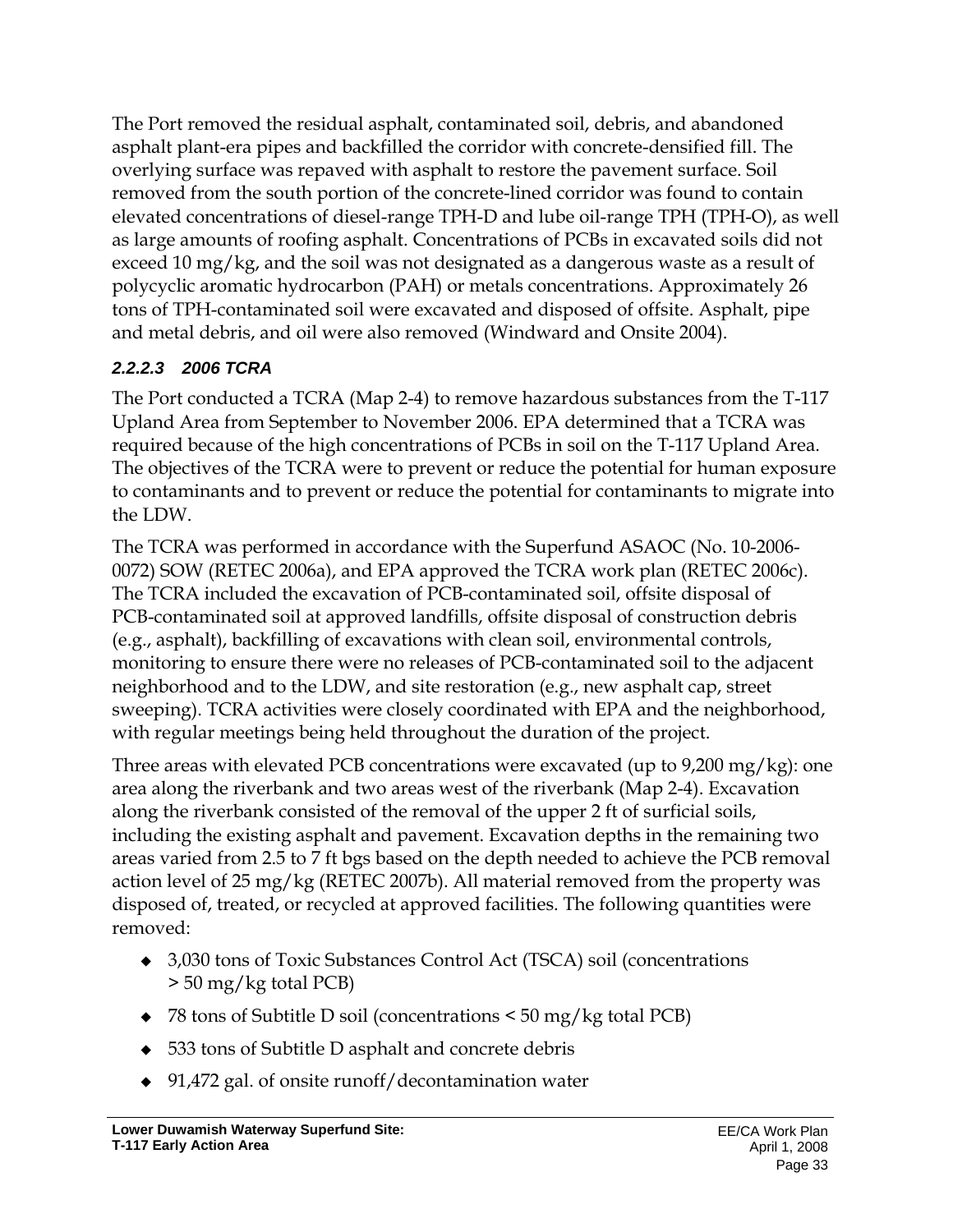- $\triangle$  2.7 tons of metal debris
- ◆ 1.2 tons of cleared and grubbed vegetative debris

Clean backfill was placed in all of the excavation areas after the analytical results for each excavation area had been reviewed. A non-woven geotextile was installed on top of the excavation subgrade as an identifying marker layer. Asphalt pavement (i.e., an interim cap) was installed after the backfill had been placed and compacted (RETEC 2007b).

# *2.2.2.4 Interim removal action in roadway areas*

The City completed a series of interim remedial actions between December 2004 and October 2005 to reduce potential human exposure to PCB-impacted soil in the streets, ROWs, and yards in the vicinity of T-117 EAA (Map 2-4). The interim actions are described in a site characterization data report prepared by Integral (Integral 2006) and briefly summarized below.

- $\bullet$  Soil with PCB concentrations that exceeded 1 mg/kg was removed from residential yards at 8601 and 8609 17th Avenue S, the boatyard at 8603 Dallas Avenue S, and from along the west side of 16th Avenue S (Hart Crowser 2005). (Note: the removal of PCB-impacted soil in the residential yards was performed as a final cleanup, not an "interim" remedial measure.)
- A small section of the road shoulder on the north side of the 8500 block of Dallas Avenue S was paved.
- Shallow excavations (i.e., between 6 and 12 in.) and the placement of clean gravel were completed in the unpaved road shoulders along selected portions of Dallas Avenue S, between 14<sup>th</sup> Avenue S and 17<sup>th</sup> Avenue S; on 16<sup>th</sup> Avenue S, between Dallas Avenue S and S Cloverdale Street; and in a boat storage area located within the public ROW on Dallas Avenue S, between 14<sup>th</sup> Avenue S and 16th Avenue S.
- The City street ROWs surrounding the Basin Oil property bounded by Dallas Avenue S, 17th Avenue S, and S Donovan Street were graded and paved with interim asphalt paving.
- Contaminated sediments were removed from an existing catch basin, and a catch basin that was no longer used near 8609 17<sup>th</sup> Avenue S was removed.
- The following streets were pressure washed, and the existing catch basins serving those streets were cleaned: S Cloverdale Street, between 14<sup>th</sup> Avenue S and 16<sup>th</sup> Avenue S; S Donovan Street, between 16<sup>th</sup> Avenue S and 17<sup>th</sup> Avenue S; and in front of the building located at 8620 16<sup>th</sup> Avenue S.
- A temporary stormwater collection and treatment system was installed to capture runoff from the ROW interim action area. This work included the installation of catch basins, two small pump stations, five 18,000-gal. storage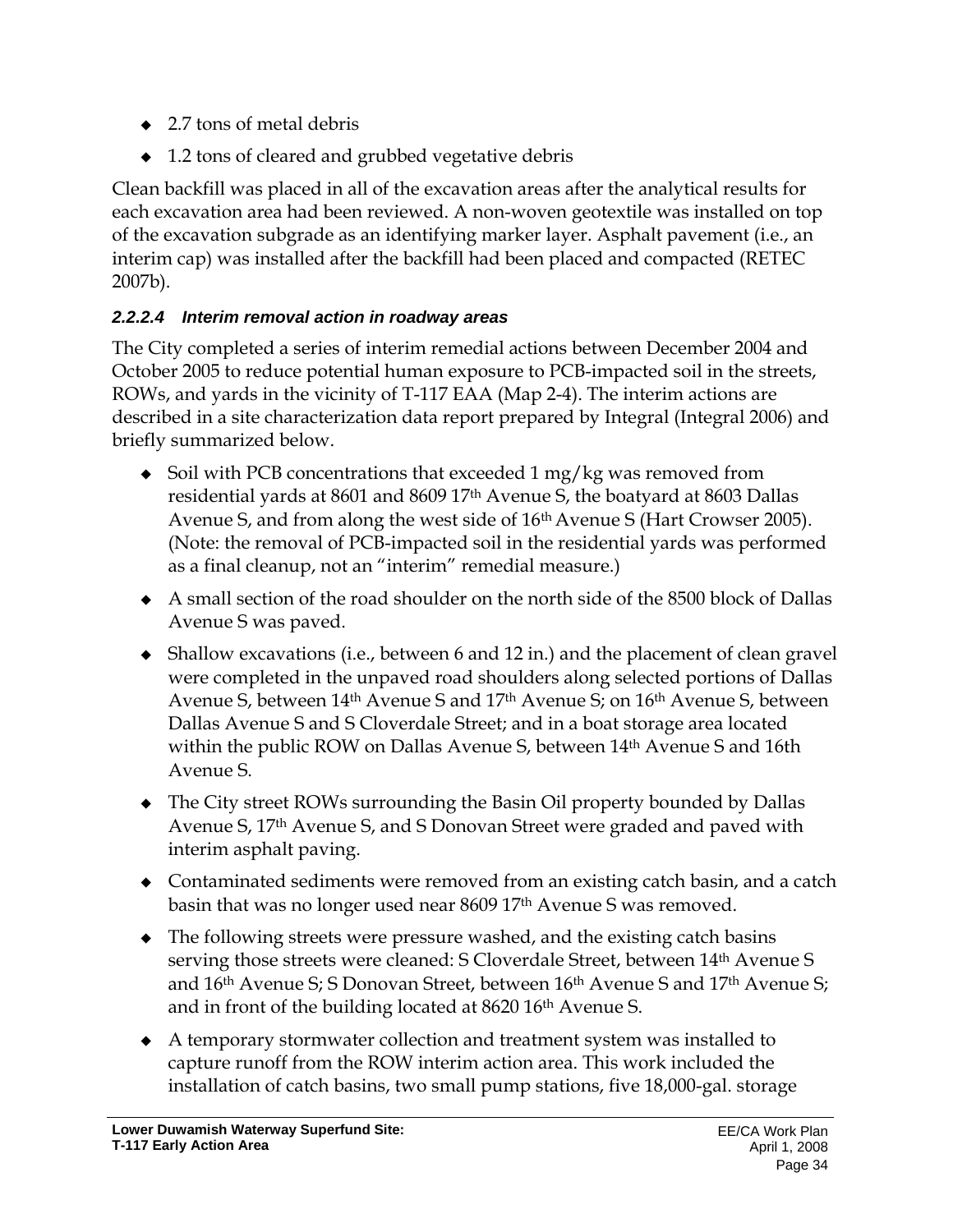tanks, and a temporary treatment system (i.e., settling and sand and granular activated-carbon filters). All runoff from the area is now released at a controlled rate to the City's combined sewer system at 17<sup>th</sup> Avenue S and S Donovan Street. The temporary treatment system was installed during the interim remedial action to treat construction runoff and continued operation following cleanup. The system was closed in April 2005, when repeated sampling confirmed that PCBs were not detected in the incoming runoff. The City obtained discharge authorization from the King County Industrial Waste Program for this discharge. As part of the authorization, Seattle Public Utilities (SPU) tests the quality of water discharged to the combined sewer every month. PCBs have not been detected in the runoff (at a detection limit of 0.1 μg/L) since the interim remedial action was completed.

# **2.3 SUMMARY OF EXISTING ENVIRONMENTAL DATA**

This section summarizes the chemistry data associated with the investigations discussed in Section 2.2.1 for each area of the T-117 EAA, (i.e., the Sediment Study Area, T-117 Upland Area, and the Adjacent Streets) and the two RAAs (i.e., Basin Oil and the Marina). Map 2-5 presents an overview of the sampling locations at all three areas of the T-117 EAA. A complete list of all available data is provided in Appendix F. Data summarized in this section are presented with screening criteria for comparative purposes only and to facilitate review and are not intended as removal action CULs. The screening criteria include:

- ◆ MTCA Method A PCBs, PAHs, TPH, and lead in soil
- $\bullet$  MTCA Method B other soil chemicals
- ◆ SMS Criteria sediment chemicals

Groundwater quality will be further evaluated and screened in the EE/CA once a more comprehensive dataset is available. Additional groundwater data from recently installed and existing wells is being collected in accordance with the T-117 EAA SOW and associated groundwater monitoring plan (Appendix A).

The existing data for the T-117 EAA and RAAs are presented in the following sections:

- Section 2.3.1 Sediment Study Area
- Section 2.3.2 T-117 Upland Area
- Section 2.3.3 Adjacent Streets
- Section 2.3.4 Groundwater and Seeps
- ◆ Section 2.3.5 Summary of existing environmental conditions in the T-117 EAA (summarizes Sections 2.3.1 through 2.3.4)
- ◆ Section 2.3.6 Recontamination Assessment Areas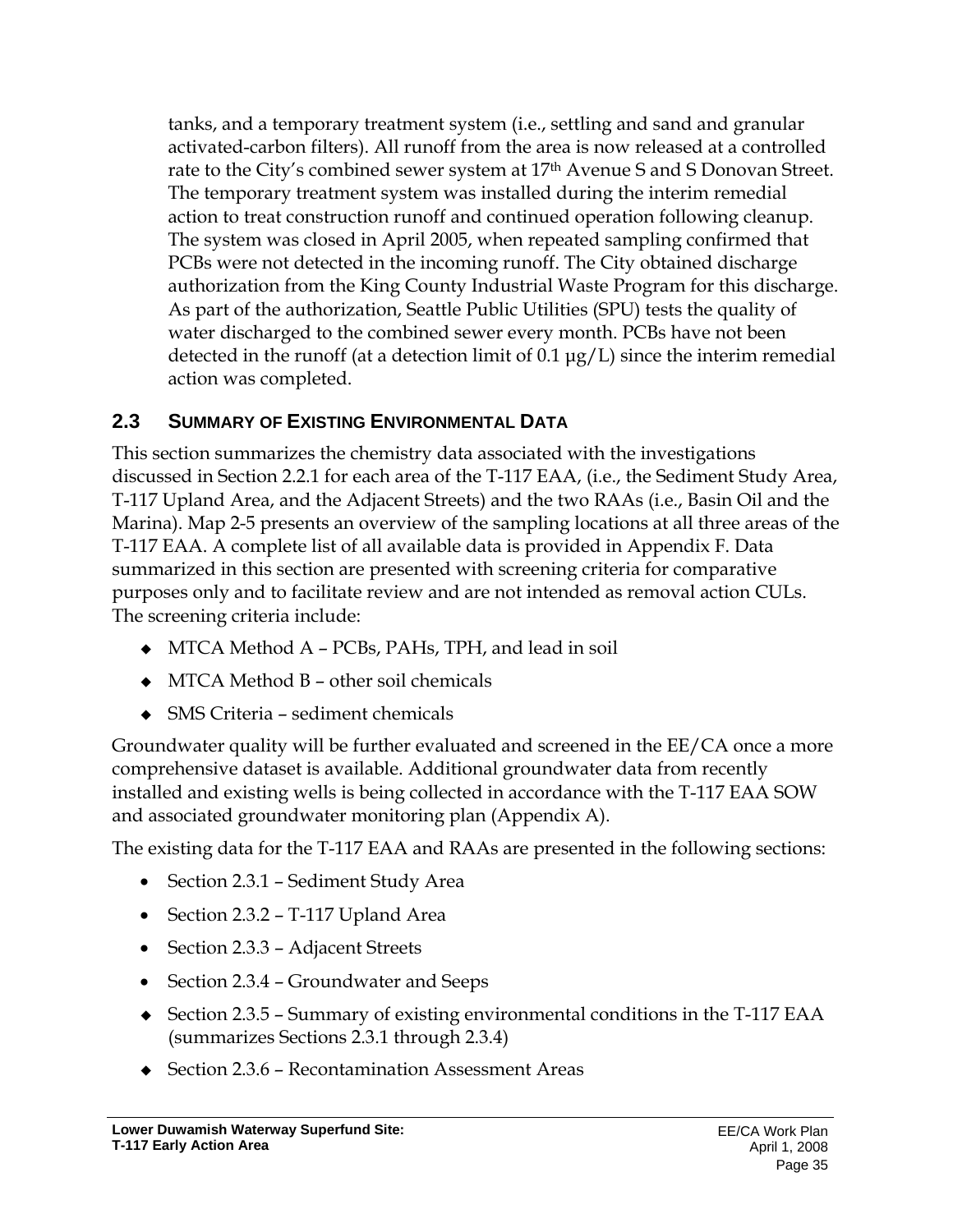#### **2.3.1 Sediment Study Area**

Extensive sediment sampling in the T-117 EAA was conducted from 1998 to 2005. Chemicals analyzed include PCBs, PAHs, other semivolatile organic compounds (SVOCs), pesticides, dioxin, VOCs, and metals, including tributyltin (TBT). Appendix F includes a complete list of available data for each chemical analyzed in the Sediment Study Area compared to SMS criteria. Table 2-2 presents a summary of the chemicals detected in the Sediment Study Area and SMS criteria.

|                                      |             | <b>DETECTION</b> | <b>DETECTED CONCENTRATION</b> | <b>SMS CRITERIA</b> |            |            |
|--------------------------------------|-------------|------------------|-------------------------------|---------------------|------------|------------|
| <b>CHEMICAL</b>                      | <b>UNIT</b> | <b>FREQUENCY</b> | <b>MINIMUM</b>                | <b>MAXIMUM</b>      | <b>SQS</b> | <b>CSL</b> |
| <b>PCBs</b>                          |             |                  |                               |                     |            |            |
| Total PCBs (calc'd)                  | mg/kg OC    | 144/182          | 0.78J                         | 2,600               | 12         | 65         |
| <b>PAHs</b>                          |             |                  |                               |                     |            |            |
| 2-Methylnaphthalene                  | mg/kg OC    | 6/34             | 0.41                          | 74                  | 38         | 64         |
| Acenaphthene                         | mg/kg OC    | 10/34            | 0.33J                         | 210                 | 16         | 57         |
| Acenaphthylene                       | mg/kg OC    | 4/34             | 0.43                          | 2.5                 | 66         | 66         |
| Anthracene                           | mg/kg OC    | 20/34            | 0.90                          | 230                 | 220        | 1,200      |
| Benzo(a)anthracene                   | mg/kg OC    | 30/34            | 1.7                           | 440                 | 110        | 270        |
| Benzo(a)pyrene                       | mg/kg OC    | 30/34            | 2.0J                          | 420                 | 99         | 210        |
| Benzo(g,h,i)perylene                 | mg/kg OC    | 28/34            | 0.90                          | 63                  | 31         | 78         |
| Total benzofluoranthenes<br>(calc'd) | mg/kg OC    | 30/34            | 6.2J                          | 890                 | 230        | 450        |
| Chrysene                             | mg/kg OC    | 30/34            | 3.2                           | 410                 | 110        | 460        |
| Dibenzo(a,h)anthracene               | mg/kg OC    | 20/34            | 0.32J                         | 34                  | 12         | 33         |
| Dibenzofuran                         | mg/kg OC    | 7/34             | 0.34                          | 220                 | 15         | 58         |
| Fluoranthene                         | mg/kg OC    | 32/34            | 1.5                           | 1,300               | 160        | 1,200      |
| Fluorene                             | mg/kg OC    | 11/34            | 0.40J                         | 290                 | 23         | 79         |
| Indeno(1,2,3-cd)pyrene               | mg/kg OC    | 28/34            | 0.83                          | 100                 | 34         | 88         |
| Naphthalene                          | mg/kg OC    | 6/34             | 0.26                          | 68                  | 99         | 170        |
| Phenanthrene                         | mg/kg OC    | 29/34            | 2.6                           | 1,500               | 100        | 480        |
| Pyrene                               | mg/kg OC    | 32/34            | 1.4                           | 840                 | 1,000      | 1,400      |
| Total HPAH (calc'd)                  | mg/kg OC    | 32/34            | 2.9                           | 4,500               | 960        | 5,300      |
| Total LPAH (calc'd)                  | mg/kg OC    | 29/34            | 2.6                           | 2,300               | 370        | 780        |
| <b>Phthalates</b>                    |             |                  |                               |                     |            |            |
| Bis(2-ethylhexyl) phthalate          | mg/kg OC    | 29/34            | 1.7                           | 66                  | 47         | 78         |
| Butyl benzyl phthalate               | mg/kg OC    | 12/33            | $0.63$ J                      | 5.1                 | 4.9        | 64         |
| Diethyl phthalate                    | mg/kg OC    | 2/34             | $0.46$ J                      | 1.3                 | 61         | 110        |
| Dimethyl phthalate                   | mg/kg OC    | 4/34             | 0.47J                         | 1.3                 | 53         | 53         |
| Di-n-butyl phthalate                 | mg/kg OC    | 4/34             | 0.77                          | 30                  | 220        | 1,700      |
| Di-n-octyl phthalate                 | mg/kg OC    | 2/34             | 1.3J                          | 2.2                 | 58         | 4,500      |
| Other SVOCs                          |             |                  |                               |                     |            |            |
| 2,4-Dinitrophenol                    | mg/kg dw    | 1/23             | 0.30                          | 0.30                | nc         | nc         |

**Table 2-2. Summary of detected chemicals in sediment and SMS criteria** 

**Lower Duwamish Waterway Superfund Site: T-117 Early Action Area**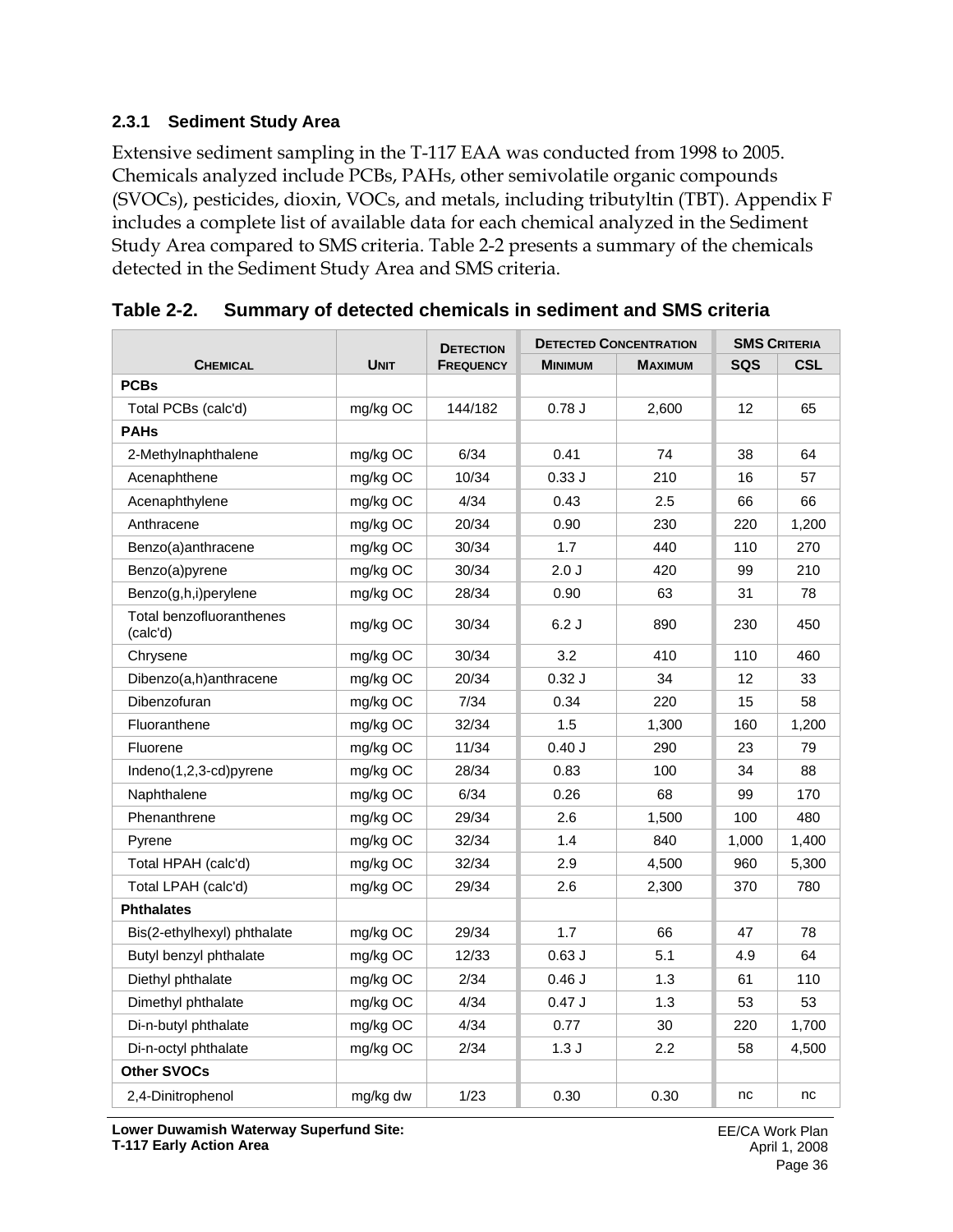|                     |             | <b>DETECTION</b> | <b>DETECTED CONCENTRATION</b> | <b>SMS CRITERIA</b> |            |            |
|---------------------|-------------|------------------|-------------------------------|---------------------|------------|------------|
| <b>CHEMICAL</b>     | <b>UNIT</b> | <b>FREQUENCY</b> | <b>MINIMUM</b>                | <b>MAXIMUM</b>      | <b>SQS</b> | <b>CSL</b> |
| 4-Methylphenol      | mg/kg dw    | 8/34             | $0.028$ J                     | 0.15                | 0.67       | 0.67       |
| Benzoic acid        | mg/kg dw    | 2/34             | 0.30                          | 0.30                | 0.65       | 0.65       |
| Benzyl alcohol      | mg/kg dw    | 1/34             | 0.072                         | 0.072               | 0.057      | 0.073      |
| Carbazole           | mg/kg dw    | 9/23             | 0.020                         | 2.1                 | nc         | nc         |
| Hexachlorobenzene   | mg/kg OC    | 4/33             | $0.040$ J                     | 0.75                | 0.38       | 2.3        |
| Pentachlorophenol   | mg/kg dw    | 3/30             | $0.093$ $J$                   | 0.30J               | 0.36       | 0.69       |
| Phenol              | mg/kg dw    | 7/34             | 0.072                         | 2.1                 | 0.42       | 1.2        |
| <b>Pesticides</b>   |             |                  |                               |                     |            |            |
| alpha-BHC           | mg/kg dw    | 1/5              | 0.00081 JN                    | 0.00081 JN          | nc         | nc         |
| beta-BHC            | mg/kg dw    | 1/5              | 0.0025 JN                     | 0.0025 JN           | nc         | nc         |
| DDTs (total calc'd) | mg/kg dw    | 4/6              | 0.0020                        | 0.020 JN            | nc         | nc         |
| Endrin ketone       | mg/kg dw    | 1/5              | $0.11$ JN                     | 0.11 JN             | nc         | nc         |
| Heptachlor          | mg/kg dw    | 1/6              | 0.00089 JN                    | 0.00089 JN          | nc         | nc         |
| Mirex               | mg/kg dw    | 1/2              | 0.0010 JN                     | $0.0010$ JN         | nc         | nc         |
| Dioxin/furan        |             |                  |                               |                     |            |            |
| 1,2,3,4,6,7,8-HpCDD | mg/kg dw    | 1/1              | 0.000059                      | 0.000059            | nc         | nc         |
| 1,2,3,4,6,7,8-HpCDF | mg/kg dw    | 1/1              | 0.0000099 J                   | 0.0000099 J         | nc         | nc         |
| <b>OCDD</b>         | mg/kg dw    | 1/1              | $0.00068$ J                   | $0.00068$ J         | nc         | nc         |
| <b>OCDF</b>         | mg/kg dw    | 1/1              | 0.000026                      | 0.000026            | nc         | nc         |
| <b>Organometals</b> |             |                  |                               |                     |            |            |
| Dibutyltin as ion   | mg/kg dw    | 5/6              | $0.0016$ J                    | 0.015               | nc         | nc         |
| Monobutyltin as ion | mg/kg dw    | 3/6              | $0.0012$ J                    | $0.0060$ J          | nc         | nc         |
| Tributyltin as ion  | mg/kg dw    | 6/7              | 0.0027                        | 0.023               | nc         | nc         |
| <b>Metals</b>       |             |                  |                               |                     |            |            |
| Aluminum            | mg/kg dw    | 5/5              | 15,300                        | 26,600              | nc         | nc         |
| Antimony            | mg/kg dw    | 3/8              | 0.79J                         | 6J                  | nc         | nc         |
| Arsenic             | mg/kg dw    | 19/32            | 7 J                           | 22                  | 57         | 93         |
| Barium              | mg/kg dw    | $5/5$            | 41                            | 91                  | nc         | nc         |
| Beryllium           | mg/kg dw    | 5/5              | 0.28                          | 0.49                | nc         | nc         |
| Cadmium             | mg/kg dw    | 13/32            | 0.160                         | 0.74                | 5.1        | 6.7        |
| Chromium            | mg/kg dw    | 32/32            | 14.7                          | 34                  | 260        | 270        |
| Cobalt              | mg/kg dw    | 7/7              | 7                             | 11                  | nc         | nc         |
| Copper              | mg/kg dw    | 32/32            | 22.9                          | 54.9                | 390        | 390        |
| Iron                | mg/kg dw    | 5/5              | 24,000                        | 32,300 J            | nc         | nc         |
| Lead                | mg/kg dw    | 32/32            | 5.00                          | 53                  | 450        | 530        |
| Magnesium           | mg/kg dw    | 5/5              | 5,520                         | 9,440               | nc         | nc         |
| Manganese           | mg/kg dw    | $5/5$            | 276                           | 411                 | nc         | nc         |
| Mercury             | mg/kg dw    | 25/32            | 0.036                         | 0.380               | 0.41       | 0.59       |
| Molybdenum          | mg/kg dw    | 2/2              | $0.902$ J                     | 0.994 J             | nc         | nc         |
| Nickel              | mg/kg dw    | 12/12            | 11.4                          | 25                  | nc         | nc         |

**Lower Duwamish Waterway Superfund Site: T-117 Early Action Area**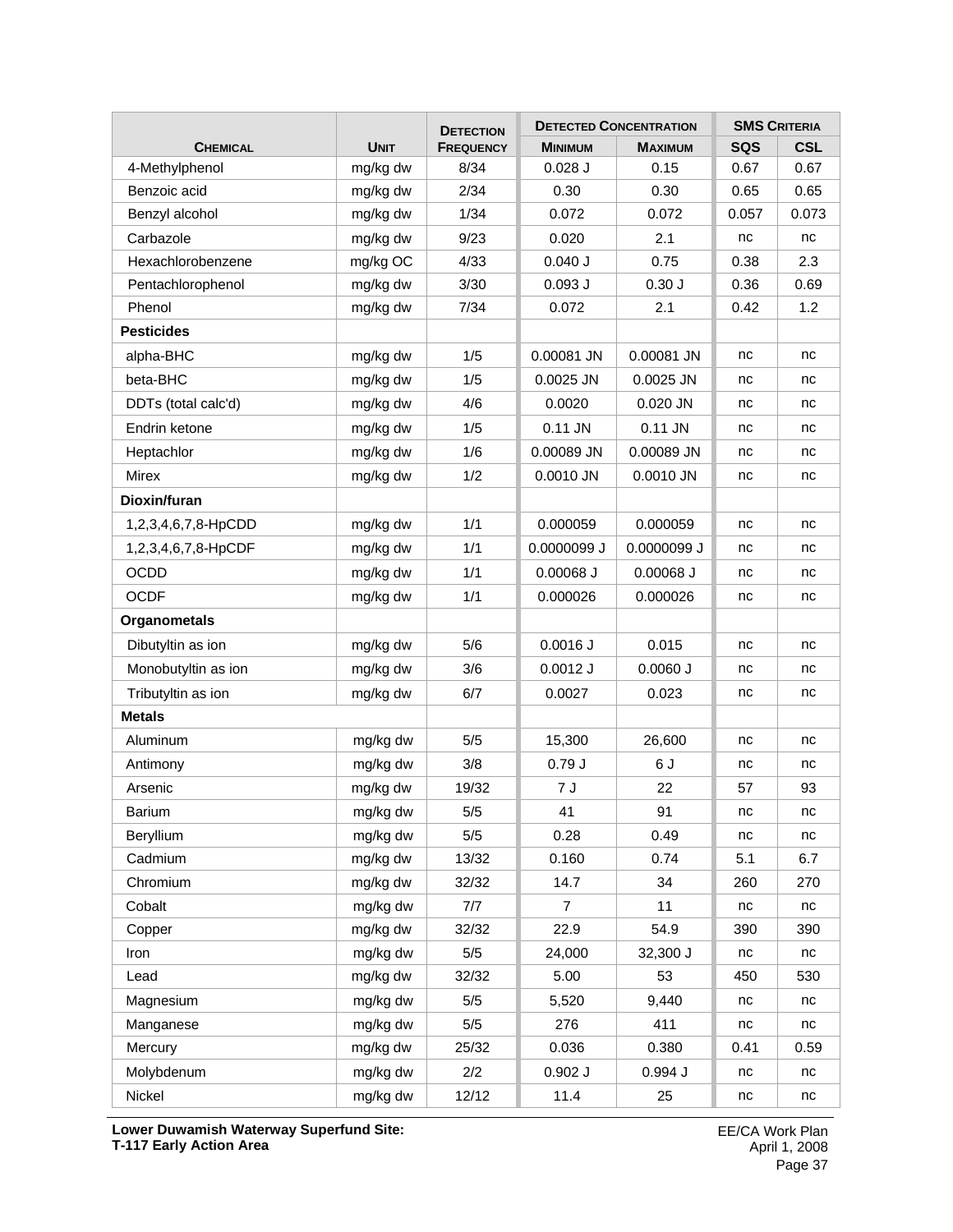|                 |             | <b>DETECTION</b> | <b>DETECTED CONCENTRATION</b> |                |            | <b>SMS CRITERIA</b> |
|-----------------|-------------|------------------|-------------------------------|----------------|------------|---------------------|
| <b>CHEMICAL</b> | <b>UNIT</b> | <b>FREQUENCY</b> | <b>MINIMUM</b>                | <b>MAXIMUM</b> | <b>SQS</b> | <b>CSL</b>          |
| Potassium       | mg/kg dw    | 5/5              | 2,480                         | 3,400          | nc         | nc                  |
| <b>Selenium</b> | mg/kg dw    | 5/7              | 0.6J                          | $17.5$ J       | nc         | nc                  |
| Silver          | mg/kg dw    | 8/32             | $0.08$ J                      | 0.54           | 6.1        | 6.1                 |
| Thallium        | mg/kg dw    | 7/7              | 0.04                          | 0.111          | nc         | nc                  |
| Tin             | mg/kg dw    | 3/5              | 5J                            | 6              | nc         | nc                  |
| Vanadium        | mg/kg dw    | 7/7              | 55                            | 81             | nc         | nc                  |
| Zinc            | mg/kg dw    | 32/32            | 41.1                          | 143 J          | 410        | 960                 |

BHC – benzene hexachloride

CSL – cleanup screening level

dw – dry weight

HPAH – high-molecular-weight polycyclic aromatic hydrocarbon

HpCDD – heptachlorodibenzo-*p*-dioxin

HpCDF – heptachlorodibenzofuran

J – estimated concentration

LPAH – low-molecular-weight polycyclic aromatic hydrocarbon

nc – no criteria

OC – organic carbon

OCDD – octachlorodibenzo-*p*-dioxin

OCDF – octachlorodibenzofuran

PAH – polycyclic aromatic hydrocarbon

PCB – polychlorinated biphenyl

SMS – Washington State Sediment Management Standards

SQS – sediment quality standard

SVOC – semivolatile organic compound

## *PCBs*

PCB concentrations for surface grab samples are presented on Map 2-6, and concentrations for subsurface samples are presented on Map 2-7. PCB concentrations on both maps are compared with SMS. Both the surface and subsurface sediment sampling data indicate a spatial trend of PCB concentrations decreasing from the bank out towards the navigation channel. Sediment samples with PCB concentrations above the cleanup screening level (CSL) were collected from within 100 horizontal ft of the shoreline bank and were typically confined to the upper 1 to 2 ft of sediment in the near-shore cores. PCB concentrations were also generally higher, and the frequency of CSL exceedances was greater, at similar depths in the northern portion of the T-117 EAA (as opposed to the southern portion).

### *PAHs*

PAH sampling locations are shown on Map 2-8. PAH concentrations, summarized in Table 2-2, show that several individual PAHs have maximum concentrations that exceed either the sediment quality standard (SQS) or CSL criteria. PAH concentrations exceeded SMS criteria in less than 10% of the samples analyzed. These samples were collected from the toe of the shoreline bank and were co-located with samples that had PCB exceedances.

The detailed results (Appendix F) show that PAHs were detected in 3 of 34 samples (see Map 2-8) at concentrations exceeding SMS criteria. Two of these samples were from surface sediment sampling locations (25-G and 37-G) and one was from a subsurface sampling location (25-SC). The surface sediment sample from 25-G exceeded the SQS for three PAHs, and the sample from 37-G had 13 individual PAH SQS exceedances,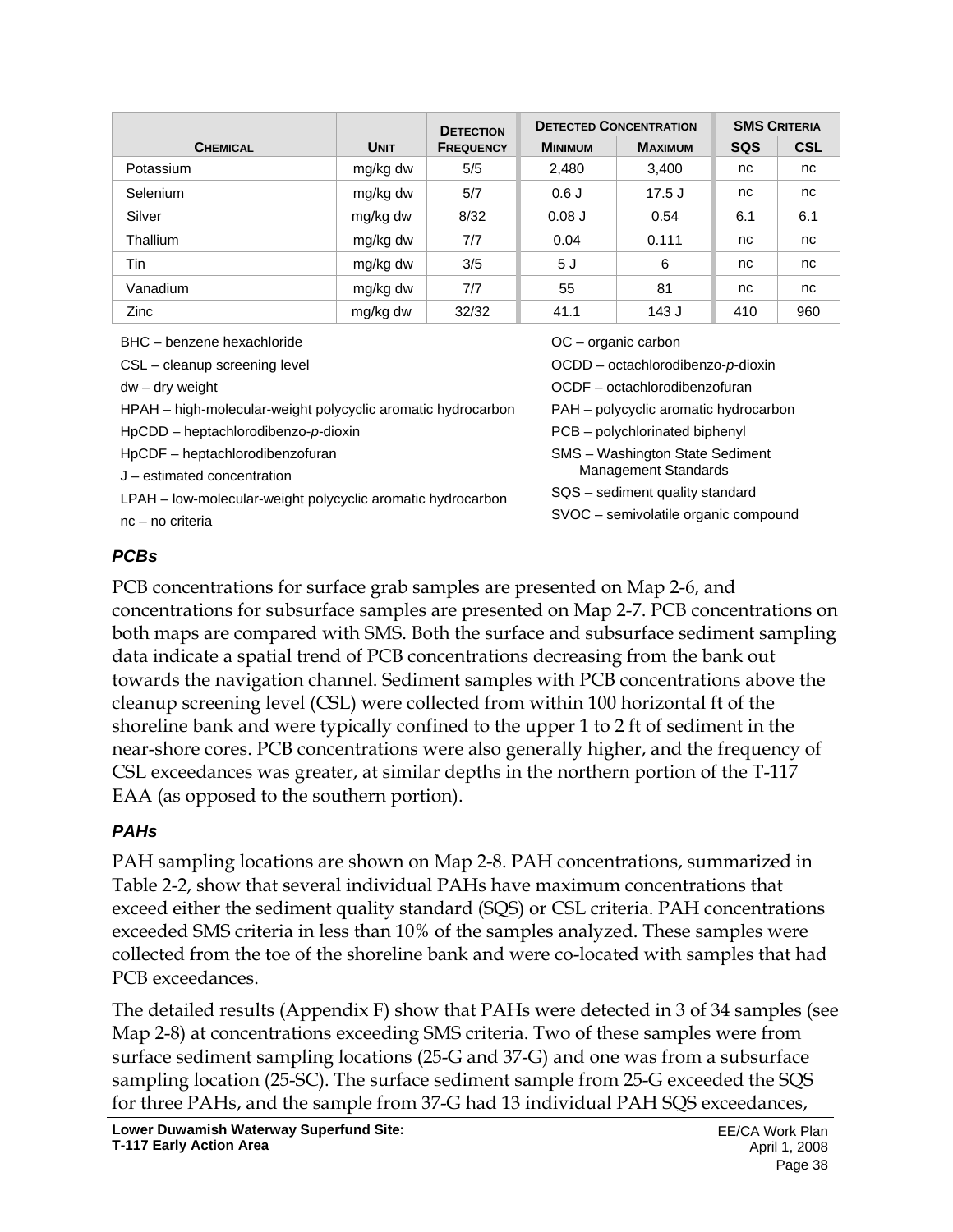10 of which also exceeded the CSL. Total high-molecular-weight PAHs (HPAHs) also exceeded the SQS in 37-G, and total low-molecular-weight PAHs (LPAHs) in this sample exceeded both the SQS and CSL. The one subsurface sampling location, 25-SC, had a PAH (acenaphthene) concentration that exceeded the SQS in the 2-to-4-ft depth interval.

## *Other SVOCs and VOCs*

Thirty-three surface and subsurface sediment samples were analyzed for other SVOCs. SVOCs that exceeded SMS were relatively few as compared with the PCB exceedances and were in discrete locations, as shown on Map 2-8. The following SVOCs exceeded SMS criteria: bis(2-ethylhexyl) phthalate and butyl benzyl phthalate (at DR206); hexachlorobenzene (at R19); phenol; (at C10-1, C10-2, and DR 207); and benzyl alcohol (at 08-G). VOCs were not detected in any sediment sample analyzed.

### *Metals*

Thirty-one sediment samples were analyzed for metals. No metals concentrations exceeded SMS criteria. Map 2-8 shows the locations of all samples analyzed for the full suite of SMS chemicals, which includes metals.

## **2.3.2 T-117 Upland Area**

Soil conditions at the T-117 Upland Area have been determined through the evaluation of an extensive collection of soil samples from borings advanced from 1990 to 2006. Chemicals analyzed included PCBs, TPH, PAHs, other SVOCs (including phthalates, and phenols), pesticides, and metals. As a result of the 1999 and 2006 TCRAs, the contaminated soil from which those samples were collected has been removed All available soil data (including data for samples collected from soil that is remaining or has been excavated) for the T-117 Upland Area are provided in Appendix F. Table 2-3 presents a summary of the chemicals detected in the T-117 Upland Area for samples that represent current site conditions.

|  | Table 2-3. Summary of detected chemicals in the T-117 Upland Area soil |
|--|------------------------------------------------------------------------|
|--|------------------------------------------------------------------------|

|                              | <b>DETECTION</b> | <b>DETECTED CONCENTRATION</b><br>(mg/kg dw) | <b>SCREENING</b><br><b>CRITERIA</b> |                |
|------------------------------|------------------|---------------------------------------------|-------------------------------------|----------------|
| <b>CHEMICAL</b>              | <b>FREQUENCY</b> | <b>MINIMUM</b>                              | <b>MAXIMUM</b>                      | $(mg/kg dw)^a$ |
| <b>PCBs</b>                  |                  |                                             |                                     |                |
| Aroclor 1254                 | 13/478           | $0.018$ J                                   | 2.1                                 | nc             |
| Aroclor 1260                 | 369/478          | 0.0082                                      | 4,200                               | nc             |
| Total PCBs (calc'd)          | 401/514          | 0.0082                                      | 4,200                               | 1.0            |
| <b>TPH</b>                   |                  |                                             |                                     |                |
| TPH-D                        | 181/248          | 5.2                                         | 21,000                              | 2,000          |
| TPH-O                        | 213/271          | 11                                          | 25,400 J                            | 2,000          |
| Total TPH (calc'd)           | 230/276          | 11                                          | 55,100 J                            | nc             |
| TPH - unknown heavy fuel oil | 14/27            | $40.2$ J                                    | 55,100 J                            | nc             |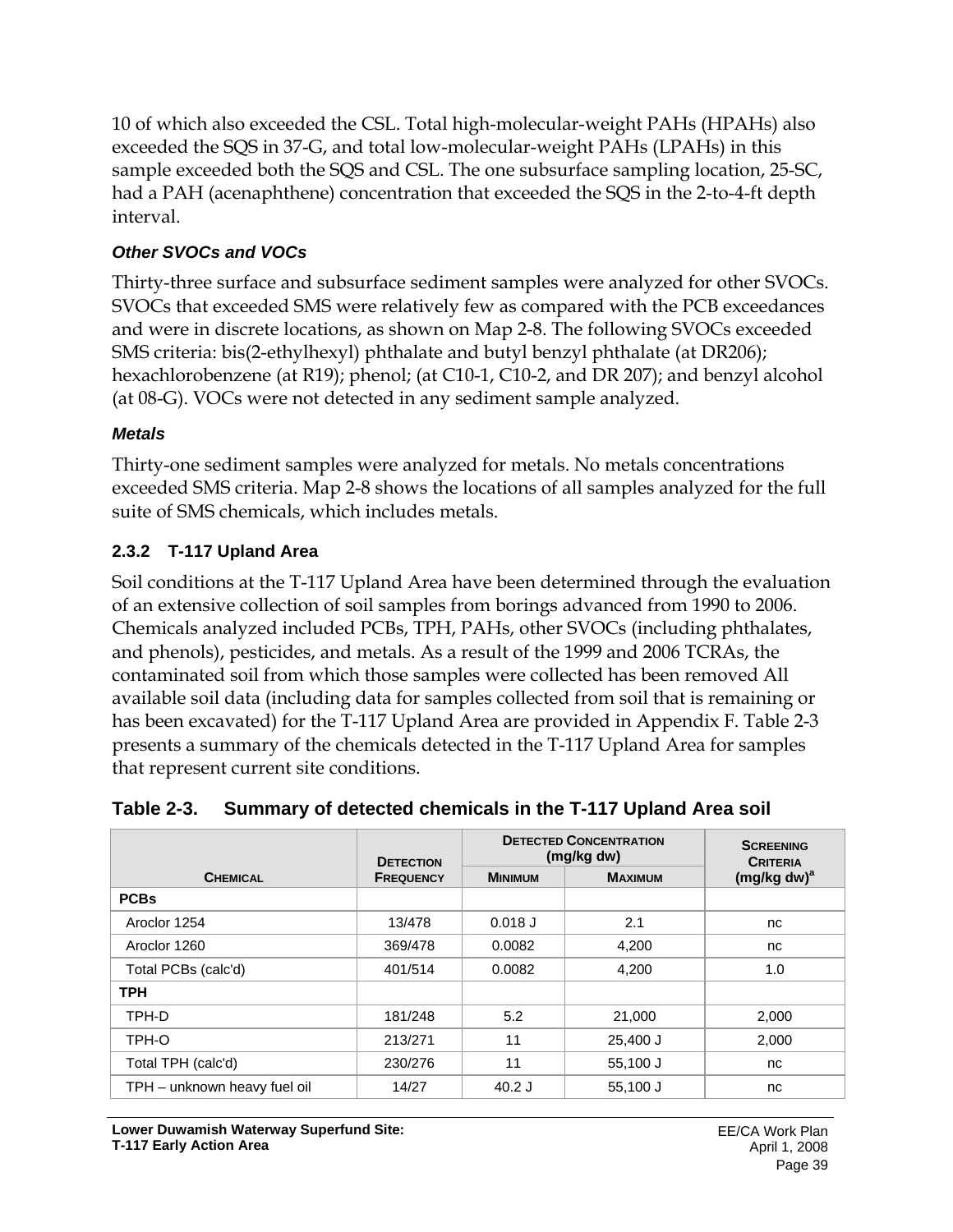|                                                | <b>DETECTION</b> | <b>DETECTED CONCENTRATION</b><br>(mg/kg dw) | <b>SCREENING</b><br><b>CRITERIA</b> |                |
|------------------------------------------------|------------------|---------------------------------------------|-------------------------------------|----------------|
| <b>CHEMICAL</b>                                | <b>FREQUENCY</b> | <b>MINIMUM</b>                              | <b>MAXIMUM</b>                      | $(mg/kg dw)^a$ |
| <b>PAHs</b>                                    |                  |                                             |                                     |                |
| 1-Methylnaphthalene                            | 23/210           | 0.039J                                      | 10                                  | 1,600          |
| 2-Methylnaphthalene                            | 21/241           | $0.048$ J                                   | 14                                  | 1,600          |
| Acenaphthene                                   | 26/268           | 0.025                                       | 55                                  | 4,800          |
| Acenaphthylene                                 | 5/241            | 0.040                                       | 1.2                                 | nc             |
| Anthracene                                     | 35/241           | 0.021                                       | 160                                 | 24,000         |
| Benzo(a)anthracene <sup>b</sup>                | 76/268           | 0.0111 J                                    | 180                                 | 0.137          |
| Benzo(a)pyrene <sup>b</sup>                    | 75/268           | $0.0126$ J                                  | 130                                 | 0.137          |
| Benzo(b)fluoranthene <sup>b</sup>              | 64/268           | 0.014J                                      | 110                                 | 0.137          |
| Benzo(g,h,i)perylene <sup>b</sup>              | 43/241           | 0.023                                       | 22                                  | nc             |
| Benzo(k)fluoranthene <sup>b</sup>              | 65/268           | 0.0115J                                     | 94                                  | 0.137          |
| Total benzofluoranthenes (calc'd) <sup>b</sup> | 67/268           | $0.0115$ J                                  | 200                                 | nc             |
| Chrysene <sup>b</sup>                          | 94/268           | 0.026                                       | 150                                 | 0.137          |
| Dibenzo(a,h)anthracene <sup>b</sup>            | 13/268           | $0.029$ J                                   | 8.0                                 | 0.137          |
| Dibenzofuran                                   | 14/241           | 0.034J                                      | 46                                  | 160            |
| Fluoranthene                                   | 89/268           | $0.0207$ J                                  | 480                                 | 3200           |
| Fluorene                                       | 26/241           | 0.023                                       | 76                                  | 3200           |
| Indeno(1,2,3-cd)pyrene <sup>b</sup>            | 36/241           | 0.024                                       | 32                                  | 0.137          |
| Naphthalene                                    | 17/241           | 0.020                                       | 13                                  | 1,600          |
| Phenanthrene                                   | 70/256           | 0.022                                       | 420                                 | nc             |
| Pyrene <sup>b</sup>                            | 91/268           | $0.0158$ J                                  | 260                                 | 2,400          |
| Total HPAH (calc'd)                            | 107/268          | 0.024                                       | 1,470                               | nc             |
| Total LPAH (calc'd)                            | 72/268           | 0.022                                       | 720                                 | nc             |
| Carcinogenic PAHs (calc'd)                     | 97/268           | $0.01$ J                                    | 180                                 | 0.1            |
| Total PAH (calc'd)                             | 109/268          | $0.0269$ J                                  | 2,190                               | nc             |
| <b>Phthalates</b>                              |                  |                                             |                                     |                |
| Bis(2-ethylhexyl) phthalate                    | 7/23             | $0.048$ J                                   | 0.59J                               | 71.4           |
| Butyl benzyl phthalate                         | 3/23             | 0.26                                        | $0.48$ J                            | 16,000         |
| Dimethyl phthalate                             | 3/23             | 0.095                                       | 0.12                                | 80,000         |
| <b>Other SVOCs</b>                             |                  |                                             |                                     |                |
| Benzoic acid                                   | 3/3              | 1.3                                         | 4.5J                                | 320,000        |
| Benzyl alcohol                                 | 3/3              | 0.19                                        | 1.0                                 | 24,000         |
| <b>Metals</b>                                  |                  |                                             |                                     |                |
| Aluminum                                       | 3/3              | 13,700                                      | 15,700                              | nc             |
| Arsenic                                        | 64/119           | 5                                           | 160J                                | 0.667          |
| <b>Barium</b>                                  | 3/3              | 55                                          | 75                                  | 16,000         |
| Cadmium                                        | 12/54            | 0.3                                         | 2.2                                 | 80             |
| Chromium <sup>c</sup>                          | 128/128          | 5.32                                        | 43                                  | 240/120,000    |
| Copper                                         | 54/54            | 9.7                                         | 106 J                               | 2960           |
| Lead                                           | 112/128          | $\overline{2}$                              | 219                                 | 250            |

**Lower Duwamish Waterway Superfund Site: T-117 Early Action Area**

EE/CA Work Plan April 1, 2008 Page 40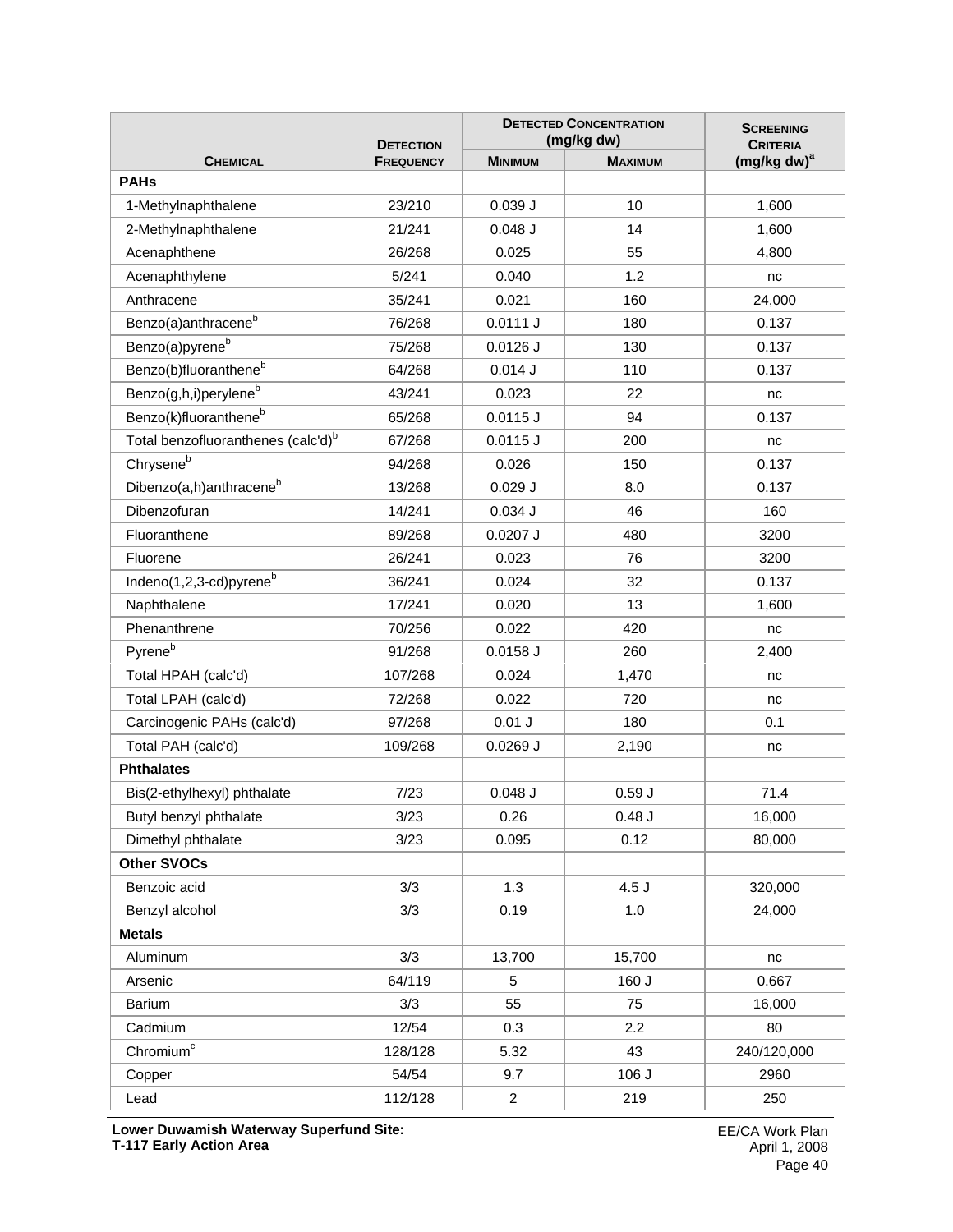|                 | <b>DETECTION</b> | <b>DETECTED CONCENTRATION</b><br>(mg/kg dw) | <b>SCREENING</b><br><b>CRITERIA</b> |                         |
|-----------------|------------------|---------------------------------------------|-------------------------------------|-------------------------|
| <b>CHEMICAL</b> | <b>FREQUENCY</b> | <b>MINIMUM</b>                              | <b>MAXIMUM</b>                      | (mg/kg dw) <sup>a</sup> |
| Mercury         | 3/3              | 0.20                                        | 0.30                                | 24                      |
| Nickel          | 3/3              | 10                                          | 16                                  | 1,600                   |
| Silver          | 1/4              | 2.3                                         | 2.3                                 | 400                     |
| Zinc            | 128/128          | 17.5                                        | 530                                 | 24,000                  |

Note: Summary table does not include samples that have been excavated from the TCRAs.

- a Screening criteria are MTCA Method A for PCBs, cPAH, TPH, and lead and MTCA Method B for all other soil chemicals.
- These chemicals are cPAHs.
- Chromium values are presented as chromium IV/chromium III.

cPAH – carcinogenic polycyclic aromatic hydrocarbon

dw – dry weight

- HPAH high-molecular-weight polycyclic aromatic hydrocarbon
- J estimated concentration
- LPAH low-molecular-weight polycyclic aromatic hydrocarbon
- nc no criteria

PAH – polycyclic aromatic hydrocarbon

- PCB polychlorinated biphenyl
- TPH total petroleum hydrocarbons

TPH-D – diesel-range total petroleum hydrocarbons

TPH-O – lube oil-range total petroleum hydrocarbons

# *PCBs*

A total of 573 samples from 207 locations have been analyzed from the T-117 Upland Area. During the two TCRAs, the soil associated with 59 sampling locations was excavated, leaving 514 samples that are representative of current site conditions. PCB concentrations associated with both remaining and excavated soil in the T-117 Upland Area are presented on Maps 2-9a and 2-9b. PCB concentrations are also presented by subarea to facilitate data presentation because of the large number of sampling locations. Subareas were delineated during the 2006 T-117 upland investigation (Windward and DOF 2006) and are shown on Map 2-10. Maps 2-11 through 2-15 present the PCB sample concentrations associated with the remaining and excavated T-117 Upland Area soil by subarea (A through F). The excavated data is presented to illustrate chemical distribution and to facilitate the assessment of data gaps.

PCBs (predominantly Aroclor 1260) are generally found within the uppermost 2 ft of surface soils, and concentrations tend to decrease with depth (Maps 2-9a and 2-9b). Exceptions to this trend have been found at the following locations:

◆ Beneath the 1999 TCRA removal area (Subarea C, Map 2-13) and the 2006 TCRA removal area (Subarea B, Map 2-12), where the highest PCB concentrations were located at 2 to 8 ft bgs and then decreased with depth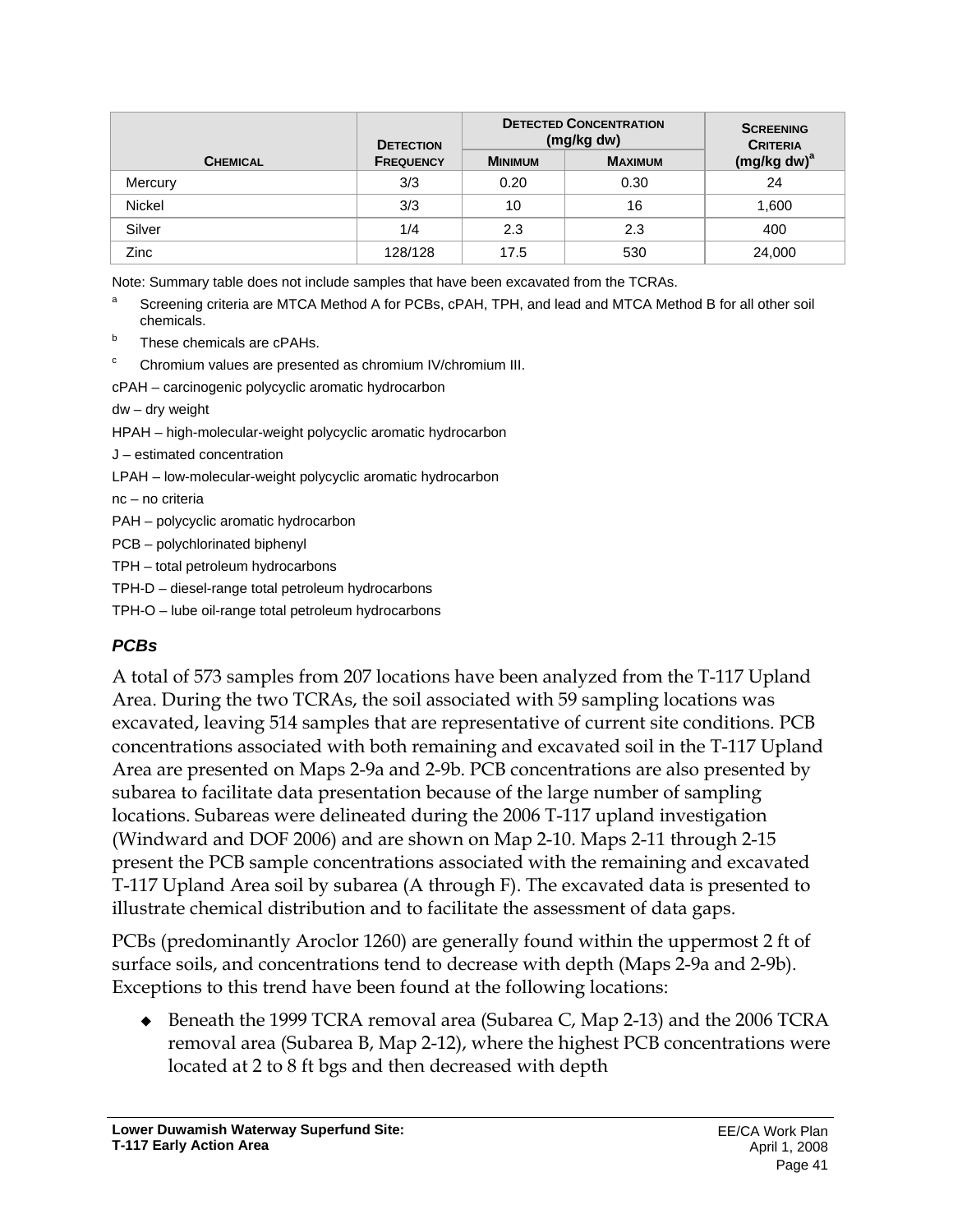• Near Catch Basin 5 (Subarea E, Map 2-15), where elevated PCB concentrations ranged from 0 to 6.5 ft in depth

The highest PCB concentrations (i.e., greater than 1,000 mg/kg) were detected in the upper 2 ft at location T-117-D-11 and between 2 and 5 ft bgs at location T-117-E-1. Below 7 ft, PCBs were detected above 50 mg/kg only at locations PS-7 (110 mg/kg) and T-117-6 (94 mg/kg).

The 2006 TCRA included the excavation of three areas in Subarea B (Map 2-12) that contained the highest concentrations of PCBs in the T-117 Upland Area, including the highest PCB concentration (9,200 mg/kg) at location T-117-B-8.

# *TPH*

A total of 345 samples have been analyzed for TPH from 136 locations. Of this total, 70 sampling locations were associated with the soil was excavated during the 1999 and 2006 TCRAs. The site-wide total TPH chemical concentrations associated with samples that were collected from the remaining and excavated soil in the T-117 Upland Area are presented on Maps 2-16a and 2-16b. Maps 2-17 through 2-21 present total TPH chemical concentrations associated with samples that were collected from the remaining and excavated soil in the T-117 Upland Area by subareas (A through F).

The highest concentrations of TPH (i.e., greater than 10,000 mg/kg) were detected in the former roadway ponding area (Subarea C, Map 2-19) and in the vicinity of Catch Basin 5 (Subarea E, Map 2-21), where elevated TPH concentrations were detected as deep as 6.5 ft. Most of the shallow soil (0 to 2 ft bgs) that had elevated concentrations of TPH was removed as part of the 1999 and 2006 TCRAs (Maps 2-18 and 2-19).

# *PAH*

A total of 303 samples from 81 locations have been analyzed, and soil associated with 35 of these sampling locations was excavated during the 1999 and 2006 TCRAs. Only individual carcinogenic PAH (cPAH) concentrations and total cPAH concentrations exceeded the screening criteria. A summary of the T-117 Upland Area soil cPAH concentrations associated with soil that has since been excavated are presented on Maps 2-22 and 2-23. cPAHs tend to be co-located with elevated concentrations of PCBs and TPH. The highest cPAH concentrations were detected at T-117-D-6 (22.67 mg/kg), T-117-B-4 (23.82 mg/kg), E-1 (27.89 mg/kg) and T-117-C-4 (176.3 mg/kg). Three of these samples were collected from between 2 and 5 ft bgs.

# *Other SVOCs and VOCs*

A total of 303 samples have been analyzed from 81 locations, and soil associated with 35 sampling locations was excavated during the 1999 and 2006 TCRA. Based on a previous screening evaluation (RETEC 2006c), these chemicals had maximum concentrations below relevant screening criteria (MTCA Method A). SVOC concentrations (including PAHs) for samples collected within the T-117 Upland Area are presented in Appendix F.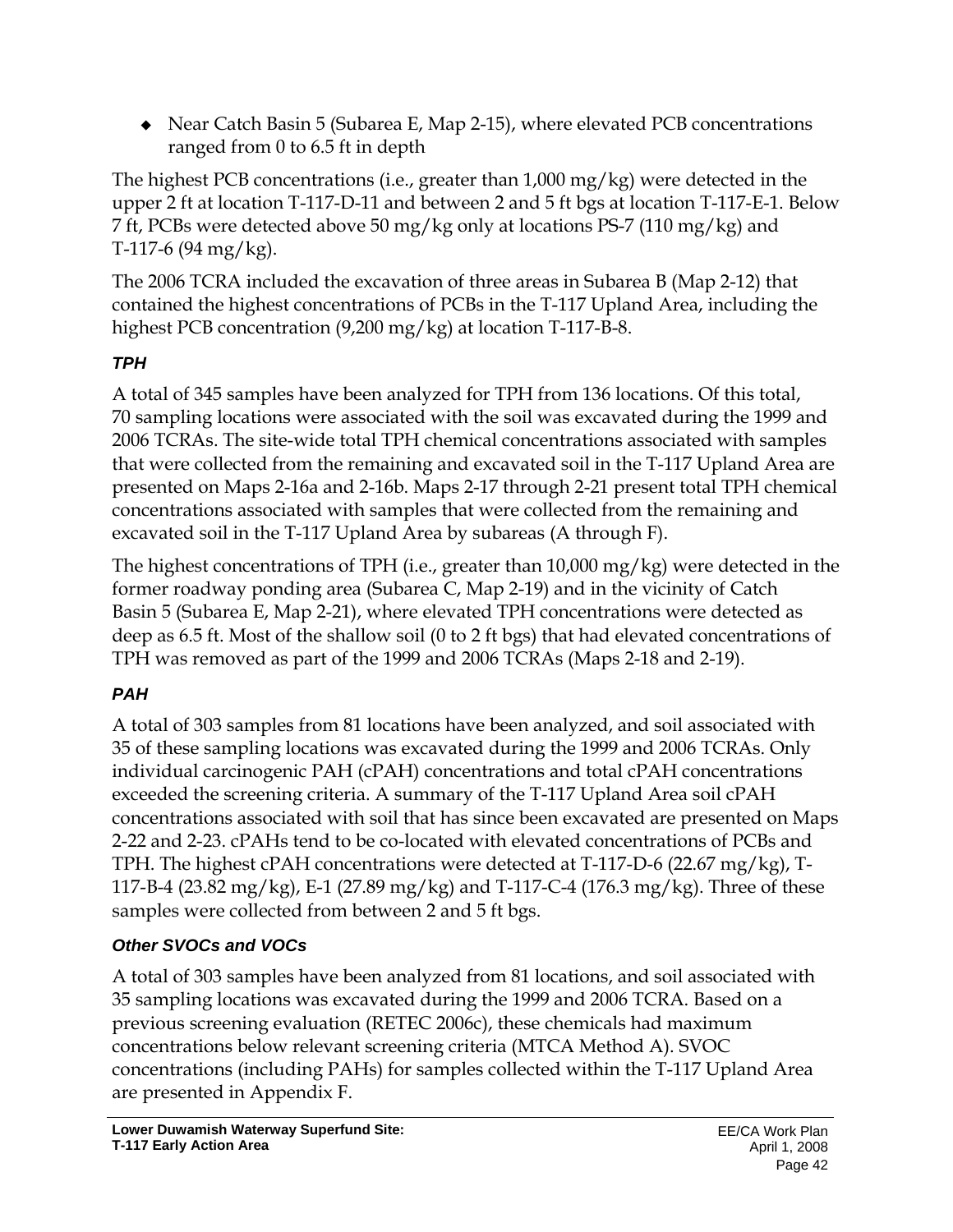### *Metals*

Metals have been detected in the T-117 Upland Area, but only arsenic exceeded the screening criteria. The highest arsenic concentrations were detected at locations T-117-C-8 (55 mg/kg), T-117-D-6 (40 mg/kg, and T-117-D-10 (160 mg/kg), as shown on Map 2-24. All of the samples were collected from within the upper 4 ft. Concentrations of PCBs and TPH were also elevated at these sampling locations.

### **2.3.3 Adjacent Streets**

Several investigations were conducted within the Adjacent Streets and neighboring residential properties to support the City's site characterization and interim remedial actions between 2004 and 2006 (Integral 2006). The investigations focused on total PCB concentrations in soil. Samples were also collected from representative locations and analyzed for TPH; SVOCs (including PAHs); benzene, toluene, ethylbenzene, and xylene (BTEX); and metals to screen for other potential chemicals within the Adjacent Streets.

In addition, the Port collected surface soil samples from unpaved portions of the roadway and shoulder areas along Dallas Avenue S in conjunction with the 2006 TCRA in the T-117 Upland Area (RETEC 2006b). These samples were used to monitor for potential releases of PCBs during the offsite transport of contaminated soils for offsite disposal.

The results of the above-referenced investigations are compiled and tabulated in Appendix F. Appendix F also identifies samples that were removed during the City's interim removal actions; this data is presented to illustrate the spatial distribution of contaminants and to facilitate the assessment of data gaps. A summary of all chemicals detected in the Adjacent Streets, excluding data for soils that have been removed, is presented in Table 2-4. The sections that follow provide a brief overview of key findings from the Adjacent Street investigations.

|                                  | <b>DETECTION</b> | <b>DETECTED CONCENTRATION</b><br>(mg/kg dw) |                | <b>SCREENING CRITERIA</b> |  |
|----------------------------------|------------------|---------------------------------------------|----------------|---------------------------|--|
| <b>CHEMICAL</b>                  | <b>FREQUENCY</b> | <b>MINIMUM</b>                              | <b>MAXIMUM</b> | $(mg/kg)^a$               |  |
| <b>PCBs</b>                      |                  |                                             |                |                           |  |
| Total PCBs (calc'd) <sup>b</sup> | 234 / 294        | $0.012$ J                                   | 480            | 1                         |  |
| <b>TPH</b>                       |                  |                                             |                |                           |  |
| TPH-D                            | 32/41            | 5.3                                         | 4,600          | 2,000                     |  |
| TPH-O                            | 40/41            | 11                                          | 9,500          | 2,000                     |  |
| Total TPH (calc'd)               | 36/37            | 11                                          | 14,100         | nc                        |  |
| <b>PAHs</b>                      |                  |                                             |                |                           |  |
| 1-Methylnaphthalene              | 1/4              | 1.4                                         | 1.4            | 1,600                     |  |
| 2-Methylnaphthalene              | 1/5              | 1.5                                         | 1.5            | 1,600                     |  |
| Acenaphthene                     | 2/5              | 0.081                                       | 2.2            | 4,800                     |  |

### **Table 2-4. Summary of detected chemicals in the Adjacent Street soils**

**Lower Duwamish Waterway Superfund Site: T-117 Early Action Area**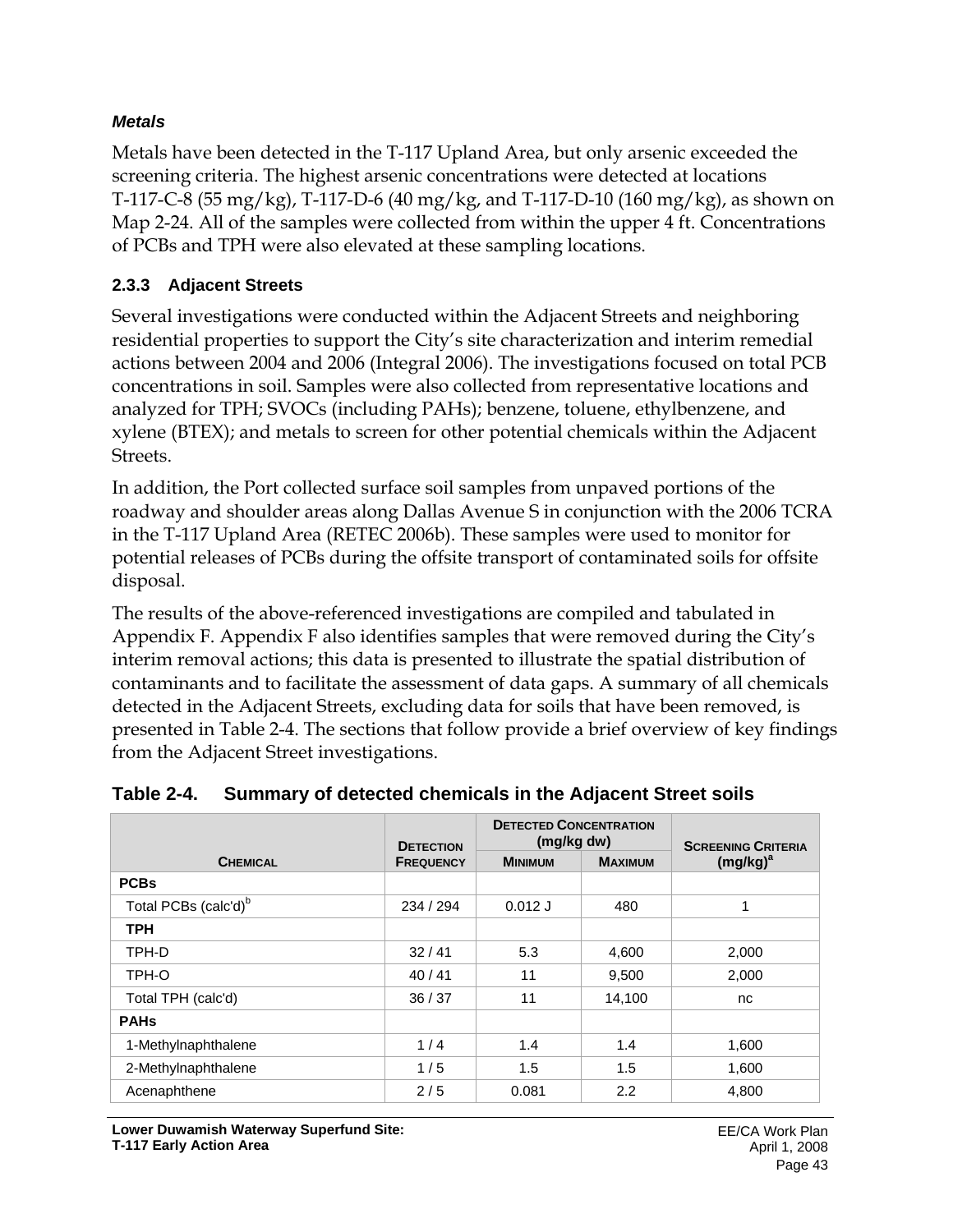|                                   | <b>DETECTION</b> | <b>DETECTED CONCENTRATION</b><br>(mg/kg dw) |                | <b>SCREENING CRITERIA</b> |  |
|-----------------------------------|------------------|---------------------------------------------|----------------|---------------------------|--|
| <b>CHEMICAL</b>                   | <b>FREQUENCY</b> | <b>MINIMUM</b>                              | <b>MAXIMUM</b> | $(mg/kg)^a$               |  |
| Acenaphthylene                    | 1/5              | 0.095                                       | 0.095          | nc                        |  |
| Anthracene                        | 2/5              | 0.22                                        | 4.5            | 24,000                    |  |
| Benzo(a)anthracene                | 2/5              | 0.73                                        | 3.5            | 0.137                     |  |
| Benzo(a)pyrene                    | 2/5              | 0.64                                        | 3.1            | 0.137                     |  |
| Benzo(b)fluoranthene              | 3/5              | 0.029                                       | 1.8            | 0.137                     |  |
| Benzo(g,h,i)perylene              | 2/5              | 0.26                                        | $\overline{c}$ | nc                        |  |
| Benzo(k)fluoranthene              | 3/5              | 0.03                                        | 2.2            | 0.137                     |  |
| Total benzofluoranthenes (calc'd) | 3/5              | 0.06                                        | 4.0            | nc                        |  |
| Chrysene                          | 3/5              | 0.035                                       | 3.7            | 0.137                     |  |
| Dibenzo(a,h)anthracene            | 2/5              | 0.075                                       | 0.49           | 0.137                     |  |
| Dibenzofuran                      | 1/5              | 0.69                                        | 0.69           | 160                       |  |
| Fluoranthene                      | 3/5              | 0.034                                       | 10             | 3200                      |  |
| Fluorene                          | 2/5              | 0.095                                       | 2.7            | 3200                      |  |
| Indeno(1,2,3-cd)pyrene            | 2/5              | 0.2                                         | 1.5            | 0.137                     |  |
| Naphthalene                       | 1/5              | 0.79                                        | 0.79           | 1,600                     |  |
| Phenanthrene                      | 3/5              | 0.029                                       | 17             | nc                        |  |
| Pyrene                            | 3/5              | 0.059                                       | 12             | 2,400                     |  |
| Total HPAH (calc'd)               | 3/5              | 0.19                                        | 40             | nc                        |  |
| Total LPAH (calc'd)               | 3/5              | 0.029                                       | 27             | nc                        |  |
| Carcinogenic PAHs                 | 3/5              | 0.022                                       | 4.2            | 0.1                       |  |
| Total PAH (calc'd)                | 3/5              | 0.22                                        | 70             | nc                        |  |
| <b>Phthalates</b>                 |                  |                                             |                |                           |  |
| Bis(2-ethylhexyl) phthalate       | 1/1              | 0.79                                        | 0.79           | 71.4                      |  |
| <b>VOCs</b>                       |                  |                                             |                |                           |  |
| Toluene                           | 2/2              | 2.1                                         | 11             | 8,000                     |  |
| <b>Metals</b>                     |                  |                                             |                |                           |  |
| Antimony                          | 3/4              | 6                                           | 6              | 32                        |  |
| Arsenic                           | 4/12             | 1.1                                         | 19.2           | 0.667                     |  |
| Beryllium                         | 3/4              | 0.1                                         | 0.2            | 16,000                    |  |
| Cadmium                           | 1/4              | 0.8                                         | 0.8            | 80                        |  |
| Chromium                          | 4/4              | 11.8                                        | 23.9           | 240/120,000°              |  |
| Copper                            | 12/12            | 11.2                                        | 146            | 2960                      |  |
| Lead                              | 12/12            | $\mathbf{1}$                                | 141            | 250                       |  |
| Mercury                           | 8/12             | 0.06                                        | 0.42           | 24                        |  |
| Nickel                            | 4/4              | 5                                           | 23             | 1,600                     |  |
| Zinc                              | 12/12            | 15.7                                        | 808 J          | 24,000                    |  |

Note: Summary table does not include samples that have been excavated from removal actions.

<sup>a</sup> Screening criteria are MTCA Method A for PCBs, cPAH and TPH and lead and MTCA Method B for all other soil chemicals.

- b Aroclor 1260 was most frequently detected (see Appendix F all PCB Aroclor data).
- $\degree$  Chromium concentrations are presented as chromium IV/chromium III.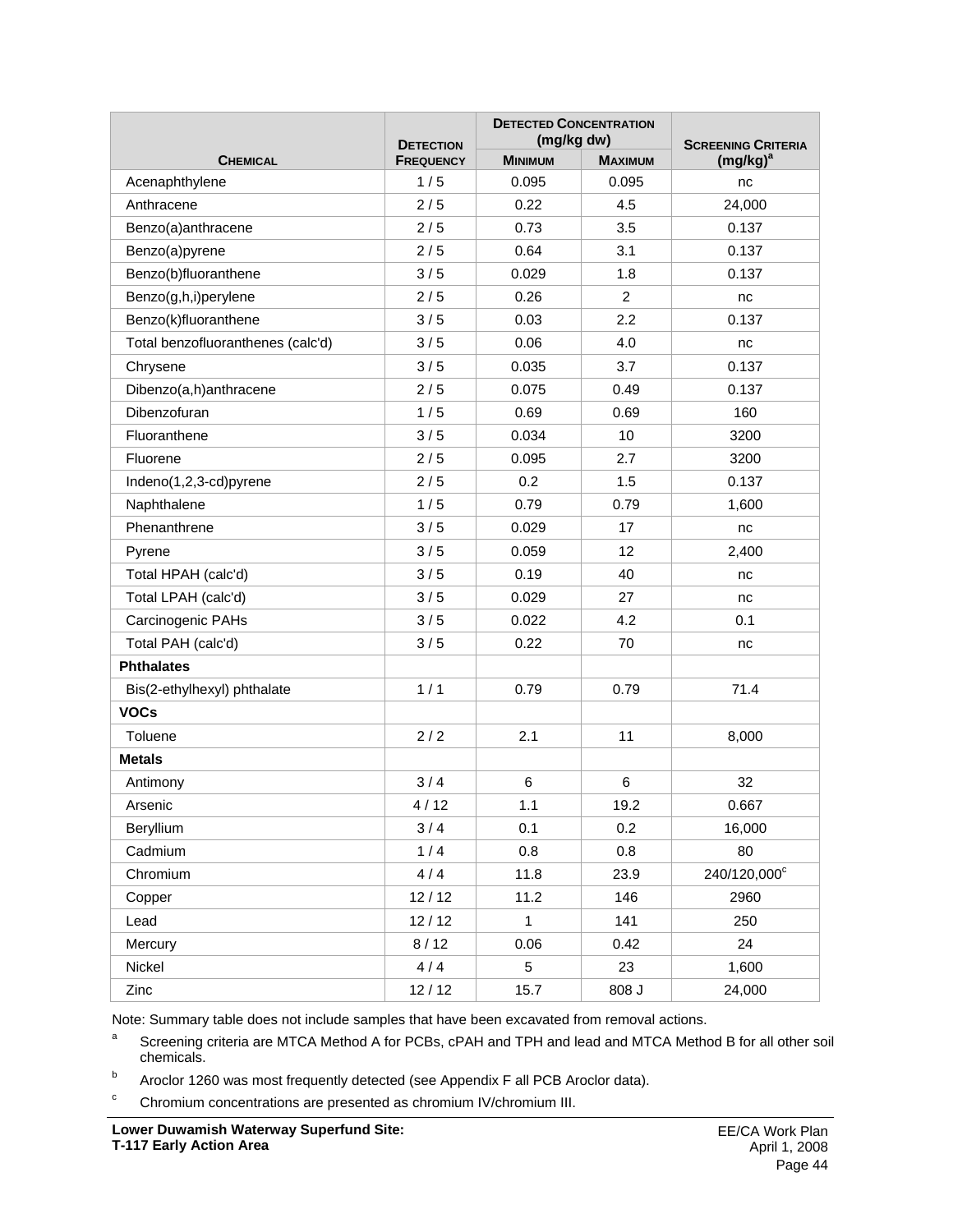HPAH – high-molecular-weight polycyclic aromatic hydrocarbon J – estimated concentration LPAH – low-molecular-weight polycyclic aromatic hydrocarbon nc –no criteria PAH – polycyclic aromatic hydrocarbon PCB – polychlorinated biphenyl TPH – total petroleum hydrocarbon TPH-D – diesel-range total petroleum hydrocarbons TPH-O – lube oil-range total petroleum hydrocarbons

## *PCBs*

A total of 354 soil, street dust, and catch basin samples were collected and analyzed for PCBs within the Adjacent Streets and residential lots; the soil associated with 58 of these samples was removed in conjunction with the City's interim actions. PCB concentrations associated both the remaining and excavated Adjacent Street soil are presented on Maps 2-25 and 2-26.

The PCB results for samples collected in the Adjacent Streets (Map 2-25) are summarized as follows:

- The areas within the Adjacent Streets with PCB concentrations greater than 1 mg/kg are located on Dallas Avenue S, between 16th and 17th Avenues S, the north portion of 17th Avenue S, and other isolated areas on Dallas Avenue S and S Donovan Street. PCBs were also detected at concentrations greater than 1 mg/kg in street dust along Cloverdale and in street dust samples collected along Dallas Avenue S in conjunction with the 2006 TCRA at T-117.
- PCB concentrations greater than 1 mg/kg were generally limited to the upper 12 in. of soil, with isolated areas extending as deep as 24 in. and one sample at 48 in. deep (P66).
- PCB concentrations greater than 10 mg/kg are generally limited to surface samples (0 to 6 in. bgs) in the immediate vicinity of the T-117 Upland Area, with the following exceptions:
	- Eight exceedances at 12 in. (at locations TP6, TP8, TP9, TP12, TP13, TP19, TP26, and TP41)
	- Four exceedances at 24 in. (at locations TP9, TP19, P81, and P86)
- PCB concentrations greater than 50 mg/kg are limited to surface samples (i.e., 0 to 6 in. bgs), except at two locations (P81 and P86), each of which represents a 12-to-24-in. sampling interval. These borings are located near the intersections of Dallas Avenue S and 17th Avenue S and Dallas Avenue S and S Donovan Street.
- To support its delineation of PCB-impacted areas within the broader South Park neighborhood, the City also collected and analyzed street dust and catch basin samples at six locations to the west of 14th Avenue S. PCB concentrations for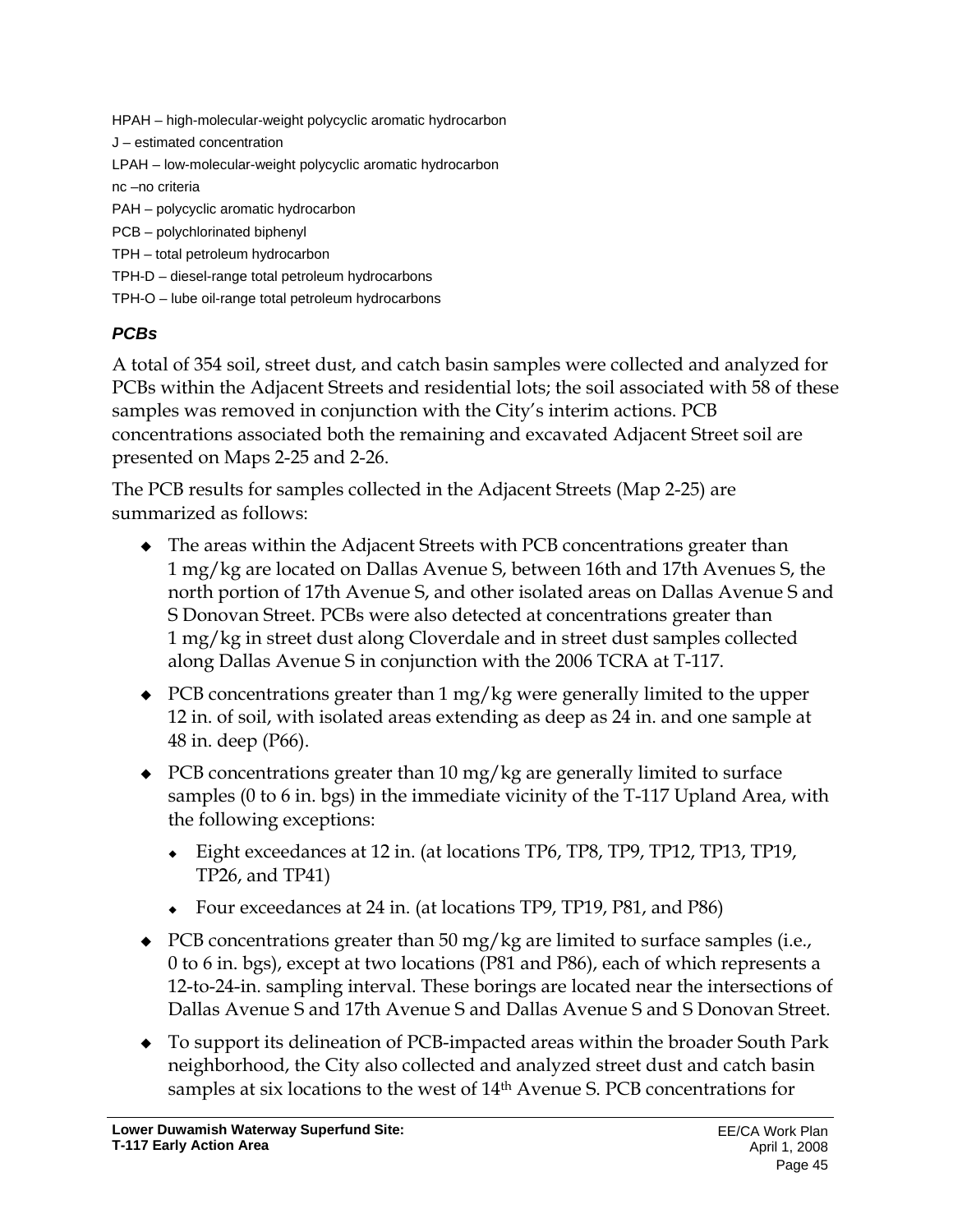these samples were all less than 1 mg/kg. These concentrations are not shown on Map 2-25 but are presented in Appendix F.

The concentrations for samples collected in the residential lots (Map 2-26) are summarized as follows:

- Sampling performed during the City's cleanup of the residential lots located near the intersection of Dallas Avenue S and 17th Avenue S (across from the entrance to the T-117 Upland Area) indicated that elevated PCB concentrations  $(2 \cdot 1 \text{ mg/kg})$  extended to depths that were similar to those in the adjacent streets, with the following exception. During the City's cleanup of the residential lots, an isolated area with elevated PCB concentrations extending to a depth of 8 ft bgs was identified along the northern boundary of the property at 8601 17<sup>th</sup> Avenue S, immediately adjacent to the street. All impacted soil detected within the residential lots was excavated and disposed of at an offsite landfill (Hart Crowser 2005). All yard data presented in tables and maps are based on analytical laboratory analyses.
- Aroclor 1260 was the only PCB Aroclor detected for all samples analyzed from the adjacent streets and residential lots, with the following exception. Aroclor 1254 was detected in a street dust sample collected on Dallas Avenue S  $(SD19, A1254= 0.043 \text{ mg/kg})$ , and two locations within the Marina boat storage yard located on the south side of Dallas Avenue S (SD53, A1254 = 2.4 mg/kg; and YS37, A1254 =  $0.18 \text{ mg/kg}$ .

# *TPH*

A total of 48 soil, street dust, and catch basin samples were collected for analysis of TPH within the Adjacent Streets. The soil associated with seven of these samples was later removed in conjunction with the City's interim actions. TPH concentrations associated with samples collected from both the remaining and excavated soil in the Adjacent Streets are presented on Map 2-27. TPH-D exceeded the screening criteria (2,000 mg/kg) at two locations, a catch basin located at the corner of Dallas Avenue S and S Donovan Street (SD3) and a five-point surface composite soil sample from the ROW area at the east end of S Donovan Street (SD4) that was previously used by Basin Oil to store equipment. TPH-O exceeded the screening criteria of 2,000 mg/kg in nine samples, including two catch basins (SD3 and SD8), five street dust samples (SD2, SD4, SD7, SD19, and SD21), and one push probe location (P81). As noted above, the City collected and analyzed additional street dust and catch basin samples from the broader South Park neighborhood to support delineation of PCB-impacted areas. TPH analyses of these samples showed that of the four samples collected to the west of 14th Avenue S (SD27, SD28, SD29, and SD30), none exceeded the screening criteria for TPH-D (2,000 mg/kg). TPH-O exceeded the screening criteria of 2,000 mg/kg at one location, a catch basin located at the southwest corner of S Donovan Street and 12th Avenue S (SD30). The data for these six sampling locations are not shown on Map 2-27 but are presented in Appendix F.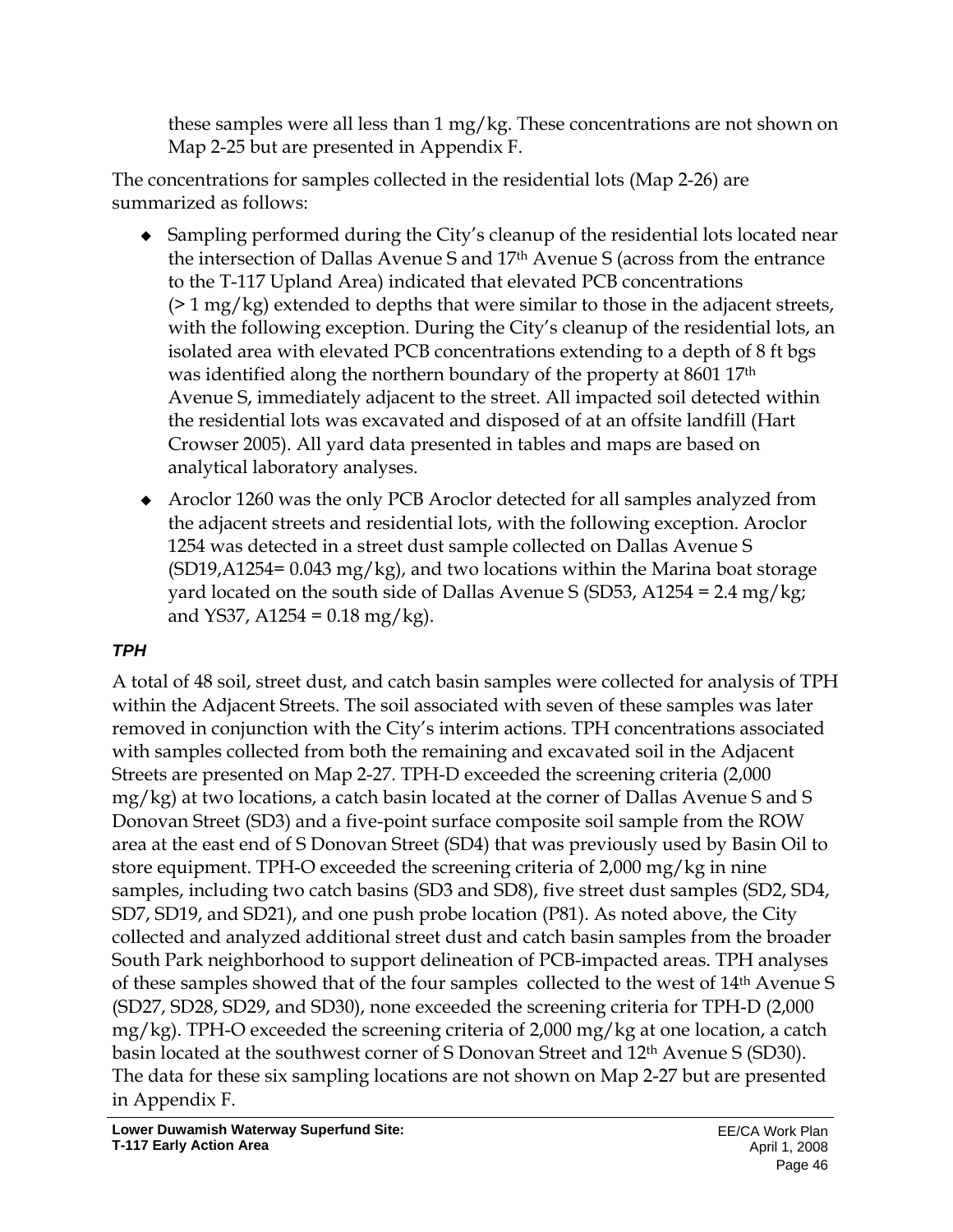## *PAHs*

A total of six soil and street dust samples were collected for analysis of PAHs within the Adjacent Streets; one sample was collected from soil that was subsequently removed in conjunction with the City's interim actions. Total cPAH concentrations associated with both the remaining and excavated Adjacent Street soil are presented on Map 2-28. At two locations (P60 and P81), total cPAH concentrations exceeded the screening criteria of 0.1 mg/kg. At P60, located on Dallas Avenue S (west of 16th Avenue S), total cPAHs were detected in the 4-to-6-ft depth interval and appeared to be associated with a thin soil horizon between 5 and 5.5 ft bgs, where a slight petroleum odor was detected during sampling. At P81, located near the east end of S Donovan Street, total cPAHs were detected in the 2-to-4-ft depth interval and again were associated with a slight petroleum odor detected during sampling. These individual cPAHs, chrysene, dibenz(a,h)anthracene, and indeno(1,2,3-cd)pyrene, were also detected at concentrations exceeding screening criteria at these sample locations and intervals.

### *Other SVOCs and VOCs*

Two samples were collected from locations within the Adjacent Streets (P72 and P78) for BTEX analyses. The only chemical detected was toluene, which did not exceed the screening criteria.

### *Metals*

A total of 13 soil and street dust samples were collected for analysis of metals within the Adjacent Streets. The soil from which one of these samples was collected was removed in conjunction with the City's interim actions. Arsenic was the only metal with concentrations that exceeded the screening criteria at four sampling locations (P60-6, P72-4, P78-4, and P81-2). Arsenic concentrations associated with both the remaining and excavated Adjacent Street soil are presented on Map 2-29. With the exception of the concentration at P81-2 (19.2 mg/kg), the arsenic concentrations in the Adjacent Streets are generally consistent with regional background concentrations.

### **2.3.4 Groundwater and seeps**

Groundwater data has been collected at T-117 since 1991. Historical (pre-2003) groundwater conditions are detailed in the data gaps report (Windward et al. 2003). Table 2-5 presents a summary of the chemicals detected in groundwater from sampling events conducted between 2003 and 2006. Locations of groundwater monitoring wells are shown on Map 2-1. All the groundwater data from sampling events conducted between 2003 and 2006 are presented in Appendix F.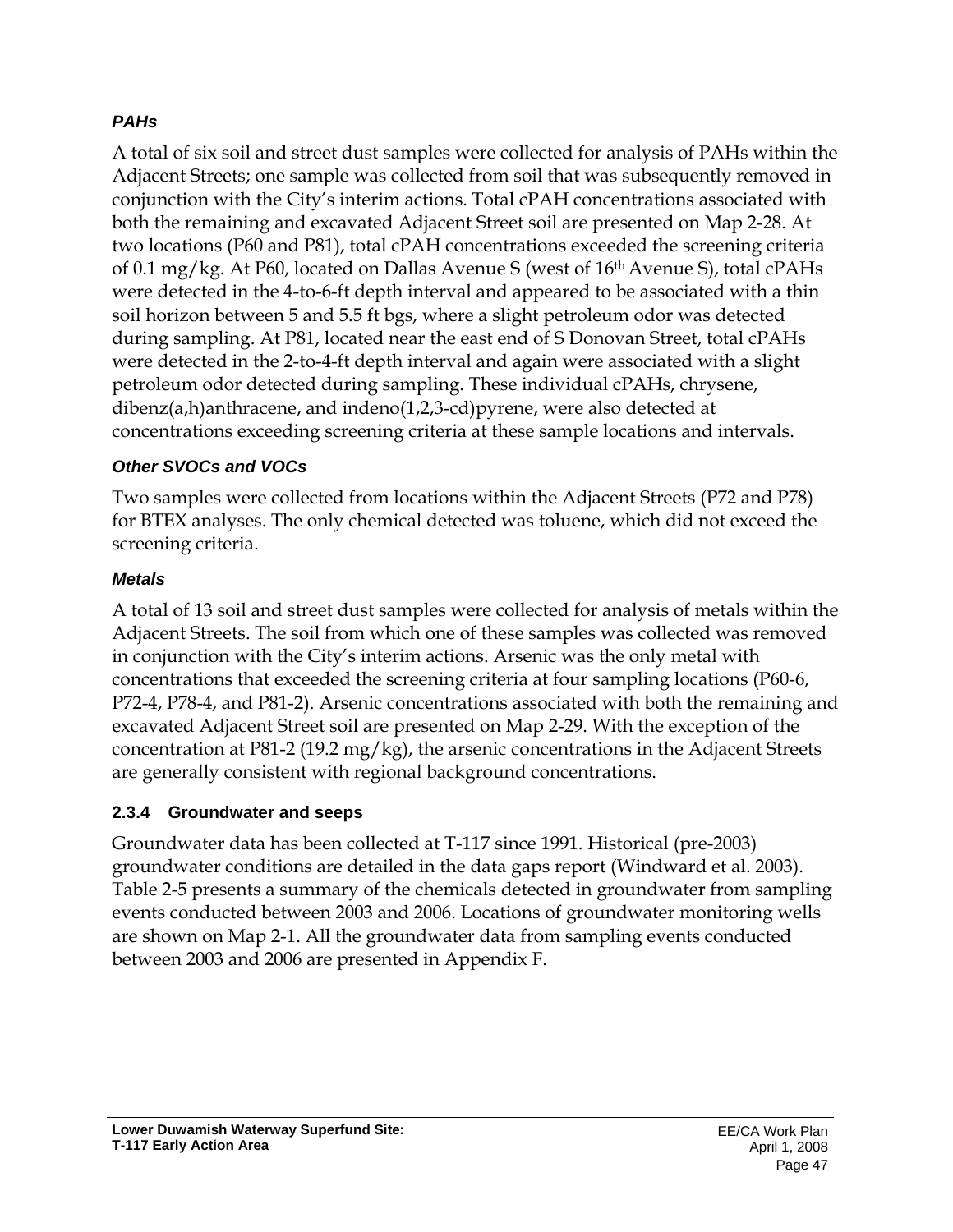|                          |                           | DETECTED CONCENTRATION BY LOCATION ID, SAMPLE DATE, AND SAMPLE TYPE |              |                           |                |                           |                           |                           |                           |                           |                           |
|--------------------------|---------------------------|---------------------------------------------------------------------|--------------|---------------------------|----------------|---------------------------|---------------------------|---------------------------|---------------------------|---------------------------|---------------------------|
|                          | <b>MW-02</b>              | <b>MW-02</b>                                                        | <b>MW-03</b> | <b>MW-04</b>              |                | <b>MW-05</b>              | <b>MW-05</b>              | <b>MW-05</b>              | <b>MW-06</b>              | <b>MW-07</b>              | <b>MW-08</b>              |
|                          | 6/22/05                   | 8/10/06                                                             | 5/8/03       | 8/11/06                   |                | 6/20/05                   | 1/26/06                   | 8/10/06                   | 8/11/06                   | 8/11/06                   | 8/10/06                   |
| <b>CHEMICAL</b>          | $\boldsymbol{\mathsf{N}}$ | $\boldsymbol{\mathsf{N}}$                                           | N            | $\boldsymbol{\mathsf{N}}$ | <b>FD</b>      | $\boldsymbol{\mathsf{N}}$ | $\boldsymbol{\mathsf{N}}$ | $\boldsymbol{\mathsf{N}}$ | $\boldsymbol{\mathsf{N}}$ | $\boldsymbol{\mathsf{N}}$ | $\boldsymbol{\mathsf{N}}$ |
| PCBs (µg/L)              |                           |                                                                     |              |                           |                |                           |                           |                           |                           |                           |                           |
| Aroclor 1260             | 0.04 U                    | 0.01 J                                                              | $0.053$ U    | 0.01 UJ                   | 0.01 UJ        | $0.04$ J                  | 0.32                      | 0.029J                    | $0.02$ J                  | 0.01 UJ                   | $0.021$ J                 |
| <b>Total PCBs</b>        | 0.16U                     | $0.01$ J                                                            | $0.053$ U    | 0.01 UJ                   | $0.01$ UJ      | $0.04$ J                  | 0.32                      | $0.029$ J                 | $0.02$ J                  | $0.01$ UJ                 | $0.021$ J                 |
| PAHs (µg/L)              |                           |                                                                     |              |                           |                |                           |                           |                           |                           |                           |                           |
| 1-Methylnaphthalene      | na                        | na                                                                  | 0.15         | na                        | na             | na                        | na                        | na                        | na                        | na                        | na                        |
| Acenaphthene             | 0.2 U                     | 1 <sup>U</sup>                                                      | 0.39         | 1 <sub>U</sub>            | 1 <sup>U</sup> | na                        | na                        | 1 <sub>U</sub>            | 1 <sup>U</sup>            | 1 <sub>U</sub>            | 1 <sub>U</sub>            |
| Benzo(a)anthracene       | 0.2 U                     | 1 <sup>U</sup>                                                      | 0.016        | 1 <sub>U</sub>            | 1 <sub>U</sub> | na                        | na                        | 1 <sub>U</sub>            | 1 <sup>U</sup>            | 1 <sub>U</sub>            | 1 <sup>U</sup>            |
| Total benzofluoranthenes | 0.2 U                     | 1 <sup>U</sup>                                                      | 0.013        | 1 <sub>U</sub>            | 1 <sub>U</sub> | na                        | na                        | 1 <sub>U</sub>            | 1 <sub>U</sub>            | 1 U                       | 1 <sup>U</sup>            |
| Chrysene                 | 0.2 U                     | 1 <sup>U</sup>                                                      | 0.1          | 1 <sub>U</sub>            | 1 <sub>U</sub> | na                        | na                        | 1 <sup>U</sup>            | 1 <sub>U</sub>            | 1 <sub>U</sub>            | 1 <sup>U</sup>            |
| Fluorene                 | 0.2 U                     | 1 <sup>U</sup>                                                      | 1.6          | 1 <sub>U</sub>            | 1 <sub>U</sub> | na                        | na                        | 1 U                       | 1 <sub>U</sub>            | 1 U                       | 1 <sub>U</sub>            |
| <b>Total HPAH</b>        | $0.2$ UJ                  | 1 <sup>U</sup>                                                      | 0.1          | 1 <sub>U</sub>            | 1 <sub>U</sub> | na                        | na                        | 1 <sub>U</sub>            | 1 <sup>U</sup>            | 1 <sub>U</sub>            | 1 <sup>U</sup>            |
| <b>Total LPAH</b>        | 0.2 U                     | 1 <sup>U</sup>                                                      | 2            | 1 <sub>U</sub>            | 1 U            | na                        | na                        | 1 <sup>U</sup>            | 1 <sub>U</sub>            | 1 <sub>U</sub>            | 1 <sub>U</sub>            |
| <b>Total PAH</b>         | $0.2$ UJ                  | 1 <sub>U</sub>                                                      | 2.1          | 1 <sub>U</sub>            | 1 <sub>U</sub> | na                        | na                        | 1 <sub>U</sub>            | 1 <sub>U</sub>            | 1 <sub>U</sub>            | 1 <sub>U</sub>            |
| TPH (µg/L)               |                           |                                                                     |              |                           |                |                           |                           |                           |                           |                           |                           |
| TPH-D                    | 500                       | 940                                                                 | 700          | 250 U                     | 250 U          | na                        | na                        | 250 U                     | 250 U                     | 250 U                     | 250 U                     |
| TPH-G                    | na                        | na                                                                  | 100 U        | na                        | na             | na                        | na                        | na                        | na                        | na                        | na                        |
| TPH-O                    | na                        | na                                                                  | 1400         | na                        | na             | na                        | na                        | na                        | na                        | na                        | na                        |
| Total TPH (calc'd)       | 500                       | 940                                                                 | 2100         | 500 U                     | 500 U          | na                        | na                        | 500 U                     | 500 U                     | 500 U                     | 500 U                     |
| Other SVOCs (µg/L)       |                           |                                                                     |              |                           |                |                           |                           |                           |                           |                           |                           |
| Phenol                   | na                        | 5.8                                                                 | na           | 1 <sup>U</sup>            | 1 <sub>U</sub> | na                        | na                        | 1 <sub>U</sub>            | 1 <sup>U</sup>            | 1 <sub>U</sub>            | 1 <sub>U</sub>            |
| VOCs (µg/L)              |                           |                                                                     |              |                           |                |                           |                           |                           |                           |                           |                           |
| <b>Total xylenes</b>     | na                        | na                                                                  | 1.3          | na                        | na             | na                        | na                        | na                        | na                        | na                        | na                        |
| m,p-Xylene               | na                        | na                                                                  | 1.3          | na                        | na             | na                        | na                        | na                        | na                        | na                        | na                        |
| Metals (µg/L)            |                           |                                                                     |              |                           |                |                           |                           |                           |                           |                           |                           |
| Arsenic (dissolved)      | na                        | 82                                                                  | na           | 0.66                      | 0.66           | na                        | na                        | 1.29                      | 0.62                      | 0.72                      | 0.86                      |

#### **Table 2-5. Summary of groundwater samples collected between 2003 and 2007 with at least one detected chemical**

**Lower Duwamish Waterway Superfund Site: T-117 Early Action Area**

EE/CA Work Plan April 1, 2008 Page 48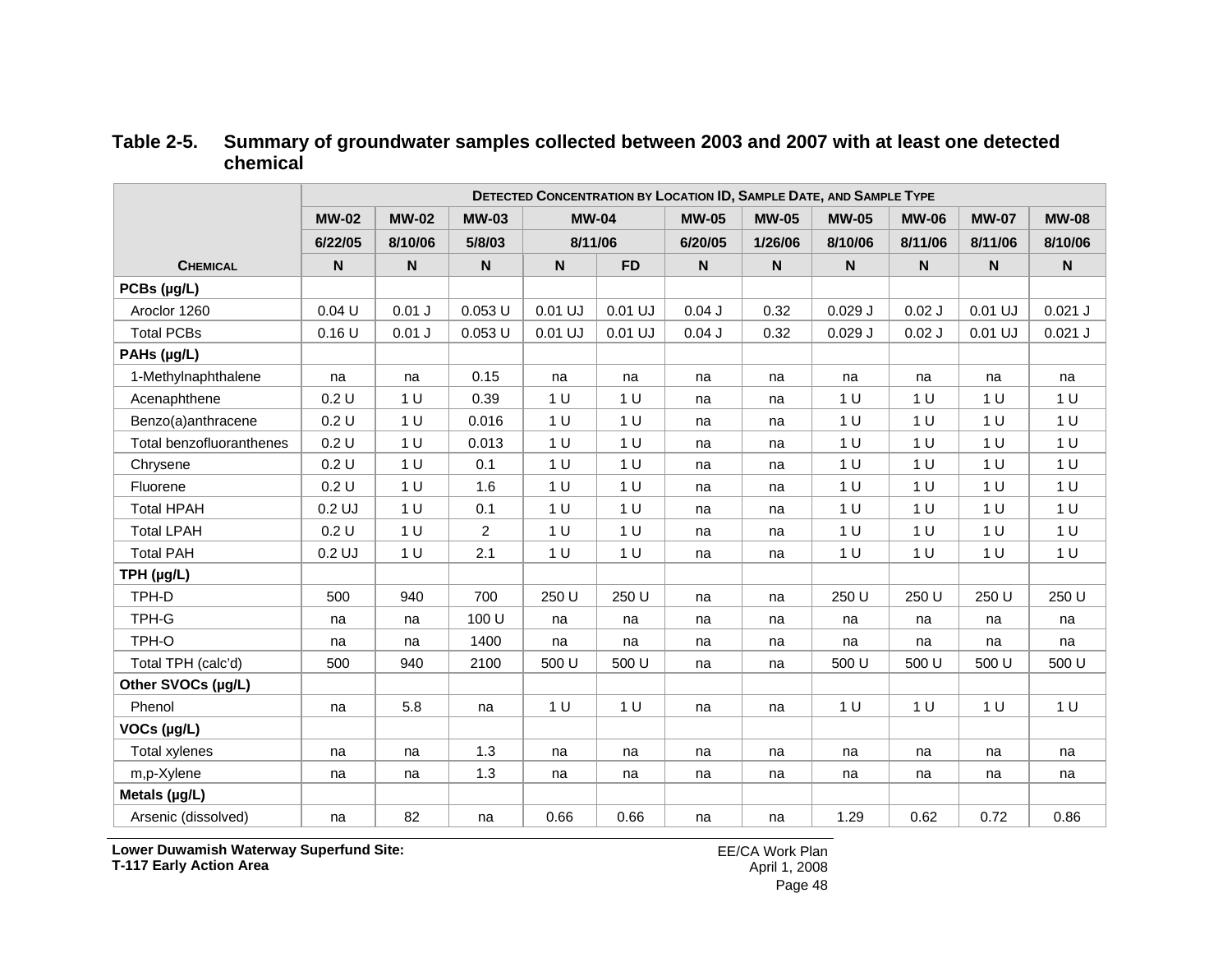|                      |              | <b>DETECTED CONCENTRATION BY LOCATION ID, SAMPLE DATE, AND SAMPLE TYPE</b> |              |              |           |              |              |              |              |              |              |
|----------------------|--------------|----------------------------------------------------------------------------|--------------|--------------|-----------|--------------|--------------|--------------|--------------|--------------|--------------|
|                      | <b>MW-02</b> | <b>MW-02</b>                                                               | <b>MW-03</b> | <b>MW-04</b> |           | <b>MW-05</b> | <b>MW-05</b> | <b>MW-05</b> | <b>MW-06</b> | <b>MW-07</b> | <b>MW-08</b> |
|                      | 6/22/05      | 8/10/06                                                                    | 5/8/03       | 8/11/06      |           | 6/20/05      | 1/26/06      | 8/10/06      | 8/11/06      | 8/11/06      | 8/10/06      |
| <b>CHEMICAL</b>      | N            | N                                                                          | N            | N            | <b>FD</b> | N            | N            | N            | N            | N            | N            |
| Arsenic (total)      | na           | 90.3                                                                       | na           | 0.65         | 0.65      | na           | na           | 1.4          | 0.65         | 0.68U        | 0.89         |
| Cadmium (dissolved)  | na           | 0.011 U                                                                    | na           | 0.518        | 0.55      | na           | na           | 0.289        | 0.064        | 0.019 U      | 0.174        |
| Cadmium (total)      | na           | 0.123                                                                      | na           | 0.482        | 0.453     | na           | na           | 0.375        | 0.115        | 0.086        | 0.189        |
| Chromium (dissolved) | na           | 3.04                                                                       | na           | 1.23         | 1.07      | na           | na           | 1.7          | 0.52         | $0.26$ U     | 1.72         |
| Chromium (total)     | na           | 3.93                                                                       | na           | 1.28         | 1.29      | na           | na           | 3.07         | 1.93         | $0.34$ U     | 2.46         |
| Lead (total)         | na           | 0.027                                                                      | na           | 0.036 U      | 0.033 U   | na           | na           | $0.034$ U    | 0.19         | $0.043$ J    | 0.09         |

Note: Only chemicals that were detected in at least one sample are presented.

FD – field duplicate

HPAH – high-molecular-weight polycyclic aromatic hydrocarbon

ID – identification

J – estimated concentration

LPAH – low-molecular-weight polycyclic aromatic hydrocarbon

N – normal sample (not a duplicate)

na – not analyzed

PAH – polycyclic aromatic hydrocarbon

PCB – polychlorinated biphenyl

SVOC – semivolatile organic compound

TPH – total petroleum hydrocarbons

TPH-D – diesel-range total petroleum hydrocarbons

TPH-G – gasoline-range total petroleum hydrocarbons

TPH-O – lube oil-range total petroleum hydrocarbons

U – not detected at the reporting limit shown

VOC – volatile organic compound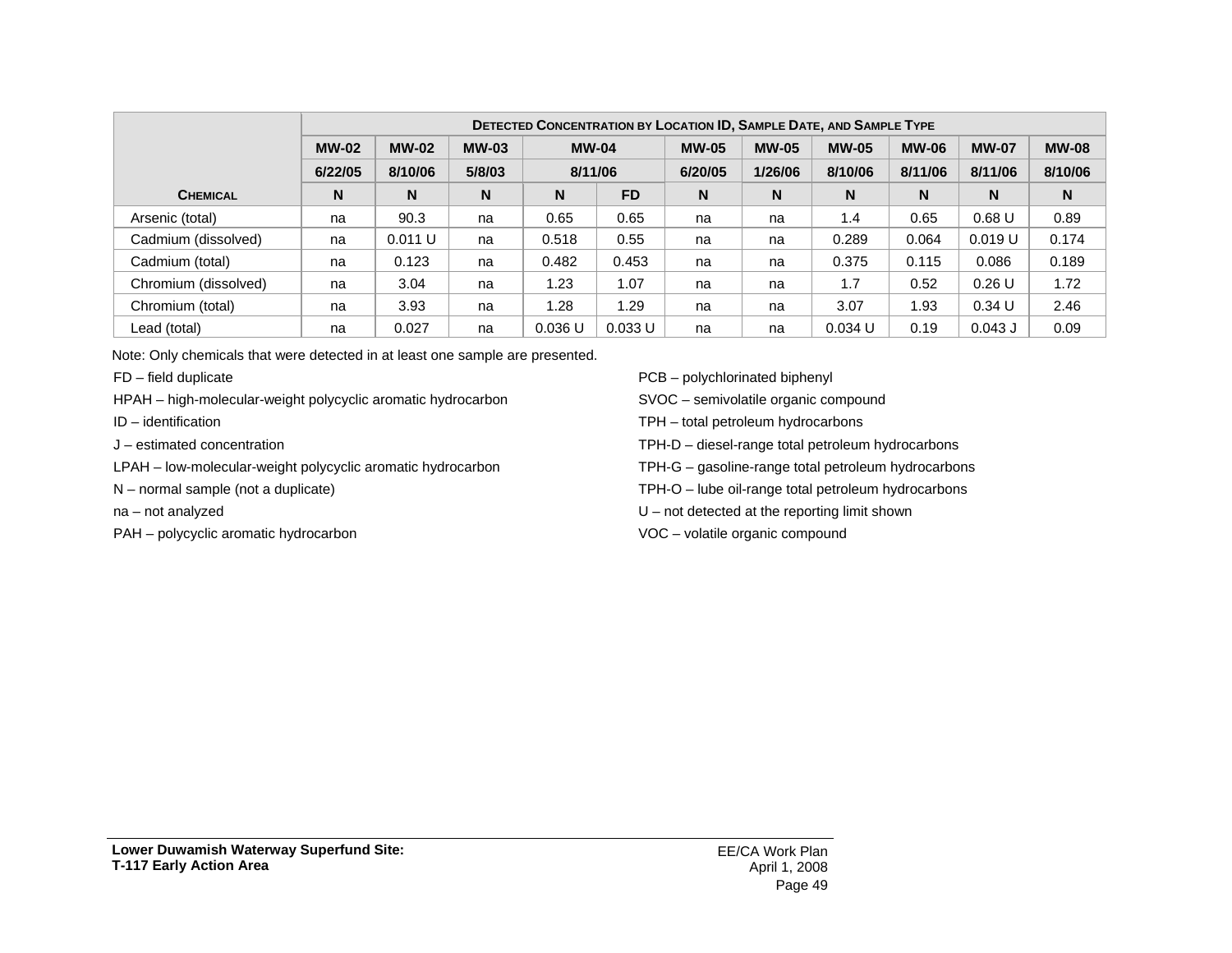In 2004, wells MW-02, MW-04, MW-05 and MW-06 were sampled. No chemicals were detected during the 2004 sampling event, during which groundwater was analyzed for PCBs, SVOCs, and VOCs. Samples collected in 2005 were analyzed only for PCBs and TPH. The only chemicals detected during the 2005 sampling event were Aroclor 1260 (an estimated concentration of 0.04  $\mu$ g/L in MW-5) and TPH-D (0.5 mg/L in MW-2). In January 2006, only one well, MW-5, was sampled to confirm the 2005 result. Aroclor 1260 was detected again in 2006 in MW-5 at a concentration of 0.32 µg/L.

During the most recent sampling event in August 2006, monitoring wells MW-4 through MW-8 were sampled and analyzed for PCB, TPH, PAHs, other SVOCs, and metals. PCBs were detected in monitoring wells MW-5 (estimated concentration of 0.029  $\mu$ g/L), MW6 (estimated concentration of 0.020  $\mu$ g/L), and MW-8 (estimated concentration of 0.021 µg/L). No TPH or SVOCs were detected. Arsenic, cadmium, chromium, lead, and mercury were detected in several wells.

During the 2004 and 2005 tidal studies, an oil-water interface probe was used to determine the presence or absence of light non-aqueous-phase liquid (LNAPL) in the groundwater monitoring wells. In 2004, no LNAPL was detected in any of the wells. During the 2005 tidal study, trace amounts of LNAPL (essentially a sheen [i.e., < 0.01 ft thick]),were detected in MW-2 and MW-7 (Windward et al. 2005d). The presence of sheen in MW-2 during high water levels is consistent with the presence of TPH concentrations in the soil. The sheen in MW-7 was noted at 1 of the 10 gauging events during the 2005 tidal study. This observation is not consistent with the non-detect TPH groundwater chemistry in MW-7 and the absence of TPH concentrations in the soil.

In 1991, prior to the decommissioning of the onsite asphalt plant, trace amounts of LNAPL (essentially a sheen [i.e., < 0.01 ft thick]), were observed in MW-3 (Parametrix 1991). MW-3 was decommissioned and replaced in 1999 during the TCRA. No LNAPL has been observed in the new MW-3.

Three seeps were identified and sampled by Windward in 2003 (Windward et al. 2005d). The seep water samples were analyzed for total PCBs, SVOCs, PAHs, other SVOCs, and total metals. As presented in Table 2-6, the only definitive detected chemicals were bis(2-ethylhexyl) phthalate (BEHP), copper, chromium, and zinc. Total PCBs were detected in one seep sample (SW3); however, it is possible that the PCBs were associated with contaminated fine particles present in the seep sample instead of the water. This seep was subsequently re-sampled, and the sample was centrifuged prior to analysis to remove any fine particles, resulting in a non-detected concentration for PCBs. It is unknown whether the PCBs were attached to fine particles traveling with the seep water or if contaminated particles became entrained in the sample during collection.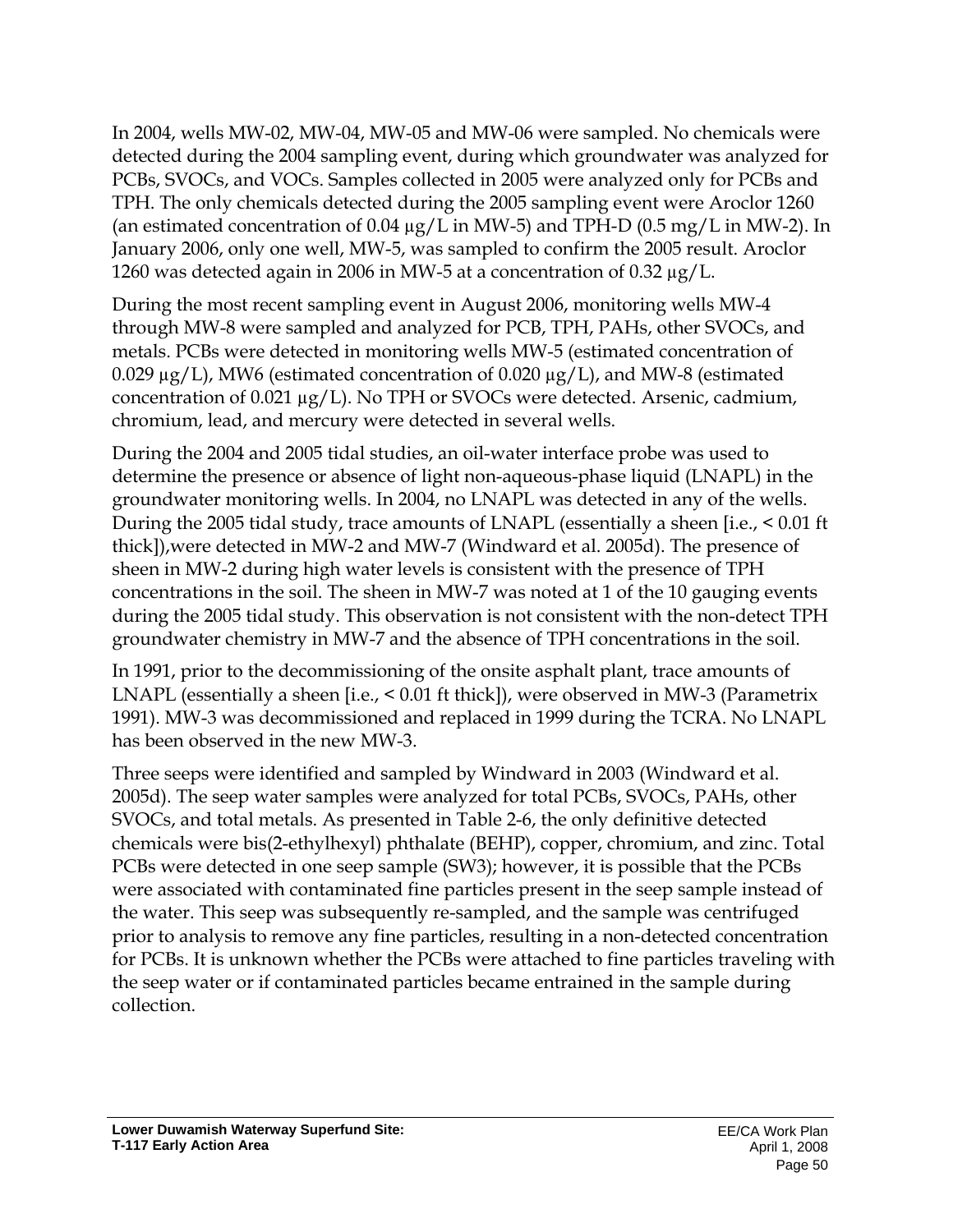| <b>LOCATION ID</b> | <b>SAMPLE ID</b> | <b>CHEMICAL</b>                           | <b>CONCENTRATION</b><br>$(\mu g/L)$ |
|--------------------|------------------|-------------------------------------------|-------------------------------------|
| T-117-SW-1         | T-117-SW1        | copper (total)                            | 3                                   |
|                    |                  | zinc (total)                              | 7 J                                 |
|                    |                  | bis(2-ethylhexyl) phthalate               | 2.7J                                |
|                    | T-117-SW2        | chromium (total)                          | 6                                   |
|                    |                  | copper (total)                            | 2                                   |
| T-117-SW-2         |                  | bis(2-ethylhexyl) phthalate               | 15J                                 |
|                    | $T-117-SW4^a$    | chromium (total)                          | 6                                   |
|                    |                  | copper (total)                            | 3                                   |
|                    |                  | total PCBs (non-centrifuged) <sup>b</sup> | $0.94$ J                            |
|                    |                  | total PCBs (centrifuged) <sup>b, c</sup>  | 0.033 U                             |
| T-117-SW-3         | T-117-SW3        | chromium (total)                          | 7                                   |
|                    |                  | copper (total)                            | 4                                   |

**Table 2-6. Chemicals detected in seep water samples** 

a Field duplicate sample.

b Based on detection of Aroclor 1260.

c Non-detected result presented for T-117-SW-3 centrifuged sample.

ID – identification

J – estimated concentration

PCB – polychlorinated biphenyl

T-117 – Terminal 117

### **2.3.5 Summary of existing environmental conditions in the T-117 EAA**

As presented in the previous sections, PCBs are the prevalent chemical in soil and sediment within the T-117 EAA. The data indicate that the current environmental conditions at the T-117 EAA are likely the result of historical site use and operations. Somewhat lower concentrations of PCBs have also been detected in the Adjacent Streets and are likely present, in part, because of the historical track-out of fuel- and waste-oil from the terminal/former asphalt plant area.

### *Sediment*

PCBs are present in the sediment immediately adjacent to the T-117 Upland Area, with the highest concentrations detected near the shoreline bank and decreasing towards the navigation channel. Sediment samples with PCB concentrations above the CSL were found within 100 ft of the top of the bank. PCB concentrations also typically decreased with depth, with only two exceptions in which PCBs were detected above the SMS criteria at depths greater than 4 ft (T-117-16-SC and T-117-34-SC; see Map 2-7). This suggests a historical upland source for these chemicals, which were subsequently conveyed to the river via stormwater runoff and direct erosion of PCB-contaminated soil in the upland bank. SMS exceedances of other chemicals are co-located with PCB exceedances.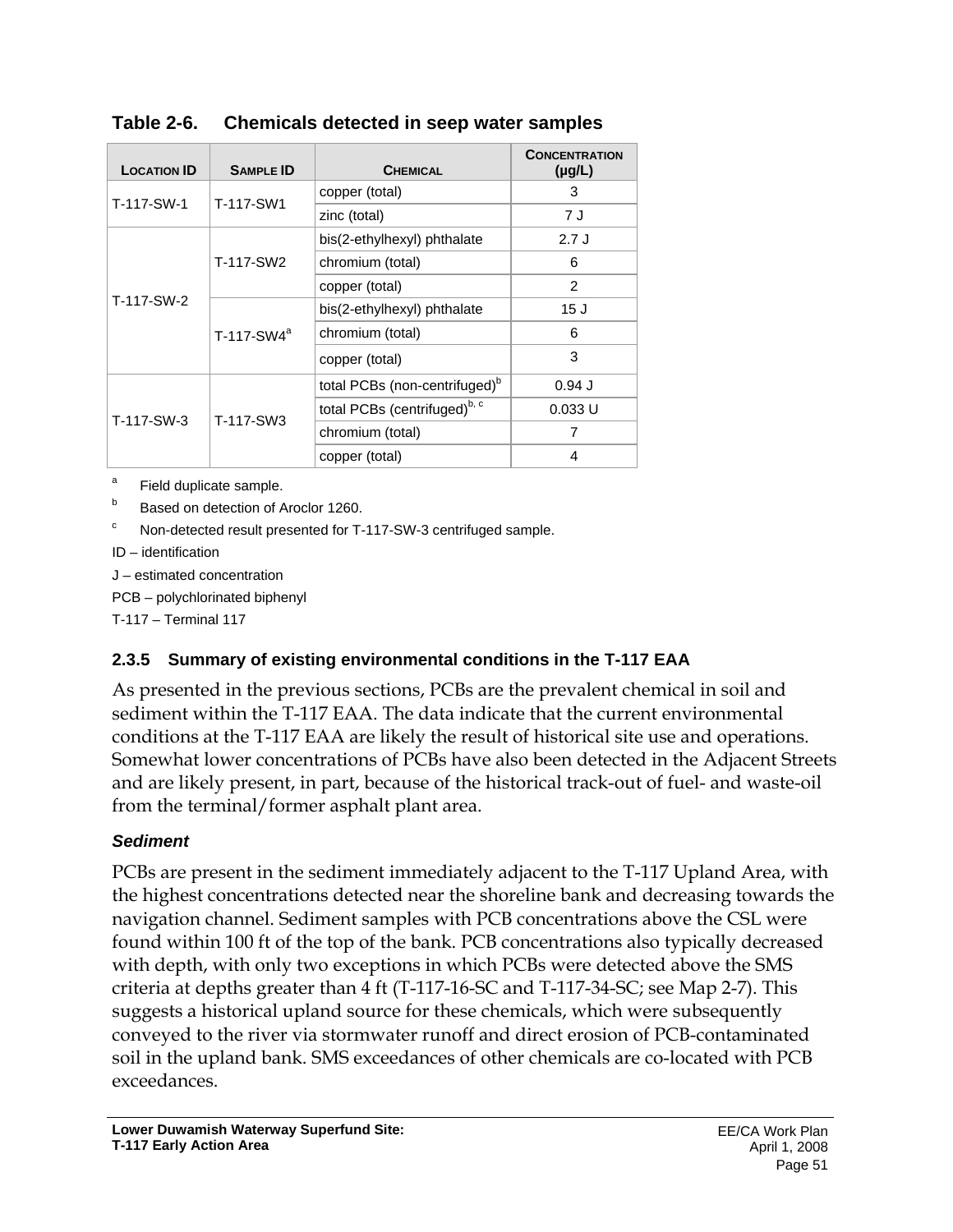## *Soil*

PCBs and TPH (as diesel, motor oil, and heavy fuel oil) are the most prevalent compounds detected at the T-117 Upland Area. Elevated soil PCB concentrations were found in the general vicinity of the former asphalt plant facilities in the central and shoreline parcel (former driveway) areas of the site (Subareas B through E, Maps 2-12 to 2-15). PCBs are most prevalent within the uppermost 2 ft of surface soils, but in isolated areas extend as deep as 8 feet. TPH soil concentrations were highest in the former roadway ponding area (Subarea C, Map 2-19) and near Catch Basin 5 (Subarea E, Map 2-21). In these areas, measured TPH impacts extended to 6.5 ft bgs. Elevated concentrations of cPAHs were co-located with elevated concentrations of PCBs and TPH. Arsenic concentrations above screening criteria were co-located with elevated concentrations of PCBs.

PCBs are also the primary chemicals within the Adjacent Streets. PCB concentrations greater than 1 mg/kg were generally limited to the upper foot. of soil, with isolated areas extending as deep as 2 ft and up to 4 ft in one location. TPH-D exceeded the screening criteria (2,000 mg/kg) at eight locations. However, concentrations at two of these locations have been addressed by the City's interim actions and the remaining exceedances are either co-located with PCBs or will be removed as part of the NTCRA. Detections of elevated PAH and metals that exceeded screening criteria in the Adjacent Streets were limited; these exceedances were also generally co-located with PCBs and will be addressed as part of the NTCRA.

# *Groundwater*

PCBs have been sporadically detected in groundwater monitoring wells at the T-117 EAA at low concentrations. Groundwater in these wells is typically turbid, indicating the likelihood that low concentrations of PCBs present in the fine silts surrounding the well screens may be leaching in to the wells during well purging. This process is difficult to control and is the likely cause of the low concentrations of detectable PCBs described in Section 2.3.2.

Trace amounts of LNAPL (i.e., a sheen < 0.01 ft thick) have been observed in two of the existing monitoring wells (MW-2 and MW-7) on one occasion during the 2005 tidal study.

Although the existing groundwater data for the T-117 EAA provide an initial picture of groundwater quality at the site, additional monitoring required by EPA will include a broader suite of chemicals and seasonal (quarterly) monitoring.

Seep monitoring data collected to date indicate that seep discharges to the LDW do not appear to be a source of potential recontamination to the sediment because the chemicals detected in the seep samples do not exceed the SMS in sediment, with the exception of BEHP. This potential source will be further evaluated in the EE/CA.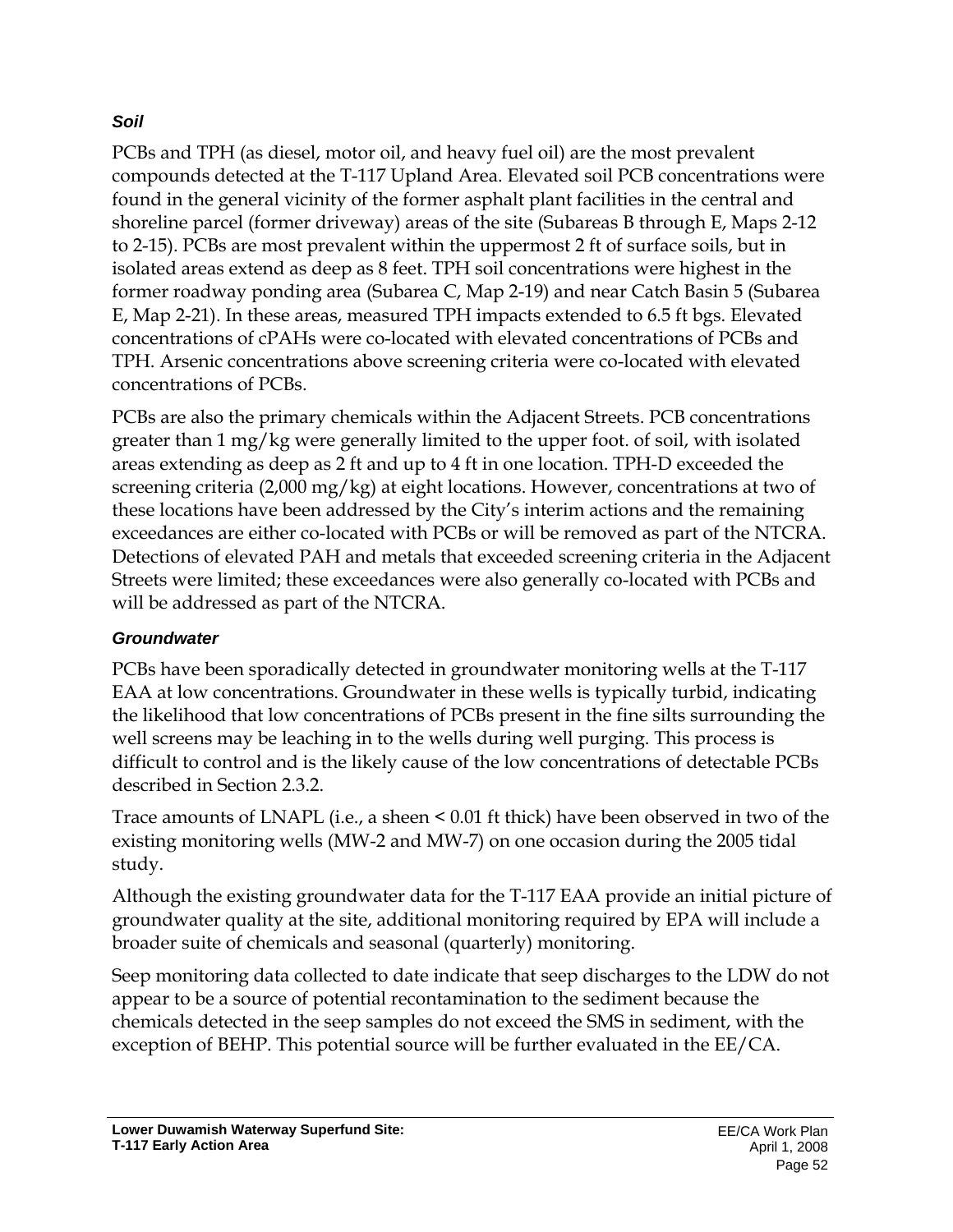## **2.3.6 Recontamination assessment areas**

This section briefly describes the RAAs and summarizes available data for all media in each of the RAAs - Basin Oil and the South Park Marina. The complete dataset for the RAAs is presented in Appendix F.

# *2.3.6.1 Basin Oil Parcels*

# **Site Description and History**

Basin Oil's primary operations occurred in the triangular-shaped property (8661 Dallas Avenue S) bounded by Dallas Avenue S to the east, Donovan Street S to the south, and 17<sup>th</sup> Avenue S to the west (Map 1-1). Basin Oil operated at the site between 1987 and 2004 (Ecology 2005). Three additional business entities are documented as having operated on the property at one time or another during the Basin Oil tenure: Frontwater, Inc.; Basin Tank and Environmental Services, Inc.; and Northwest Antifreeze Service, Inc. Basin Oil also leased property on the T-117 Upland property, or former Malarkey site, located across the street to the east, where they stored materials in drums and in a tank. Basin Oil also stored drums and trucks at 8617 17th Avenue S, a residential property, located across the street to the west.

Basin Oil was a collector, transporter, and marketer of used oil. According to Basin Oil's spill prevention, control, and countermeasure plan (Basin Oil 1995), materials handled routinely at the facility included lubricating oil, Bunker C heating oil, diesel fuel, crude oil, jet fuel, and gasoline. Based on Ecology inspection reports (Ecology 2000; Hohmann 1992), Frontwater and Basin Tank and Environmental Services handled similar materials. Northwest Antifreeze Service handled new and used antifreeze.

According to a site assessment conducted in 1996 (Creative Environmental Technologies 1996), the property was first developed and used for residential purposes in the 1930s and was converted to an oil recycling facility in the late 1980s. At the time of the 1996 site assessment, the northern portion of the property was paved, and the southern portion was not. Standing water and tanks without containment were both observed on the southern portion (Creative Environmental Technologies 1996).

Currently, Basin Oil property is undergoing demolition and remediation, including the excavation of contaminated surface soils and backfilling, which began in 2004 (Ecology 2005). Neither confirmation sampling data nor data on the backfill used for the excavations are available, although it is anticipated that additional data will be available in the future. An application form for Ecology's Voluntary Cleanup Program (ENSR 2006) indicates that Basin Oil is intended to be used for boat storage. It is not clear if this application applies to both of the Basin Oil parcels. (A review of Ecology's files for Basin Oil will be conducted as part of the EE/CA to clarify this uncertainty and to obtain any additional available information that may be pertinent to the recontamination assessment for the T-117 EAA.)

Basin Oil was visited by regulators on at least 12 occasions between December 1992 and December 2004 in the course of site inspections or in response to incident reports or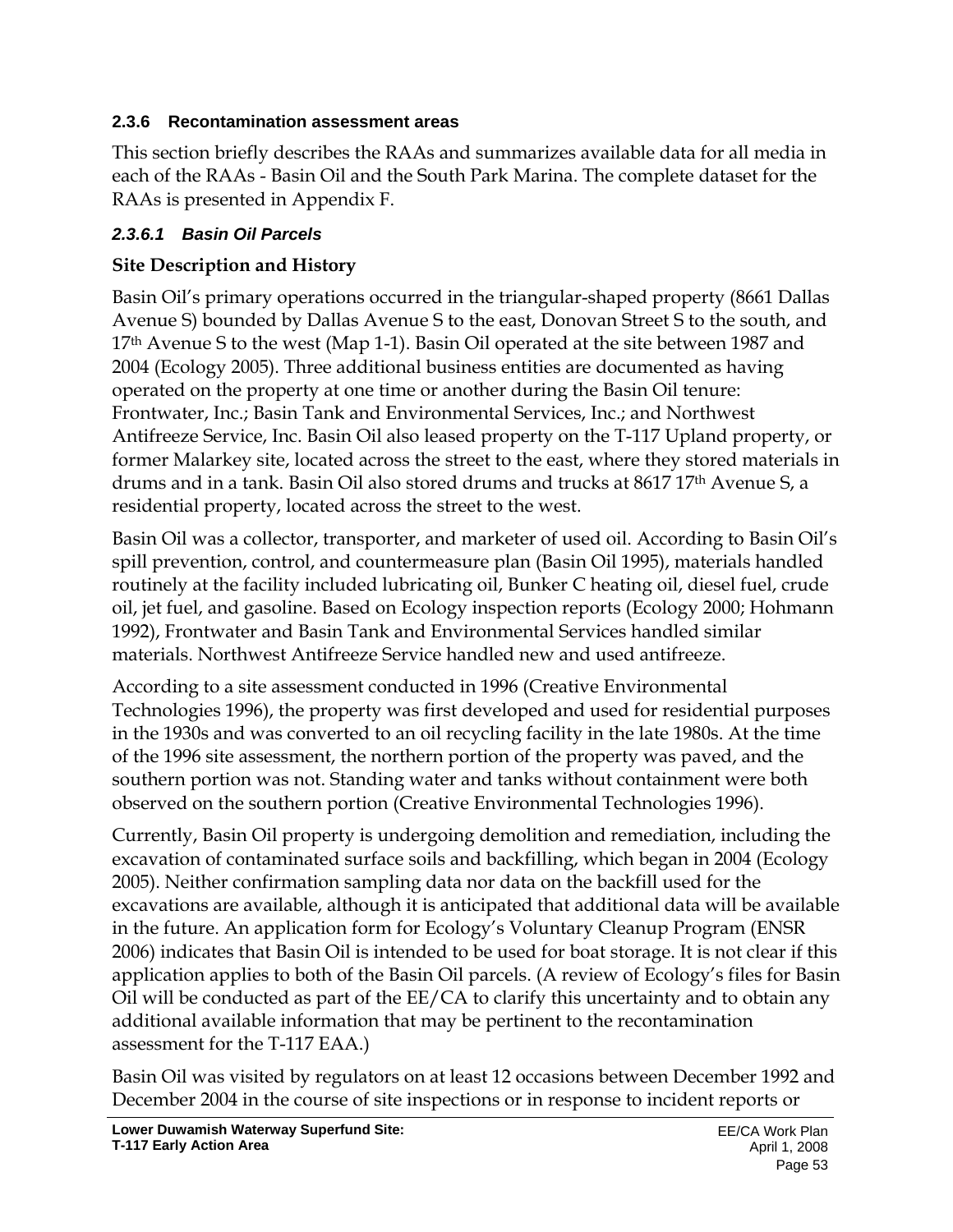neighborhood complaints. Concerns and incidents included, but were not limited to, the items listed below (Ecology 1992a, b, 1993, 1994b, a, 2003; Hohmann 1992).

- Improper designation and labeling of wastes, including the potential handling of hazardous wastes
- Errors, omissions, and discrepancies in waste manifests, including an allegation of forgery
- Inappropriate waste storage containers
- Insufficient secondary containment
- A spill of 500 to 600 gal. of used fuel oil that occurred during Basin Oil operations on the Malarkey site in October 1993
- $\bullet$  Inadequacies in the spill prevention, control, and countermeasure plan; the stormwater pollution prevent plan; and in emergency planning procedures

A more detailed discussion of selected compliance inspections and site visits is available in the T-117 summary of existing information and data gaps analysis report (Windward et al. 2003).

Used oils are generally known to contain PAHs. Recycled and waste oils have been known to occasionally contain low concentrations of PCBs, although this has not been reported specifically at Basin Oil. In addition, the likelihood of such contamination has lessened as the use of oil that contains PCBs have become regulated since the late 1970s, prior to known Basin Oil operations, under TSCA and the Resource Conservation and Recovery Act (RCRA) (Windward et al. 2003). Used antifreeze can contain metals such as lead and cadmium.

The limited amount of data available for soils, groundwater, and liquids and sludges in tanks and drums at Basin Oil and soil at the 8617 17th Avenue S property are discussed below. Known sampling locations are shown on Map 2-30. Because of on-going remediation activities at Basin Oil, the oil/water separator and area drain samples and most of the soil samples are not necessarily representative of current site conditions, with the possible exception of the sample collected at  $8617\,17<sup>th</sup>$  Avenue S. Some of the soils previously sampled may have been removed during the Basin Oil cleanup, but there are no post-cleanup samples available to confirm this. Questions remain regarding how well historical samples represented site conditions at the time, and there are no data that represent current site conditions. Many of the historical samples were analyzed for only a few of the chemicals of potential interest.

# **Soil**

A surface soil sample and two subsurface samples were collected on the Basin Oil property outside the fence line in the MW-01 boring in July 1991 (Parametrix 1991). Two surface soil samples were collected and composited during the 1996 site assessment (Creative Environmental Technologies 1996). Two samples were collected from an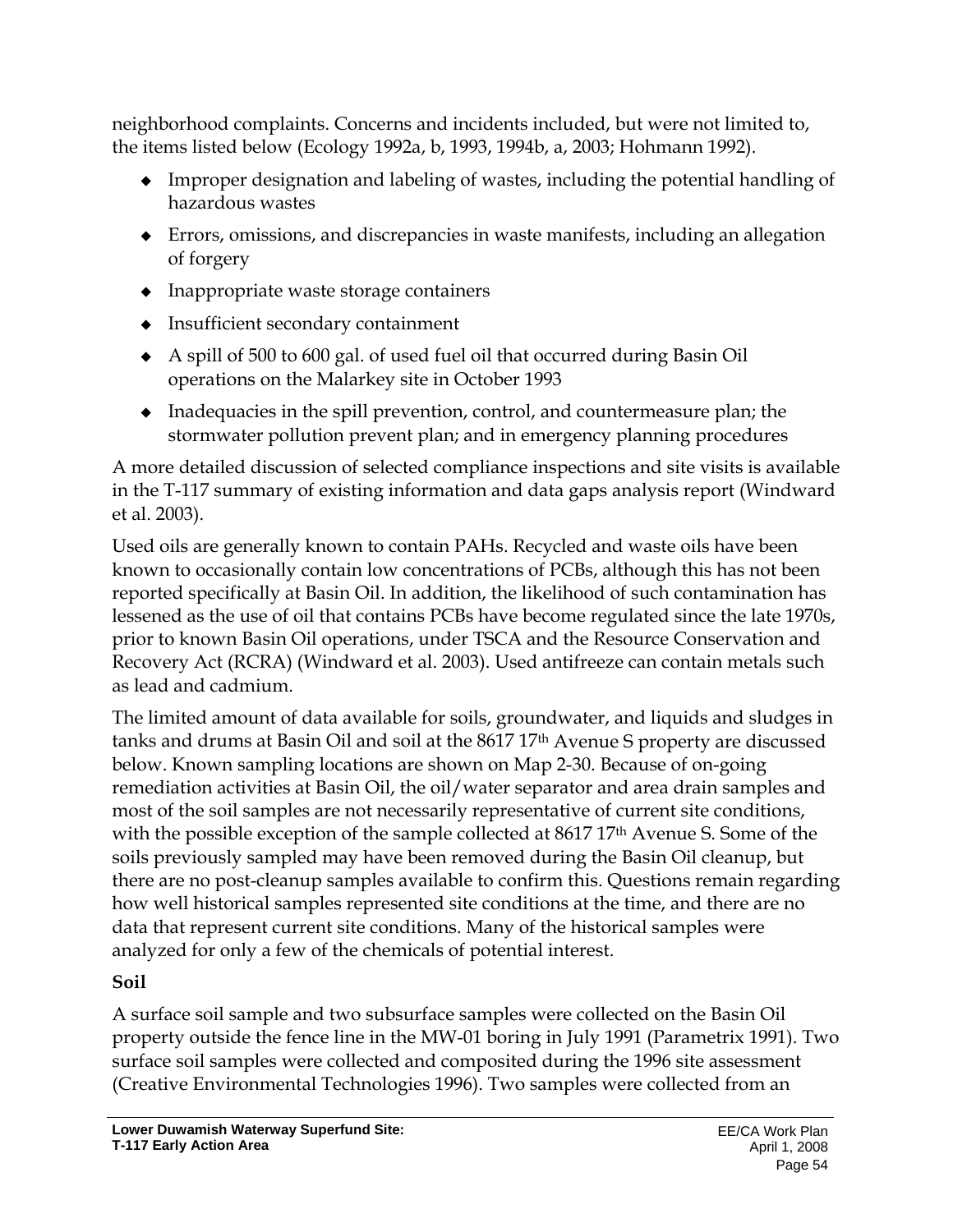oil/water separator and an area drain (CB41 and CB42, respectively) during a joint City/ Ecology site visit in July 2004 (Ecology 2005).

EPA collected a surface soil sample and samples of liquid and/or sludge from two tanks and four drums during a site visit in May 2007 (Rodin 2007a). Basin Oil reported concentrations for a soil sample it collected at the 8617 17th Avenue S property in May 2007. Although few chemicals exceeded applicable screening criteria, the elevated concentrations for TPH and lead in the oil/water separator and area drain samples raise concerns about potential historical leakage from these structures. Detected chemicals in soil collected from Basin Oil are summarized in Table 2-7.

# *PCBs and Pesticides*

Aroclor 1260 was detected in each of the soil samples in which it was analyzed at concentrations ranging from 0.0012 to 1.1 mg/kg. The latter result (composite sample COMP-2), which was collected from the north half of the Basin Oil property in 1996, exceeded the screening criteria of 1 mg/kg. Aroclor 1248 was detected at 1.5 mg/kg in one of three soil samples analyzed. Total PCBs were detected at concentrations of 0.14 to 0.35 mg/kg in the area drain and oil water/separator, respectively. DDT, DDD, DDE, and gamma chlordane were detected in two soil samples analyzed for pesticides, with DDE exceeding screening criteria.

# *TPH*

TPH was detected at concentrations ranging from 67 to 87 mg/kg in the two soil samples analyzed. TPH-D was detected from 3,900 to 72,000 mg/kg, and TPH-O was detected from 17,000 and 77,000 mg/kg in the area drain samples and oil water/separator, respectively. All of the TPH-D and TPH-O concentrations were well above the screening criteria of 2,000 mg/kg. None of the other petroleum concentrations exceeded the screening criteria.

# *PAHs*

Chrysene was the only PAH detected exceeding the screening criteria. Chrysene was detected in one of four soil samples analyzed but not in the oil water/separator or area drain samples. No other cPAHs were detected. Six non-cPAHs were detected in soil samples, and seven were detected in the oil water/separator and area drain samples; all below applicable screening criteria.

# *Other SVOCs and VOCs*

The BEHP concentration of 84 mg/kg in the oil/water separator exceeded the screening criteria of 71.4 mg/kg. Other detections of phthalate, phenol, toluene, xylene, and solvents in soil samples were all at concentrations below the respective screening criteria. The oil water/separator and area drain were not analyzed for SVOCs or VOCs.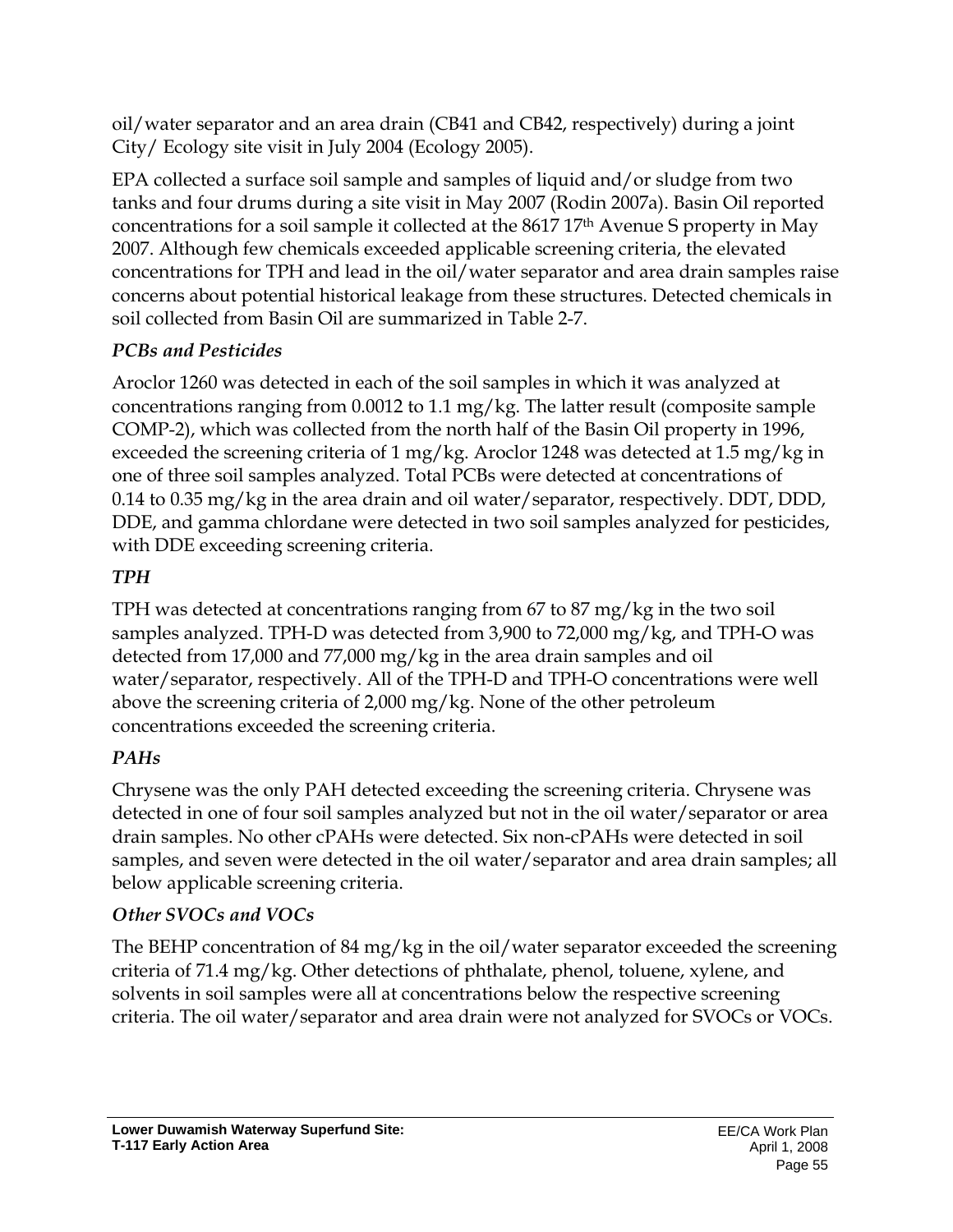|                                  | DETECTED CONCENTRATION BY SAMPLE ID, DATE, SAMPLE TYPE, AND DEPTH |                               |                           |                                |                                     |                                                       |                                    |                                      |                                      |                                                    |
|----------------------------------|-------------------------------------------------------------------|-------------------------------|---------------------------|--------------------------------|-------------------------------------|-------------------------------------------------------|------------------------------------|--------------------------------------|--------------------------------------|----------------------------------------------------|
|                                  |                                                                   | $MW-1$<br>JUL 91 <sup>a</sup> |                           | COMP <sub>1</sub><br>DEC $96b$ | COMP <sub>2</sub><br>DEC $96^\circ$ | <b>CB41</b><br>JUL $04^c$                             | <b>CB42</b><br>JUL $04^c$          | EPA07052001DL<br>MAY 07 <sup>d</sup> | <b>DREXLER</b><br>MAYO7 <sup>e</sup> |                                                    |
| <b>CHEMICAL</b>                  | SOIL<br>1.5 FT BGS                                                | <b>SOIL</b><br>3 FT BGS       | <b>SOIL</b><br>7.5 FT BGS | SOIL<br>1 FT BGS               | SOIL<br>1 FT BGS                    | <b>OIL/WATER</b><br><b>SEPARATOR</b><br><b>SOLIDS</b> | <b>AREA DRAIN</b><br><b>SOLIDS</b> | <b>SURFACE</b><br>SOIL               | <b>SURFACE</b><br>SOIL               | <b>SCREENING</b><br><b>CRITERIA</b><br>$(mg/kg)^t$ |
| PCBs (mg/kg)                     |                                                                   |                               |                           |                                |                                     |                                                       |                                    |                                      |                                      |                                                    |
| Aroclor 1248                     | 1.5                                                               | nd                            | na                        | nd                             | nd                                  | na                                                    | na                                 | 0.040 UJ                             | na                                   | nc                                                 |
| Aroclor 1260                     | 0.0012                                                            | 0.0024                        | na                        | 0.11                           | 1.1                                 | na                                                    | na                                 | $0.25$ J                             | 0.020                                | nc                                                 |
| <b>Total PCBs</b>                | 0.0027                                                            | 0.0024                        | na                        | 0.11                           | 1.1                                 | 0.35                                                  | 0.14                               | $0.25$ J                             | 0.020                                | $\mathbf{1}$                                       |
| Pesticides (mg/kg)               |                                                                   |                               |                           |                                |                                     |                                                       |                                    |                                      |                                      |                                                    |
| <b>DDT</b>                       | 0.063                                                             | 1.7                           | na                        | na                             | na                                  | na                                                    | na                                 | na                                   | na                                   | 2.94                                               |
| <b>DDD</b>                       | $0.0073$ J                                                        | 0.14                          | na                        | na                             | na                                  | na                                                    | na                                 | na                                   | na                                   | 4.17                                               |
| <b>DDE</b>                       | 20J                                                               | nd                            | na                        | na                             | na                                  | na                                                    | na                                 | na                                   | na                                   | 2.9                                                |
| gamma Chlordane                  | $0.022$ J                                                         | $0.021$ J                     | na                        | na                             | na                                  | na                                                    | na                                 | na                                   | na                                   | 2.9                                                |
| TPH (mg/kg)                      |                                                                   |                               |                           |                                |                                     |                                                       |                                    |                                      |                                      |                                                    |
| TPH-D                            | na                                                                | na                            | na                        | na                             | na                                  | 72,000                                                | 3.900                              | na                                   | na                                   | 2,000                                              |
| TPH-O                            | na                                                                | na                            | na                        | na                             | na                                  | 77,000                                                | 17,000                             | na                                   | na                                   | 2,000                                              |
| <b>Total TPH</b>                 | na                                                                | na                            | na                        | 87                             | 67                                  | na                                                    | na                                 | na                                   | na                                   | nc                                                 |
| PAHs (mg/kg)                     |                                                                   |                               |                           |                                |                                     |                                                       |                                    |                                      |                                      |                                                    |
| 2-Methylnaphthalene <sup>9</sup> | nd                                                                | nd                            | nd                        | na                             | na                                  | 350                                                   | 1.4 <sub>U</sub>                   | 0.12J                                | na                                   | 1600                                               |
| Anthracene                       | nr                                                                | nr                            | n <b>r</b>                | na                             | na                                  | 4.3 U                                                 | 1.4 U                              | 1.4J                                 | na                                   | 24,000                                             |
| Benzo[a]anthracene <sup>h</sup>  | nd                                                                | nd                            | nd                        | na                             | na                                  | 4.3 U                                                 | 1.4 <sub>U</sub>                   | 0.12J                                | na                                   | 0.137                                              |
| Chryseneh                        | nd                                                                | nd                            | nd                        | na                             | na                                  | 4.3 U                                                 | 1.4 <sub>U</sub>                   | 0.22J                                | na                                   | 0.137                                              |
| Fluoranthene                     | nd                                                                | $0.098$ $J$                   | nd                        | na                             | na                                  | 4.3 U                                                 | 1.4 U                              | $0.64$ J                             | na                                   | 3,200                                              |
| Fluorene                         | nr                                                                | nr                            | nr                        | na                             | na                                  | 14                                                    | 1.4 <sub>U</sub>                   | 1.4J                                 | na                                   | 3,200                                              |
| Naphthalene                      | nd                                                                | nd                            | nd                        | na                             | na                                  | 170                                                   | 1.4 <sub>U</sub>                   | 0.78 UJ                              | na                                   | 1,600                                              |
| Phenanthrene                     | nd                                                                | nd                            | nd                        | na                             | na                                  | 24                                                    | 1.4 U                              | 4.4 J                                | na                                   | nc                                                 |
| Pyreneh                          | $0.084$ J                                                         | 0.11J                         | $0.095$ $J$               | na                             | na                                  | 4.3 U                                                 | 1.4 U                              | 0.56J                                | na                                   | 2,400                                              |

### **Table 2-7. Summary of chemicals detected in soil and catch basin samples at Basin Oil**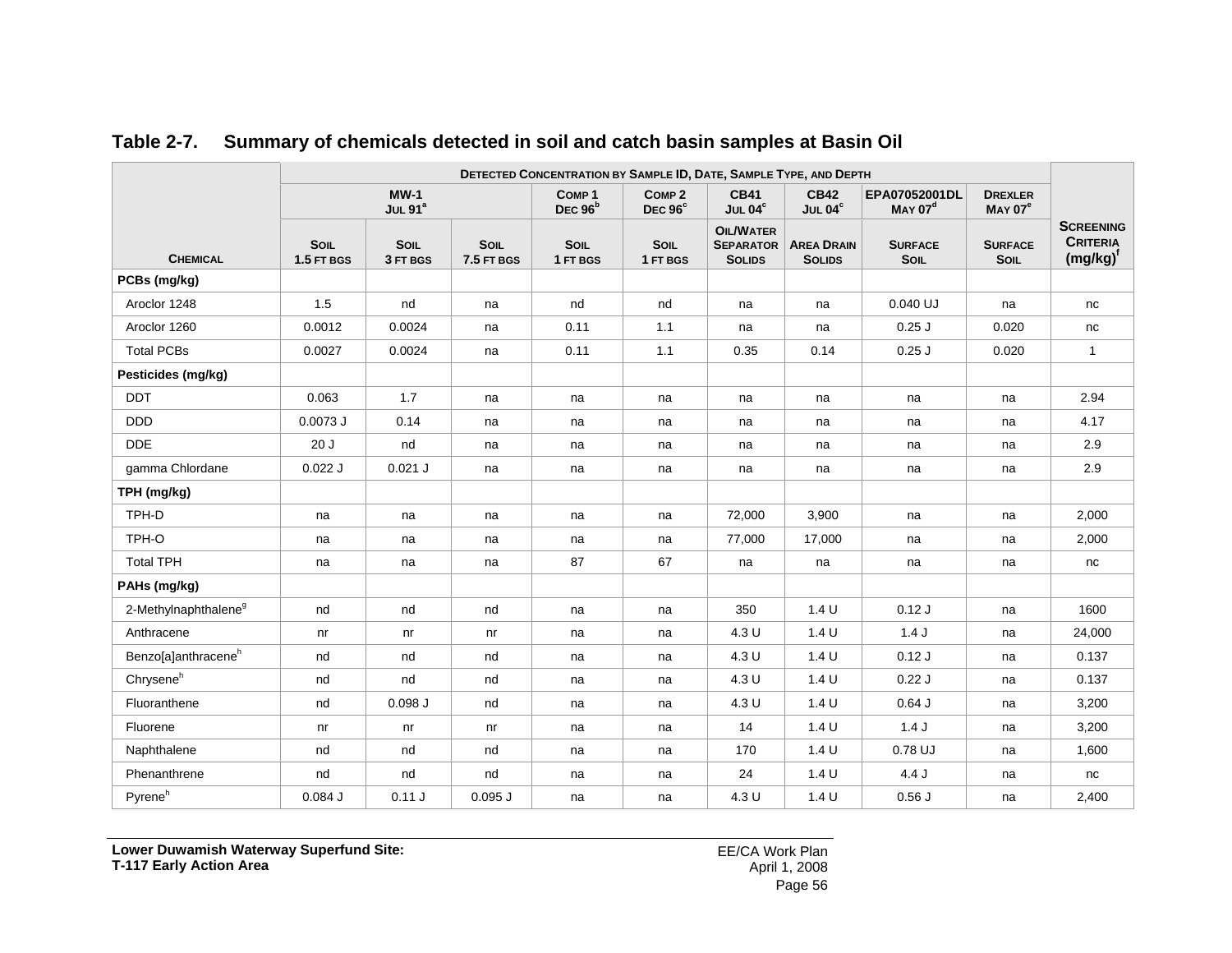|                             |                           |                         |                    | DETECTED CONCENTRATION BY SAMPLE ID, DATE, SAMPLE TYPE, AND DEPTH |                                          |                                                       |                                    |                                      |                                      |                                                      |
|-----------------------------|---------------------------|-------------------------|--------------------|-------------------------------------------------------------------|------------------------------------------|-------------------------------------------------------|------------------------------------|--------------------------------------|--------------------------------------|------------------------------------------------------|
|                             |                           | $MW-1$<br>JUL $91^a$    |                    | COMP <sub>1</sub><br>DEC $96b$                                    | COMP <sub>2</sub><br>DEC <sub>96</sub> ° | <b>CB41</b><br>JUL $04^c$                             | <b>CB42</b><br>JUL 04°             | EPA07052001DL<br>MAY 07 <sup>d</sup> | <b>DREXLER</b><br>MAYO7 <sup>e</sup> |                                                      |
| <b>CHEMICAL</b>             | <b>SOIL</b><br>1.5 FT BGS | <b>SOIL</b><br>3 FT BGS | SOIL<br>7.5 FT BGS | SOIL<br>1 FT BGS                                                  | SOIL<br>1 FT BGS                         | <b>OIL/WATER</b><br><b>SEPARATOR</b><br><b>SOLIDS</b> | <b>AREA DRAIN</b><br><b>SOLIDS</b> | <b>SURFACE</b><br><b>SOIL</b>        | <b>SURFACE</b><br><b>SOIL</b>        | <b>SCREENING</b><br><b>CRITERIA</b><br>$(mg/kg)^{t}$ |
| Other SVOCs (mg/kg)         |                           |                         |                    |                                                                   |                                          |                                                       |                                    |                                      |                                      |                                                      |
| 3- and 4-Methylphenol       | 0.19J                     | nd                      | nd                 | na                                                                | na                                       | na                                                    | na                                 | 0.78U                                | na                                   | 400                                                  |
| Bis(2-ethylhexyl) phthalate | nd                        | 0.15 BJ                 | 0.082 BJ           | na                                                                | na                                       | 84                                                    | 41                                 | 35 J                                 | na                                   | 71.4                                                 |
| Butyl benzyl phthalate      | nr                        | nr                      | nr                 | na                                                                | na                                       | 4.3 U                                                 | 2.6                                | 0.89J                                | na                                   | 16,000                                               |
| VOCs (mg/kg)                |                           |                         |                    |                                                                   |                                          |                                                       |                                    |                                      |                                      |                                                      |
| Acetone                     | 0.031                     | n <sub>r</sub>          | n <sub>r</sub>     | na                                                                | na                                       | na                                                    | na                                 | 4.6                                  | na                                   | 8000                                                 |
| Carbon disulfide            | nr                        | nr                      | nr                 | na                                                                | na                                       | na                                                    | na                                 | 0.010 J                              | na                                   | 8000                                                 |
| Methylene chloride          | nd                        | nr                      | nr                 | na                                                                | na                                       | na                                                    | na                                 | 0.077J                               | na                                   | 133                                                  |
| 2-Butanone                  | nr                        | nr                      | nr                 | na                                                                | na                                       | na                                                    | na                                 | $0.35$ $J$                           | na                                   | 48,000                                               |
| 4-Methyl-2-pentanone        | n <sub>r</sub>            | nr                      | nr                 | na                                                                | na                                       | na                                                    | na                                 | 0.16J                                | na                                   | 6,400                                                |
| Toluene                     | nr                        | nr                      | nr                 | na                                                                | na                                       | na                                                    | na                                 | 0.018J                               | 0.14                                 | 6,400                                                |
| 2-Hexanone                  | nr                        | nr                      | nr                 | na                                                                | na                                       | na                                                    | na                                 | $0.062$ J                            | na                                   | nc                                                   |
| Ethylbenzene                | nr                        | nr                      | nr                 | na                                                                | na                                       | na                                                    | na                                 | 0.019 U                              | 0.14                                 | 8000                                                 |
| <b>Total xylenes</b>        | nr                        | nr                      | nr                 | na                                                                | na                                       | na                                                    | na                                 | na                                   | 1.16                                 | 16,000                                               |
| m,p-Xylene                  | nr                        | nr                      | nr                 | na                                                                | na                                       | na                                                    | na                                 | $0.002$ J                            | na                                   | 16,000                                               |
| Halogens (mg/kg)            |                           |                         |                    |                                                                   |                                          |                                                       |                                    |                                      |                                      |                                                      |
| Total organic halogens      | na                        | na                      | na                 | 6                                                                 | 9                                        | na                                                    | na                                 | na                                   | 5 U                                  | nc                                                   |
| Metals (mg/kg)              |                           |                         |                    |                                                                   |                                          |                                                       |                                    |                                      |                                      |                                                      |
| Mercury                     | na                        | na                      | na                 | 0.05U                                                             | 0.05U                                    | 0.11                                                  | 0.08U                              | 0.0733 J                             | na                                   | 24                                                   |
| Aluminum                    | 17,500                    | 20,000                  | 11,000             | na                                                                | na                                       | na                                                    | na                                 | 22,000 J                             | na                                   | nc                                                   |
| Arsenic                     | na                        | na                      | na                 | 5 U                                                               | 5 U                                      | 20 U                                                  | 20 U                               | 5.7                                  | na                                   | 0.667                                                |
| Barium                      | 326                       | 114                     | 34                 | 84.7                                                              | 48.9                                     | na                                                    | na                                 | 63.4 J                               | na                                   | 16,000                                               |
| Beryllium                   | na                        | na                      | na                 | na                                                                | na                                       | na                                                    | na                                 | 0.18J                                | na                                   | 160                                                  |
| Cadmium                     | 1 <sub>U</sub>            | 1 U                     | 1 <sub>U</sub>     | 0.3                                                               | 0.1                                      | na                                                    | na                                 | 1.8                                  | 0.4                                  | 80                                                   |
| Calcium                     | na                        | na                      | na                 | na                                                                | na                                       | na                                                    | na                                 | 12,400 J                             | na                                   | nc                                                   |
| Chromium <sup>'</sup>       | 1,860                     | 26                      | 10                 | 119                                                               | 13.6                                     | na                                                    | na                                 | 32.1J                                | 17                                   | 240/120,000                                          |

**Lower Duwamish Waterway Superfund Site: T-117 Early Action Area**

EE/CA Work Plan April 1, 2008 Page 57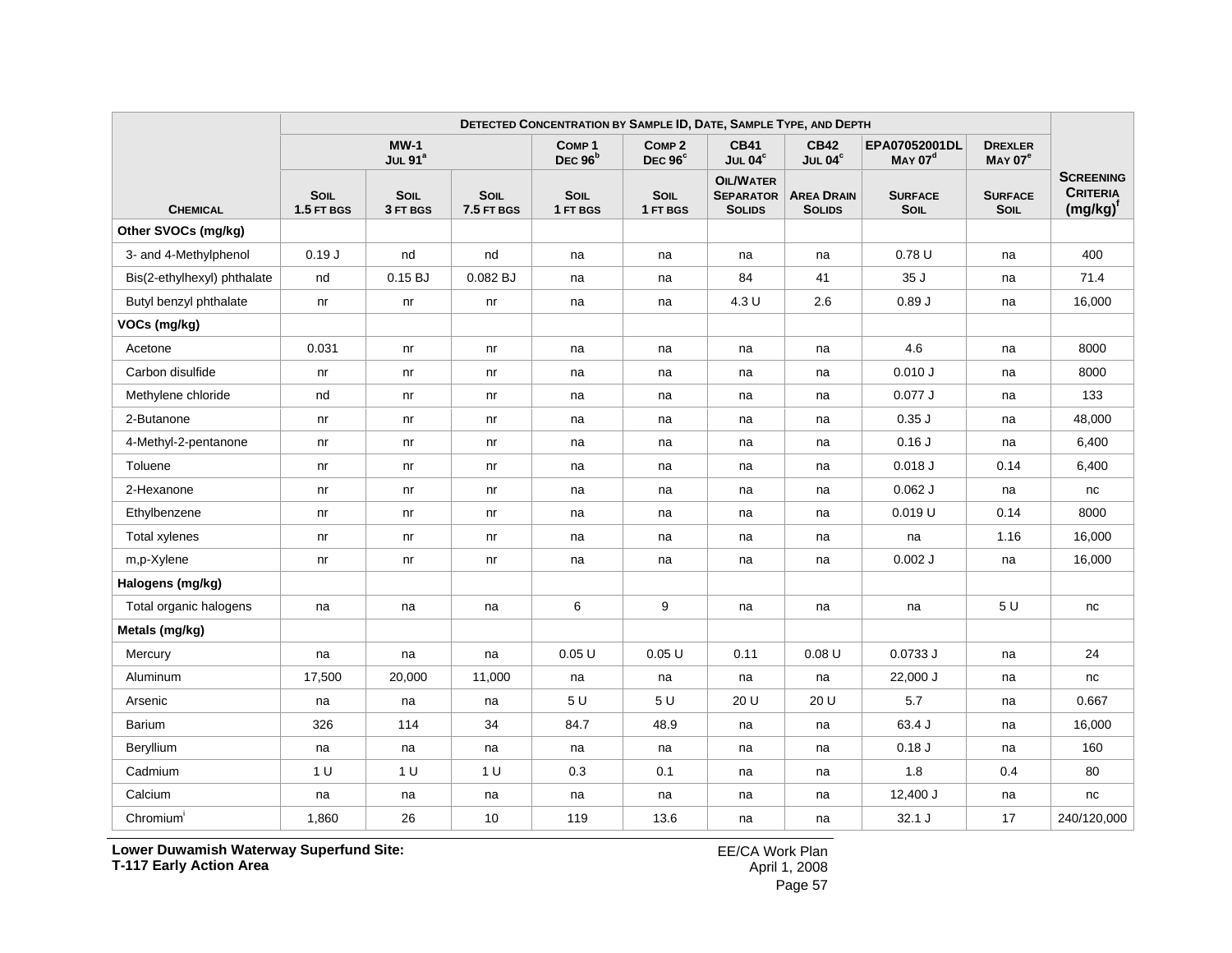|                 | DETECTED CONCENTRATION BY SAMPLE ID, DATE, SAMPLE TYPE, AND DEPTH |                         |                    |                  |                                          |                                                       |                                    |                                      |                                      |                                                    |
|-----------------|-------------------------------------------------------------------|-------------------------|--------------------|------------------|------------------------------------------|-------------------------------------------------------|------------------------------------|--------------------------------------|--------------------------------------|----------------------------------------------------|
|                 |                                                                   | $MW-1$<br>JUL $91^a$    |                    |                  | COMP <sub>2</sub><br>DEC <sub>96</sub> ° | <b>CB41</b><br>JUL $04^c$                             | <b>CB42</b><br>JUL $04^c$          | EPA07052001DL<br>MAX 07 <sup>d</sup> | <b>DREXLER</b><br>MAYO7 <sup>e</sup> |                                                    |
| <b>CHEMICAL</b> | <b>SOIL</b><br>1.5 FT BGS                                         | <b>SOIL</b><br>3 FT BGS | SOIL<br>7.5 FT BGS | SOIL<br>1 FT BGS | <b>SOIL</b><br>1 FT BGS                  | <b>OIL/WATER</b><br><b>SEPARATOR</b><br><b>SOLIDS</b> | <b>AREA DRAIN</b><br><b>SOLIDS</b> | <b>SURFACE</b><br><b>SOIL</b>        | <b>SURFACE</b><br><b>SOIL</b>        | <b>SCREENING</b><br><b>CRITERIA</b><br>$(mg/kg)^t$ |
| Cobalt          | na                                                                | na                      | na                 | na               | na                                       | na                                                    | na                                 | 15.3J                                | na                                   | nc                                                 |
| Copper          | 433                                                               | 36                      | 13                 | na               | na                                       | 134                                                   | 173                                | 119 J                                | na                                   | 2960                                               |
| Iron            | na                                                                | na                      | na                 | na               | na                                       | na                                                    | na                                 | 38,700                               | na                                   | nc                                                 |
| Lead            | 83                                                                | 61                      | 5 U                | 29               | 8                                        | 428                                                   | 98                                 | 209                                  | 29                                   | 250                                                |
| Magnesium       | na                                                                | na                      | na                 | na               | na                                       | na                                                    | na                                 | $9,270$ J                            | na                                   | nc                                                 |
| Manganese       | na                                                                | na                      | na                 | na               | na                                       | na                                                    | na                                 | 491                                  | na                                   | 11,200                                             |
| <b>Nickel</b>   | 218                                                               | 20                      | 3                  | na               | na                                       | na                                                    | na                                 | 43.3                                 | na                                   | 1600                                               |
| Potassium       | na                                                                | na                      | na                 | na               | na                                       | na                                                    | na                                 | 701 J                                | na                                   | nc                                                 |
| Silver          | na                                                                | na                      | na                 | 0.7U             | 0.7U                                     | na                                                    | na                                 | 0.19J                                | na                                   | 400                                                |
| Sodium          | na                                                                | na                      | na                 | na               | na                                       | na                                                    | na                                 | $2,620$ J                            | na                                   | nc                                                 |
| Vanadium        | na                                                                | na                      | na                 | na               | na                                       | na                                                    | na                                 | 40.3                                 | na                                   | 560                                                |
| Zinc            | 296                                                               | 110                     | 17                 | na               | na                                       | 711                                                   | 830                                | 221                                  | na                                   | 24,000                                             |

<sup>a</sup> Parametrix (1991).

<sup>b</sup> Creative Environmental Technologies (1996). Some sample points may have been removed during site remediation.

 $\degree$  Integral (2006). These structures are no longer in service.

 $d$  Rodin (2007a). Soil may have been excavated since being sampled.

e Rodin (2007b). Sampling location not shown on Map 2-30.

<sup>f</sup> Screening criteria are MTCA Method A for PCBs, cPAH and TPH and lead and MTCA Method B for all other soil chemicals.

<sup>9</sup> Naphthalene criteria were used for comparison.

h These chemicals are cPAHs.

<sup>i</sup> Chromium screening criteria are provided for trivalent/hexavalent forms. Four of the seven detected concentrations exceed the screening criteria for trivalent chromium but not the screening criteria for hexavalent chromium.

| bgs – below ground surface              | nd – not detected at unknown reporting limit | TPH - total petroleum hydrocarbon                   |
|-----------------------------------------|----------------------------------------------|-----------------------------------------------------|
| ID - identification                     | nr – not reported                            | TPH-D - diesel-range total petroleum hydrocarbons   |
| J – estimated concentration             | PAH – polycyclic aromatic hydrocarbon        | TPH-O - lube oil-range total petroleum hydrocarbons |
| na – not analyzed or data not available | PCB – polychlorinated biphenyl               | $U$ – not detected at the reporting limit shown     |
| nc – no criteria                        | SVOC - semivolatile organic compound         | VOC - volatile organic compound                     |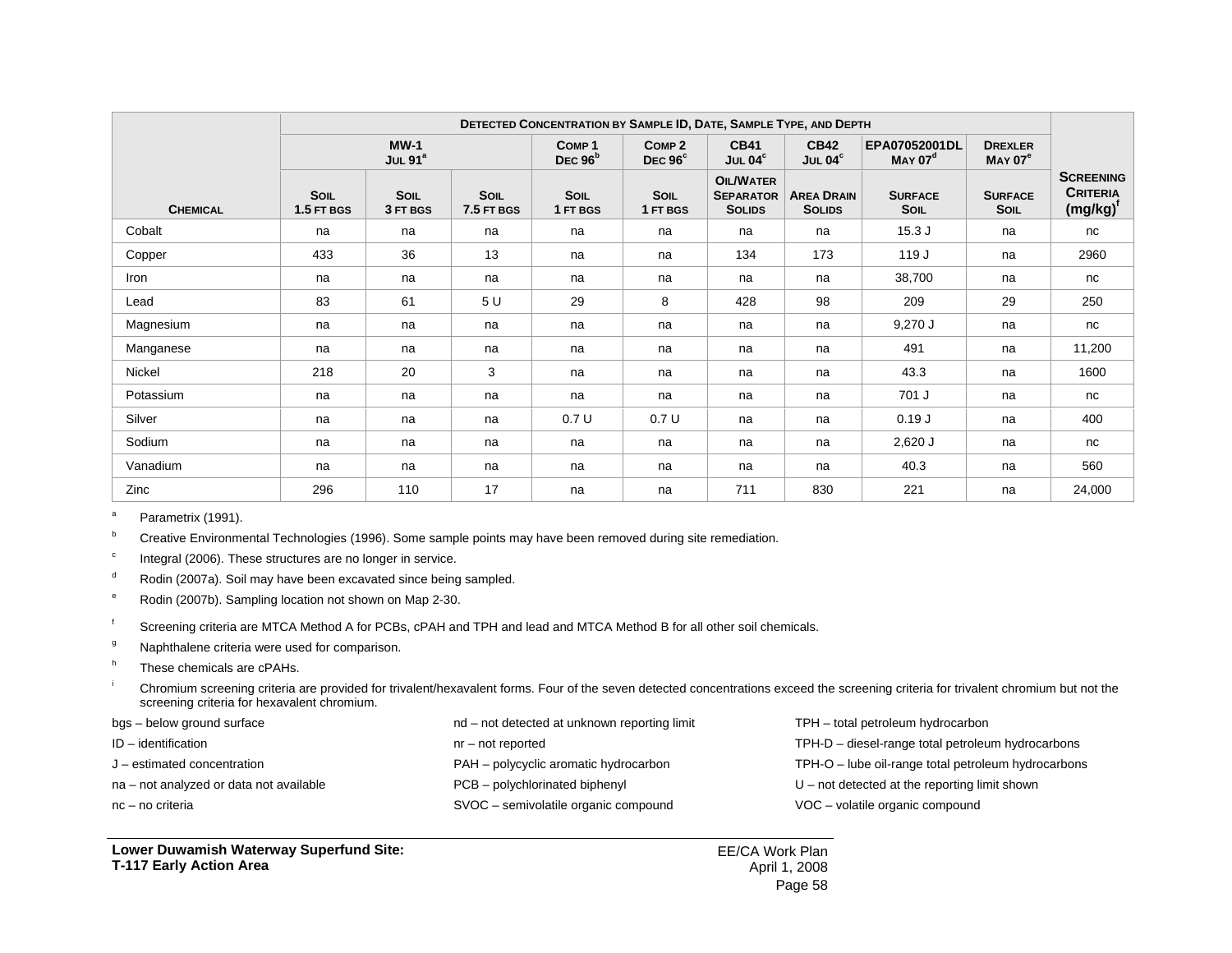## *Metals*

Arsenic and chromium were the only two metals detected in soil that exceeded their respective screening criteria. Arsenic was detected in one of three soil samples analyzed, at a concentration of 5.7 mg/kg, which is greater than the screening criteria of 0.67 mg/kg. It was not detected in the oil water/separator and area drain samples. Chromium concentrations in one of the seven soil samples analyzed exceeded the screening criteria of 240 mg/kg for hexavalent chromium, but none exceeded the screening criteria of 120,000 mg/kg for trivalent chromium. The sample result from the oil/water separator (CB41), as shown on Map 2-30, exceeded the lead screening criteria of 250 mg/kg.

### **Groundwater**

The only groundwater monitoring well at Basin Oil is MW-01, located on the southeast property boundary (Map 2-30). MW-01 has been sampled 7 times between 1991 and 2003 (Windward et al. 2003). Table 2-8 presents a summary of the chemicals detected in groundwater in MW-01 between 1991 and 2003.

|                             |                                                 |                                  |                                  |                                 | <b>DETECTED CONCENTRATION</b>   |                                   |                                  |  |  |  |  |  |  |  |
|-----------------------------|-------------------------------------------------|----------------------------------|----------------------------------|---------------------------------|---------------------------------|-----------------------------------|----------------------------------|--|--|--|--|--|--|--|
| <b>CHEMICAL</b>             | <b>JULY 1991</b><br>(Installation) <sup>a</sup> | <b>JUNE</b><br>1994 <sup>b</sup> | <b>JULY</b><br>1997 <sup>b</sup> | <b>OCT</b><br>1997 <sup>b</sup> | <b>JAN</b><br>1998 <sup>b</sup> | <b>APRIL</b><br>1998 <sup>b</sup> | <b>SEPT</b><br>2003 <sup>b</sup> |  |  |  |  |  |  |  |
| PCBs (µg/L)                 |                                                 |                                  |                                  |                                 |                                 |                                   |                                  |  |  |  |  |  |  |  |
| Aroclor 1260                | 1.8                                             | 1.2J                             | 0.1 U                            | 0.1 U                           | 0.2 U                           | 0.2 U                             | 0.049 U                          |  |  |  |  |  |  |  |
| Pesticides (µg/L)           |                                                 |                                  |                                  |                                 |                                 |                                   |                                  |  |  |  |  |  |  |  |
| <b>DDT</b>                  | $0.087$ J                                       | na                               | na                               | na                              | na                              | na                                | na                               |  |  |  |  |  |  |  |
| SVOCs (µg/L)                |                                                 |                                  |                                  |                                 |                                 |                                   |                                  |  |  |  |  |  |  |  |
| Bis(2-ethylhexyl) phthalate | 11                                              | na                               | na                               | na                              | na                              | na                                | na                               |  |  |  |  |  |  |  |
| Diethyl phthalate           | na                                              | 0.93J                            | na                               | na                              | na                              | na                                | na                               |  |  |  |  |  |  |  |
| Metals (µg/L)               |                                                 |                                  |                                  |                                 |                                 |                                   |                                  |  |  |  |  |  |  |  |
| Aluminum                    | 0.231                                           | na                               | na                               | na                              | na                              | na                                | na                               |  |  |  |  |  |  |  |
| <b>Barium</b>               | 0.00080                                         | na                               | na                               | na                              | na                              | na                                | na                               |  |  |  |  |  |  |  |
| Chromium                    | 0.00028                                         | na                               | na                               | na                              | na                              | na                                | na                               |  |  |  |  |  |  |  |
| Copper                      | 0.00042                                         | na                               | na                               | na                              | na                              | na                                | na                               |  |  |  |  |  |  |  |
| Lead                        | 0.00018                                         | na                               | na                               | na                              | na                              | na                                | na                               |  |  |  |  |  |  |  |
| Nickel                      | 0.00030                                         | na                               | na                               | na                              | na                              | na                                | na                               |  |  |  |  |  |  |  |
| Zinc                        | 0.00059                                         | na                               | na                               | na                              | na                              | na                                | na                               |  |  |  |  |  |  |  |

| Table 2-8. | <b>Groundwater sampling concentrations from Basin Oil (MW-01) for</b> |
|------------|-----------------------------------------------------------------------|
|            | chemicals detected in at least one sample                             |

a Parametrix (1991).

b Windward (2003).

J – estimated concentration

PCB – polychlorinated biphenyl

SVOC – semivolatile organic compound

U – not detected at the reporting limit shown

na – not analyzed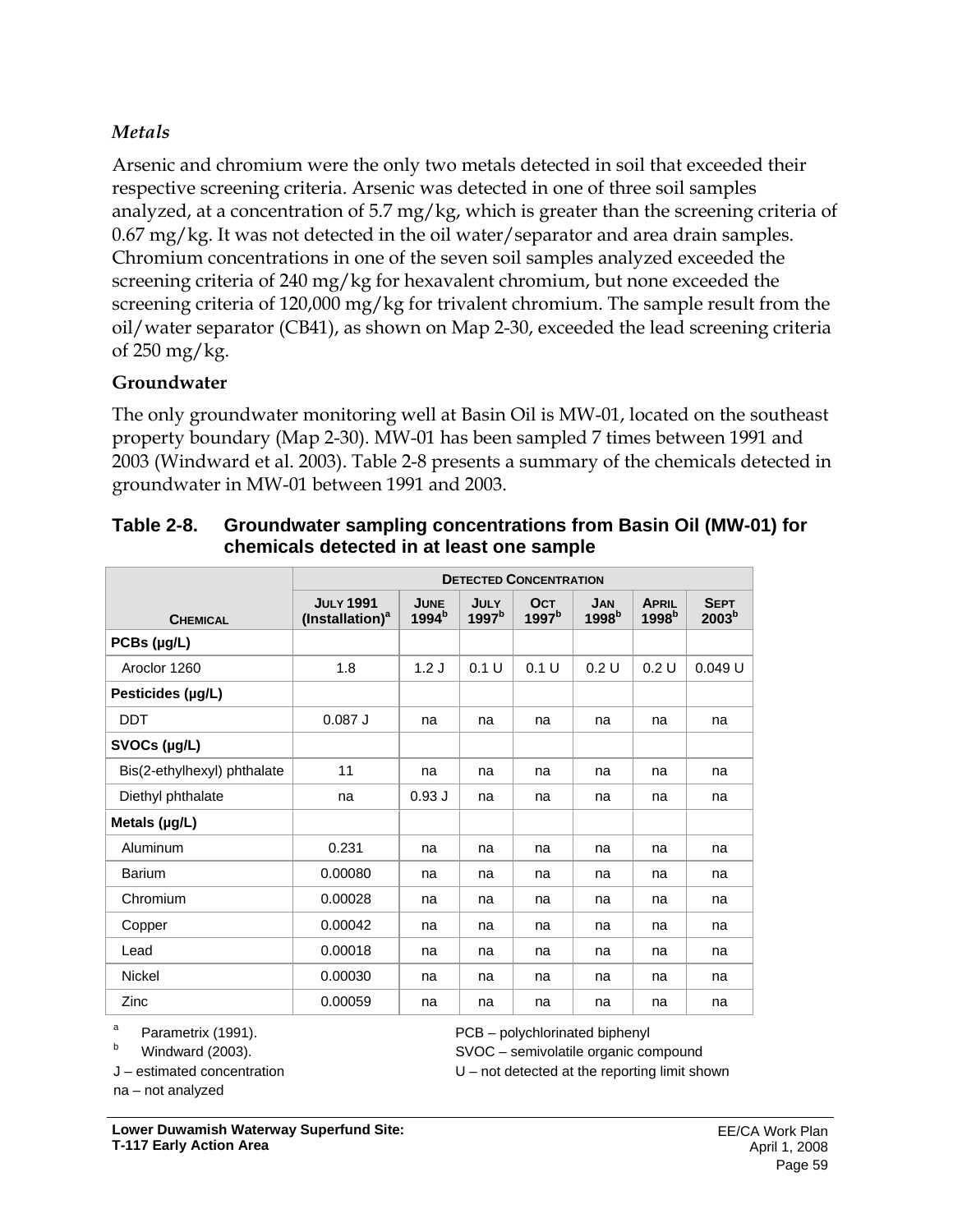PCBs (as Aroclor 1260) were detected in groundwater at MW-01 at 1.8  $\mu$ g/L in 1991 and 1.2 µg/L in 1994. However, PCBs were not detected in subsequent samples collected from 1997 to 2003 (detection limits ranged from 0.05 to 0.2 µg/L). The trace detection of PCBs in a sample collected shortly after well installation (1991) may have been the result of entrained particulates and thus may not accurately reflect PCB concentrations in groundwater. TPH was not detected in the five groundwater samples analyzed (detection limits ranged from 0.26 to 250 µg/L). DDT was detected at an estimated concentration of 0.087 µg/L in the one groundwater sample analyzed for pesticides in July 1991 (Parametrix 1991). Two SVOCs were detected in groundwater samples. No PAHs were detected in the five groundwater samples analyzed. VOCs were not detected in groundwater samples from MW-01. Metals (not including arsenic) were only analyzed in groundwater from MW-01 in July 1991. A total of seven metals were detected in this groundwater sample as presented on Table 2-8.

# **Tank and Drum**

The tank and drum data do not directly represent site environmental conditions but because they are indicative of past operations on the site, they provide an indication of chemicals that could be present in the site soils and groundwater. The concentrations of chemical analyses of the tank and drum samples are summarized in Table 2-9. Aroclor 1260 was detected in sludge from one drum but not in sludge or liquids from the other three drums or the two tanks. Petroleum was not analyzed in the tank or drum samples. Chrysene, seven non-carcinogenic PAHs, three phthalates, BTEX, one chlorinated solvent, and two non-chlorinated solvents were detected in tank or drum samples. Arsenic, chromium, copper, lead, nickel, zinc and 16 other metals were detected in tank and drum samples.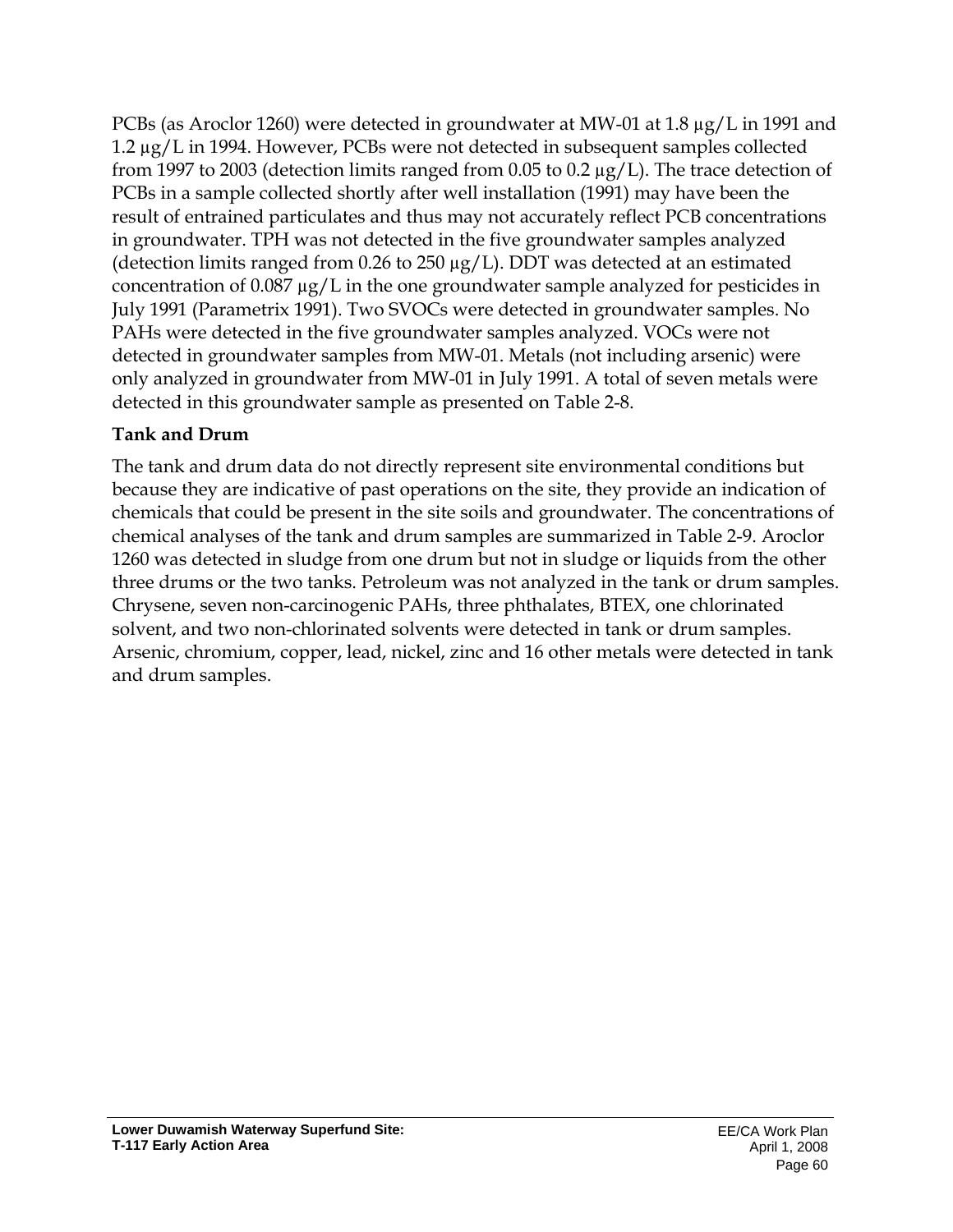|                             | <b>DETECTED CONCENTRATION BY SOURCE AND SAMPLE TYPE</b> |                              |                              |                                     |                                     |                              |                                     |  |
|-----------------------------|---------------------------------------------------------|------------------------------|------------------------------|-------------------------------------|-------------------------------------|------------------------------|-------------------------------------|--|
| <b>CHEMICAL</b>             | TANK <sub>5</sub><br>LIQUID                             | TANK <sub>11</sub><br>LIQUID | <b>DRUM E-0012</b><br>LIQUID | <b>DRUM E-0012</b><br><b>SLUDGE</b> | <b>DRUM E-0014</b><br><b>SLUDGE</b> | <b>DRUM E-0019</b><br>LIQUID | <b>DRUM E-0022</b><br><b>SLUDGE</b> |  |
| Metals (mg/kg) <sup>a</sup> |                                                         |                              |                              |                                     |                                     |                              |                                     |  |
| Aluminum                    | 26.1 J                                                  | 295                          | na                           | 567                                 | 239                                 | 3U                           | 11,500                              |  |
| Antimony                    | 1.9J                                                    | 4.5J                         | na                           | 9                                   | 8.2J                                | 0.18U                        | 0.14U                               |  |
| Arsenic                     | 0.27U                                                   | $0.35$ J                     | na                           | 48.6                                | 36.3                                | 0.34U                        | $\overline{2}$                      |  |
| Barium                      | 8J                                                      | 72.3 J                       | na                           | 114J                                | 31.7J                               | 0.58J                        | 81.5J                               |  |
| Beryllium                   | 0.038 U                                                 | $0.041$ U                    | na                           | 0.07U                               | 0.1U                                | 0.048U                       | 0.34J                               |  |
| Cadmium                     | 0.29J                                                   | $0.62$ J                     | na                           | 0.59J                               | 0.57J                               | 0.071U                       | 3.9                                 |  |
| Calcium                     | 763 J                                                   | 4350                         | na                           | 2,040                               | 4,220                               | 60.4J                        | 4,980                               |  |
| Chromium                    | 1J                                                      | 4.2J                         | na                           | 144 J                               | 108 J                               | 2.6J                         | 16.6J                               |  |
| Cobalt                      | $0.072$ J                                               | 0.18J                        | na                           | 23.5 J                              | 26.2                                | $0.064$ U                    | 8.7                                 |  |
| Copper                      | 53.6                                                    | 49.1                         | na                           | 243                                 | 363                                 | 0.11J                        | 20.6                                |  |
| Iron                        | 130                                                     | 727 J                        | na                           | 455,000 J                           | 98,600 J                            | 15.5U                        | 20,400 J                            |  |
| Lead                        | 25.4                                                    | 36.5                         | na                           | 67.9                                | 132                                 | 0.21U                        | 13.9                                |  |
| Magnesium                   | 125J                                                    | 263 J                        | na                           | 618 J                               | 1,300                               | 0.55J                        | 3740                                |  |
| Manganese                   | 3                                                       | 17.3                         | na                           | 2,570                               | 644                                 | 0.014UJ                      | 364                                 |  |
| Mercury                     | 0.0137 UJ                                               | $0.0204$ J                   | na                           | 1.66                                | $0.401$ J                           | 0.0137UJ                     | 0.00571UJ                           |  |
| <b>Nickel</b>               | 0.93J                                                   | 2.9J                         | na                           | 102                                 | 133                                 | 0.077U                       | 17.2                                |  |
| Potassium                   | 275 J                                                   | 275 J                        | na                           | 165 J                               | 284J                                | 9.3U                         | 1,720 J                             |  |
| Selenium                    | 0.23U                                                   | 0.25U                        | na                           | 2.1                                 | 0.75J                               | 0.29U                        | 0.28J                               |  |
| Silver                      | $0.095$ $J$                                             | 0.034J                       | na                           | 1.6                                 | 0.081UJ                             | 0.037UJ                      | 0.15J                               |  |
| Sodium                      | 483 J                                                   | 483                          | na                           | 602 J                               | 3,490                               | 11.4U                        | 802J                                |  |
| Vanadium                    | 0.47U                                                   | 4.2                          | na                           | 7.7J                                | 4.7J                                | 0.53J                        | 55.5                                |  |
| Zinc                        | 336                                                     | 1,820 J                      | na                           | 378 J                               | 219 J                               | 1.2UJ                        | 58.1J                               |  |
| PCBs $(mg/kg)^a$            |                                                         |                              |                              |                                     |                                     |                              |                                     |  |
| Aroclor 1260                | 5.1 U                                                   | 5.1 U                        | na                           | 0.27U                               | 0.89                                | 5.1 U                        | $0.036$ U                           |  |
| VOCs $(mg/kg)^a$            |                                                         |                              | na                           |                                     |                                     |                              |                                     |  |
| Acetone                     | 700 U                                                   | 1,300 U                      | na                           | na                                  | na                                  | 650 U                        | 0.13J                               |  |
| Methylene chloride          | 140 U                                                   | 250 U                        | na                           | na                                  | na                                  | 130 U                        | $0.086$ J                           |  |
| Benzene                     | 5,500                                                   | 250 U                        | na                           | na                                  | na                                  | 130 U                        | $0.016$ U                           |  |
| Toluene                     | 28,000                                                  | 1,600                        | na                           | na                                  | na                                  | 130 U                        | 0.014J                              |  |

### **Table 2-9. Tank and drum sampling concentrations from Basin Oil**

**Lower Duwamish Waterway Superfund Site: T-117 Early Action Area**

EE/CA Work Plan April 1, 2008 Page 61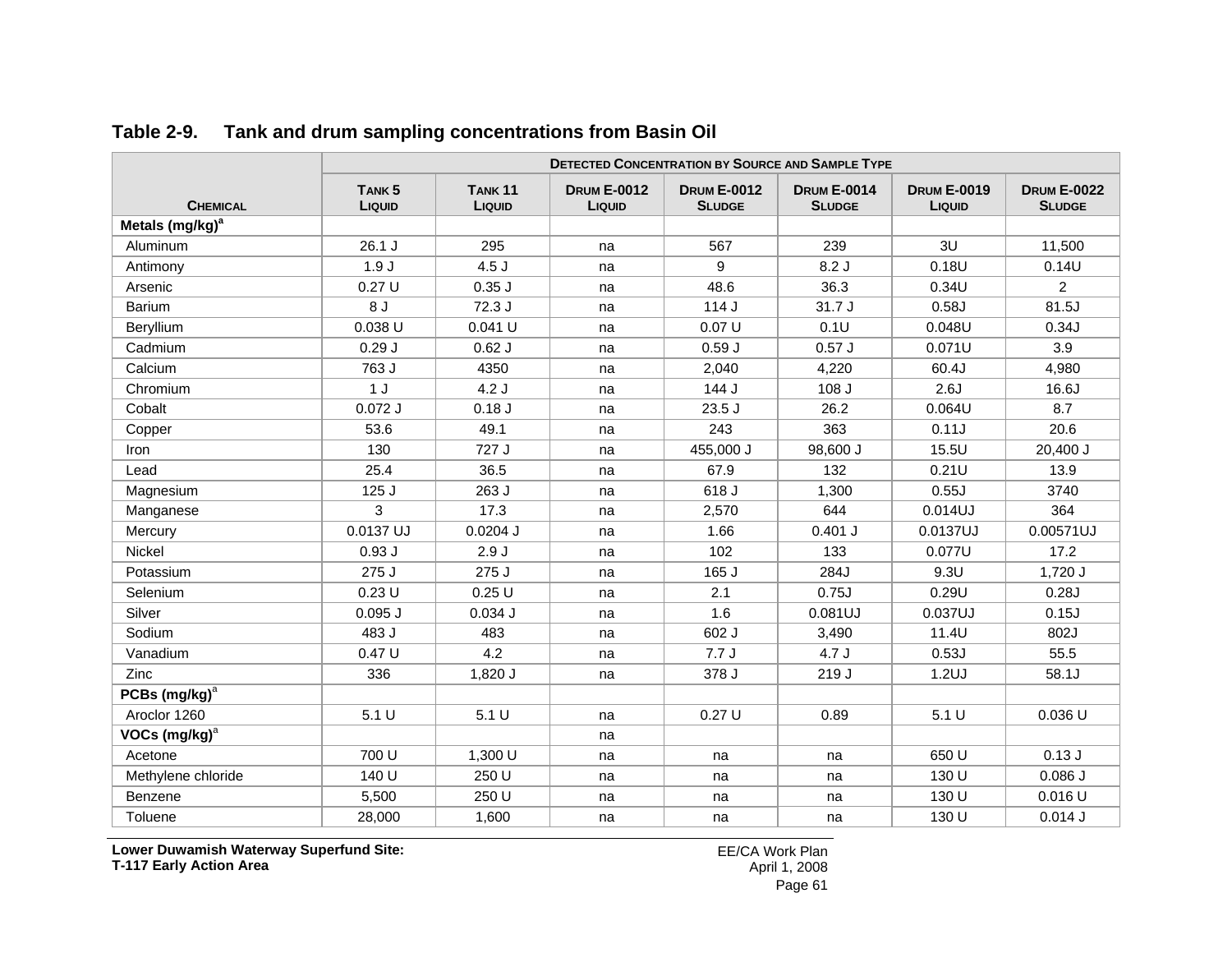|                             |                             |                          | <b>DETECTED CONCENTRATION BY SOURCE AND SAMPLE TYPE</b> |                                     |                                     |                              |                                     |
|-----------------------------|-----------------------------|--------------------------|---------------------------------------------------------|-------------------------------------|-------------------------------------|------------------------------|-------------------------------------|
| <b>CHEMICAL</b>             | TANK <sub>5</sub><br>LIQUID | <b>TANK 11</b><br>LIQUID | <b>DRUM E-0012</b><br>LIQUID                            | <b>DRUM E-0012</b><br><b>SLUDGE</b> | <b>DRUM E-0014</b><br><b>SLUDGE</b> | <b>DRUM E-0019</b><br>LIQUID | <b>DRUM E-0022</b><br><b>SLUDGE</b> |
| Tetrachloroethene           | 390                         | 250 U                    | na                                                      | na                                  | na                                  | 1300 U                       | $0.016$ U                           |
| Ethylbenzene                | 5.200                       | 370                      | na                                                      | na                                  | na                                  | 1300 U                       | $0.016$ U                           |
| m,p-Xylene                  | 21,000                      | 1,500                    | na                                                      | na                                  | na                                  | 400                          | 0.010 J                             |
| o-Xylene                    | 7,800                       | 570                      | na                                                      | na                                  | na                                  | 650                          | $0.016$ U                           |
| SVOCs $(mg/kg)^a$           |                             |                          |                                                         |                                     |                                     |                              |                                     |
| Phenol                      | 50 U                        | 130 U                    | 50 U                                                    | 2.2J                                | 13 U                                | 250 U                        | 0.69U                               |
| 2-Methylphenol              | 50 U                        | 130 U                    | 14J                                                     | 8.2                                 | $0.040$ J                           | 250 U                        | 0.69U                               |
| 3- and 4-Methylphenol       | 50 U                        | 130 U                    | 50 U                                                    | 3.1J                                | 9.6J                                | 250 U                        | 0.69U                               |
| Naphthalene                 | 800                         | 170                      | 630 J                                                   | 100J                                | 110J                                | 390 J                        | 0.69 UJ                             |
| 2-Methylnaphthalene         | 1,400                       | 260                      | 1,600                                                   | 250 J                               | 450                                 | $3,800$ J                    | 0.69 UJ                             |
| Acenaphthylene              | 50 U                        | 130 U                    | 50 U                                                    | 4.2 U                               | 27J                                 | 250 U                        | 0.69 UJ                             |
| Acenaphthene                | 39 J                        | 130 U                    | 1,900 J                                                 | 16J                                 | 13 <sub>U</sub>                     | 390 J                        | $0.69$ UJ                           |
| Dibenzofuran                | 57                          | 130 U                    | 230 J                                                   | 20J                                 | 34 J                                | 250 U                        | 0.69 UJ                             |
| Fluorene                    | 98                          | 130 U                    | 510 J                                                   | 49 J                                | 87 J                                | 590 J                        | $0.69$ UJ                           |
| Phenanthrene                | 130 J                       | 43 J                     | 330 J                                                   | 41 J                                | 160 J                               | $1,000$ J                    | 0.20J                               |
| Anthracene                  | 17J                         | 130 U                    | 40 J                                                    | 6.0J                                | 15J                                 | 100J                         | 0.69 UJ                             |
| Carbazole                   | 50 UJ                       | 130 U                    | 50 UJ                                                   | 6.0J                                | 27J                                 | 250 U                        | $0.69$ UJ                           |
| Di-n-butyl phthalate        | 13J                         | 130 U                    | 50 UJ                                                   | 4.2 UJ                              | 13 UJ                               | 250 U                        | 0.69 UJ                             |
| Fluoranthene                | 50 UJ                       | 130 U                    | 50 UJ                                                   | 1.5J                                | 6.6J                                | 250 U                        | $0.69$ UJ                           |
| Pyrene                      | 21J                         | 130 U                    | 44 J                                                    | 3.8J                                | 8.4J                                | 250 U                        | 0.69U                               |
| Butyl benzyl phthalate      | 41 J                        | 130 U                    | 50 U                                                    | 4.2 U                               | 17J                                 | 250 U                        | 0.69U                               |
| Bis(2-ethylhexyl) phthalate | 50 U                        | 140                      | 38 J                                                    | 3.4J                                | 26J                                 | 250 U                        | 8.1                                 |
| Chrysene                    | 90                          | 130 U                    | 50 U                                                    | 4.2 U                               | 13 UJ                               | 250 U                        | 0.17J                               |

#### Source: Rodin (2007a)

a Units were reported in mg/kg for metals and µg/kg for PCBs, VOCs, and SVOCs, which is atypical for liquid media.

| $J$ – estimated concentration  | SVOC – semivolatile organic compound            |
|--------------------------------|-------------------------------------------------|
| na – not analyzed              | $U$ – not detected at the reporting limit shown |
| PCB – polychlorinated biphenyl | VOC - volatile organic compound                 |
| nr – not reported              |                                                 |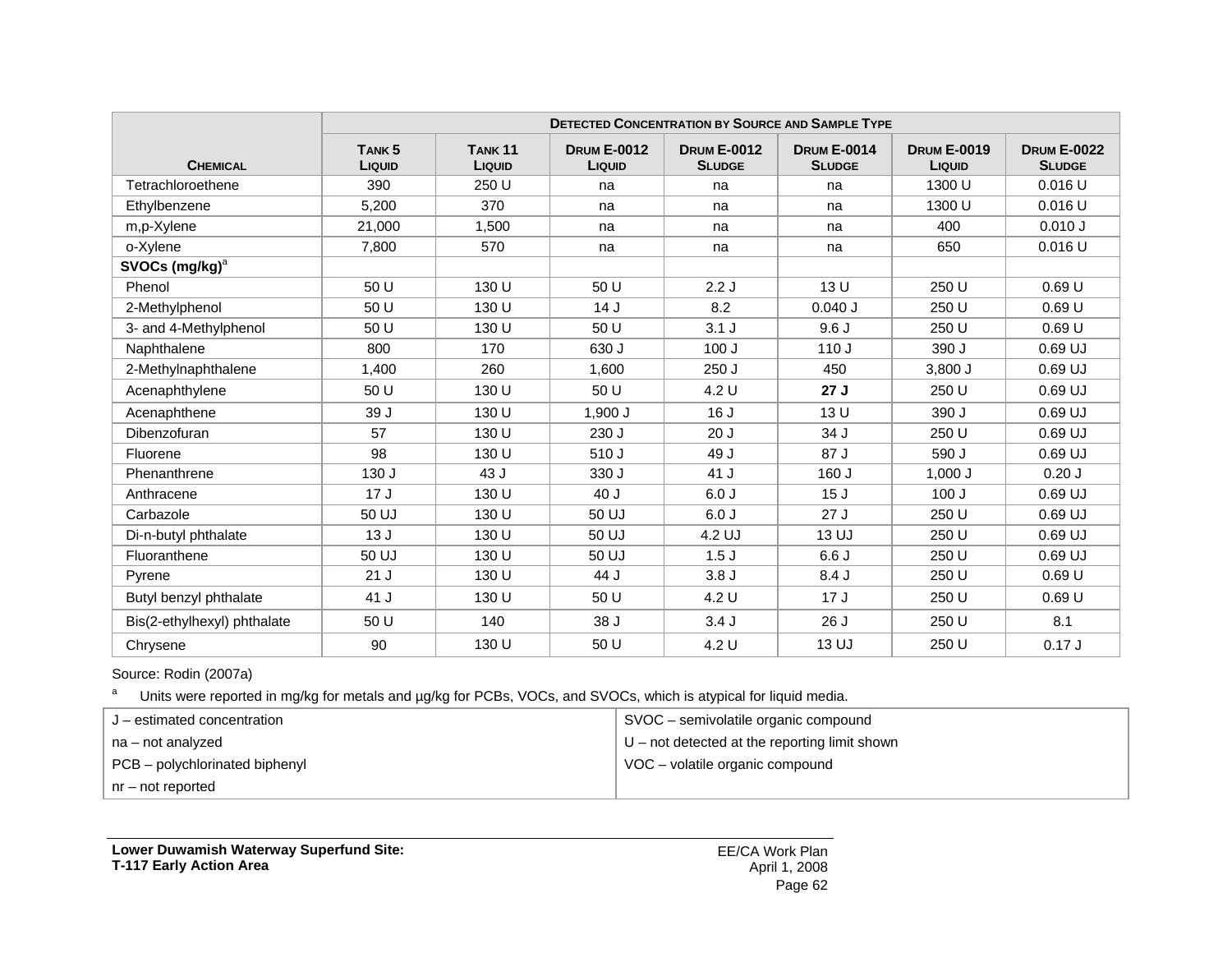# *2.3.6.2 South Park Marina*

# **Site Description and History**

The Marina is located at 8604 Dallas Avenue S and is adjacent to the T-117 Upland property to the North. Since the early 1970s, the site has been used as a small boat marina and repair and maintenance facility. Activities at marinas elsewhere are known to result in copper, lead, TBT, PAH, and phthalate impacts. Best management practices (BMPs) are in place and Ecology has inspected the site. The Marina BMPs include the use of vacuum sanders, tarps to catch debris, routine sweeping of boat maintenance areas, and a closed-loop wash system. If Ecology's recommendations are implemented, the potential for sediment recontamination associated with current operations is believed to be low (SAIC 2007c).

In the early to mid-1950s, A&B Barrel reconditioned and repainted drums on southeastern portion of the Marina using sodium hydroxide as a cleaning agent. Liquid waste was discharged to an onsite pond that discharged to the LDW. The northern half of the Marina was also formerly a mobile home park. Other former operations at the Marina site included the North Star Trading Company, Evergreen Boat Transport, R.P. Boatbuilding, and Dekker Engineering.

# **Soil**

In 2004 and 2006, the Port collected and analyzed seven soil samples for PCBs (including a duplicate sample) near the Marina and T-117 Upland property boundary. These sampling locations are shown on Map 2-11, and the PCB concentrations are presented in Table 2-10. PCBs were detected at relatively low concentrations in samples from all locations. At locations T-117 A11 and T-117 A12, Aroclor 1254 was detected in addition to Aroclor 1260 (Aroclor 1260 is the predominant Aroclor at the T-117 EAA). TPH was also analyzed and detected in one sample and the field duplicate sample from location T-117-A10 but at concentrations well below the screening criteria (2,000 mg/kg).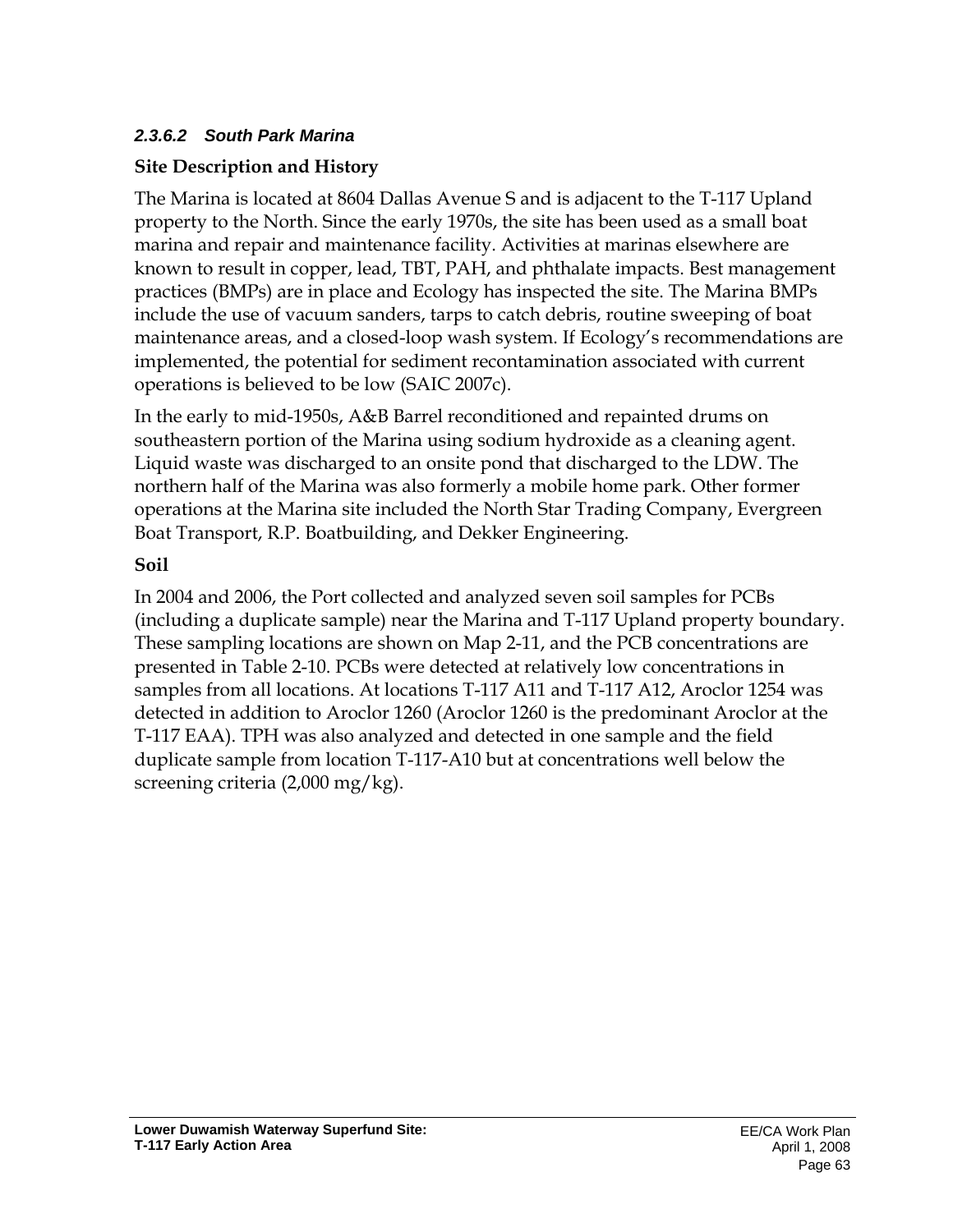|               |                               | <b>SAMPLE</b>                     |       | <b>CONCENTRATION (mg/kg)</b> |                        |                        |                                   |
|---------------|-------------------------------|-----------------------------------|-------|------------------------------|------------------------|------------------------|-----------------------------------|
| <b>MAP ID</b> | <b>SAMPLE ID</b>              | <b>DEPTH</b><br>(f <sub>t</sub> ) | TPH-D | TPH-O                        | <b>AROCLOR</b><br>1254 | <b>AROCLOR</b><br>1260 | <b>TOTAL PCBS</b><br>$(calc'd)^a$ |
| <b>SB-13</b>  | T-117-SB13-01                 | $0 - 1.5$                         | na    | na                           | 0.29U                  | 5.0                    | 5.0                               |
| $SB-14$       | T-117-SB14-01                 | $0 - 1.5$                         | na    | na                           | 0.33U                  | 31                     | 31                                |
| A10           | T-117-A10-SB-01               | $0 - 1.5$                         | 94    | 100                          | 0.33U                  | 0.088                  | 0.088                             |
|               | T-117-A10-SB-206 <sup>b</sup> | $0 - 1.5$                         | 66    | 72                           | 0.33U                  | 0.075                  | 0.075                             |
| A11           | T-117-A11-SB-0.0-0.5          | $0 - 0.5$                         | na    | na                           | 0.069                  | $0.15$ J               | 0.22J                             |
|               | T-117-A12-SB-0.0-0.5          | $0 - 0.5$                         | na    | na                           | 2.1                    | $1.1$ J                | 3.2J                              |
| A12           | T-117-A12-SB-0.5-1.5          | $0.5 - 1.5$                       | na    | na                           | 0.25                   | 0.34                   | 0.59                              |

#### **Table 2-10. Detected chemical concentrations in near the T-117 Upland property and Marina boundary**

a Sum of detected Aroclors (Aroclors 1016,1221,1232,1242,and 1248 were not detected in any of these samples).

b Field duplicate of the preceding sample.

ID – identification

J – estimated concentration

PCB – polychlorinated biphenyl

TPH-D – diesel-range total petroleum hydrocarbons

TPH-O – lube oil-range total petroleum hydrocarbons

U – not detected at the reporting limit shown

Ecology recently conducted a reconnaissance-level environmental investigation of the area formerly occupied by A&B Barrel. According to the LDW South Park Marina site reconnaissance plan (SAIC 2007b), the following tasks were to be performed to address data gaps associated with potential historical uses:

- $\bullet$  Installation of three monitoring wells with pre-packed screens
- Subsurface sampling of seven boreholes using a geoprobe drill rig and five boreholes using a hand auger
- Sediment sampling along two transects perpendicular to the shore

The investigation will also involve an examination of the accessible intertidal area during low tide for seeps. One of the monitoring wells was located downgradient of a pond that reportedly was used for liquid waste disposal in the 1950s (SAIC 2007b). The other two wells were installed in locations selected to characterize groundwater in other areas with a high potential for impacts. Groundwater samples were collected from these wells. Preliminary soil and groundwater analyses are pending and will reportedly include PCBs, TPH, SVOCs (including PAHs), VOCs and metals. The soil and groundwater data are currently being validated and will be presented and evaluated in the EE/CA.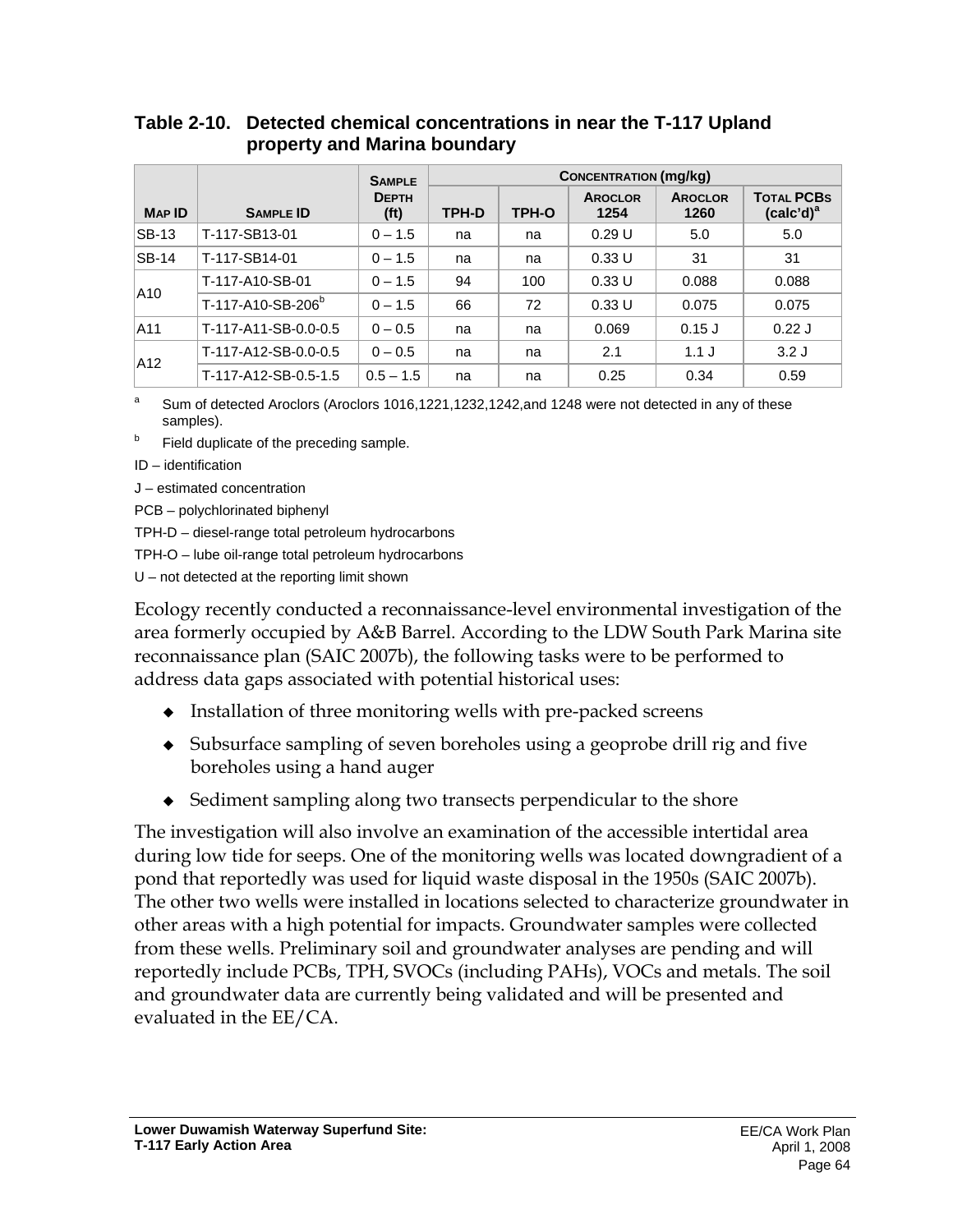# **3 Streamlined Risk Assessment Approach, COPC Identification, and Conceptual Site Model**

This section describes the approach to be used in the EE/CA streamlined risk assessment, identifies preliminary COPCs, and develops a preliminary CSM. The streamlined risk assessment approach will identify and address exposure pathways by evaluating potential ecological and human health risks. The streamlined risk assessment and preliminary COPC identification processes are related to one another because they use a protective, risk-based approach, which compares contaminant concentrations to regulatory screening criteria that are considered protective of the environment. The CSM, which is presented in Section 3.3, is developed using the preliminary COPCs identified here and will be used to evaluate the exposure pathways and receptors determined in the EE/CA streamline risk assessment for the appropriate contaminated media and transport mechanisms.

## **3.1 STREAMLINED RISK ASSESSMENT APPROACH**

As described in the EE/CA guidance (EPA 1993), a streamlined risk assessment is intermediate in scope between the limited risk assessment conducted for emergency removal actions and the conventional baseline assessment normally conducted for remedial actions. The purpose of a streamlined risk assessment is to justify a removal action and to identify current or potential exposure pathways that should be addressed.

A protective approach will be used in the streamlined risk assessment for the T-117 EAA, which will rely in part on the results of the ecological risk assessment (ERA) and HHRA that have been completed for the LDW (Windward 2007) and a terrestrial ecological evaluation that has been prepared for the Adjacent Streets (Integral 2006).

Consistent with EE/CA guidance, the streamlined risk assessment will identify the potential for risk if no removal action is taken. The assessment will focus on the human health and ecological risks associated with elevated PCB and other COPC concentrations at the T-117 EAA. The streamlined risk evaluation to be included in the EE/CA will focus on the media that the removal action is intended to address (EPA 1993), which are upland soil and the sediment adjacent to T-117. Risks associated with surface water and groundwater that may discharge to surface water will be evaluated based on results of the groundwater monitoring program described in Appendices A and B. Short- and long-term risks associated with specific removal action alternatives will be evaluated in the EE/CA as part of the "effectiveness" criteria discussed in Section 5.3. The EE/CA will also evaluate potential exposure pathways that could occur as a result of possible future site uses (see Section 4.2).

#### **3.1.1 Preliminary exposure pathways**

The risk assessment is designed to identify risk from potential exposure pathways if no action is taken within the T-117 EAA or RAAs. An exposure pathway is considered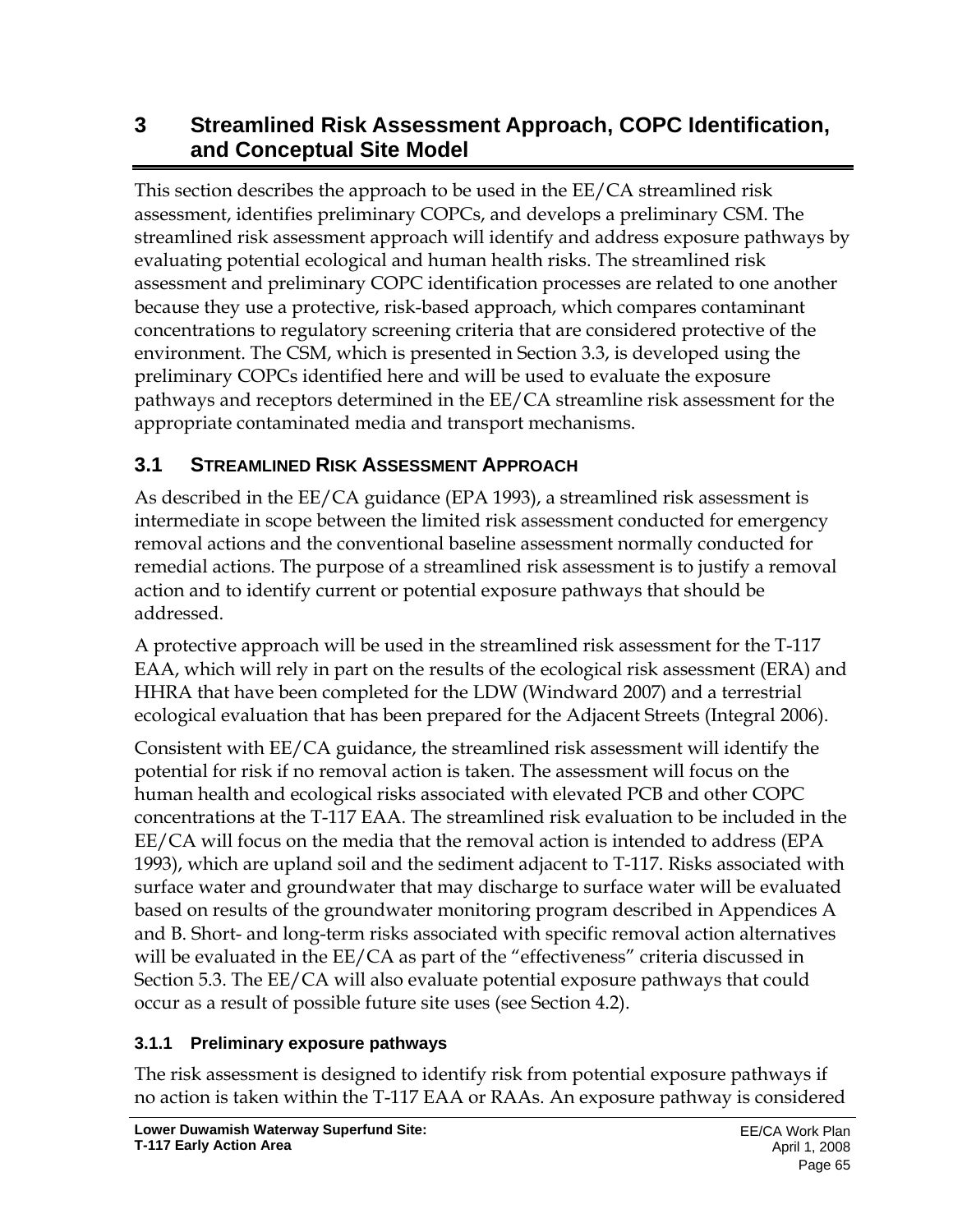complete if a chemical can travel from a source to a human or ecological receptor and is available to the receptor via one or more exposure routes (EPA 1997a, b). The preliminary risk characterization is described below for the aquatic (i.e., Sediment Study Area) and terrestrial (i.e., T-117 Upland Area and Adjacent Streets) portions of the EAA. The work plan is not considered the final assessment of all exposure pathways; this entire evaluation will be updated and revised as necessary in the EE/CA.

The principal human exposure pathways for sediment include direct contact via incidental ingestion or dermal contact and indirect contact from seafood ingestion. The most likely exposure routes for people in the terrestrial (i.e., soils from T-117 Upland Area and Adjacent Streets) portion of the site would be through direct contact via incidental ingestion, dermal contact, dust inhalation.

Ecological receptors include both aquatic and terrestrial species, such as benthic and soil-dwelling invertebrates, fish, birds, mammals and plants. The exposure pathways for benthic or soil-dwelling invertebrates are direct and include ingestion or direct contact with sediment or soil. Porewater and surface water are also additional exposure pathways to benthic organisms. Exposure pathways for fish, birds, and mammals are both direct and indirect. Direct exposure pathways include incidental ingestion and direct contact with sediment or soil. Indirect exposure is primarily through the ingestion of marine or terrestrial organisms. The exposure pathways for plants are direct by contact or root uptake.

#### **3.1.2 Preliminary risk characterization**

The purpose of this section is to provide a preliminary discussion of risk characterization-related issues and approaches that will be more fully examined in the EE/CA.

### *3.1.2.1 Aquatic*

#### **Ecological Risk**

Site-wide ecological risks for the LDW were evaluated as part of the LDW ERA (Windward 2007). Many ecological receptors (e.g., fish, birds, mammals) are mobile and could be exposed to PCBs throughout the LDW. PCBs were identified as a risk driver, indicating a need in the LDW feasibility study (FS) for a remedial analysis for river otters but not for any other fish or wildlife species. The risk to fish is uncertain.

Risks to the benthic community are area-specific within the LDW, based primarily on a comparison of select chemical concentrations to state SMS criteria. This comparison was done for the LDW ERA but will also be presented in the EE/CA. The T-117 EAA was one of the identified LDW areas with the potential for greater risk to the benthic community. Under the provisions of the SMS, when no bioassay data are available (none were collected in the T-117 EAA during the LDW RI), surface sediments are categorized in one of three ways: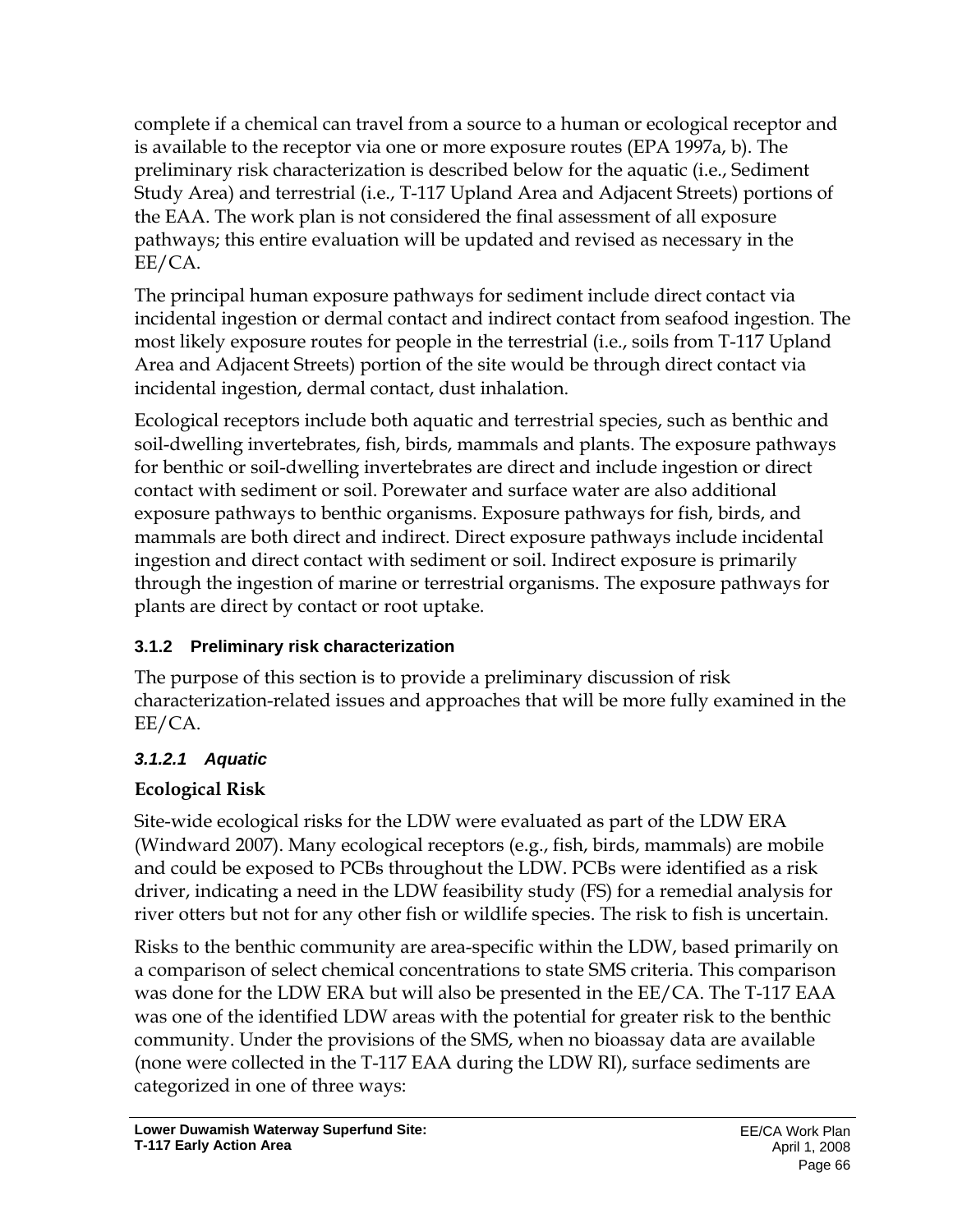- Sediments with chemical concentrations equal to or less than SQS are designated as having no adverse effects on biological resources (WAC 173-204-301[1][a])
- Sediments with chemical concentrations above the SQS but below the CSL have potential for adverse effects on biological resources
- Sediments with chemical concentrations above the CSL have a greater potential for adverse effects on biological resources requiring evaluation of cleanup alternatives

#### **Human Health Risk**

Site-wide human health risks for the LDW were evaluated as part of the LDW HHRA (Windward 2007). The HHRA established that humans are exposed to chemicals found in LDW sediments, identified the relevant exposure pathways, and formed exposure scenarios based on the complete exposure pathways. The primary exposure scenarios identified for the LDW were direct contact with sediments during commercial netfishing, clam digging, and beach play and consumption of seafood harvested from the LDW. These scenarios, except for beach play, also apply to the T-117 EAA, although the exposure areas evaluated in the LDW HHRA for these scenarios were much larger than the T-117 EAA. The beach play exposure scenario evaluated in the LDW HHRA is not reasonably expected to occur at the T-117 EAA. The human access survey (Windward 2005) conducted as part of the LDW RI noted that shoreline access in this area was difficult, and no human use was identified in the Sediment Study Area. Other types of direct sediment exposure, such as adult trespasser, kayaker, or habitat restoration worker, could occur at the T-117 EAA. However, the clam digging and netfishing scenarios that will be evaluated are protective of the less frequent exposures associated with these other types of exposure.

Based on the results of the LDW HHRA, PCBs, arsenic, cPAHs, and dioxins/furans were identified as risk drivers. The LDW exposure areas on which this assessment was based included the entire LDW. Consequently, the risk estimates are not directly applicable to the much smaller T-117 EAA. However, for the purposes of the EE/CA preliminary risk characterization, chemical concentrations in T-117 sediments will be compared to appropriate risk-based concentrations.

### *3.1.2.2 Terrestrial*

# **Ecological Risk**

Ecological risks from contaminated soil in the Adjacent Streets were evaluated in a terrestrial ecological evaluation (Integral 2006). A similar evaluation has not been conducted for the T-117 Upland Area, but because of the close proximity of the areas and similar site features, the terrestrial ecological evaluation for Adjacent Streets should be considered applicable to the T-117 Upland Area. The terrestrial ecological evaluation was conducted in compliance with documentation forms provided by Ecology and focused on ecological issues related to the terrestrial environment. The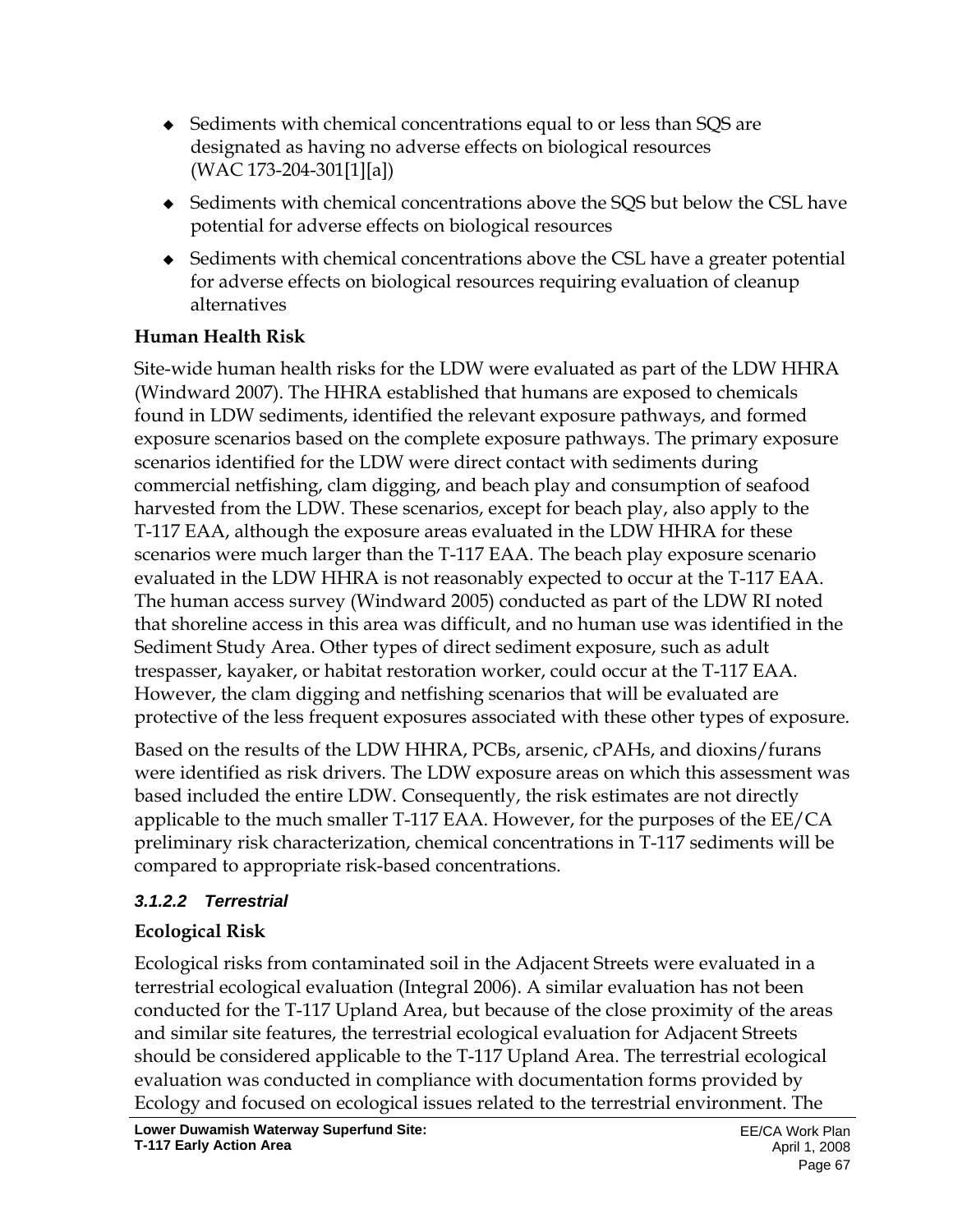terrestrial ecological evaluation determined that substantial wildlife exposure is unlikely because a majority of the site is paved. Adjoining undeveloped land, which is the most likely area for wildlife exposure, does not exceed 1.5 acres. Wildlife exposure to contaminants has also been further minimized by the interim actions conducted on city streets. Consequently, no further terrestrial ecological evaluation is considered necessary for the EE/CA.

# **Human Health Risk**

MTCA screening criteria are derived to be protective of human health based on direct contact with soil and leaching from the unsaturated zone to groundwater. The screening criteria of 1 mg/kg dw PCBs is protective for unrestricted land use. In addition, a concentration of 1 mg/kg is biased toward the more protective end of EPA's target range (0.1 mg/kg PCBs to 10 mg/kg) for excess cancer risk and non-cancer hazards at Superfund sites. PCB concentrations in T-117 upland soil will be compared to this screening criteria in the EE/CA.

### *3.1.2.3 Summary of the streamlined risk assessment*

The streamlined risk assessment compares sediment concentrations to SMS criteria and soil concentrations to applicable screening criteria to enable an evaluation of the potential ecological and human health risks.

The chemicals in sediment in this area are at concentrations known to have potentially adverse effects on benthic organisms. Sediment with chemical concentrations above the CSL (primarily total PCBs) is located within the T-117 EAA preliminary sediment removal boundary, which if removed would significantly reduce the potential for adverse affects to benthic organisms. Furthermore, a removal action is supported by the HHRA, which established that the exposure of humans will be reduced indirectly by the removal of sediment that contains bioaccumulative chemicals found in seafood. The removal action will help to reduce the quantity of PCBs present in the LDW and reduce exposure.

Total PCB concentrations in the T-117 Upland Area soil exceed MTCA screening criteria, which were developed to be protective of human health. The removal action will directly reduce the exposure of humans by removing soil that has chemical concentrations above MTCA and render the T-117 Upland Area suitable for unrestricted land use.

# **3.2 CONTAMINANTS OF POTENTIAL CONCERN**

This section identifies preliminary COPCs for the T-117 EAA based on the requirements of the SOW and consideration of the site's reasonably anticipated future land use, as defined by EPA (2007a; Appendix E).

The process for defining COPCs for the T-117 EAA, as set forth in the SOW (EPA 2007b), includes relevant chemicals that are: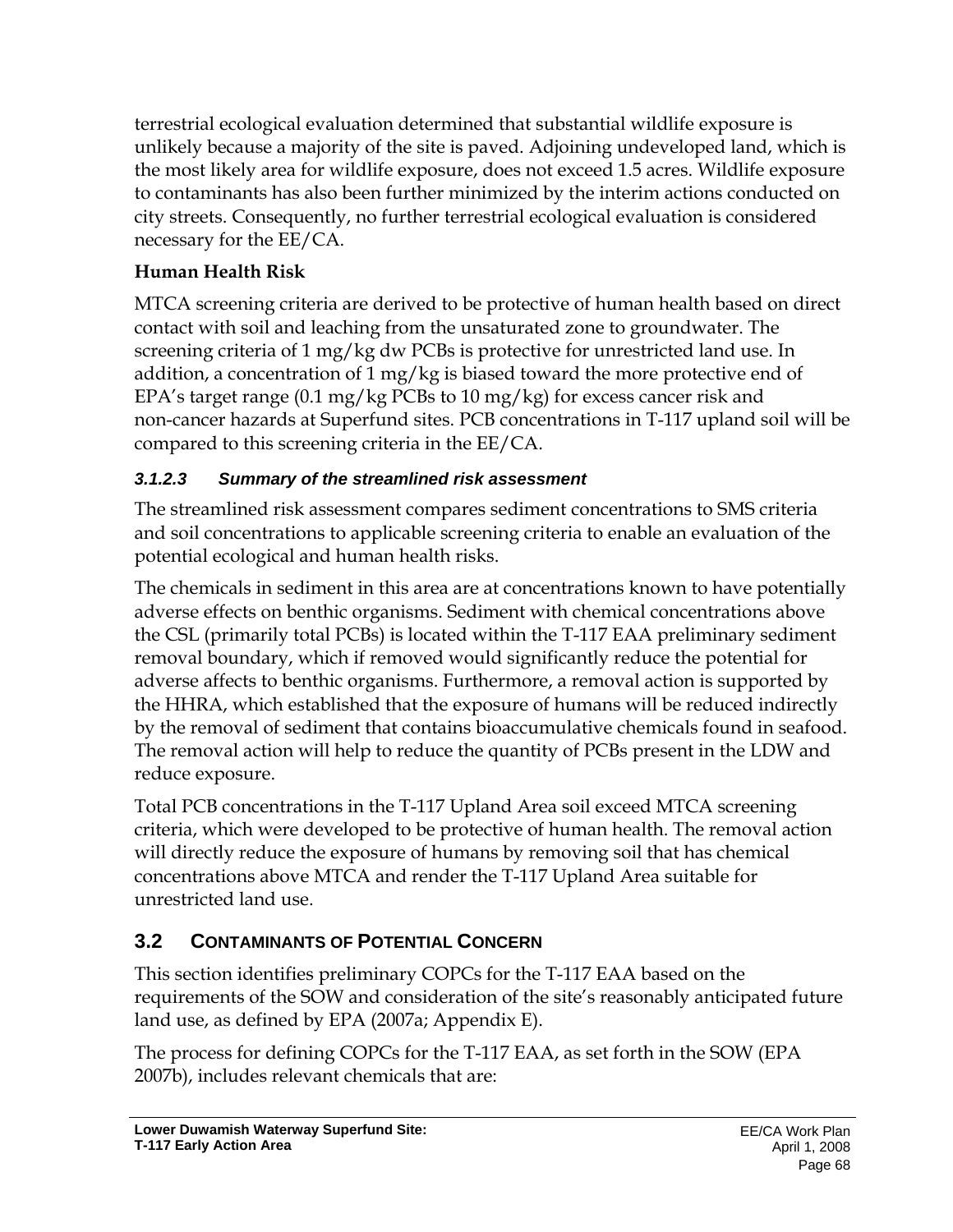- Found in T-117 EAA sediment and exceed the SMS SQS
- Found on the T-117 Upland Area
- Found on the Basin Oil or the Marina properties and pose a potential risk of recontamination to the T-117 EAA

Furthermore, requirements set forth by EPA for reasonably anticipated future land use (Appendix E) specify that the T-117 EAA upland (i.e., collectively the T-117 Upland Area and Adjacent Streets) meet unrestricted land use criteria in accordance with Ecology's MTCA.

In addition, EPA's risk assessment guidance for superfund (1991) will be used in the EE/CA to further screen the preliminary COPCs.

This work plan provides an initial screening process as outlined below.

- Section 3.2.1 compares chemicals that exceed SQS criteria to those chemicals also found on the T-117 Upland Area.
- Section 3.2.2 further examines chemicals that exceed Ecology's MTCA screening criteria in the T-117 EAA upland portion.
- Section 3.2.3 includes a preliminary identification of chemicals associated with the RAAs (Basin Oil and Marina).
- Section 3.2.4 includes the list of preliminary COPCs based on the aforementioned evaluation process.

In summary, the preliminary COPCs identified for the Sediment Study Area are PCBs (primarily Aroclor 1260), PAHs, benzyl alcohol, BEHP, and butyl benzyl phthalate. Preliminary COPCs identified for the T-117 Upland and Adjacent Street areas are PCBs (primarily Aroclor 1260), PAHs, TPH and arsenic. In the EE/CA, chemicals associated with the RAAs may be identified as COPCs depending on findings from the field investigations and cleanup actions that are ongoing in those areas.

The preliminary COPCs identified in this work plan are not considered final; the EE/CA will include a re-assessment of chemicals based on any newly available information and the results of the streamlined risk assessment. The COPCs and screening criteria may also be used during the EE/CA to further refine the NTCRA removal boundaries within the T-117 EAA.

#### **3.2.1 Initial screening of preliminary COPCs exceeding SQS and detected in the T-117 Upland Area**

As indicated in Section 3.2, COPCs are defined as chemicals that exceed the SQS criteria in T-117 EAA sediment and also found on the T-117 Upland Area. In Section 2.3, sediment sample concentrations are presented together with SQS criteria. Detected chemicals that exceed the SQS in sediment are: benzyl alcohol, BEHP, butyl benzyl phthalate, hexachlorobenzene, PAHs, PCBs, and phenol. Of these chemicals,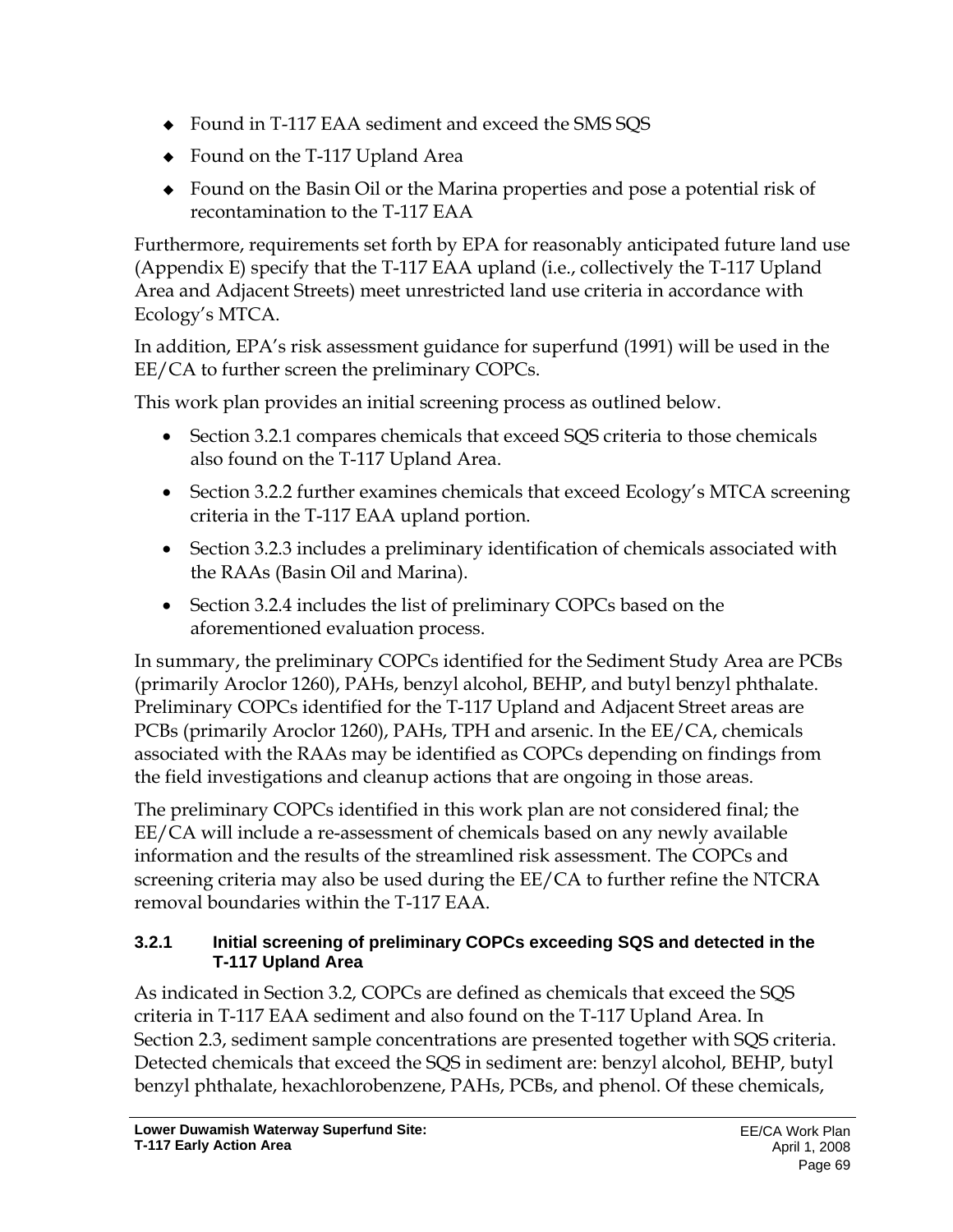PCBs are the most prevalent in sediment and most often exceed the CSL. Phenol and hexachlorobenzene are the only two chemicals detected in the Sediment Study Area at concentrations that exceeded the SQS but not detected in the T-117 Upland Area, so they do not qualify as a COPC as defined in the SOW.

# **3.2.2 Initial screening of preliminary COPCs that exceed MTCA**

In accordance with EPA's future land use letter (Appendix E), the T-117 EAA Upland Area soil chemical concentrations also need to meet unrestricted land criteria as set forth under MTCA. Section 2.3 presents the soil sample concentrations together with MTCA screening criteria. Detected chemicals that exceeded MTCA screening criteria in T-117 Upland Area soils were arsenic, PAHs, PCBs, and TPH. PCB and PAH concentrations that exceeded MTCA criteria were the most prevalent throughout the T-117 Upland Area. Locations where TPH (predominantly TPH-D and TPH-O) and arsenic concentrations exceeded MTCA screening criteria were relatively few in comparison to the number of locations with PCB exceedance. Arsenic will be further evaluated in the EE/CA in terms of its documented area-wide presence in soil and groundwater within the greater Duwamish region.

Based on the most recent results (RETEC 2006), which are considered to be representative of current site conditions, arsenic was the only chemical that was detected above MTCA Method B in groundwater (as discussed in Section 2.3). Additional groundwater data (from recently installed and existing wells) are being collected (see the groundwater monitoring plan in Appendix A). Groundwater will be further evaluated and screened in the EE/CA when a more comprehensive groundwater dataset is available.

# **3.2.3 Additional screening for the RAA contaminants**

According to the SOW (EPA 2007b), COPCs also include those contaminants found on the Basin Oil or Marina properties that pose a potential risk of recontamination to the T-117 EAA. The recontamination criteria for the COPCs identified for the RAAs will be evaluated in the EE/CA. Existing analytical results for soil and groundwater at the Basin Oil and Marina properties is limited at this time, as discussed in the data gaps assessment (Section 7). However, the investigations of the RAAs are being conducted, and the results will be included and evaluated in the EE/CA.

# **South Park Marina**

As presented in Section 2.3, two soil samples from the Marina near the T-117 upland property boundary were analyzed for PCBs (Map 2-11). Both samples had soil concentrations that exceeded MTCA screening criteria for PCBs (5.0 and 31 mg/kg dw). These limited results indicate that PCBs from the Marina may pose a potential risk of recontamination to the T-117 EAA, which will be further evaluated in the EE/CA.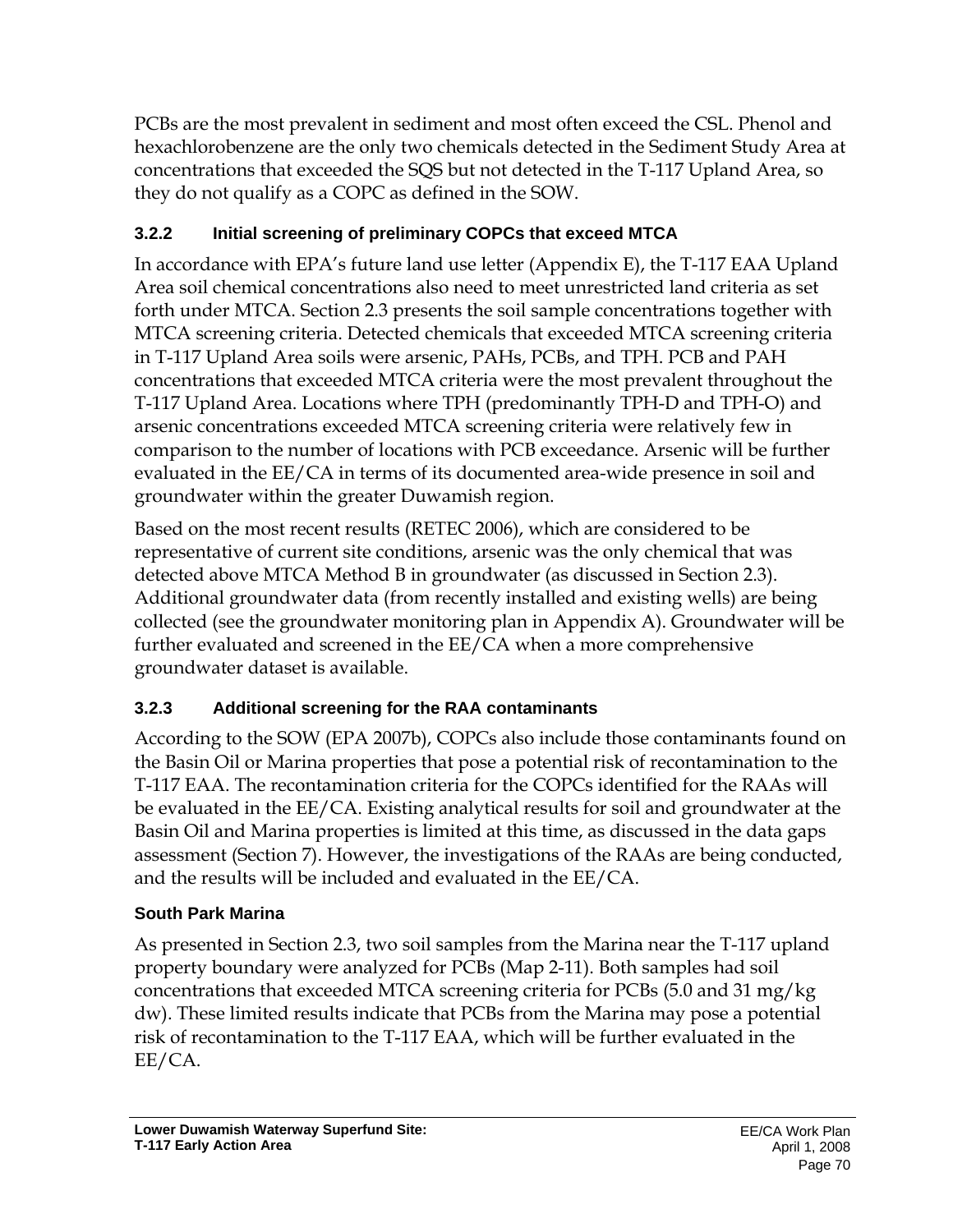Ecology evaluated existing data for the Marina and identified data gaps that, if not addressed, could lead to recontamination (SAIC 2007c) of the T-117 EAA. The data gaps identified by Ecology in the Science Applications International Corporation (SAIC) report included the need to evaluate the possible historical impacts from the former A&B Barrel Company, a drum refurbishing company, operations and a former pond reportedly used by the company for liquid waste disposal in the 1950s. To address this data gap, Ecology planned additional soil and groundwater sampling for PCBs, TPH, SVOCs (including PAHs), pesticides/herbicides, and metals at the Marina in the former location of the A&B Barrel Company, which is currently being conducted (SAIC 2007b). Pending the timing of the publication of these data, the results of these investigations will be included and evaluated in the EE/CA.

#### **Basin Oil**

TPH and PAHs are chemicals likely associated with historical operations at the facility (as discussed in Section 2.3.6.1). As presented in Section 2.3, a limited set of historical groundwater, soil, catch basin, and tank and drum samples are available for Basin Oil. However, ongoing remediation activities have removed most of the soil associated with these samples so they are no longer representative of current site conditions. There are no post-cleanup samples available at this time to evaluate current conditions at the site.

It is recommended that soil and possibly groundwater samples be collected within the Basin Oil site following completion of the independent cleanup activities currently being performed by the owner and overseen by Ecology. It is understood that a sampling program will be developed and implemented by the property owner, with Ecology oversight, in accordance with applicable MTCA requirements for confirmatory sampling, monitoring, and site closure (Fujita 2007). Pending the timing of the post-cleanup investigation, these results will be included and evaluated in the EE/CA.

Additional groundwater samples from recently installed wells downgradient of Basin Oil is being collected as part of this work plan (Appendix A). Groundwater will be further evaluated and screened in the EE/CA once the more comprehensive groundwater dataset is available.

### **3.2.4 Summary of preliminary COPCs**

Table 3-1 presents preliminary COPCs based on the screening presented in Sections 3.2.1 and 3.2.2. The preliminary COPCs associated with the RAAs, as discussed in Section 3.2.3, cannot be determined at this time because investigations of the RAAs are currently underway.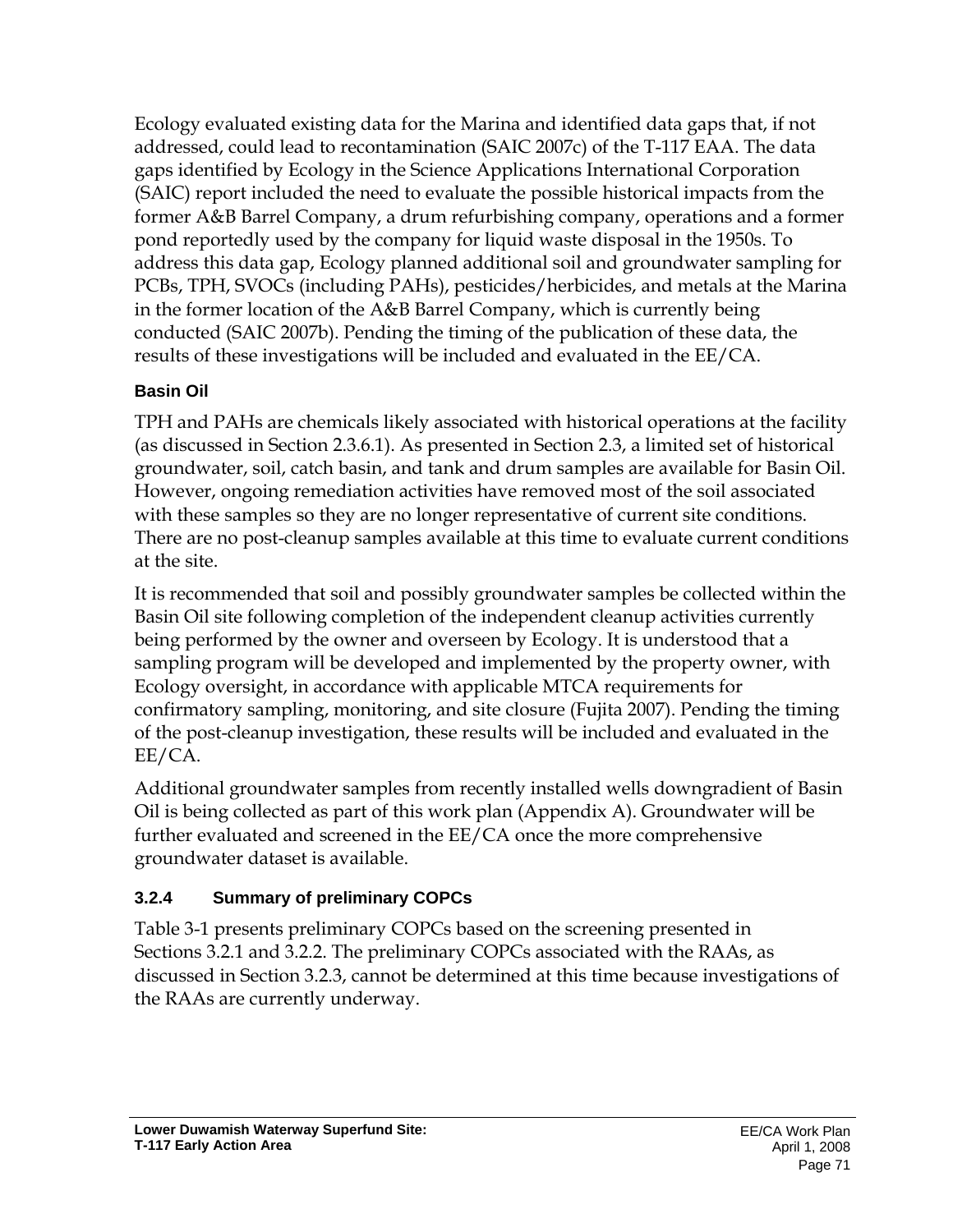#### **Table 3-1. Preliminary COPCs**

| <b>CHEMICAL</b>             | <b>CHEMICALS DETECTED IN</b><br><b>SEDIMENT EXCEEDING SQS AND</b><br><b>DETECTED IN UPLAND SOIL</b> | <b>CHEMICALS</b><br><b>DETECTED IN</b><br><b>UPLAND SOIL</b> | <b>CHEMICALS DETECTED IN</b><br><b>SOIL EXCEEDING MTCA</b><br><b>SCREENING CRITERIA</b> |
|-----------------------------|-----------------------------------------------------------------------------------------------------|--------------------------------------------------------------|-----------------------------------------------------------------------------------------|
| <b>Total PCBs</b>           |                                                                                                     | X                                                            |                                                                                         |
| <b>PAHs</b>                 |                                                                                                     | X                                                            |                                                                                         |
| Benzyl alcohol              |                                                                                                     | X                                                            |                                                                                         |
| Bis(2-ethylhexyl) phthalate |                                                                                                     | Χ                                                            |                                                                                         |
| Butyl benzyl phthalate      |                                                                                                     |                                                              |                                                                                         |
| TPH <sup>a</sup>            |                                                                                                     |                                                              |                                                                                         |
| Arsenic                     |                                                                                                     |                                                              |                                                                                         |

a At T-117, TPH is predominately diesel- and oil-range hydrocarbons.

COPCs – chemicals of potential concern

MTCA – Model Toxics Control Act

PAH – polycyclic aromatic hydrocarbons

- PCB polychlorinated biphenyl
- SQS sediment quality standards of the SMS

TPH – total petroleum hydrocarbons

In summary, the following COPCs are considered preliminary and not necessarily the final and complete listing of COPCs that will be developed in the EE/CA. If additional chemicals are identified through ongoing investigations within the EAA and RAAs, they will be included in the EE/CA evaluation.

# **3.3 CONCEPTUAL SITE MODEL**

A CSM has been developed for the T-117 EAA (Figure 3-1) and includes current chemical sources (contaminated soil and groundwater), transport mechanisms, exposure routes, and potentially exposed receptors. Information regarding the presence of contaminants in the RAAs is currently limited but is being addressed through additional soil sampling and groundwater monitoring.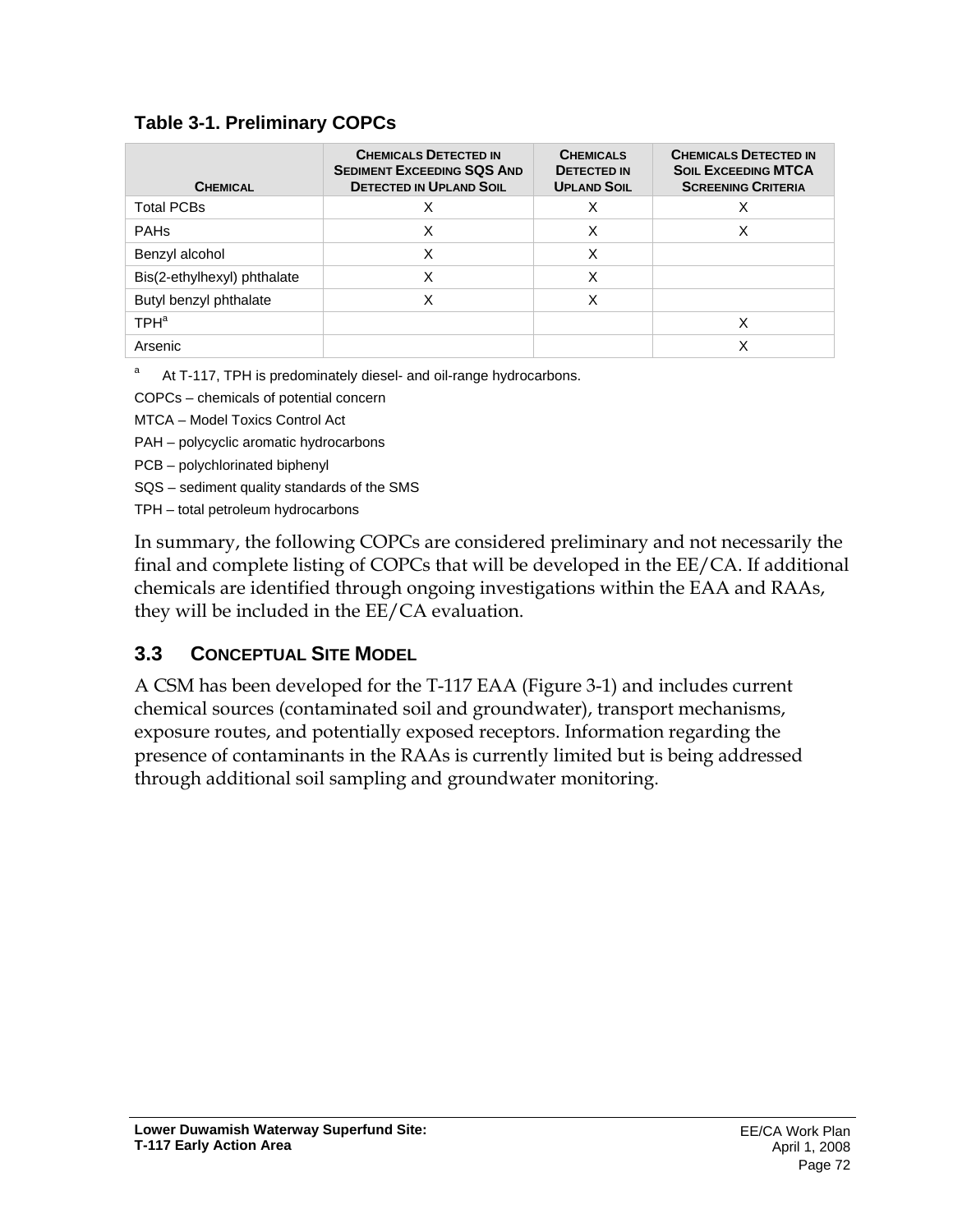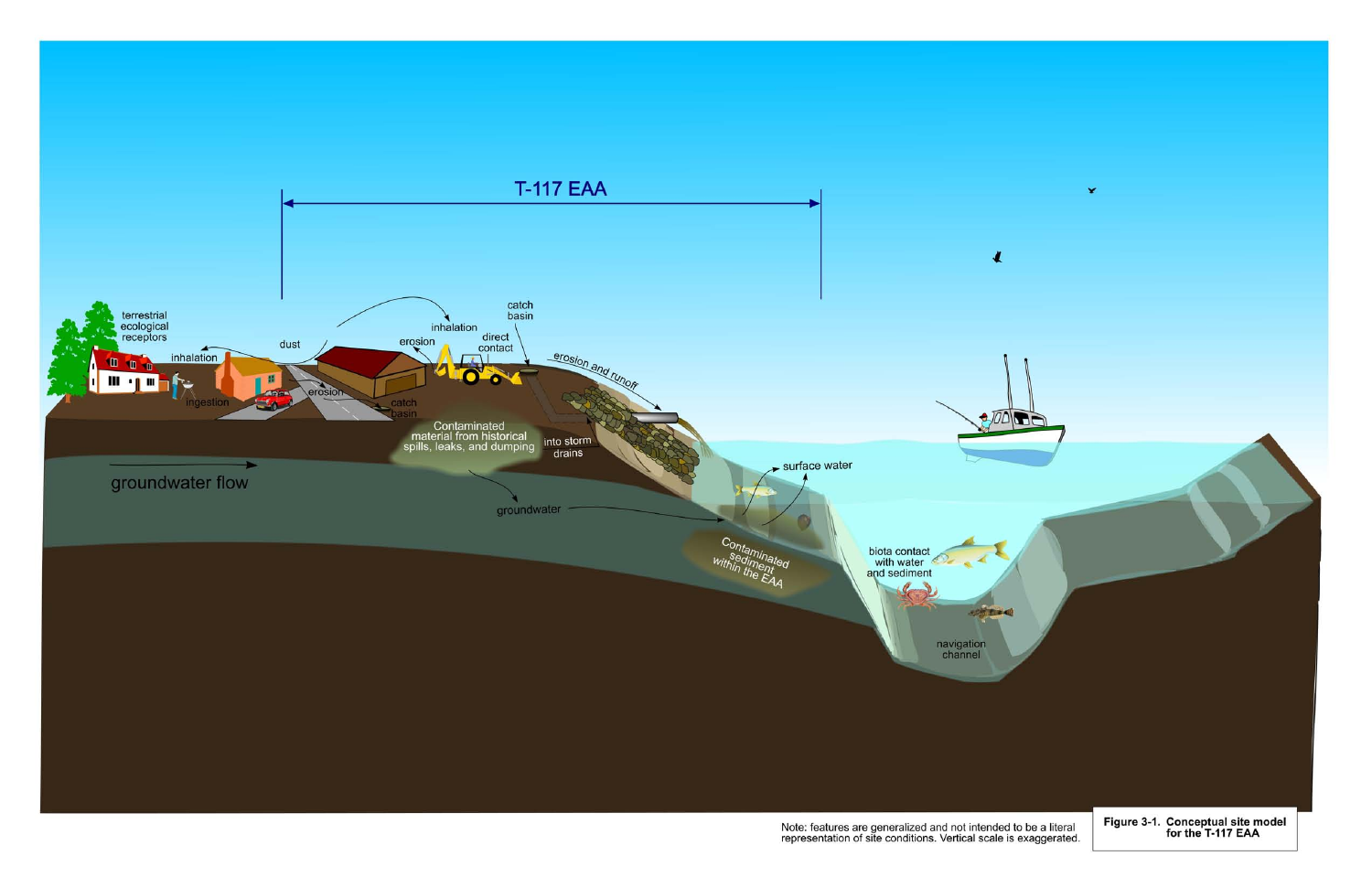#### **3.3.1 Chemical sources to the T-117 EAA and contaminated media**

The original chemical sources to the T-117 EAA upland subarea are include processrelated historical releases and spills from the former asphalt roofing materials manufacturing plant or releases at neighboring RAAs. Currently, chemical contamination is present within soil beneath the asphalt pavement and at locations beneath the adjacent streets and along the exposed shoreline bank areas. Trace amounts of LNAPL have also been observed on the groundwater in several of the monitoring wells at the T-117 Upland Area during certain tide levels. A sheen (< 0.01 ft thick) was reported in several studies in wells MW-2 (at high tide) and MW-7 (at low tide) (Windward et al. 2005d). However, the presence of non-aqueous-phase liquid (NAPL) at these wells appears to be transitory and dependent on tidal levels (suggesting a "residual saturation" condition in the soil rather than "mobile" NAPL in groundwater) and has not been observed in subsequent sampling. NAPL in contact with groundwater may contribute to dissolved-phase contamination in groundwater and to contamination of the soil within the depth interval in contact with the fluctuating water table.

The principal sources of contaminants in the adjacent LDW were historical upland process-related releases and spills that discharged directly to the waterway or were incorporated into upland/bank soil and subsequently transported into the waterway via runoff. This latter mode of transport may still be a concern for the T-117 EAA, particularly where bank soils are exposed, adjacent to the mudflat area. Groundwater migration is a potential pathway for chemicals to the river, as indicated by detections of PCBs in four shoreline wells (MW-02, MW-05, MW-06, and MW-08) during previous monitoring. Additional monitoring proposed as part of the EE/CA work plan (Appendices A and B) will be useful in continuing to evaluate groundwater as a potential transport mechanism.

Chemical sources also include those that may currently exist or were historically present within the RAAs. During Basin Oil operations, the company and affiliated firms received, stored, and processed used oil and antifreeze at the site (Creative Environmental Technologies 1996). Current available information suggests some of these products were released into the soil and may have come into contact with surface water runoff; it is unknown at this time what impact, if any, these releases have had on groundwater at the Basin Oil site. Potential contaminant migration pathways from the Basin Oil RAA include soil erosion and transport (via stormwater or as airborne particulates) and groundwater migration toward the river in the vicinity of the T-117 EAA.

Similar potential pathways exist for the Marina; contaminant transport pathways are primarily the erosion and transport of contaminated soil from the Marina onto the T-117 Upland area and cross-boundary groundwater migration toward the T-117 Upland area, depending on groundwater direction. The results of recent (and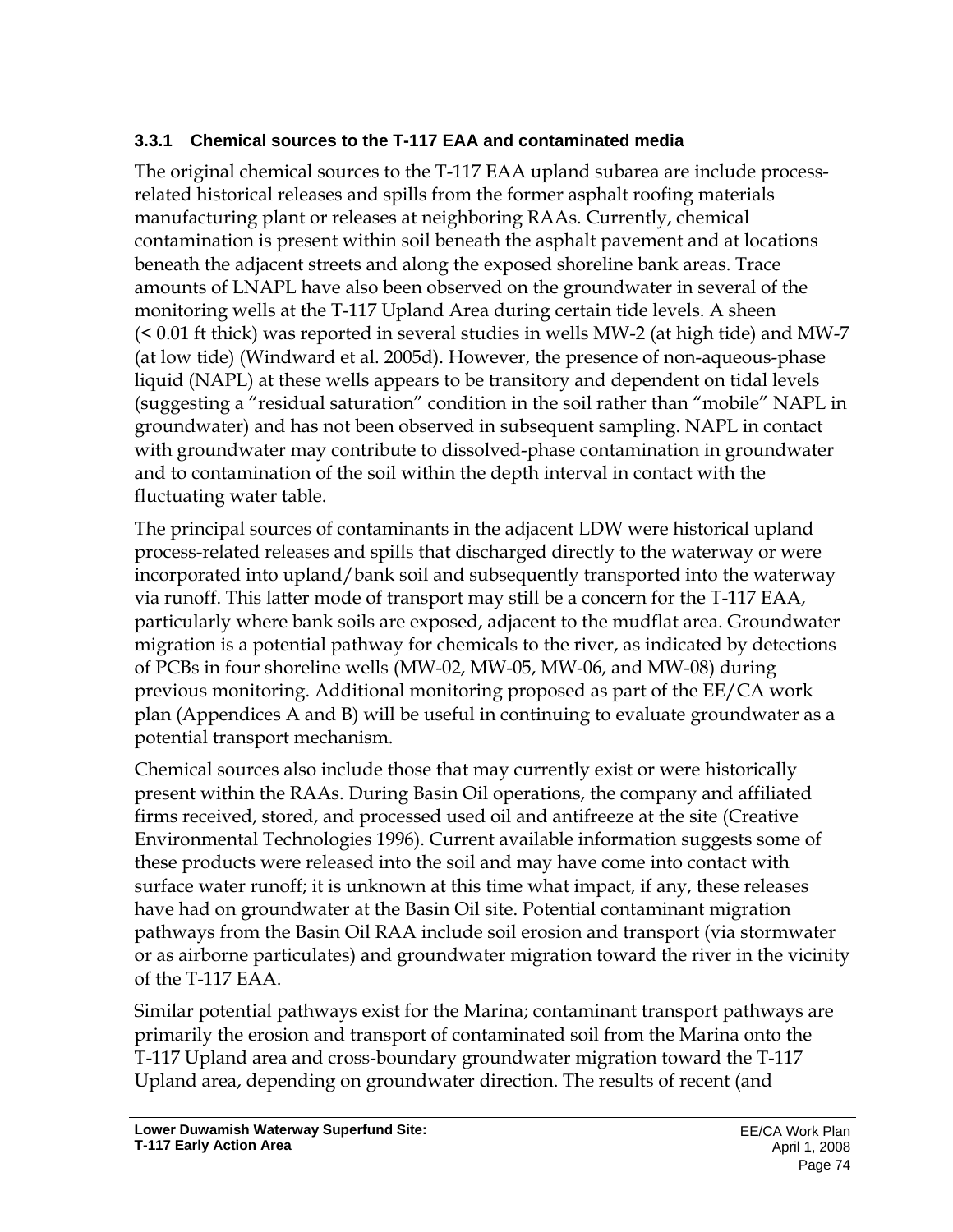recommended future) soil and groundwater investigation activities at the Basin Oil and Marina sites will be reviewed during the EE/CA to further assess potential chemical sources and migration pathways associated with these sites.

#### **3.3.2 Transport mechanisms, exposure routes, and potential receptors**

The following sections describe transport mechanisms, exposure routes, and potential receptors for chemicals present in the T-117 EAA. Unless otherwise noted, the discussion is presented in the context of the T-117 EAA in its entirety, rather than discrete subareas within the EAA.

Transport mechanisms for chemicals present in media include erosion of surface soil, stormwater infiltration, and leaching of contaminants from the soil column into groundwater and lateral migration of contaminated groundwater to adjacent LDW surface water and sediment. The erosion of surface soil, primarily along the exposed bank areas, and its resulting entrainment as fugitive dust in ambient air can result in inhalation exposures of construction workers and upland residents living in the vicinity of the T-117 EAA. Although believed to be a relatively minor transport mechanism, contaminated airborne particulates can also be deposited directly onto adjacent sediment and surface water. A more significant mode of transport for eroded soil is via stormwater runoff into the river, contaminating the mudflat or surface water. Lastly, contaminated groundwater beneath the site can convey dissolved-phase contaminants into the adjacent surface water and sediment through tidal exchange with the river and bank seepage.

Potential receptors associated with the T-117 EAA include part-time construction workers (e.g., utility workers), upland residents and employees (from adjacent homes and commercial properties), water recreators, fishers, shell fishers, and biota. The principal human exposure pathways were identified in Section 2.1.4 and were discussed in detail in Section 3.1. These pathways include direct contact with contaminated sediment or soil, ingestion of contaminated seafood, or incidental ingestion of contaminated sediment or soil.

Ecological receptors include both aquatic and terrestrial species, including benthic and soil-dwelling invertebrates, fish, birds, mammals, and plants. The exposure pathways for benthic or soil-dwelling invertebrates are direct and include ingestion or direct contact with contaminated sediment or soil. Porewater and surface water are also exposure pathways for benthic organisms. Exposure pathways for fish, birds, and mammals are both direct and indirect. Direct exposure pathways include incidental ingestion and direct contact with contaminated sediment or soil. Indirect exposure is primarily through the ingestion of marine or terrestrial organisms. The exposure pathways for plants are direct through contact or root uptake. Finally, aquatic biota may be exposed through direct contact with contaminated sediment and water to chemicals transported from the T-117 Upland Area to sediment.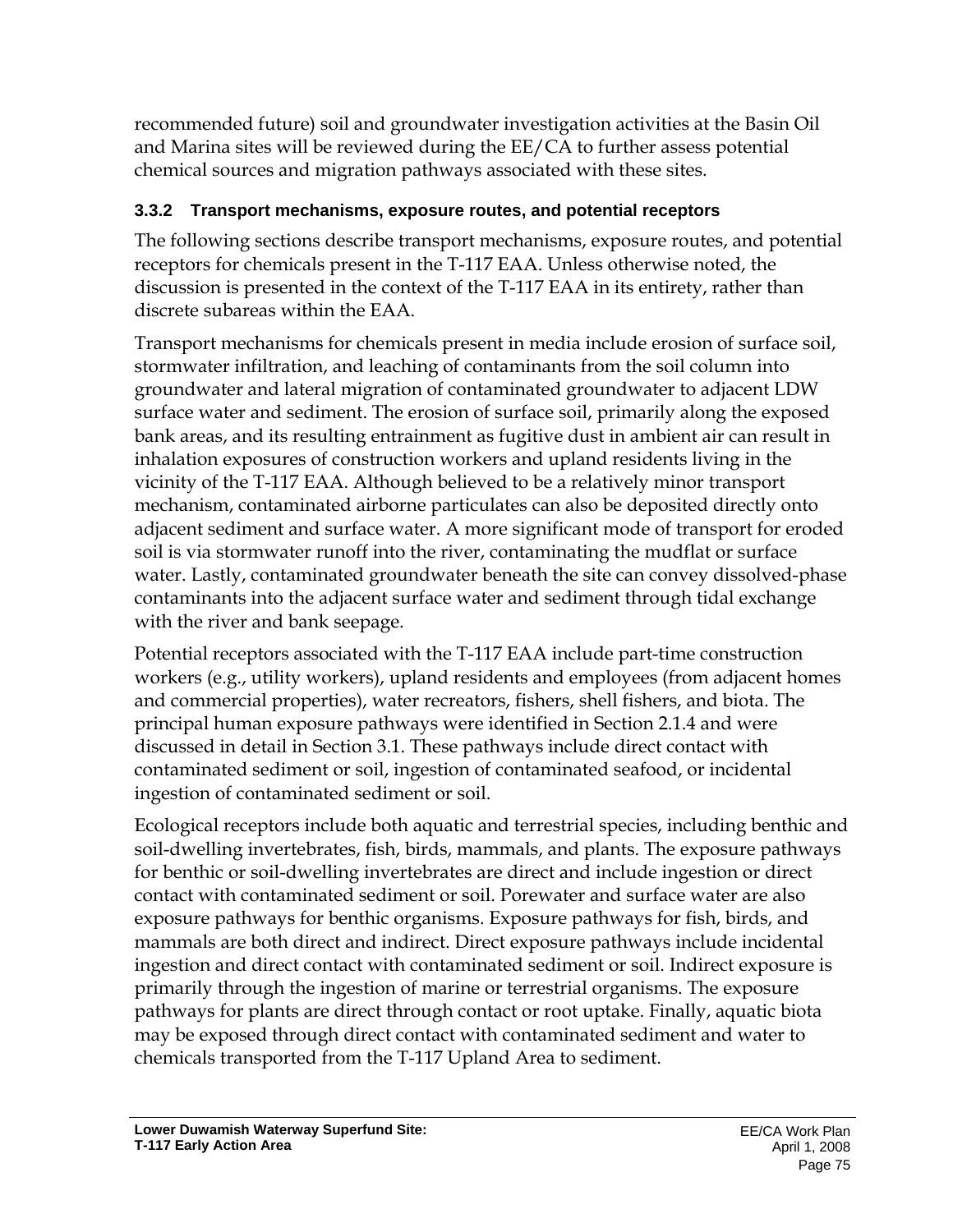#### **3.3.3 Pathways of concern**

#### *3.3.3.1 Terminal 117 Early Action Area*

In summary, principal contamination and exposure pathways of concern for the T-117 EAA include the following:

#### **Contamination Migration Pathways**

- **Erosion of exposed upland and bank soil to surface water and sediment via stormwater.** The bank at the T-117 area is currently heavily vegetated, which helps stabilize the soil and reduces erosion. Although erosion is limited, the potential for future erosion exists. Loose soil in the shoreline bank area can be entrained in stormwater runoff and conveyed to the river. Therefore, the direct erosion and transport of contaminated soil from the bank to the LDW is a potential pathway for contaminants to reach the river water and sediment.
- **Soil leaching to groundwater.** PCBs in soil are very immobile and tend to absorb strongly to organic matter in soil rather than dissolve into water. For low concentrations of PCBs in the aqueous phase, PCB transport is significantly retarded by the partitioning from water to soil (EPA 1990). However, PCBs and other hydrophobic chemicals may migrate in association with colloidal particles or as dissolved components in more mobile substances such as oil which have higher miscibility. PCBs and oil have been observed in soil in parts of T-117, so migration from soil to groundwater is a potential pathway.
- **Groundwater discharge to surface water and sediment.** The net discharge of shallow groundwater at T-117 is toward the LDW. Several active groundwater seeps are present at the base of the shoreline bank and flow out onto the intertidal mudflat. Because much of the shallow aquifer adjacent to the LDW is tidally influenced, some of this discharge is water that previously infiltrated into soils through the shoreline interface during the preceding high tide. Because previous groundwater monitoring has detected trace concentrations of COPCs, migration from groundwater to surface water is identified as a potential pathway.
- **Stormwater discharges to the LDW.** Stormwater discharges from the T-117 Upland were historically a means for dissolved contaminants and entrained contaminated solids to be conveyed to the LDW. However, since the 1990s, improvements to the T-117 Upland Area and Adjacent Streets and associated stormwater collection systems by the Port and City have significantly controlled this pathway. Run-on to the terminal area from the streets, and all runoff in the Adjacent Streets is collected and discharged to the city's storm sewer conveyances. The City plans to implement permanent drainage improvements after the completion of cleanup. Subsequent to the 2006 TCRA, the Port is required to inspect and maintain the terminal catch basins to control the accumulation and discharge of solids.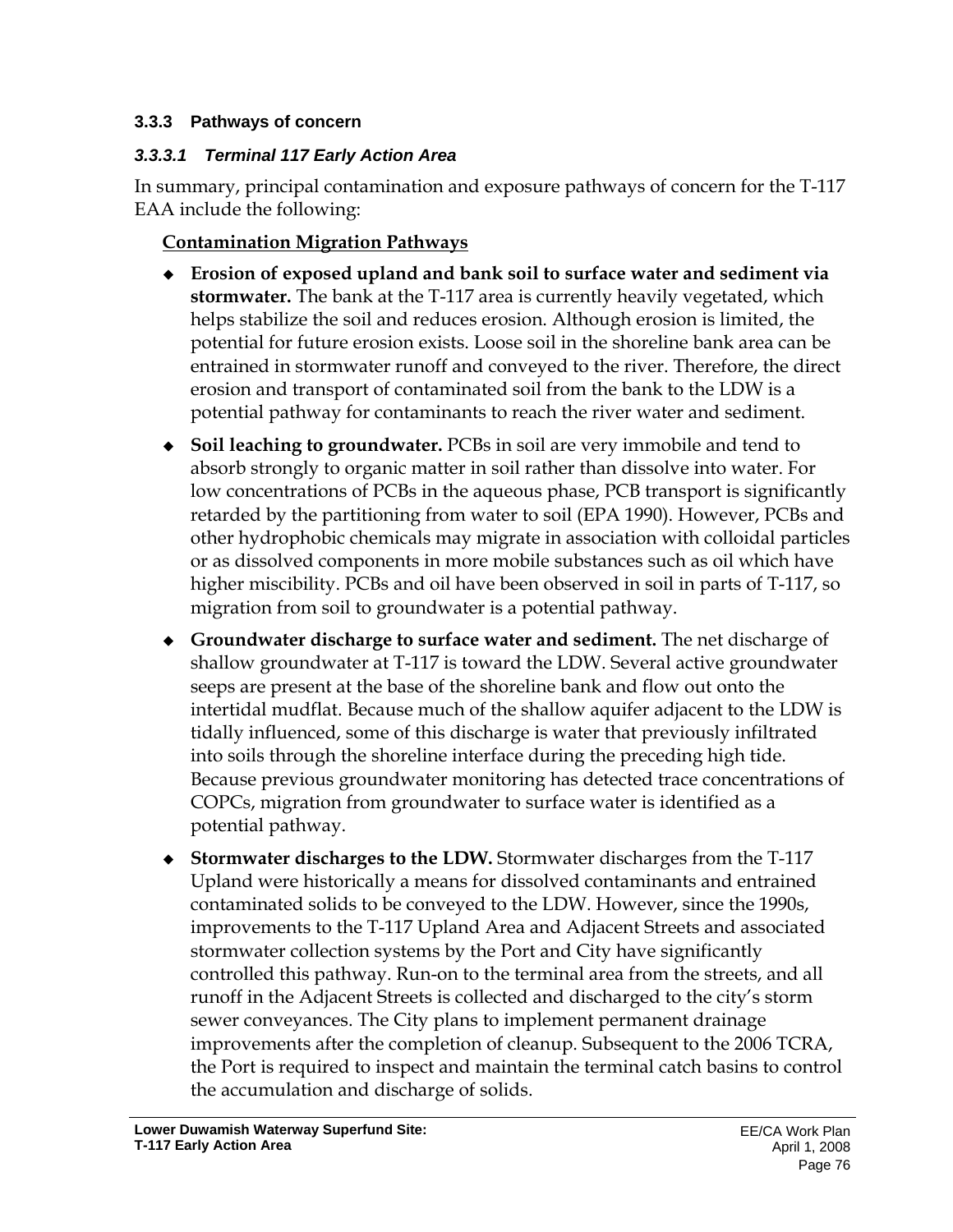#### **Exposure Pathways**

- **Erosion of bank soil as fugitive dust in outdoor air.** The generation of fugitive dust is a potential concern in areas where there are exposed and contaminated surface soils. The majority of T-117 is paved. Areas of exposed soil on the upper bank have been covered with a geotextile fabric and layer of clean gravel to mitigate the potential for fugitive dust generation. There is the potential for exposure via inhalation by workers or nearby residents if fugitive dust is generated during construction activities.
- **Direct contact with soil.** Direct contact is a concern in areas where impacted soil is uncapped, such as in the bank, or where contaminated soil could become exposed during construction. Workers or residents in the T-117 EAA or vicinity could potentially come into direct contact with impacted soil. In the T-117 Upland Area and Adjacent Streets, Port and City workers as well as residents are currently protected from coming into direct contact with impacted soil because those portions of the T-117 EAA are paved. There is the potential for future direct contact if workers (e.g., utility workers) excavate into areas of contaminated soil beneath the pavement without proper controls.

#### *3.3.3.2 Recontamination assessment areas*

### *Basin Oil*

Principal pathways of concern for chemical migration from the T-117 RAAs include the migration of potentially contaminated groundwater from the Basin Oil facility toward the Adjacent Streets and T-117 Upland Area. However, groundwater monitoring at the well located on the Basin Oil property and nearby wells located on theT-117 Upland Area that are in close proximity to soils with elevated concentrations of PCBs has not shown a consistent pattern of association between PCBs in soil and those in groundwater. These observations and the very low solubility of PCBs suggest that the presence of a groundwater transport pathway for PCBs from Basin Oil to the Adjacent Streets or T-117 upland is unlikely. However, in light of the operational history of Basin Oil, and the potential for TPH soil contamination there, the potential does appear to exist for off-site TPH migration in groundwater. Data are anticipated from the ongoing cleanup activities at Basin Oil that will likely provide more information.

For historical context, potential pathways related to historical operations and features at the Basin Oil site are summarized in the following paragraphs. Ecology (2005) described the control systems that were in place to prevent soil and groundwater contamination during Basin Oil operations. The tank storage areas on the northern and southern portions of the Basin Oil property were equipped with secondary containment systems; though, as noted earlier, there were concerns about the adequacy of these containment systems, and secondary containment was apparently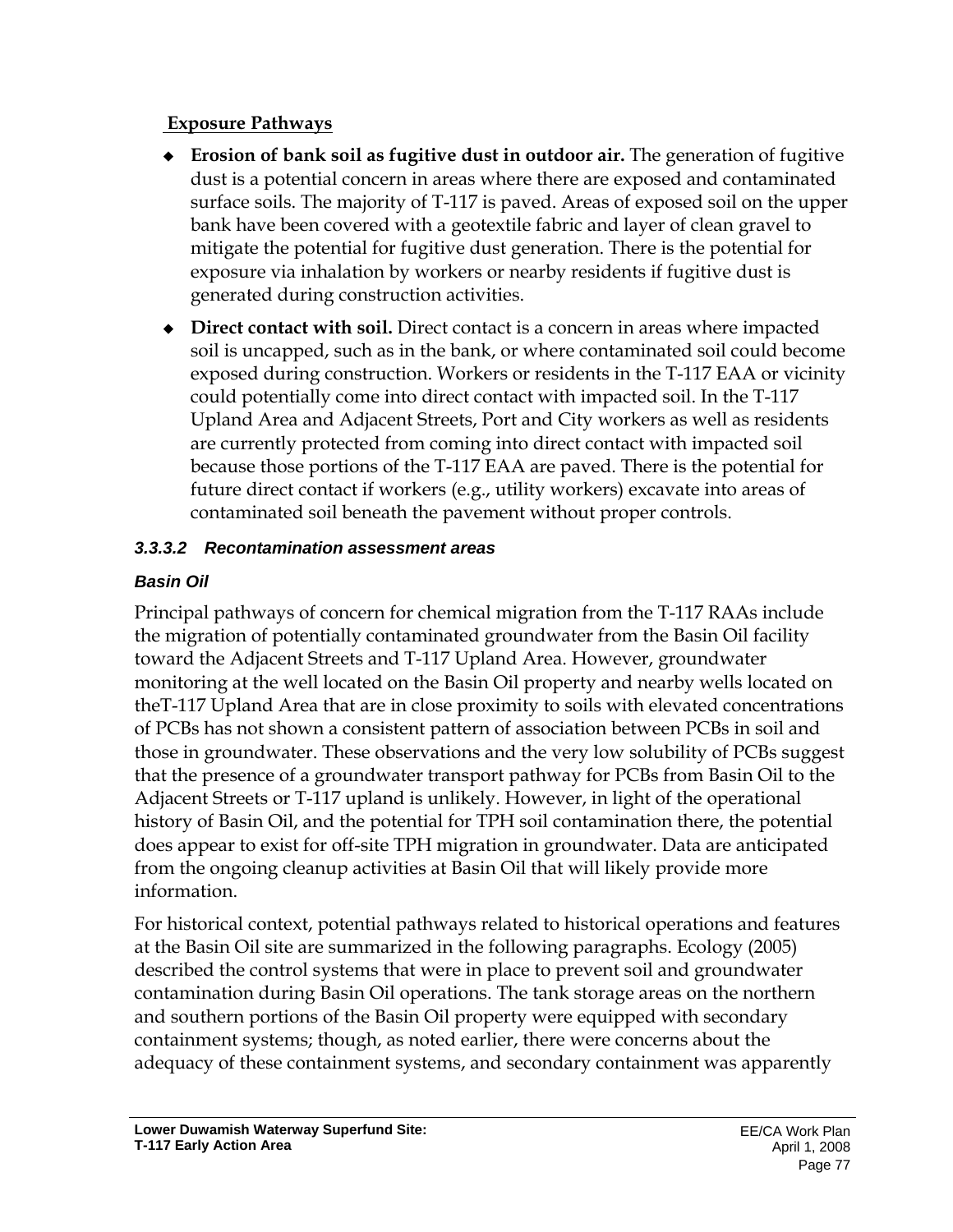not always present on the southern portion. Water from the containment systems was collected and shipped offsite for disposal.

Runoff from the yard area outside containment on the north end of the Basin Oil property was routed to an oil/water separator and then discharged to Dallas Avenue S. During an inspection, Ecology (Stone 2000) noted concerns about the adequacy and maintenance of the separator. Runoff from the yard area outside containment on the south end of the property sheet flowed to the east and discharged to Dallas Avenue S. An oil/water separator at the southwest end of the property was plumbed to discharge onto 17th Avenue S may have been used to treat this water. The separated oil layer in the oil/water separators was skimmed off and processed as used oil.

The north half of the site was largely paved, but there were unpaved areas on the south half of the site. Activities conducted in the unpaved areas included storage and decommissioning of used USTs and ASTs and storage of vehicles, equipment, crushed oil filters, and bags of absorbents (Stone 2000).

During an Ecology site inspection, the property owner was questioned about a complaint by a former Basin Oil employee that oily wastes had been flushed down a toilet, and the property owner responded that this was a disgruntled, problem employee (Ecology 1993). This raises questions about the contents and integrity of the septic system, about which no other information is available in regulatory inspection reports.

Surface runoff from the Basin Oil site to the T-117 EAA is currently controlled as a result of recent temporary improvements to the surrounding streets. Future runoff from Basin Oil could be a transport mechanism of potential concern if site cleanup activities fail to adequately address surface contamination that may be present. In addition, potentially contaminated soil could be transported by vehicles exiting the property. However, the City plans to implement permanent drainage improvements to the adjacent streets post cleanup.

### *South Park Marina*

Groundwater migration and soil erosion could be pathways for chemicals dissolved in groundwater and present in contaminated surface soil to migrate onto the T-117 upland area from the Marina. PCB concentrations detected in the soil samples in the vicinity of the southeast corner of the Marina are not sufficiently elevated to cause an exceedance of the MTCA Method A screening criteria for unrestricted residential land use should those soils erode and migrate to the T-117 EAA.

Three surface sediment samples (73-G, 74-G, 84-G) were collected along the area just offshore of the southern portion of the Marina property (see Map 2-5 and Section 2.3.6.2). All three samples had PCB concentrations that ranged well below the SQS for PCBs, indicating that PCBs from the Marina bank do not have a significant impact on the sediment below. Recent sampling activities conducted by SAIC included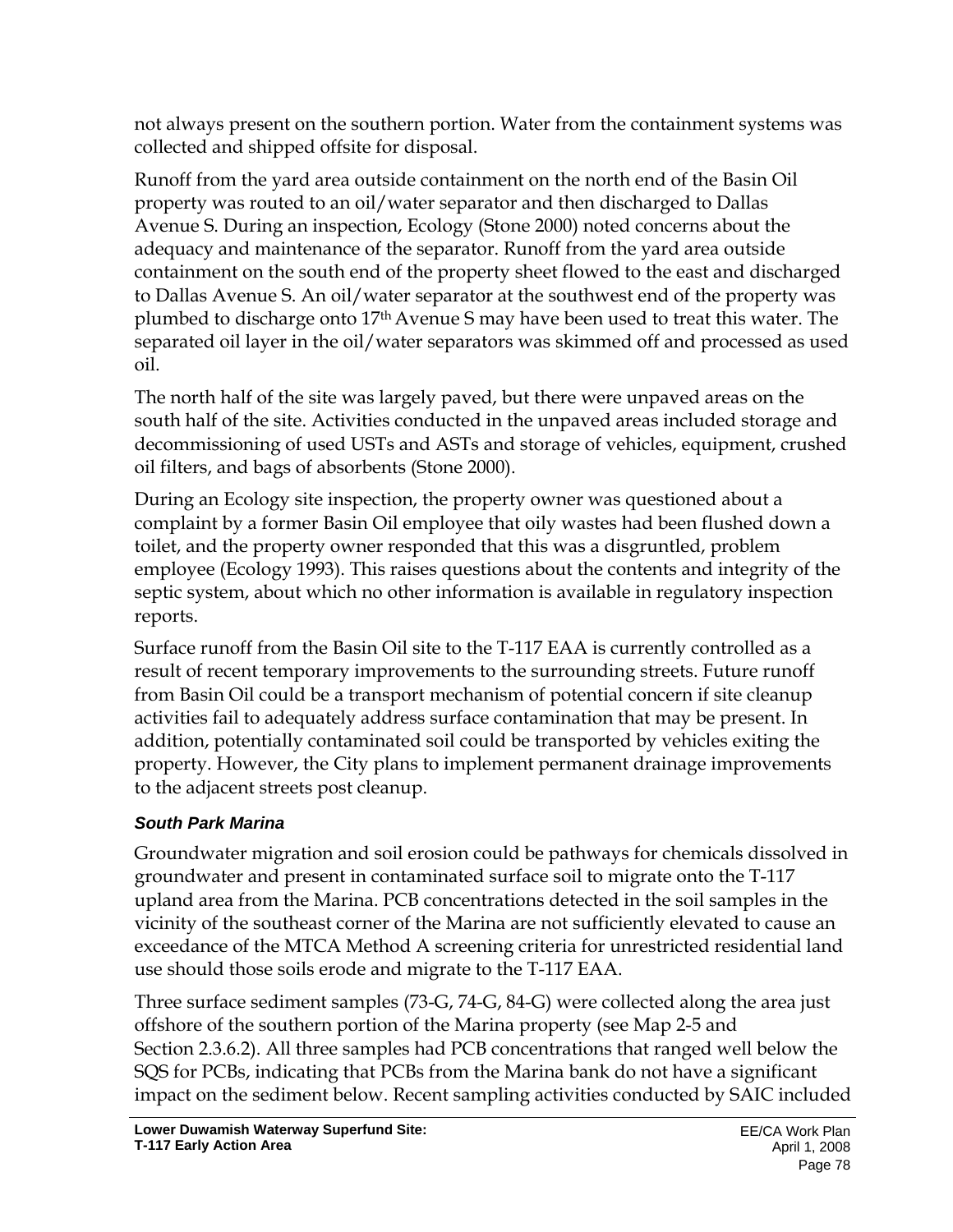groundwater monitoring, the results of which (when available) will likely help to characterize the groundwater to sediment pathway from the Marina to downgradient areas.

# **3.4 PRELIMINARY EAA BOUNDARY DEFINITION**

### **3.4.1 Preliminary EAA boundary**

The preliminary EAA boundary (Map 1-1) consists of an aquatic (sediment) portion upland (soil) portion. The preliminary T-117 EAA boundary encompasses the Sediment Study Area, the T-117 upland Area, and the Adjacent Streets. This EAA boundary is preliminary and subject to further review in the EE/CA. The details on how the preliminary EAA boundary was determined for each area of the EAA are provided below.

### *Sediment Study Area*

The Sediment Study Area was originally determined in the summary of existing information and data gaps analysis report for the T-117 EAA (Windward et al. 2003). The original Sediment Study Area boundary was based on incorporating all of the sediment in the aquatic portion of the T-117 EAA in front of the T-117 Upland Area out to the navigation channel, except for the portion of the Marina that extends into the T-117 aquatic portion. In this EE/CA work plan, the northern and southern limits of the Sediment Study Area boundary have been expanded to include sample locations where concentrations of COPCs in the sediment may potentially be associated with the T-117 EAA.

### *T-117 Upland Area*

The T-117 upland Area boundary is the T-117 upland property boundary. The soil removal boundary(s) within the property boundary will be identified through an evaluation of soil sampling results compared to screening criteria in the EE/CA.

### *Adjacent Streets*

The Adjacent Streets boundary was determined by comparing soil concentrations of preliminary COPCs that exceeded MTCA screening criteria for unrestricted land use. The Adjacent Streets boundary was delineated based on an evaluation of over 300 soil, street dust, and catch basin samples collected throughout the streets ROW and neighborhood yards in the vicinity of the T-117 Upland Area.

### **3.4.2 Preliminary sediment removal boundary**

A preliminary sediment removal boundary (shown by a dashed line on Map 1-1) is located within the Sediment Study Area boundary. The preliminary sediment removal boundary was originally defined in the previous EE/CA (Windward et al. 2005) by comparing the sediment chemical concentrations within the Sediment Study Area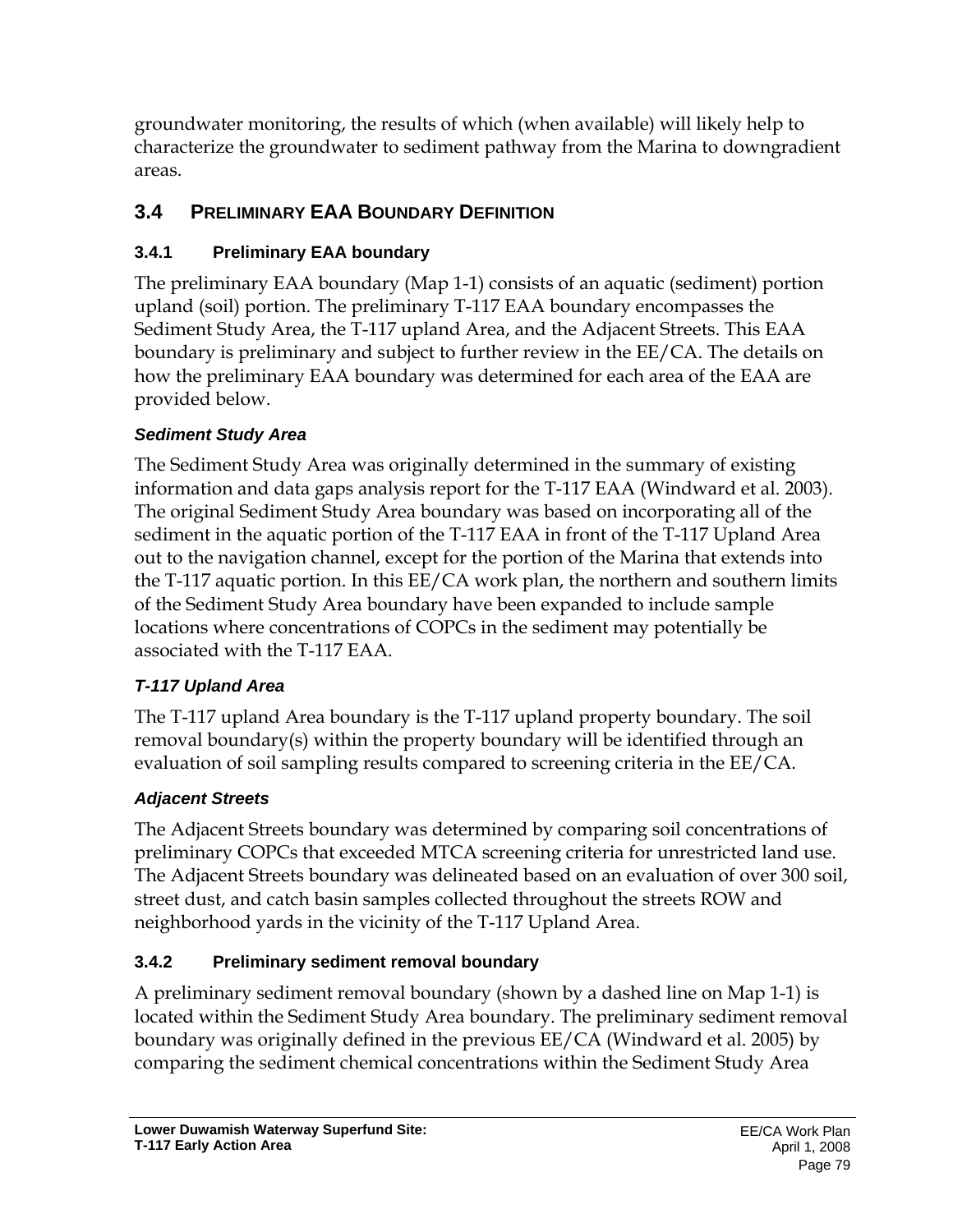with SMS criteria. The following were considered in determining the preliminary sediment removal boundary:

- Results of 182 samples within the sediment study area boundary
- Inclusion of surface sediment PCB concentrations above the CSL (65 mg/kg OC)], which have a greater potential for adverse effects on biological resources, thus requiring an evaluation of cleanup alternatives as defined by SMS
- $\bullet$  Sediment outside of the preliminary removal boundary, to the navigation channel line and up to 300 ft north and south of the boundary, has an average PCB concentration of 8.4 mg/kg OC, which is below the SQS criteria for PCBs (12 mg/kg OC)
- An observed spatial trend, in which PCB concentrations are higher near the shoreline and gradually decrease with distance from the shoreline
- Inclusion of Marina sediments that do not meet Puget Sound Dredged Disposal Analysis (PSDDA) guidelines of the Dredged Material Management Program (DMMP) for the open-water disposal of PCBs

Sediment quality within the sediment study area boundary will be further evaluated in the EE/CA as described below.

#### **3.4.3 Approach to finalizing the sediment removal boundary**

The location of the preliminary sediment removal boundary will be re-examined during the EE/CA in conjunction with the final removal action objectives (RAOs) for the site as a means of defining the final NTCRA removal boundary for the entire T-117 EAA. The final NTCRA removal boundary will be decided when the EPA signs an action memorandum following approval of the EE/CA.

Specific factors to be considered in the EE/CA include:

- COPC concentrations in sediment that exceed SMS
- ◆ Preliminary RAOs as defined for the LDW RI/FS
- Implementation requirements of the selected removal technologies and alternatives evaluated in the EE/CA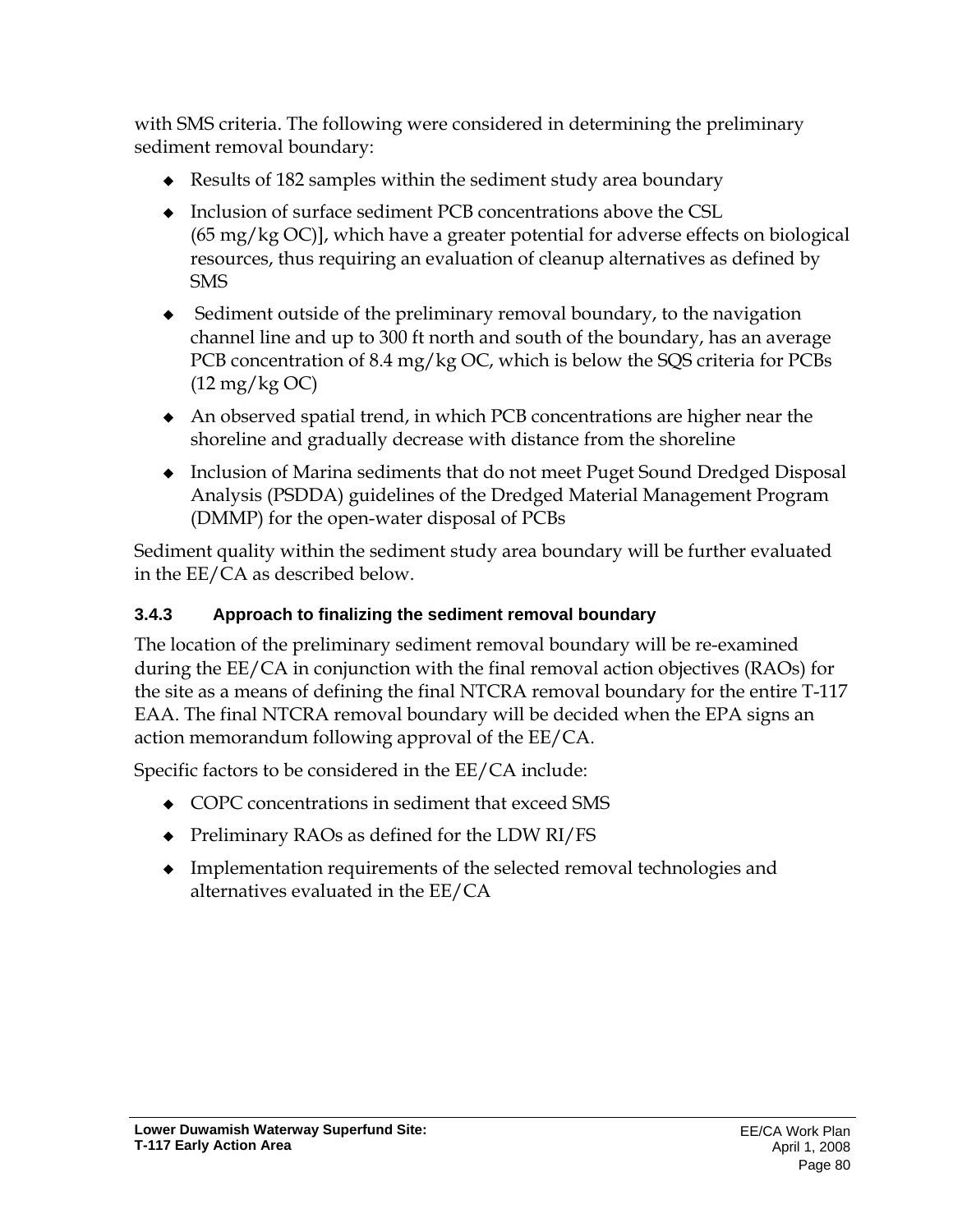# **4 Identification of Removal Action Goals and Objectives, Regulatory Requirements, and Guidance**

#### **4.1 REMOVAL ACTION SCOPE**

The anticipated removal action will address contamination within the limits of the T-117 EAA. The scope will include removal of soil in the T-117 Upland Area and the Adjacent Streets and removal of sediment or a combination of removal and capping in the Sediment Study Area within the final removal boundaries. The removal action will also include site restoration elements such as backfilling, street paving, drainage, and final grading. The scope of the EE/CA also includes an assessment of recontamination potential from adjacent properties, as described in Section 8 of this work plan. If recontamination potential from Basin Oil or the Marina is identified, control of the sources by the respective property owners may be necessary prior to the commencement of the T-117 EAA NTCRA.

#### **4.2 REMOVAL ACTION GOALS, OBJECTIVES AND SITE USE CONSIDERATIONS FOR THE T-117 EAA**

The removal action goal for the T-117 EAA NTCRA specifies what is to be achieved by the removal action by addressing risks or by controlling or eliminating specific exposure pathways. The objectives are specific measures that meet the action goal and future site-specific CULs while meeting the statutory limits and ARARs to the extent practicable (EPA 1993). The T-117 EAA consists of both aquatic and upland portions; therefore, the removal action goals, objectives, and cleanup criteria are determined, to some degree, by the types of environments and contaminant conditions encountered in each portion of the T-117 EAA.

The goal of the removal action for the T-117 EAA upland portion was set forth by EPA in their assessment of reasonably anticipated future land use (Appendix E). The goal of the removal action for the T-117 sediments is to reduce exposure to ecological and human receptors and thereby reduce or eliminate adverse effects on biological resources in the T-117 EAA, as set forth in the ASAOC. EPA's assessment also directs the Port and City to develop removal alternatives that are consistent with these goals and thus provide a site that is suitable for a range of final site uses, not just those limited to industrial activities. EPA's assessment concludes that reasonably anticipated future land uses could include a variety of non-industrial uses, including river and/or shoreline habitat, public access, recreational amenities or commercial facilities, in addition to potential future uses retaining industrial activities. The Port is examining habitat restoration alternatives for portions of the T-117 EAA and will be evaluating those alternatives in the context of potential arrangements related to natural resource damage settlements or settlement credit banking. The EE/CA will be coordinated with that process to ensure that the EE/CA includes one or more alternatives that are compatible with habitat restoration.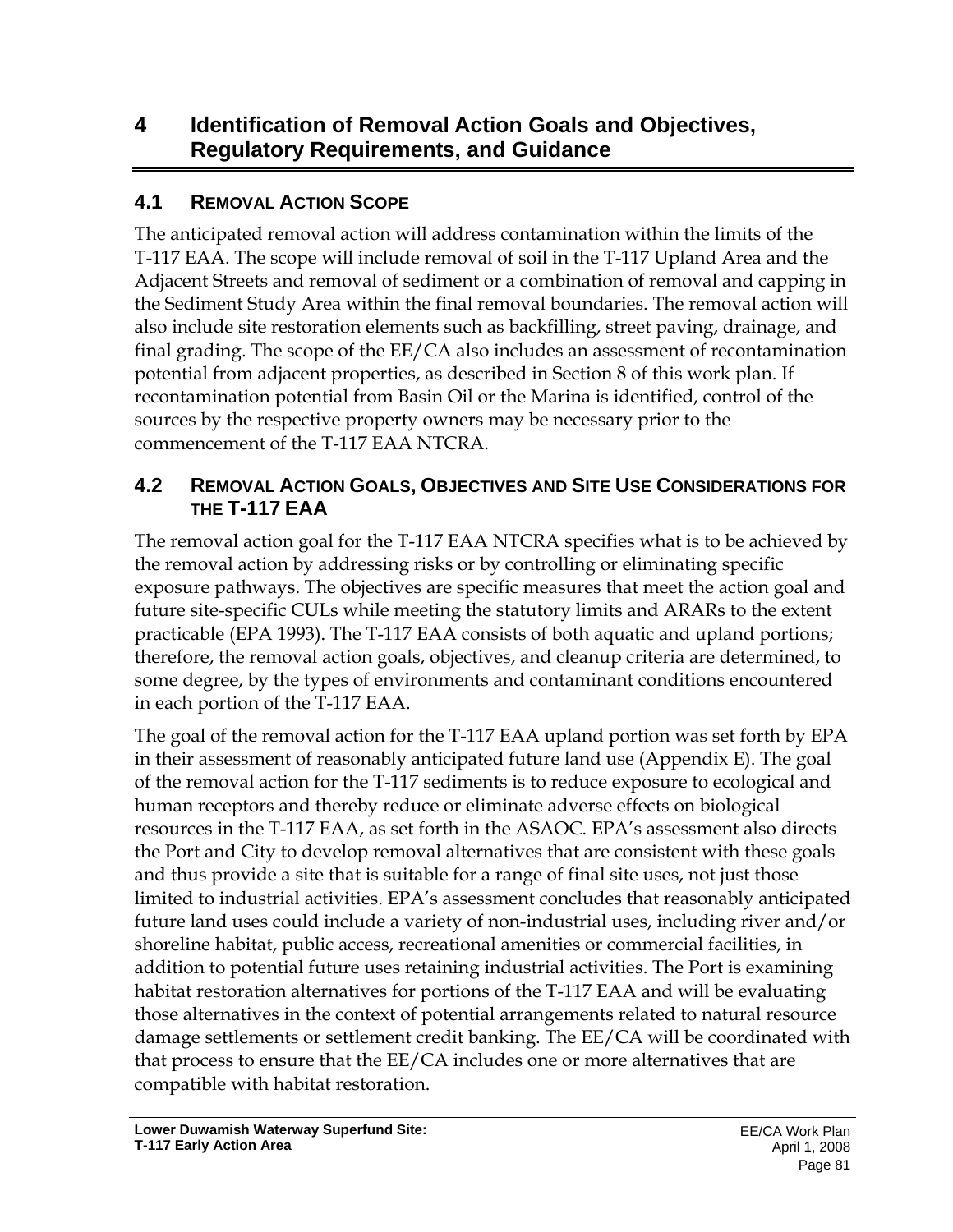The following RAOs are recommended by EPA for the T-117 EAA removal action as a means of meeting the stated goals:

- Reduce contaminant concentrations in surface sediment (biologically active zone, 0 to 10 cm) within the removal boundary to below the SQS for PCBs (12 mg/kg OC).
- Ensure that any remaining bank and upland soil contamination at the T-117 EAA will not be released into the waterway and result in unacceptable human and ecological exposures.
- Ensure that any contaminant concentrations in upland soils within the T-117 removal boundary are protective of human health and the environment for current and reasonably anticipated future land use.
- Ensure that NTCRA measures are effective for the long term (i.e., are not influenced by erosion) and are consistent with long-term cleanup objectives for the LDW.
- Reduce contaminant concentrations in T-117 upland Area and adjacent street soil to allow unrestricted site use.
- Prevent or reduce the potential for the migration of contaminants to the LDW at concentrations that may cause exceedances of SMS criteria for COPCs.
- Complete cleanup and site restoration in accordance with applicable federal, state, and local regulatory requirements and guidance.

### **4.3 RECONTAMINATION ASSESSMENT GOALS AND OBJECTIVES**

The goals of the recontamination assessment are to:

- Increase the likelihood of the permanence of the NTCRA
- Minimize the potential for recontamination of soil, groundwater, and sediment that could result from the influx of COPCs from adjacent properties where they may be present because of historical or ongoing site operations or conditions

The recontamination assessment will evaluate potential offsite upland sources within the RAAs and the potential pathways for contaminants from those sources to be conveyed to the T-117 EAA. These goals will be reiterated in the EE/CA and will serve as criteria for evaluating the adequacy of the recontamination assessment outlined in Section 8.

#### **4.4 PRELIMINARY REVIEW AND ANALYSIS OF REGULATORY REQUIREMENTS AND GUIDANCE**

Potential regulatory requirements and guidance for removal activities within the LDW were identified in the Phase 1 RI (Windward 2003a). Most of these are relevant to the preliminary removal alternatives for sediments identified in this work plan and the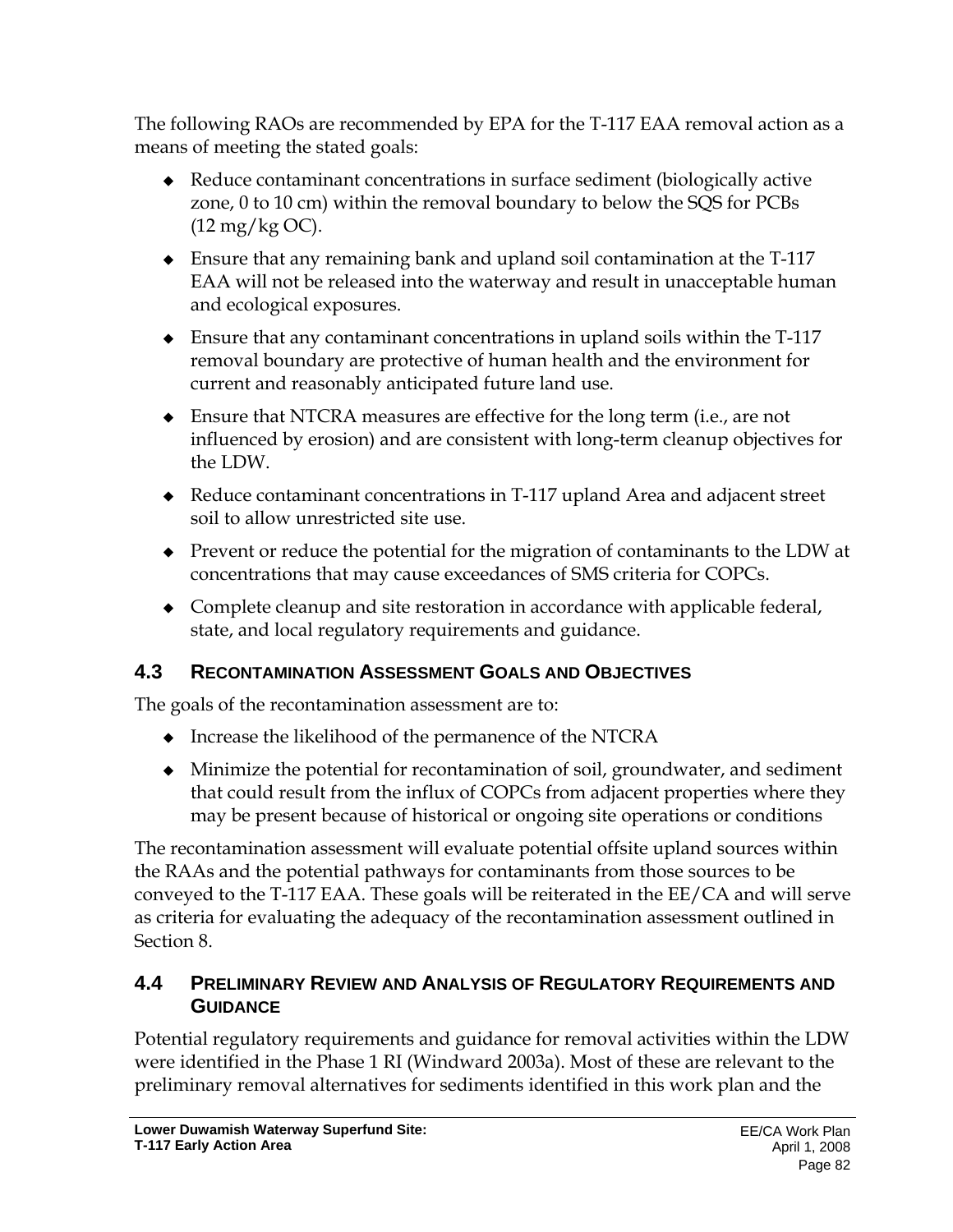detailed evaluation of alternatives to be included in the EE/CA. A preliminary review and analysis of these requirements is provided below for selected regulations, including CERCLA, TSCA, MTCA, and SMS. The applicability of these regulations, as well as other regulatory requirements and guidance will be evaluated in further detail in consultation with EPA during the preparation of the EE/CA. The approach for further identifying and describing ARARs for the T-117 removal action alternatives is discussed in Section 4.3.

Table 4-1 presents a preliminary list of potential regulatory requirements that have been identified for the T-117 EAA. Details of some of the more comprehensive federal and state regulations (i.e., CERCLA, TSCA and MTCA) follow Table 4-1.

| <b>SOURCE</b>                                                                                                                     | <b>REQUIREMENT</b>                                                                                                                                                                                                                                                                                                                                                                                                                                                                  |
|-----------------------------------------------------------------------------------------------------------------------------------|-------------------------------------------------------------------------------------------------------------------------------------------------------------------------------------------------------------------------------------------------------------------------------------------------------------------------------------------------------------------------------------------------------------------------------------------------------------------------------------|
| <b>Washington State Model Toxics</b><br>Control Act (WAC 173-340-440)                                                             | These regulations are applicable for setting soil and groundwater cleanup<br>levels and establishing institutional controls that may be required for certain<br>cleanup actions.                                                                                                                                                                                                                                                                                                    |
| <b>Federal Water Pollution Control</b><br>Act/ Clean Water Act<br>(33 USC 1251-1376;<br>40 CFR 100-149)                           | Establishes the basic structure for regulating discharges of pollutants into the<br>waters of the United States. Section 404 regulates the discharge of dredged<br>material or fill into navigable waters. Section 401 requires water quality<br>certification for such activities.                                                                                                                                                                                                 |
| <b>Washington State Water Quality</b><br><b>Standards for Surface Waters</b><br>(WAC 173-201A)                                    | Standards for the protection of surface water quality have been established in<br>Washington State. Acute marine criteria are anticipated to be applicable<br>requirement for discharge to marine surface water during sediment dredging.                                                                                                                                                                                                                                           |
| <b>Washington State Sediment</b><br>Management Standards<br>(WAC 173-204)                                                         | Chemical concentration and biological effects standards are established for<br>Puget Sound sediments and are applicable to both alternatives.                                                                                                                                                                                                                                                                                                                                       |
| Construction in State Waters,<br><b>Hydraulic Code Rules</b><br>(RCW 75.20; WAC 220-110)                                          | Hydraulic project approval and associated requirements for construction<br>projects in state waters have been established for the protection of fish and<br>shellfish.                                                                                                                                                                                                                                                                                                              |
| <b>Toxic Substances Control Act</b><br>(TSCA) (40 CFR 761)                                                                        | This regulation pertains to the upland remediation of PCB waste.                                                                                                                                                                                                                                                                                                                                                                                                                    |
| <b>Federal Endangered Species Act</b><br>of 1973 (16 USC 1531 et seq.;<br>50 CFR 200; 50 CFR 402)                                 | This regulation is applicable to any actions performed at this site because this<br>area is potential habitat for threatened and/or endangered species. A<br>biological assessment will be conducted in conjunction with the removal<br>design documents in consultation with NMFS and USFWS. The removal<br>action will comply with the substantive requirements of the act by<br>implementing BMPs for the protection of fish and shellfish, as recommended<br>by NMFS and USFWS. |
| <b>Essential Fish Habitat provisions</b><br>of the Magnuson-Stevens<br>Fishery Conservation and<br>Management Act<br>(50 CFR 600) | Identifies and protects important habitats of federally managed marine and<br>anadromous fish species in consultation with NMFS regarding the potential<br>effects of the action on EFH.                                                                                                                                                                                                                                                                                            |
| US Fish and Wildlife<br><b>Coordination Act</b><br>$(16$ USC 661-667(e))                                                          | Prohibits water pollution with any substance deleterious to fish, plant life, or<br>bird life. USFWS and appropriate state agencies will be consulted to ascertain<br>the means and measures necessary to prevent, mitigate, or compensate for<br>project-related damages or losses to fish and wildlife resources.                                                                                                                                                                 |
| <b>Migratory Bird Treaty Act</b><br>(16 USC 703-712)                                                                              | Governs the taking, killing, possession, transportation, and importation of<br>migratory birds, their eggs, parts, and nests.                                                                                                                                                                                                                                                                                                                                                       |

**Table 4-1. Regulatory requirements that may be applicable or relevant and appropriate to the T-117 EAA**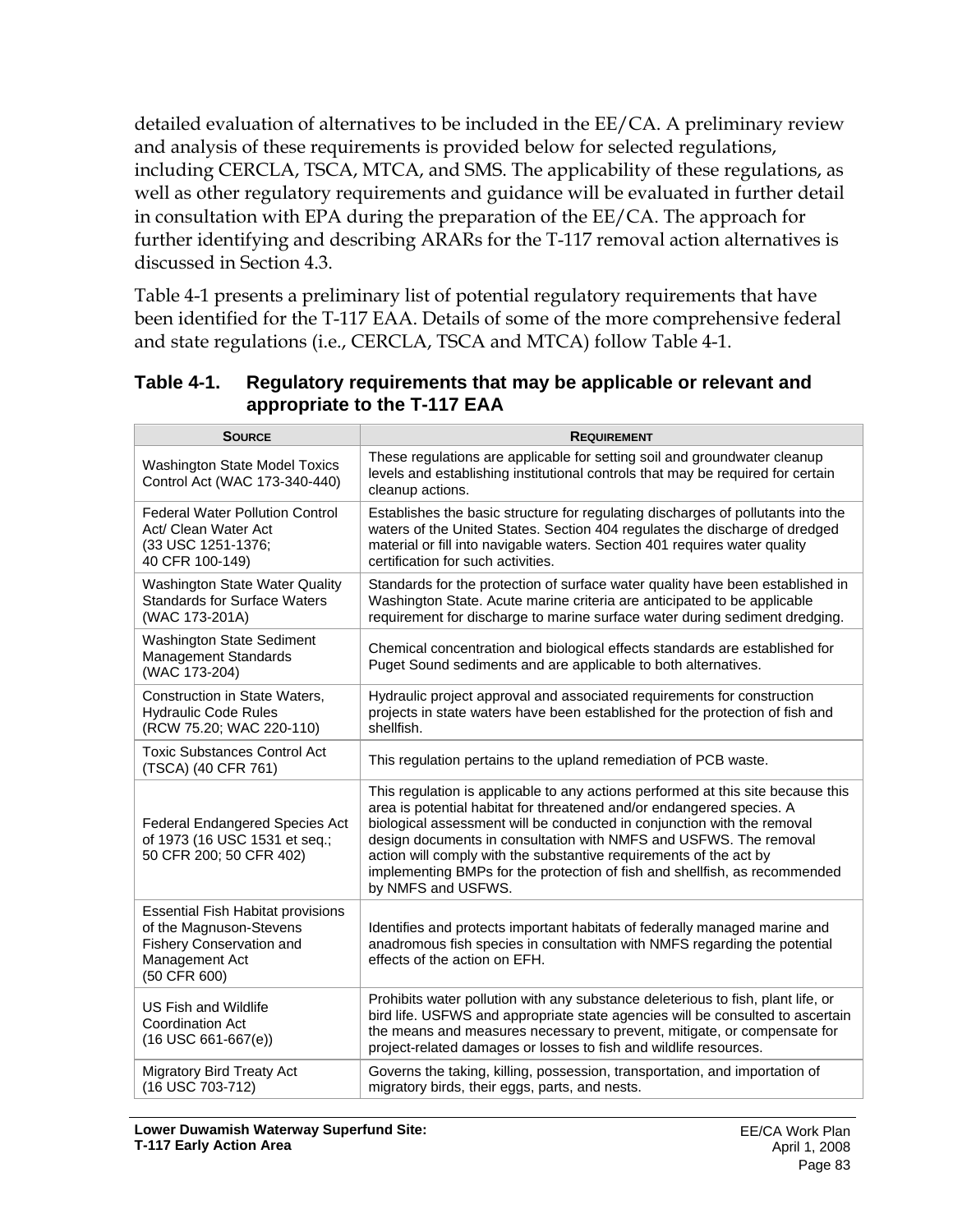| <b>SOURCE</b>                                                                                        | <b>REQUIREMENT</b>                                                                                                                                                                                                                                                                                                                                                                                                                                                                             |
|------------------------------------------------------------------------------------------------------|------------------------------------------------------------------------------------------------------------------------------------------------------------------------------------------------------------------------------------------------------------------------------------------------------------------------------------------------------------------------------------------------------------------------------------------------------------------------------------------------|
| <b>Rivers and Harbors</b><br>Appropriations Act (33 USC 403;<br>33 CFR 322)                          | Section 10 of this act establishes permit requirements for activities that may<br>obstruct or alter a navigable waterway. Activities that could impede navigation<br>and commerce are prohibited. These substantive permit requirements are<br>anticipated to be applicable to actions such as dredging, which may affect the<br>navigable portions of the waterway.                                                                                                                           |
| Solid Waste Handling Standards<br>(WAC 173-350)                                                      | Applicable to the disposal of non-hazardous waste generated during removal<br>activities. These standards set minimum functional performance standards for<br>the proper handling and disposal of solid waste, identify functions necessary<br>to ensure effective solid waste handling programs at both the state and local<br>level, and follow priorities for the management of solid waste as set by the<br>legislature in RCW 70.95, Solid Waste Management - Reduction and<br>Recycling. |
| Washington Dangerous Waste<br>Regulations (WAC 173-303)                                              | The state RCRA program regulations, which operate in lieu of the federal<br>RCRA program in Washington, contain a series of rules that are applicable to<br>the generation, handling, storage, and disposal of dangerous waste.                                                                                                                                                                                                                                                                |
| Native American Graves<br>Protection and Repatriation Act<br>(25 USC 3001 et seq;<br>43 CFR Part 10) | Excavation must cease if Native American burials or cultural items are<br>inadvertently discovered.                                                                                                                                                                                                                                                                                                                                                                                            |
| American Indian Religious<br>Freedom Act<br>(42 USC 1996 et seq.)                                    | Work must stop if sacred religious sites are discovered.                                                                                                                                                                                                                                                                                                                                                                                                                                       |
| National Historic Preservation Act<br>$(16$ USC $470(f)$ ;<br>36 CFR Parts 60, 63, and 800)          | The removal action must be evaluated to avoid, minimize, or mitigate the<br>impact on historic sites or structures, if discovered.                                                                                                                                                                                                                                                                                                                                                             |
| <b>Archaeological Resources</b><br><b>Protection Act</b><br>(16 USC 470 et seq;<br>43 CFR Part 7)    | Removal of archaeological resources is prohibited without a permit.                                                                                                                                                                                                                                                                                                                                                                                                                            |
| Shorelines Management<br>(KCC Title 25)                                                              | Regulates all building, excavation, dredging, and filling within 200 ft of<br>regulated shorelines. Any illegal fill placed after 1972 must be removed.                                                                                                                                                                                                                                                                                                                                        |
| <b>Critical Areas</b><br>(KCC Title 21A.24)                                                          | State law (Growth Management Act) requires local governments to develop<br>regulations to protect critical areas, but the content of these regulations is left<br>to local government discretion, and these ordinances are not subject to state<br>approval. These will be addressed as "To Be Considered" for CERCLA<br>purposes.                                                                                                                                                             |
| BMP - best management practice                                                                       | PCB - polychlorinated biphenyl                                                                                                                                                                                                                                                                                                                                                                                                                                                                 |

| $P = 1$ Dest management practice               | $FUD - DUIVGIIOIIIAIEU DIIIIEIIVI$            |  |  |  |  |
|------------------------------------------------|-----------------------------------------------|--|--|--|--|
| CERCLA - Comprehensive Environmental Response, | RCRA – Resource Conservation and Recovery Act |  |  |  |  |
| Compensation, and Liability Act                | RCW - Revised Code of Washington              |  |  |  |  |
| CFR – Code of Federal Regulations              | TSCA - Toxic Substances Control Act           |  |  |  |  |
| EFH - essential fish habitat                   | $USC - US Code$                               |  |  |  |  |
| KCC – King County Code                         | USFWS - US Fish and Wildlife Service          |  |  |  |  |
| NMFS - National Marine Fisheries Service       | WAC - Washington Administrative Code          |  |  |  |  |
|                                                |                                               |  |  |  |  |

Additional potential ARARs and related requirements include:

- Washington Solid Waste Management Act (RCW 70.95)
- Washington State Shoreline Management Act (RCW 90.58)
- ◆ RCRA (40 CFR 260-268)
- NPDES Construction Stormwater General Permit (RCW 90.48; WAC 173-201A)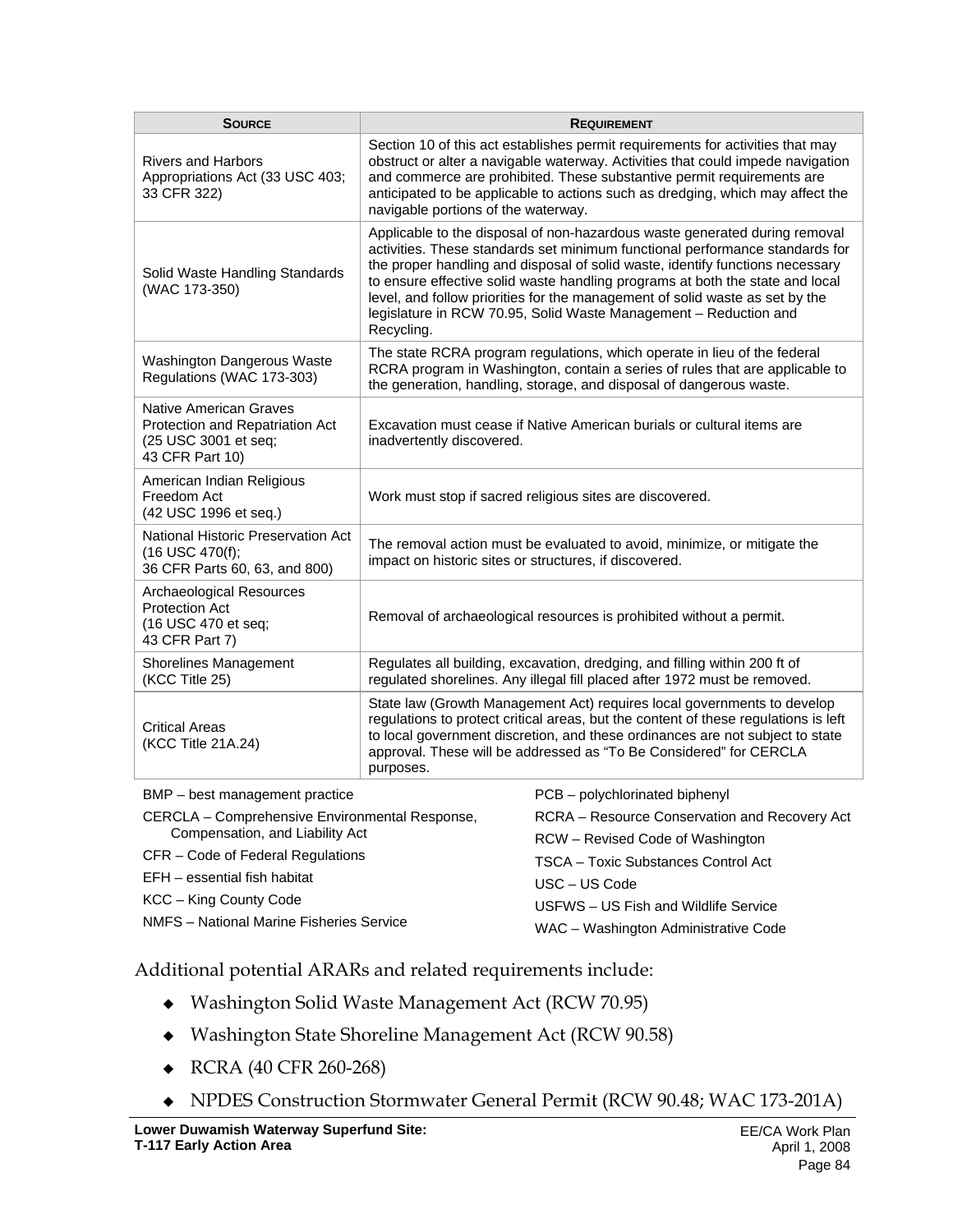- Executive Order for Floodplain Management (Executive Order 11988; 40 CFR Part 6, App. A)
- Federal Emergency Management Agency (FEMA) National Flood Insurance Program Regulations (44CFR 60.3 (d)(3))

### **4.4.1 CERCLA requirements and guidance**

The NTCRA for the T-117 EAA will be conducted under CERCLA, 42 U.S.C. §§ 9601 et seq. (as amended). CERCLA Section 121 (d) requires that a cleanup: 1) be protective and, 2) if any hazardous substance will remain on the site, attain a CUL that complies with any ARAR. The NTCRA will also follow the requirements of the following EPA documents:

- **Guidance on Conducting Non-Time-Critical Removal Actions Under CERCLA (OSWER Directive 9360.0-32) (EPA 1993) –** The guidance describes the essential components of the NTCRA process with particular emphasis placed on conducting the EE/CA. The document sets forth the format for the EE/CA and also provides general guidance on other activities that may be required as part of the NTCRA, such as enforcement, public involvement, and action memorandum preparation by EPA.
- **Reasonably Anticipated Future Land Use at T-117 Early Action Area, Lower Duwamish Waterway Superfund Site, Seattle, Washington (EPA 2007a) –** This letter was issued by EPA Region 10 to clarify the agency's expectations regarding reasonably anticipated future land use at the T-117 EAA as it relates to future removal action decision-making and to set forth the removal action goals and objectives (discussed in Section 4.2). The letter states that although current T-117 land use and zoning is industrial, EPA believes that it is no longer reasonable to conclude that T-117 land use will be restricted to industrial uses. EPA thus concluded that unrestricted land use CULs such as those defined under the relevant sections of MTCA and other ARARs must be considered in the development of removal alternatives.

# **4.4.2 Requirements and guidance under MTCA, TSCA, and SMS**

In addition to CERCLA, the development of remedial action objectives and removal alternatives for the site requires consideration of regulatory requirements established for cleanup in the State of Washington as defined under MTCA (WAC 173- 340). Because PCBs are the primary COPCs at the site, federal regulatory requirements defined under TSCA (40 CFR 761) are applicable. The SMS (WAC 173-204) also govern the development of CULs for LDW sediment.

MTCA governs the investigation and cleanup of hazardous waste sites in the State of Washington. The law sets forth the cleanup process by establishing stringent cleanup standards and providing flexibility to allow cleanups to be addressed on a site-specific basis.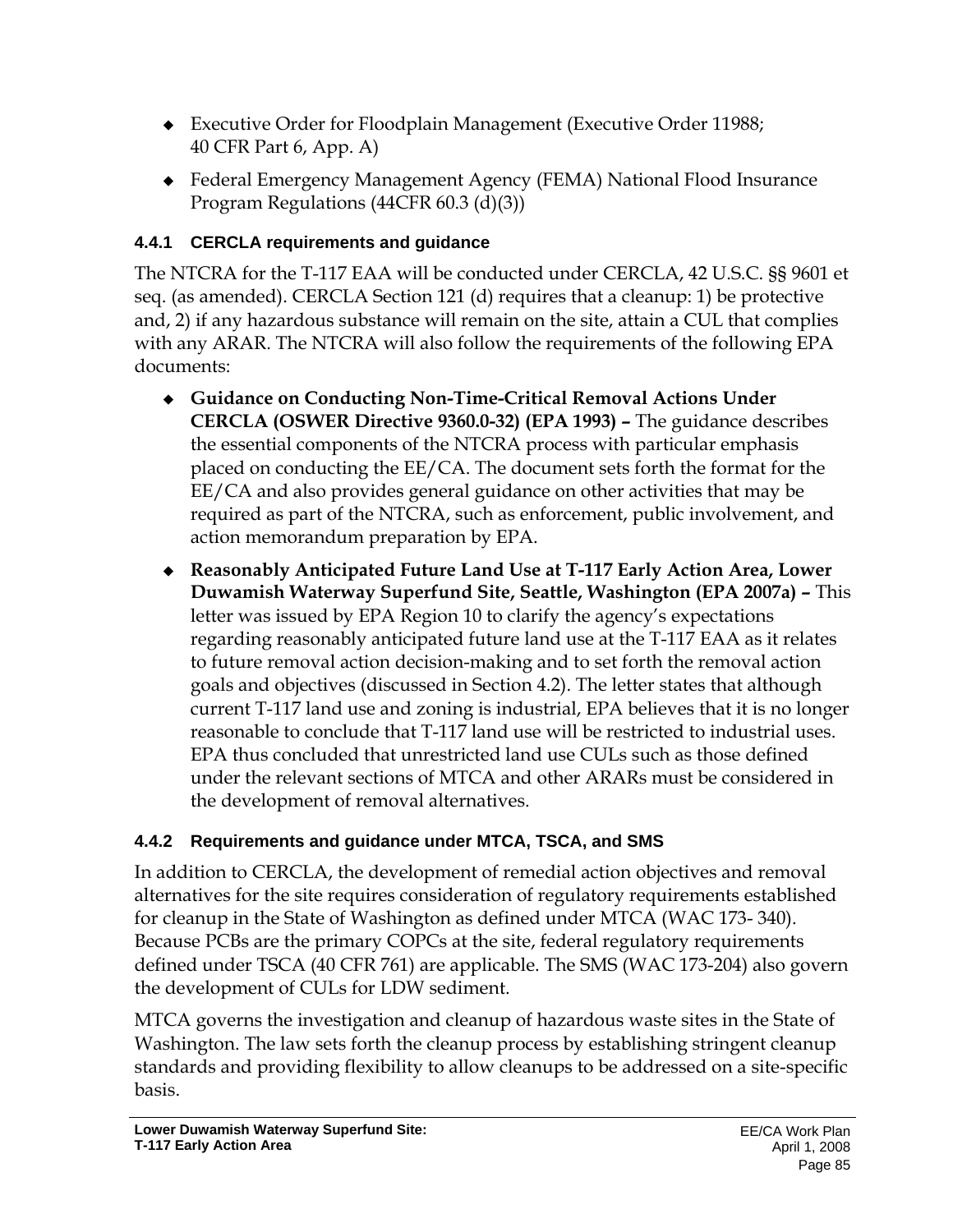MTCA defines three methods for establishing screening criteria that are relevant for T-117 soil and groundwater:

- Method A provides tables of CULs that are protective of human health for common hazardous substances found in soil and groundwater at sites with few hazardous substances. CULs must be at least as stringent as concentrations established under applicable state or federal laws. Method A criteria have been developed for both unrestricted land use and industrial properties.
- Method B criteria are risk-based levels for unrestricted land use. This method is applicable to all hazardous waste sites.
- Method C criteria are less-stringent, risk-based criteria used primarily for industrial properties, as defined by Ecology [WAC 173-340-200 and 745(1)]. The T-117 EAA does not meet the MTCA definition of an industrial property, so CULs established based on Methods A and B for unrestricted land use are likely to apply.

TSCA (40 CFR 761) governs the manufacture, processing, distribution in commerce, use, disposal, storage, and marking of PCBs and PCB items. There are two mechanisms for establishing CULs for PCB remediation wastes: 1) self-implementing onsite cleanup and disposal and 2) risk-based disposal. The self-implementing rule specifies CULs differently for high occupancy areas, such as residences, and low occupancy areas, such as electrical substations. The soil CULs for PCBs at the T-117 EAA were established consistent with the TSCA CUL for high-occupancy areas.

The SMS include numeric chemical standards for contaminants in sediment. Contaminant concentrations need to be at or below the SQS, and this may be achieved by either sediment removal (e.g., excavation, dredging) or capping.

# **4.5 ARARS APPROACH**

The removal action to be identified and recommended in the EE/CA and implemented under CERCLA authority and final RAOs for the site must comply with state and federal ARARs and local regulations to the extent practicable given the site conditions and scope of the removal action (40 CFR 300.415(i)). The final listing, discussion and detailed evaluation of ARARs pertinent to the T-117 removal action will be based on the preliminary listings presented in Section 4.4 and refined as the RAOs and scope of the removal action are refined in the EE/CA. The final ARARs will be applied in the selection of the preferred alternative.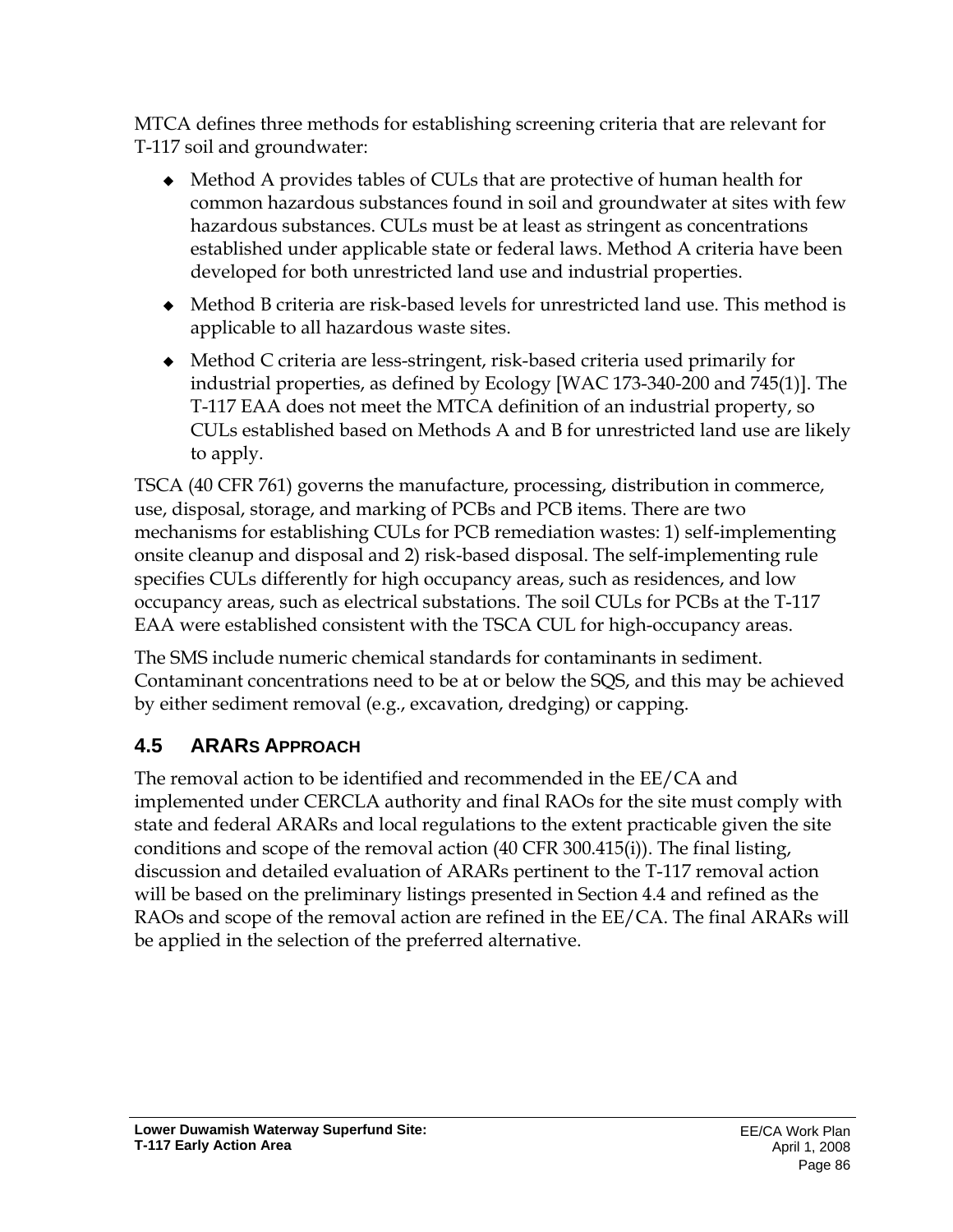# **5 Approach to the Selection of Removal Action Alternatives**

## **5.1 IDENTIFICATION OF REMOVAL ACTION TECHNOLOGIES**

Removal action alternatives in the T-117 EAA will address all areas (i.e., Sediment Study Area, T-117 Upland Area, and the Adjacent Streets) and will therefore include technologies necessary to address submerged and intertidal sediment, as well as upland soil. At this stage, it is appropriate to include a preliminary discussion of removal technologies (i.e., excavation and dredging) and sediment capping. This section also provides a listing of candidate waste disposal and treatment options to set the stage for the further development and evaluation of removal action alternatives in the EE/CA. This section concludes with a description of the work plan tasks that will be performed during the preparation of the EE/CA to:

- $\bullet$  Further develop any additions to the preliminary alternatives identified in this work plan
- Perform the comparative analysis of removal alternatives
- Select one recommended removal action alternative

All alternatives will include preparation of the site for the selected removal action. Examples of these activities include aboveground structural demolition, asphalt removal, well abandonment, site security, soil/sediment staging areas, water management systems and other needed support facilities. A discussion of these adjunct technologies will be included in the final EE/CA.

Actions in the T-117 Upland Area will consist primarily of soil removal (i.e., excavation) for the purpose of subsequent treatment and/or disposal. Upland or "land-based" removal technologies are well known and proven and are discussed further in this section. Upland removal technologies can also be used as a means for excavating contaminated sediment using equipment positioned on the upland portion of the site and working during low tide. This can be an efficient approach when used in conjunction with procedures and safeguards to prevent excessive turbidity in the river during the removal work.

Over-water technologies for addressing intertidal and subtidal sediment include dredging and capping. Sediment caps can be applied offshore of the site through either placement from land (i.e., during low tides) or placement offshore using floating equipment.

### **5.1.1 Land-based technologies**

The primary land-based removal technology under consideration for the T-117 EAA is excavation. Excavation has already been used as the principal means for removing upland soil in the T-117 Upland Area and Adjacent Streets and is also a viable method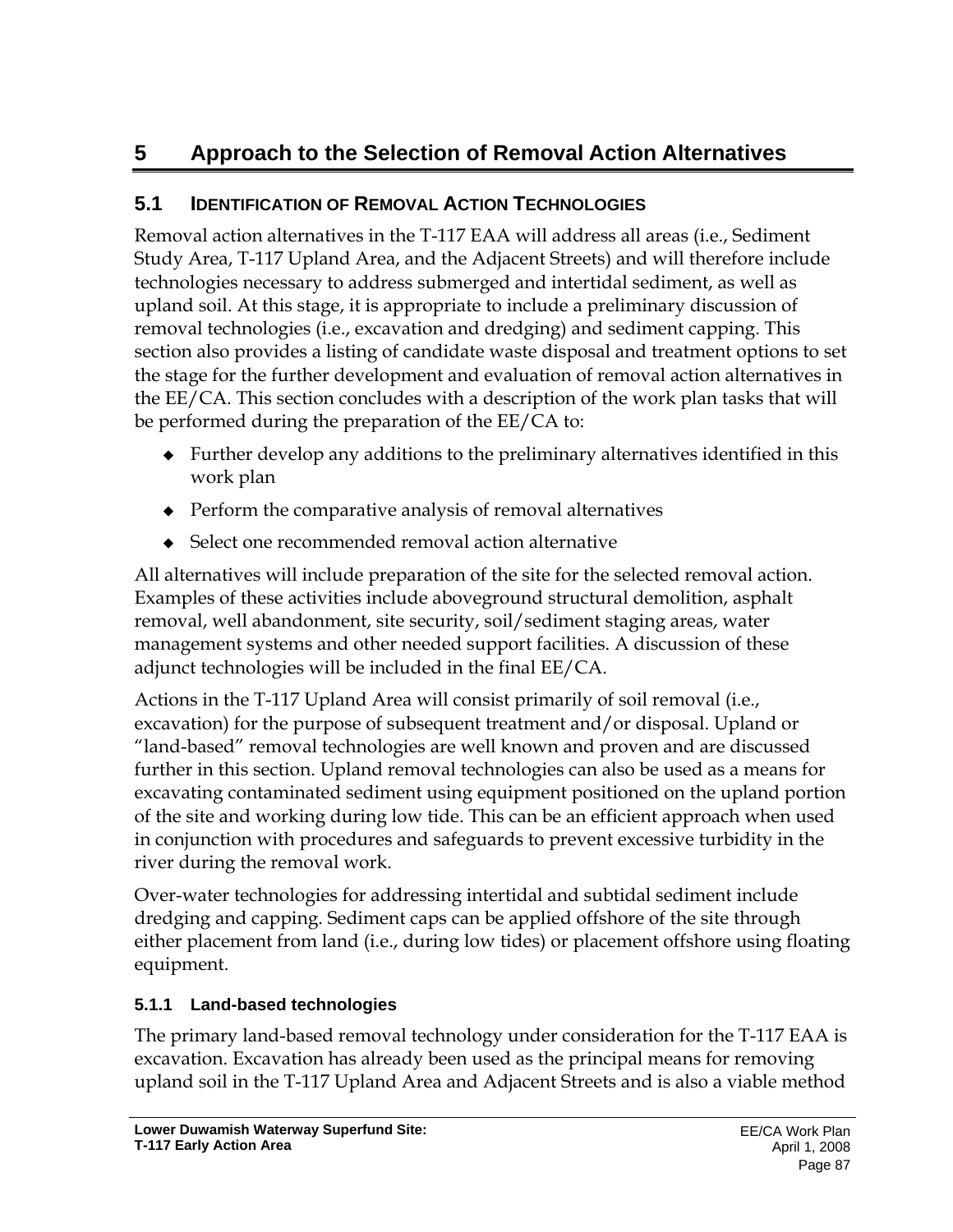for addressing near-shore sediment requiring cleanup. Equipment typically used to accomplish excavation includes backhoes, front-end loaders and dump trucks. Secondary (supporting) technologies include shoring (for deeper excavations and excavations close to structures), soil containers and staging areas, dust control systems, excavation dewatering and water storage and treatment equipment. Contaminated soil or sediment can be excavated, placed in properly lined trucks, and transported to selected treatment or disposal facilities. Truck wash and inspection systems would be required to control the potential for soil track-out during the excavation work. Excavation and the supporting technologies have been successfully applied during previous removal actions and are proven removal methods for this site.

### **5.1.2 Over-water technologies**

Over-water technologies for addressing contaminated sediment at the T-117 EAA include dredging and capping. Both technologies have been applied elsewhere within the LDW and have been proven to be feasible methods for removing or containing contaminated sediment.

### *5.1.2.1 Sediment dredging*

As mentioned previously, upland removal technologies may also be used as a means for removing contaminated sediment from the intertidal mudflat. This approach could be used to remove the most impacted sediment while working from the upland, without significant exposure of the water column to excessive turbidity because excavation would be conducted during low tides. With this approach, only the less-impacted subtidal sediment would need to be addressed by conventional overwater dredging methods.

For subtidal sediment, both mechanical and hydraulic dredging methods are candidate technologies. Mechanical dredging involves lowering a bucket or clamshell to the bottom, excavating the target material, and then lifting the bucket to the surface. The dredged material is placed onto a barge for transport to a placement or offloading site. Some dredges, known as environmental bucket dredges are equipped with specially designed buckets to minimize outflow of contaminated solids during the dredging process. This type of dredge will also be considered as the removal alternatives are more fully developed and evaluated in the EE/CA.

The hydraulic dredging process involves loosening the target material from the bed with some form of agitation equipment, mixing the loosened material with water to form a slurry, and then transporting the slurry to a placement or process site via either a pipeline (pipeline dredge) or via a storage hopper in the hull of the dredge (hopper dredge). Potential dredging methods and equipment will be further discussed and evaluated in the EE/CA.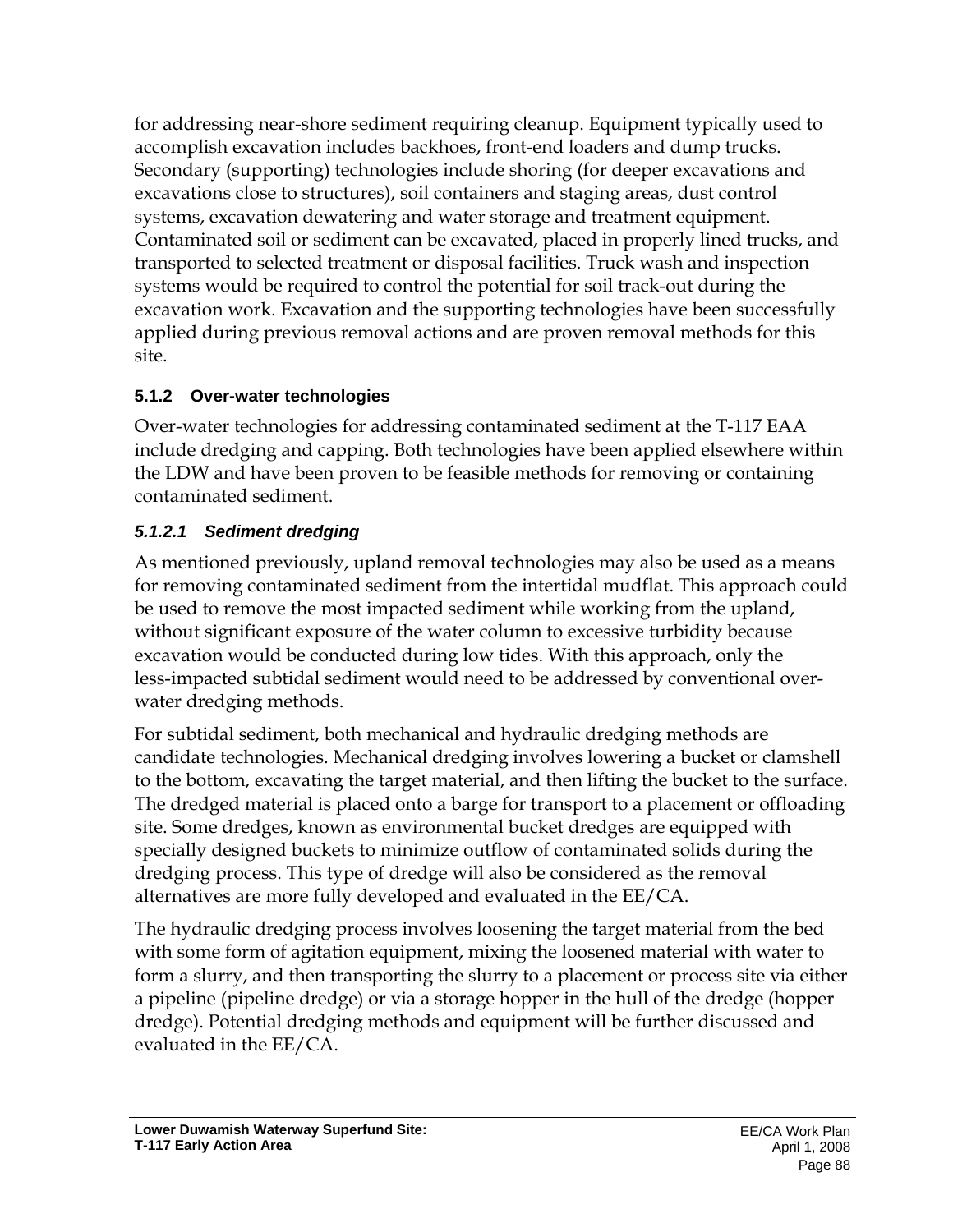### *5.1.2.2 Sediment capping*

Sediment capping could be completed using either upland earthmoving equipment or conventional placement from offshore floating equipment. Capping of the shoreline bank and intertidal mudflat sediment could be completed with upland-based earthmoving equipment (e.g., excavators, front-end loaders, and dump trucks). Clean capping material could be imported to the site in dump trucks or on barges and then placed as engineered fill. The cap would be designed to resist disturbance and re-exposure of the capped materials.

Alternately, capping of subtidal sediment could be completed with floating equipment similar to that used for mechanical dredging. The dredge would use a bucket to collect capping material from a haul barge and place the material on the bed of the waterway. A typical cap design includes a subtidal cap consisting of three layers: a sandy material to provide primary physical and chemical containment of the impacted sediment, an armor layer to protect against erosion, and a surface layer of natural sand and gravel. Capping designs may also include an additional layer, such as a sorbent material (e.g., activated carbon), which can enhance cap performance (via chemical absorption). Potential cap designs and specific structural components will be further discussed and evaluated in the EE/CA and/or incorporated at the removal design stage, if needed and appropriate.

# **5.1.3 Material disposal and treatment**

The EE/CA will also examine and recommend waste management technologies for excavated or dredged soil and sediment. For soil, the EE/CA will include an examination of established technologies, including:

- Soil or sediment washing and separation
- Physical separation methods
- ◆ Solidification
- Thermal technologies (incineration, high-temperature thermal desorption, and low-temperature thermal desorption)
- ◆ Offsite disposal (Subtitle C or D landfills)

Secondary supporting technologies including dewatering, wastewater treatment and transportation will also be considered.

The identification and development of disposal and treatment technologies for sediment in the EE/CA will also take into account the broader range of technologies identified by LDWG in the draft candidate technologies memorandum (RETEC 2005). These sources identify several disposal and treatment technologies that are considered potentially applicable, with particular emphasis on their applicability to remedial actions specific to for the LDW. The EE/CA will focus on demonstrated technologies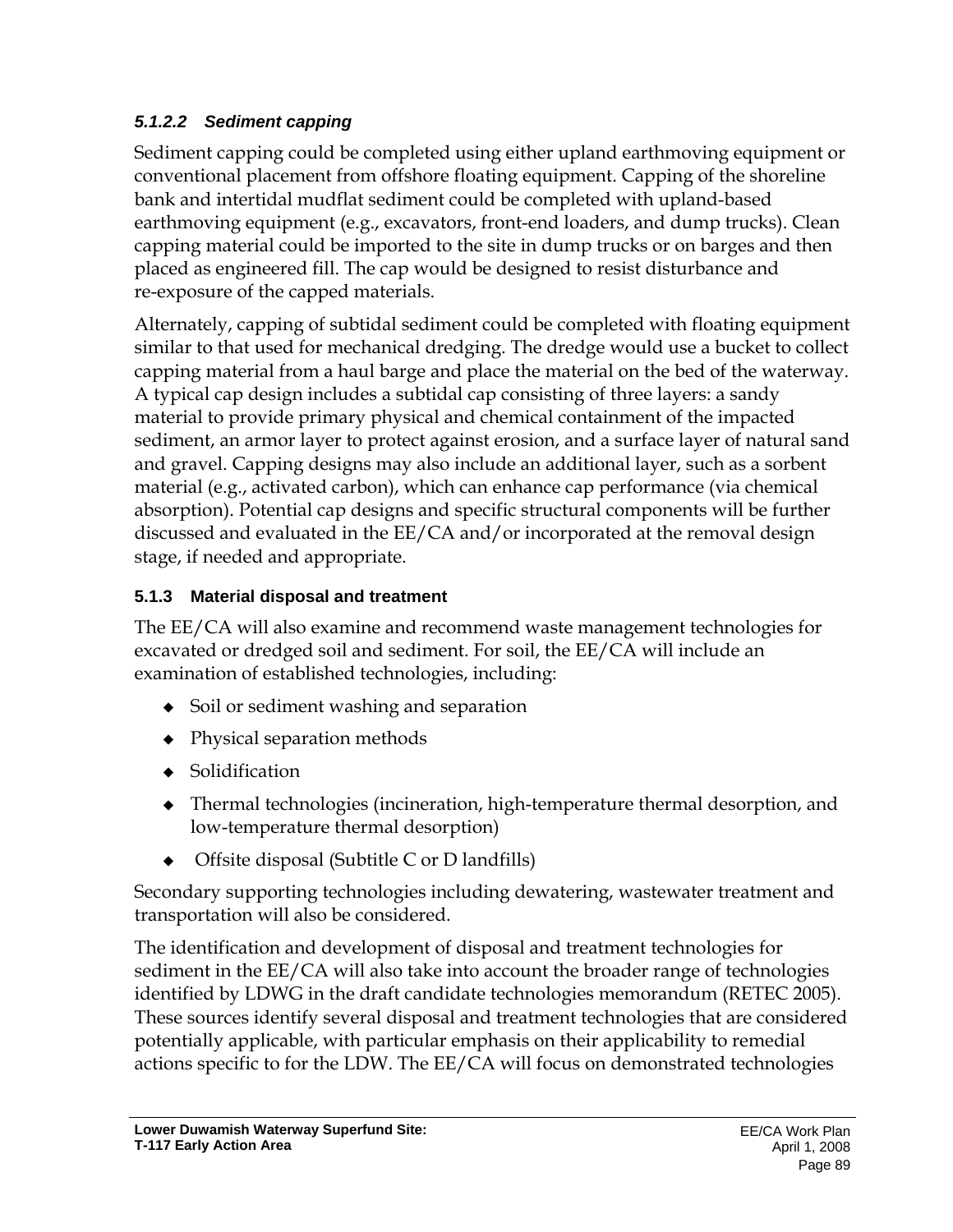appropriate for the size, timeframe, and site-specific conditions of the T-117 EAA and the selected removal alternative.

Each technology will be evaluated in the EE/CA for its applicability to the T-117 removal action. The evaluation will include consideration of expected soil and sediment quantities associated with each removal alternative; physical characteristics; estimated contaminant concentrations and suitable staging/transfer areas for storing, treating, and loading excavated or dredged materials. Technologies will be evaluated and selected based on their estimated effectiveness, implementability, and cost, as well as any input received during the EE/CA public review process.

#### **5.2 IDENTIFICATION AND ANALYSIS OF PRELIMINARY REMOVAL ACTION ALTERNATIVES**

A final list of candidate technologies will be presented in the final EE/CA and used to review and supplement the removal action alternatives. This review process will ensure that:

- All viable alternatives are included and represented in the comparative analysis to be performed in the EE/CA
- All alternatives are sufficiently robust and inclusive of all removal activities, including water management requirements and excavated soil/sediment management options

The preliminary alternatives will be reviewed to ensure they provide as broad a range of removal actions as possible given the specific RAOs for the T-117 EAA mandated by EPA (EPA 2007a). They will also be re-examined in the EE/CA to ensure that they are revised based on any new information that is obtained relative to the data gaps assessment, appropriate for the nature and extent of contamination known to exist at the T-117 EAA and RAAs, and applicable to the T-117 removal action. Treatability studies are not anticipated to be part of the EE/CA process at this time and thus are not included in this work plan. Only the most qualified technologies for treatment and disposal of removed soil or sediment will be included in the final alternatives in the EE/CA. Presumptive remedies are not applicable to this type of site.

# **5.3 COMPARATIVE ANALYSIS OF REMOVAL ACTION ALTERNATIVES**

The evaluation criteria described in NTCRA guidance (EPA 1993) will be applied as a means of comparing the final removal action alternatives in the EE/CA. The three broad criteria and associated subcriteria listed in the EPA guidance are:

 **Effectiveness –** Protectiveness of public health and the community, workers, and the environment and compliance with ARARs (i.e., the ability to achieve removal objectives, including the level of treatment/containment expected, with no concerns regarding residual effects)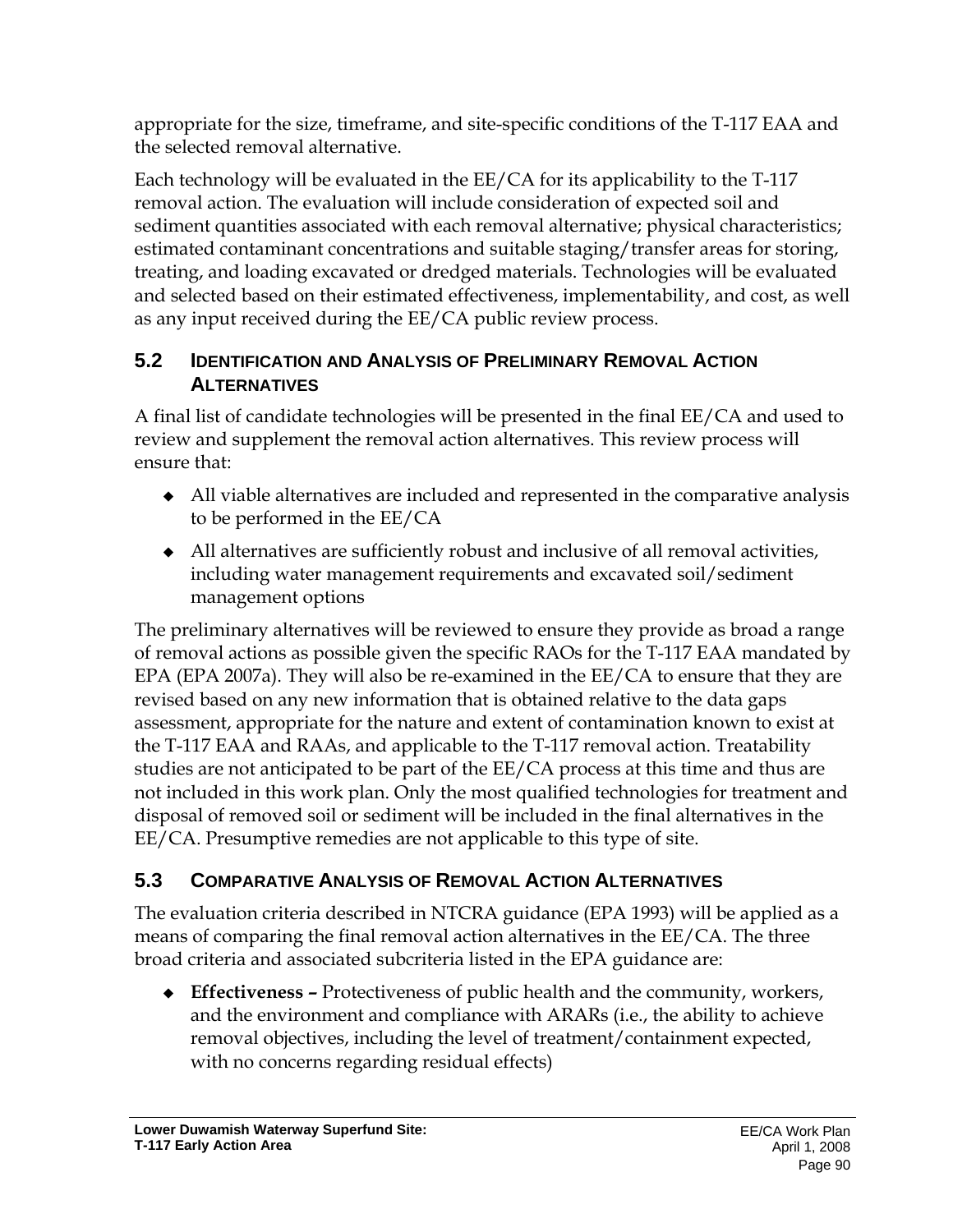- **Implementability** Technical feasibility, availability of equipment and personnel, and administrative feasibility
- **Cost** Including capital, post-removal site control, and present-worth costs

The EE/CA will include a discussion of how the proposed removal action addresses each of these requirements.

### **5.4 SELECTION OF RECOMMENDED REMOVAL ACTION ALTERNATIVE**

The recommended removal action alternative will be described in detail in the EE/CA and will include site diagrams and cross sections to show where specific removal and/or treatment technologies will be applied within each of the T-117 EAA areas (Sediment Study Area, T-117 Upland Area, and Adjacent Streets). The EE/CA will also describe potential environmental impacts during construction and BMPs that could be implemented during construction to minimize the potential for environmental impacts, particularly to the adjacent residential areas, roadways, and the river.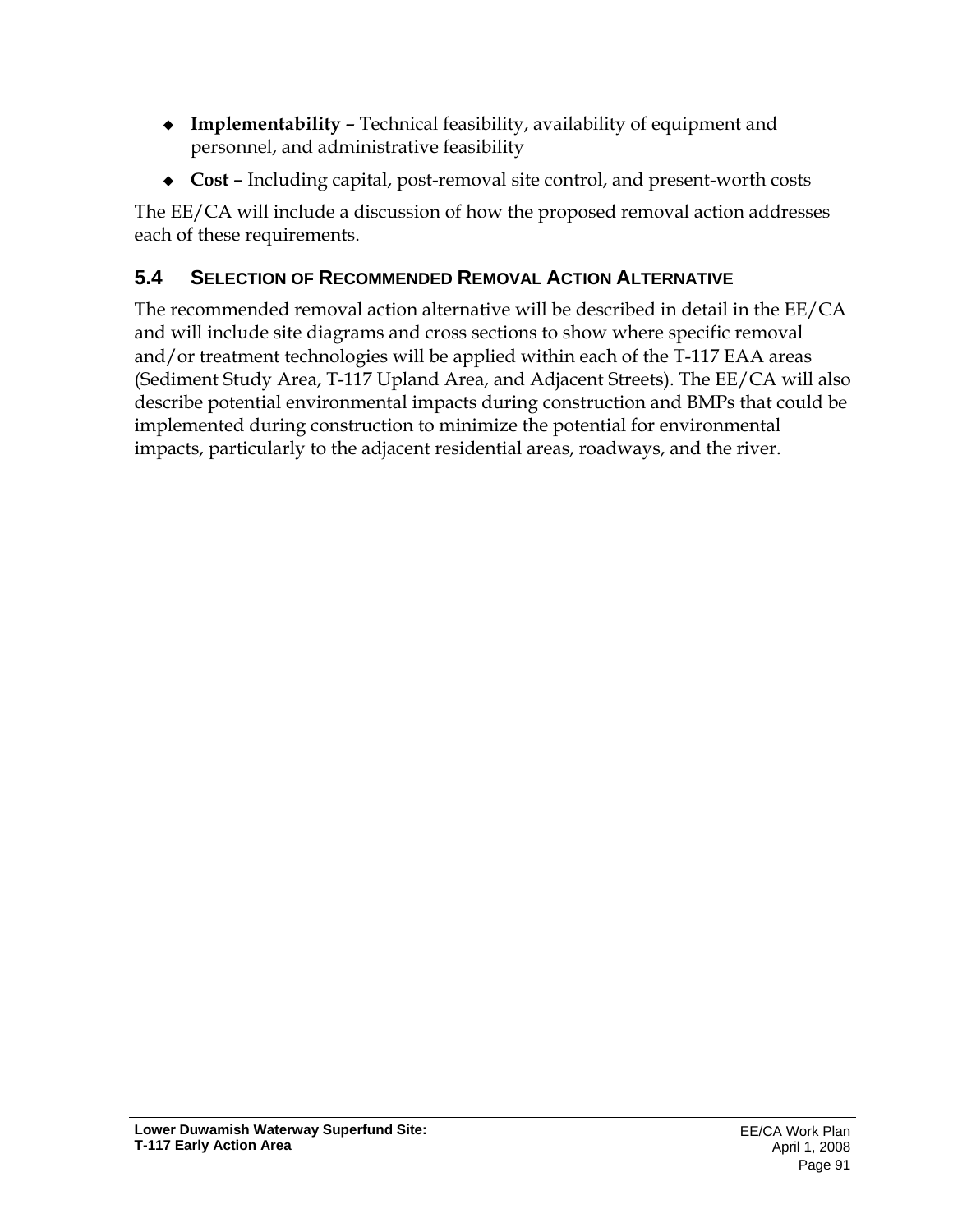# **6 Preliminary Removal Action Alternatives**

This section presents a preview of three preliminary NTCRA alternatives (Table 6-1). Table 6-1 is intended to serve only as a starting point and uses information developed during the previous T-117 EE/CA (Windward et al. 2005) and the FS for the adjacent city streets (Integral 2006). Examples of site-wide removal action alternatives include the comparative "no-action" baseline alternative and two "action" alternatives, which will include the range of final site uses discussed in Section 4.2. The two action alternatives consist of assembled removal action technologies designed to address contaminated soil and sediment volumes within each T-117 EAA portion and to meet the identified CULs at specified points of compliance. A more comprehensive and complete list of alternatives for the T-117 EAA will be assembled and evaluated in the EE/CA.

|                                                                                                       | <b>EXTENT OF ACTION AND ACTION GOALS BASED ON PRELIMINARY RAOS</b>                                                                                                            |                                                                                                                                                                                |                                                                                                                                                                                   |  |
|-------------------------------------------------------------------------------------------------------|-------------------------------------------------------------------------------------------------------------------------------------------------------------------------------|--------------------------------------------------------------------------------------------------------------------------------------------------------------------------------|-----------------------------------------------------------------------------------------------------------------------------------------------------------------------------------|--|
| <b>ALTERNATIVE</b>                                                                                    | <b>SEDIMENT STUDY AREA</b>                                                                                                                                                    | <b>T-117 UPLAND AREA</b>                                                                                                                                                       | <b>ADJACENT STREETS</b>                                                                                                                                                           |  |
| 1. No action.                                                                                         | No action.                                                                                                                                                                    | No action.                                                                                                                                                                     | No action.                                                                                                                                                                        |  |
| 2. Upland soil<br>excavation;<br>bank/sediment<br>excavation and<br>dredging combined<br>with capping | Combined excavation and<br>capping with limited<br>dredging to meet SMS<br>criteria in surface<br>sediment. Finish allowing<br>for a variety of possible<br>future site uses. | Unrestricted site use<br>conditions and associated<br>cleanup level met based on<br>MTCA as ARAR. <sup>a</sup><br>Finish allowing for variety of<br>possible future site uses. | Unrestricted site use<br>conditions and associated<br>cleanup level met based<br>on MTCA as ARAR. <sup>a</sup><br>Finish allowing for variety<br>of possible future site<br>uses. |  |
| 3. Upland soil<br>excavation;<br>bank/sediment<br>Excavation and<br>dredging (no capping)             | Excavation and dredging to<br>remove surface sediment<br>concentrations exceeding<br>SMS criteria. Finish<br>allowing for a variety<br>potential future site uses.            | Same as Alternative 2.                                                                                                                                                         | Same as Alternative 2.                                                                                                                                                            |  |

| Table 6-1. | Identification of preliminary site-wide removal action alternatives |  |  |  |  |  |
|------------|---------------------------------------------------------------------|--|--|--|--|--|
|------------|---------------------------------------------------------------------|--|--|--|--|--|

a According to MTCA unrestricted site use conditions, "Restrictions on the use of the site or natural resources affected by releases of hazardous substances from the site are not required to ensure continued protection of human health and the environment" (WAC 173-340-200).The point of compliance is typically throughout the site to a depth of 15 ft (WAC 173-340-740(6)). MTCA CULs are specific to each contaminant and are derived using default or site-specific assumptions as set forth for soil under WAC 173-340-740 (i.e., the Method A default CUL for total PCBs in soil for unrestricted land use is 1.0 mg/kg).

ARAR – applicable or relevant and appropriate requirement

MTCA – Model Toxics Control Act

SMS – Washington State Sediment Management Standards

T-117 – Terminal 117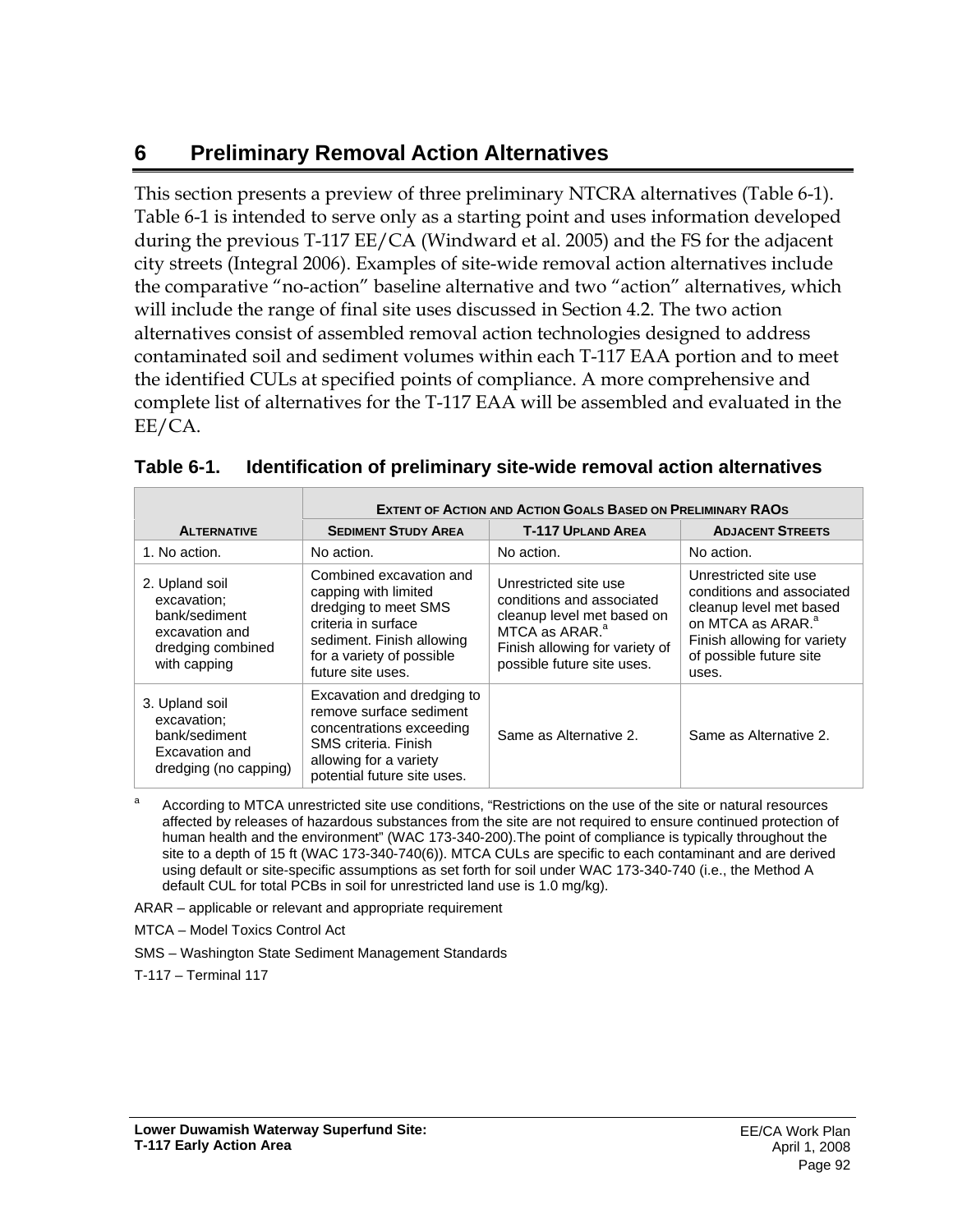# **7 Data Gaps Assessment**

The data gaps assessment is necessary to evaluate the adequacy of the existing data for the development and selection of the removal action alternative in the EE/CA and the assessment of recontamination pathways to the T-117 EAA. Therefore, this assessment considers existing data for sediment, soil, and groundwater within the T-117 EAA, as well as information available for the RAAs (Basin Oil and the Marina). Data gaps are identified through an analysis of existing data and an evaluation of the CSM. The results of the data gaps assessment provide a basis for the planning and collection of additional samples, as needed.

Section 3.3 presented the CSM for the T-117 EAA, including a description of sources and potential pathways of concern. Pathways and potential sources at T-117 have also been examined by Ecology as part of the source control action plan for the LDW (Ecology 2005). Ecology concluded that the principal ongoing pathway of contaminants to the T-117 EAA (then limited to the T-117 Upland Area) was from direct erosion of PCB-contaminated soil to LDW sediment. Historical uncontrolled stormwater discharges and releases were also identified as important transport mechanisms, although as described in Ecology's action plan, these were subsequently controlled through drainage improvements at the terminal and in the Adjacent Streets. Ecology also concluded that based on the results of samples collected from monitoring wells and seeps at the site, groundwater or shoreline seeps did not appear to be transport pathways for COPCs. However, subsequent (i.e., since the publication of the action plan) groundwater monitoring has detected trace concentrations of COPCs, and groundwater is now included as a potential pathway.

The following sections discuss data gaps and needs for soil, sediment or groundwater as applicable for each subarea within the T-117 EAA, as well as the two RAAs (Basin Oil and the Marina).

# **7.1 EARLY ACTION AREA**

Extensive sampling has been conducted throughout the T-117 EAA to characterize the nature and extent and evaluate potential sources of contamination. Sufficient sediment and soil data have been collected to conduct the EE/CA. No additional data gaps have been identified for the Sediment Study Area, or the Adjacent Streets portions of the EAA. However, in the T-117 Upland Area, there may be insufficient data to define the depth of contamination in the soil relative to the RAOs. There is also a lack of data representing the soil underneath the north building. These data gaps do not need to be addressed to conduct the EE/CA but will be addressed during the design phase of the NTCRA or with post-excavation confirmational sampling.

Information on RAA soil and groundwater conditions is the only recontamination assessment data gap identified at this time and will be evaluated in the EE/CA once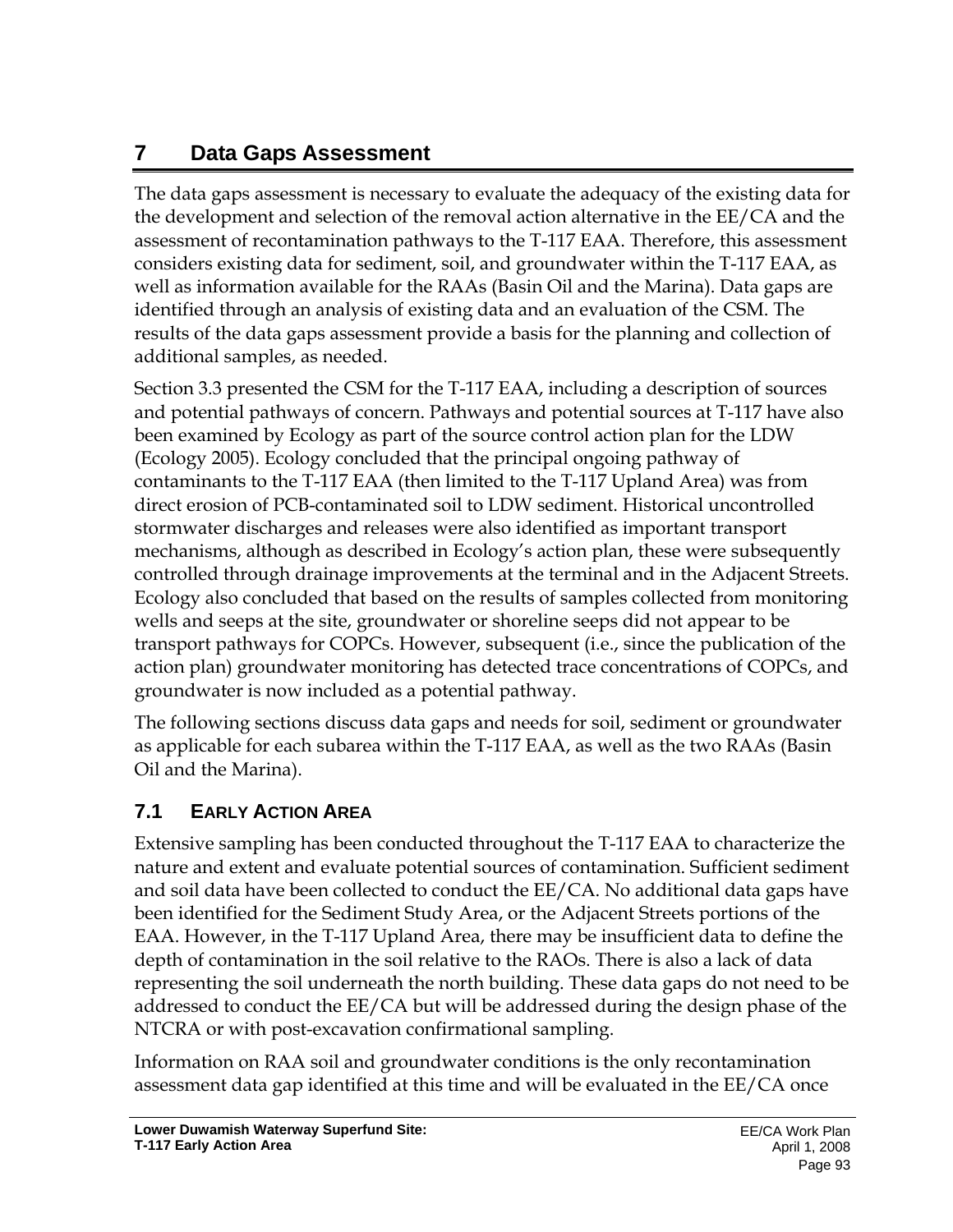additional data from these areas is available. There is no current comprehensive information about groundwater quality at the west side (i.e., upgradient of the T-117 Upland Area. The groundwater data gap is being addressed via the interim groundwater monitoring program described in this work plan and accompanying groundwater monitoring plan (Appendix A). Groundwater will continue to be evaluated as part of the NTCRA post-remediation monitoring to ensure that the groundwater pathway has been sufficiently addressed.

### **7.1.1 Sediment Study Area**

No data gaps have been identified for the Sediment Study Area. The data gaps for the Sediment Study Area were previously examined in the data gaps report (Windward et al. 2003). These data gaps involved the nature and extent of contamination and information needed for engineering design and source control. Since 2003, several investigations have been conducted to determine the nature and extent of sediment contamination (as summarized in Sections 2.2 and 2.3). These investigations are considered sufficient to characterize the surface and subsurface sediment within the Sediment Study Area to determine a removal boundary.

### *7.1.1.1 Removal boundary evaluation*

The preliminary sediment removal boundary that defines the T-117 EAA was developed using a weight-of-evidence approach, which was first set forth in the 2005 EE/CA (Windward et al. 2005c), including a comparison of chemical concentrations with SMS numerical criteria for SQS and CSLs (WAC 173-204). Although these criteria provide a basis for identifying the preliminary areal extent of sediments that may pose a risk to ecological receptors, they will continue to be examined in the EE/CA to ensure they are the appropriate criteria for identifying sediments that may pose unacceptable risks. The existing dataset is sufficient to support this ongoing evaluation. Sediments that are adjacent to but not contained within the preliminary boundary will continue to be evaluated for risks to both human health and other ecological receptors through the LDW RI/FS human health and ecological baseline risk assessment processes. Results of that ongoing assessment process will be monitored during the development of the EE/CA to help ensure that the objectives of the removal action remain consistent. If minor additional sediment sampling is required, it can be performed prior to the design of the removal action.

In addition to delineating the areal extent of contamination, previous investigations also include the engineering data necessary to determine the vertical extent of PCBcontaminated soil along the shoreline of T-117 and define the general physical characteristics of the shoreline soil to assess the structural conditions and constructability of various removal actions.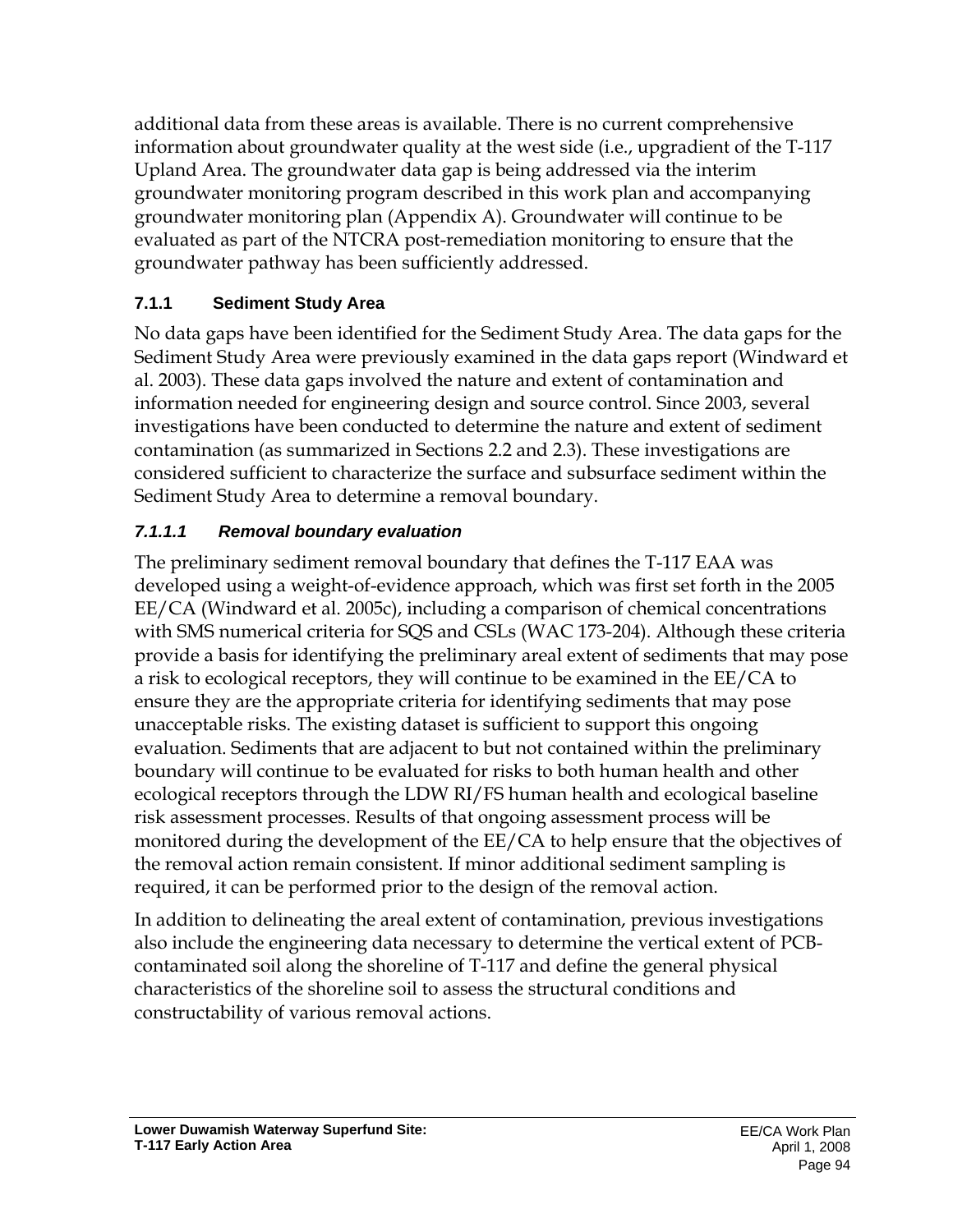#### *7.1.1.2 Recontamination evaluation*

Evaluations have also been conducted to examine chemical pathways from the T-117 Upland Area to the river. Potential pathways for sediment contamination from upland sources identified for the T-117 EAA (Windward et al. 2003) included:

- Groundwater discharges, including shoreline seeps
- Stormwater drain sediment (catch basins and drainage ditch)
- Direct erosion of contaminated shoreline bank materials

The groundwater pathway to the Sediment Study Area has been evaluated. Groundwater from T-117 Upland Area monitoring wells and intertidal seeps have been sampled, and the results are presented in Section 2.3.4 of this work plan. Existing data indicate that groundwater contaminants are present at low concentrations. The potential for groundwater to be a transport pathway to sediment will be further evaluated once additional data are available. Groundwater will continue to be evaluated and monitored as a potential source of recontamination to sediment before and after the NTCRA. The details of the groundwater monitoring program are presented in Appendix A.

Storm drains as a potential pathway to the Sediment Study Area have been evaluated. Catch basin solids and soils accumulated around catch basin openings were sampled and analyzed for PCBs. All T-117 catch basins were cleaned prior to the 2006 TCRA, and the City is continuing to evaluate the quality of the material in the City stormwater conveyance system. Interim actions already conducted by the City in the ROW and the cleanup action from this NTCRA are expected to address the potential for recontamination from stormwater conveyances. Groundwater infiltration into buried storm drain pipes is not considered a pathway for the EAA. Storm drain lines in the T-117 Upland Area are all well above the water table, and the recently installed storm drains in the street ROW were constructed to prevent infiltration.

Contaminated solids in the stormwater drainage system are not likely to be a source of recontamination because they originated from historical sources and are routinely removed as part of the site maintenance requirements established since the implementation of the TCRA (RETEC 2007a). Although cleaning and interim actions have significantly reduced storm drain solids as a potential source of future sediment recontamination, this source will need to be re-examined through additional sampling of re-accumulated solids. Any solids remaining in the interconnecting drain and outfall lines will be removed during the removal action. No additional sampling of the storm drains will be necessary for the purpose of the NTCRA.

The erosion of materials in the shoreline bank and the drainage ditch along at the south side of the T-117 Upland Area is a potential mechanism for the transport of chemicals to the Sediment Study Area. This contaminant source and potential transport mechanisms (surface runoff/airborne particulates) must be addressed as part of the selected removal action alternative. Existing data for these areas are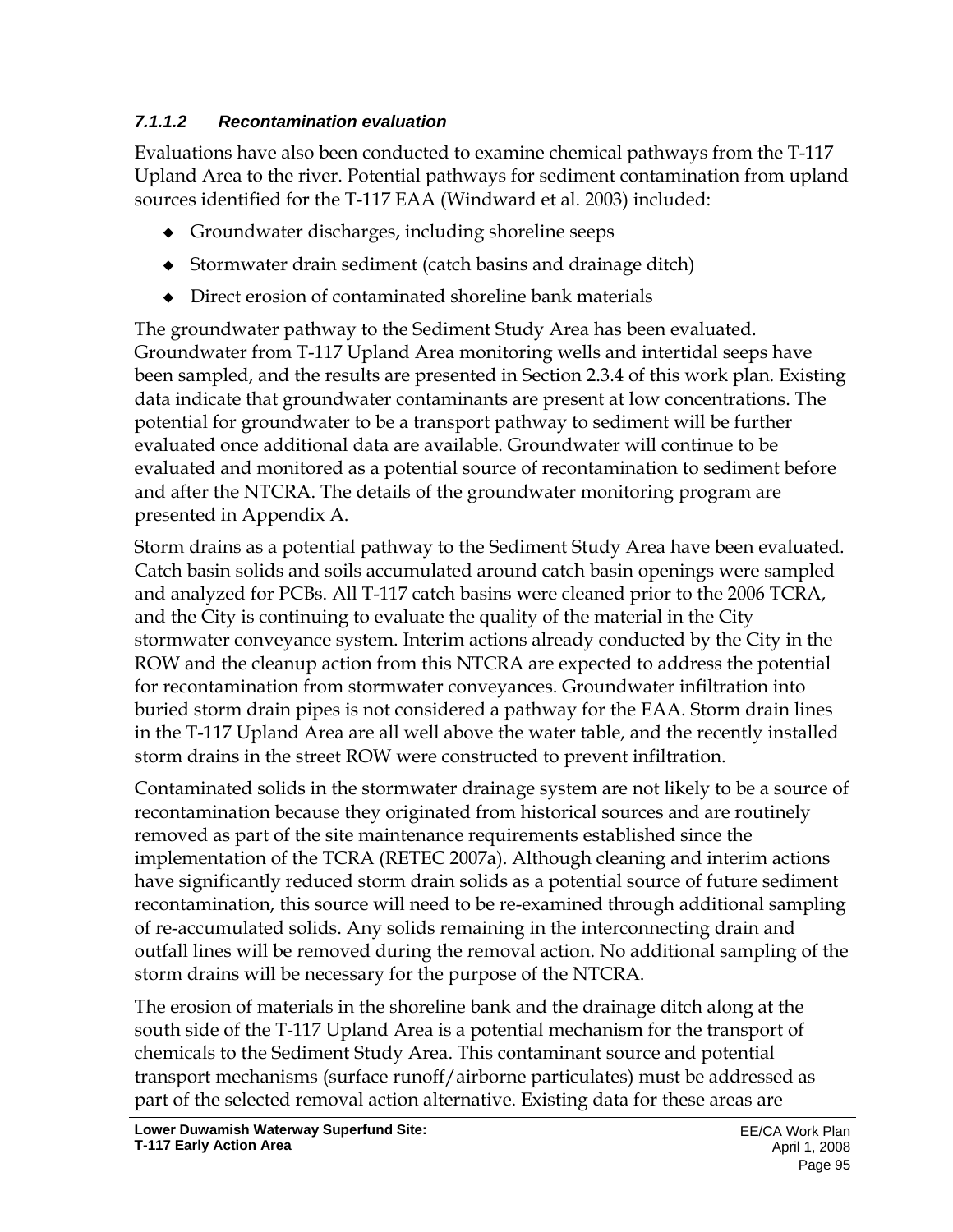sufficient to characterize this potential source of contaminants, identify the need for removal action, and specify those removal actions in the EE/CA.

### **7.1.2 T-117 Upland Area**

For the T-117 Upland Area, there are potential data gaps regarding the overall depth of soil contamination and a lack of data representing the soil underneath the north building, which are described in detail below.

As discussed in Section 2.3.2, the upland soils have been well characterized. PCB samples have been collected at 510 locations; this number is sufficient to approximate areas and depths of contamination. Post-excavation confirmation sampling will be conducted to address any areas of uncertainty. The sampling density averages one sampling location for every 280 ft2 (smaller than a 20-by-20-ft grid). The sampling density in the least-sampled section of the site, Subarea D, is one sampling location per 1,600 ft2. (Two new monitoring wells will be installed in Subarea D.) An important RAO for the T-117 EAA preliminary removal action is the cleanup of soil to meet the State's criteria for unrestricted site use as defined under MTCA, typically in the range of 1 mg/kg for PCBs. For the purpose of the data gap assessment, sampling locations that were defined by a 1-mg/kg PCB concentration depth limit were identified. An analysis of the existing dataset reveals that for 76 sampling locations, there are no analytical results that define the depth at which the PCB concentration is  $\leq 1$  mg/kg. This is not unexpected inasmuch as this was not an objective of the previous sampling activities. Table 7-1 lists these samples and provides their locations with respect to other sampling locations. Of the 76 sampling locations without a defined 1-mg/kg PCB depth limit, 69 locations are within 41 ft of other locations where a 1-mg/kg PCB depth limit has been established. Another seven locations were within 30 ft of locations where a < 1-mg/kg PCB concentration was detected at the same depth.

Only three sampling locations (T-117 D11, T-117 E1, and T-117 E3 are not within 36 ft of another sampling location where  $a \leq 1$  mg/kg PCB concentration was found at a similar or deeper interval ( Maps 9a and 9b). In sample T-117-D11, there was a high PCB concentration (4,200 mg/kg) in the upper 2.5 ft bgs, although the PCB concentrations at 2.5 to 11.5 ft bgs were less than 5 mg/kg. At 12.5 to 14 ft bgs, the concentration jumped to 28 mg/kg (average of the original and duplicate sample). This is an unusual pattern given that PCBs are generally insoluble in water and tend to migrate vertically in the soil column with concentrations attenuating at depth. A somewhat similar pattern was noted in T-117-E1, where the highest PCB concentration (1,100 mg/kg PCB) was detected at 3.5 to 5 ft bgs. PCB concentrations were less than 1 mg/kg PCB from 6.5 to 12.5 ft bgs and then increased to 4.1 mg/kg PCB in the 12.5-to- 14-ft-bgs interval. In spite of these anomalies, the dataset for subsurface soil contamination is sufficient to support the development and selection of a removal action alternative for the T-117 Upland Area.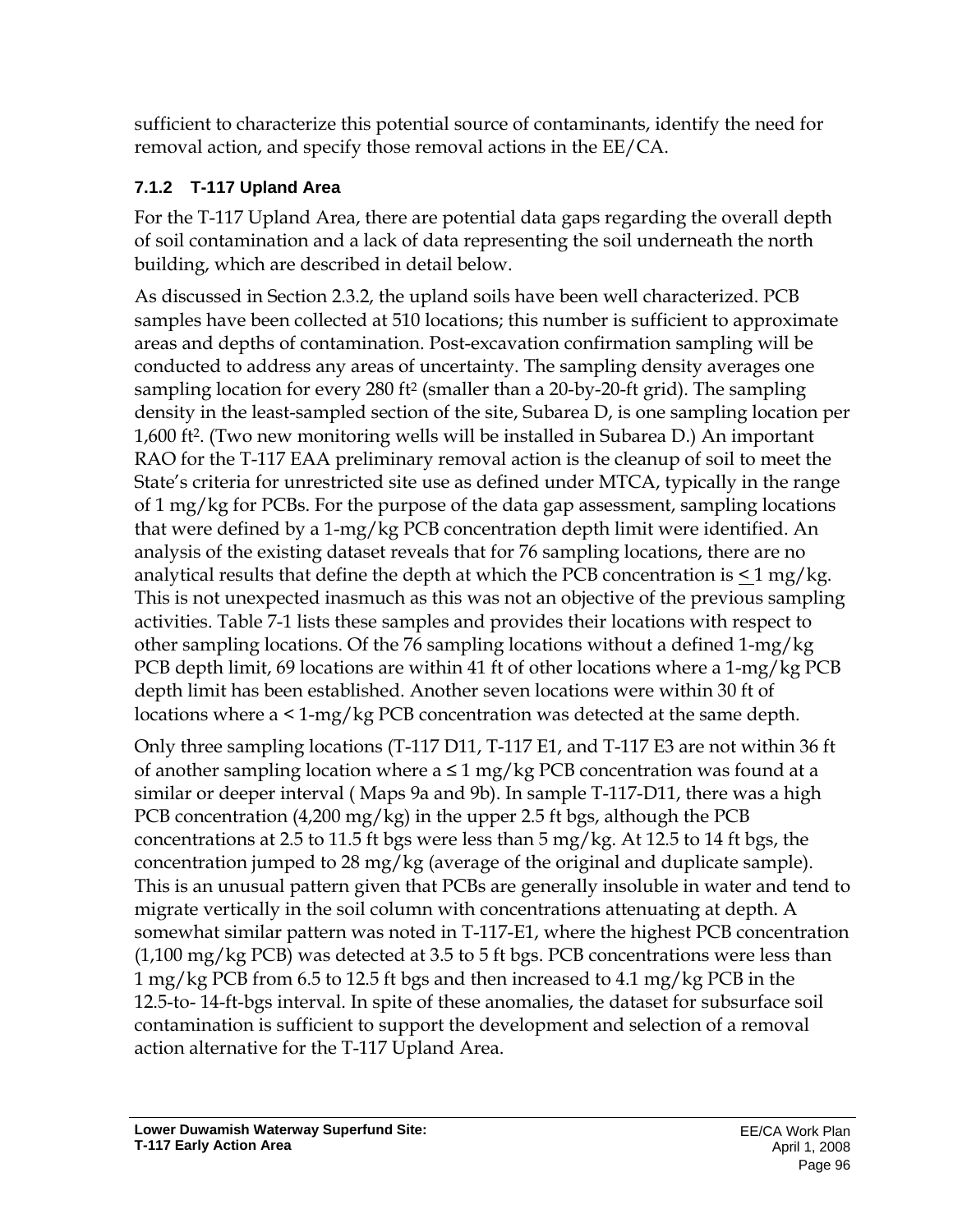|                           |                 |                  | <b>DEPTH</b><br>(ft bgs) |                |                                                  |                                                                     |                                                                                             | <b>IS THE DEPTH OF</b><br><b>NEAREST SAMPLING</b>                                        |
|---------------------------|-----------------|------------------|--------------------------|----------------|--------------------------------------------------|---------------------------------------------------------------------|---------------------------------------------------------------------------------------------|------------------------------------------------------------------------------------------|
| SUB-<br><b>AREA</b>       | <b>LOCATION</b> | <b>SAMPLE ID</b> | <b>Top</b>               | <b>BOTTOM</b>  | <b>PCB</b><br><b>CONCENTRATION</b><br>(mg/kg dw) | <b>NEAREST SAMPLING</b><br><b>LOCATION(S) WITH</b><br>< 1 mg/kg PCB | <b>DISTANCE FROM</b><br><b>NEAREST SAMPLING</b><br><b>LOCATION(S) WITH</b><br>< 1 mg/kg PCB | <b>LOCATION WITH</b><br>< 1 mg/kg PCB<br><b>GREATER THAN THE</b><br><b>SAMPLE DEPTH?</b> |
| Α                         | IS-BA-S1        | IS-BA-S1         | $\Omega$                 | $\overline{2}$ | 750                                              | <b>SB-17</b>                                                        | 7 <sub>ft</sub>                                                                             | yes                                                                                      |
| A                         | <b>SB-11</b>    | T-117-SB11-01    | 0                        | 1.5            | 70                                               | <b>SB-17</b>                                                        | 32 ft                                                                                       | yes                                                                                      |
| $\boldsymbol{\mathsf{A}}$ | <b>SB-12</b>    | T-117-SB12-01    | $\mathbf 0$              | 1.5            | 37                                               | <b>SB-16</b>                                                        | 9 ft                                                                                        | yes                                                                                      |
| $\mathsf{A}$              | <b>SB-13</b>    | T-117-SB13-01    | $\Omega$                 | 1.5            | 5                                                | T-117-A1, SB-15                                                     | 20 ft (T-117 A1),<br>26 ft (SB-15)                                                          | yes                                                                                      |
| $\mathsf{A}$              | <b>SB-14</b>    | T-117-SB14-01    | $\mathbf 0$              | 1.5            | 31                                               | <b>SB-15</b>                                                        | 28 ft                                                                                       | yes                                                                                      |
| A                         | <b>SB-19</b>    | T-117-SB19-01    | $\mathbf 0$              | 1.5            | 5.7                                              | SB-20, SB-29                                                        | 21 ft (SB-20),<br>19 ft (SB-29)                                                             | yes                                                                                      |
| $\mathsf{A}$              | <b>PS-1</b>     | T-117-PS-1A-02   | 2                        | $\overline{4}$ | 20                                               | <b>SB-15</b>                                                        | 12 ft                                                                                       | yes                                                                                      |
| A                         | $PS-2$          | T-117-PS-2A-03   | $\overline{4}$           | 6              | $\overline{2}$                                   | <b>SB-16</b>                                                        | 10 ft                                                                                       | yes                                                                                      |
| A                         | IS-B3-S1        | IS-B3-S1         | $\Omega$                 | $\overline{2}$ | 49                                               | <b>SB-20</b>                                                        | 4 ft                                                                                        | yes                                                                                      |
| A                         | IS-B3-B1        | IS-B3-B1         | $\overline{c}$           | $\overline{a}$ | 260                                              | <b>PS-3</b>                                                         | 7 ft                                                                                        | yes                                                                                      |
| Α                         | IS-B3-B1        | $IS-B3-B41a$     | $\overline{2}$           | $\overline{2}$ | 250                                              | <b>SB-20</b>                                                        | 4 ft                                                                                        | yes                                                                                      |
| $\mathsf{A}$              | <b>PS-3</b>     | T-117-PS-3-04    | 7.5                      | 9              | 2.7                                              | SB-20, SB-17                                                        | 9 ft (SB-20),<br>18 ft (SB-17)                                                              | yes                                                                                      |
| B                         | CS-B1-NS3       | CS-B1-NS3        | $\Omega$                 | $\overline{7}$ | 1.4                                              | PES-3                                                               | 10 ft                                                                                       | yes                                                                                      |
| B                         | CS-B2-S2        | <b>CS-B2-S2</b>  | $\mathbf 0$              | 2.5            | 420                                              | T-117-B4                                                            | 9 ft                                                                                        | yes                                                                                      |
| B                         | CS-B2-S3        | CS-B2-S3         | $\mathbf 0$              | 2.5            | 20                                               | <b>SB-35</b>                                                        | 17 ft                                                                                       | yes                                                                                      |
| B                         | CS-B2-S4        | CS-B2-S4         | $\Omega$                 | 2.5            | 14                                               | <b>SB-38</b>                                                        | 10 ft                                                                                       | yes                                                                                      |
| B                         | CS-B2-S5        | CS-B2-S5         | 0                        | 2.5            | 160                                              | T-117-B5                                                            | 6 ft                                                                                        | yes                                                                                      |
| B                         | CS-B2-S5        | $CS-B2-S51a$     | $\mathbf 0$              | 2.5            | 130                                              | T-117-B5                                                            | 6 ft                                                                                        | yes                                                                                      |
| B                         | IS-B1-NS2       | IS-B1-NS2        | $\Omega$                 | $\overline{2}$ | 5.8                                              | PES-1                                                               | 12 ft                                                                                       | yes                                                                                      |
| B                         | IS-B2-S2B       | <b>IS-B2-S2B</b> | $\mathbf 0$              | $\overline{7}$ | 5.7                                              | T-117-B4                                                            | 24 ft                                                                                       | yes                                                                                      |
| B                         | IS-B3-S2        | IS-B3-S2         | $\mathbf 0$              | $\overline{a}$ | 3                                                | <b>SB-21</b>                                                        | 3 <sub>ft</sub>                                                                             | yes                                                                                      |
| B                         | IS-B3-S3        | IS-B3-S3         | $\Omega$                 | $\overline{2}$ | 200                                              | <b>SB-23</b>                                                        | 4 ft                                                                                        | yes                                                                                      |

#### **Table 7-1. T-117 upland soil data gaps analysis**

**Lower Duwamish Waterway Superfund Site: T-117 Early Action Area**

EE/CA Work Plan April 1, 2008 Page 97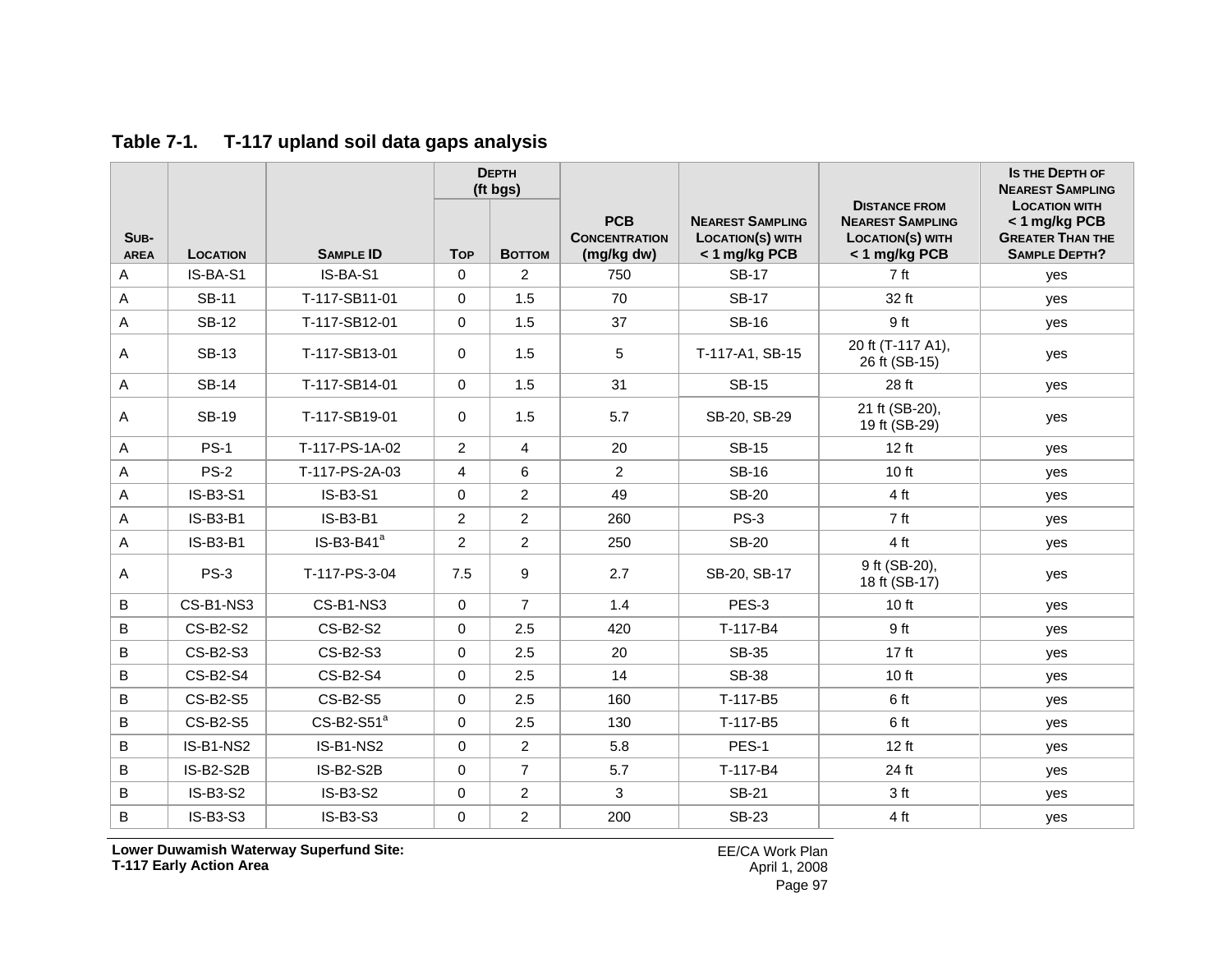|                     |                 |                            |                | <b>DEPTH</b><br>(ft bgs) |                                                  |                                                                     |                                                                                             | <b>IS THE DEPTH OF</b><br><b>NEAREST SAMPLING</b>                                        |
|---------------------|-----------------|----------------------------|----------------|--------------------------|--------------------------------------------------|---------------------------------------------------------------------|---------------------------------------------------------------------------------------------|------------------------------------------------------------------------------------------|
| SUB-<br><b>AREA</b> | <b>LOCATION</b> | <b>SAMPLE ID</b>           | <b>Top</b>     | <b>Воттом</b>            | <b>PCB</b><br><b>CONCENTRATION</b><br>(mg/kg dw) | <b>NEAREST SAMPLING</b><br><b>LOCATION(S) WITH</b><br>< 1 mg/kg PCB | <b>DISTANCE FROM</b><br><b>NEAREST SAMPLING</b><br><b>LOCATION(S) WITH</b><br>< 1 mg/kg PCB | <b>LOCATION WITH</b><br>< 1 mg/kg PCB<br><b>GREATER THAN THE</b><br><b>SAMPLE DEPTH?</b> |
| B                   | IS-B3-S4        | <b>IS-B3-S4</b>            | $\Omega$       | $\overline{2}$           | 5.7                                              | <b>SB-25</b>                                                        | 16 ft                                                                                       | yes                                                                                      |
| $\, {\bf B}$        | IS-B3-S5        | IS-B3-S5                   | $\mathbf 0$    | $\overline{2}$           | 11                                               | $PS-8$                                                              | 20 ft                                                                                       | yes                                                                                      |
| $\, {\bf B}$        | IS-BA-S2        | IS-BA-S2                   | $\mathbf 0$    | $\overline{2}$           | 830                                              | <b>SB-18</b>                                                        | 3 ft                                                                                        | yes                                                                                      |
| B                   | IS-BA-S3        | IS-BA-S3                   | $\Omega$       | $\overline{2}$           | 210                                              | <b>SB-24</b>                                                        | 23 ft                                                                                       | yes                                                                                      |
| B                   | IS-BA-S4        | IS-BA-S4                   | $\Omega$       | $\overline{2}$           | 230                                              | $SB-1$                                                              | 9 ft                                                                                        | yes                                                                                      |
| B                   | IS-BA-S5        | IS-BA-S5                   | $\mathbf 0$    | $\overline{2}$           | 300                                              | $SB-2$                                                              | 9 ft                                                                                        | yes                                                                                      |
| B                   | IS-BA-S6        | IS-BA-S6                   | $\mathbf 0$    | $\overline{2}$           | 15                                               | <b>SB-2</b>                                                         | 32 ft                                                                                       | yes                                                                                      |
| $\sf B$             | <b>SB-10</b>    | T-117-SB10-01              | $\mathbf 0$    | 1.5                      | 100                                              | <b>SB-41</b>                                                        | 16 ft                                                                                       | yes                                                                                      |
| B                   | SB-31           | T-117-SB31-01              | $\Omega$       | 1.5                      | 5.4                                              | SB-32, SB-33                                                        | 23 ft (SB-32),<br>28 ft (SB-33)                                                             | yes                                                                                      |
| $\, {\bf B}$        | SB-8            | T-117-SB8-01               | $\mathbf 0$    | 1.5                      | 15                                               | <b>SB-24</b>                                                        | 26 ft                                                                                       | yes                                                                                      |
| $\, {\bf B}$        | SB-8            | T-117-SB15-01 <sup>a</sup> | $\mathbf 0$    | 1.5                      | 11                                               | <b>SB-24</b>                                                        | 26 ft                                                                                       | yes                                                                                      |
| $\, {\bf B}$        | SB-9            | T-117-SB9-01               | $\Omega$       | 1.5                      | 100                                              | SB-18, PS-4                                                         | 21 ft (SB-18),<br>22 ft (PS-4)                                                              | yes                                                                                      |
| B                   | CS-B1-CS1       | CS-B1-CS1                  | 2              | $\overline{7}$           | 2.1                                              | IS-B1-NS1                                                           | 19 <sub>ft</sub>                                                                            | no. but similar                                                                          |
| B                   | CS-B1-CS2       | CS-B1-CS2                  | 2              | $\overline{7}$           | 3.8                                              | <b>SB-37</b>                                                        | 14 <sub>ft</sub>                                                                            | yes                                                                                      |
| B                   | <b>IS-B3-B2</b> | <b>IS-B3-B2</b>            | $\overline{2}$ | $\overline{2}$           | 58                                               | $PS-4$                                                              | 7 <sub>ft</sub>                                                                             | yes                                                                                      |
| B                   | $IS-B3-B3$      | IS-B3-B3                   | $\overline{2}$ | $\overline{2}$           | 140                                              | PS-6                                                                | $11$ ft                                                                                     | yes                                                                                      |
| B                   | <b>IS-B3-B4</b> | IS-B3-B4                   | $\overline{2}$ | $\overline{2}$           | 13                                               | T-117 B <sub>2</sub>                                                | 20 ft                                                                                       | yes                                                                                      |
| B                   | IS-BA-B1        | IS-BA-B1                   | $\overline{2}$ | $\overline{2}$           | 71                                               | <b>SB-17</b>                                                        | 5 <sub>ft</sub>                                                                             | yes                                                                                      |
| B                   | CS-B2-B1        | <b>CS-B2-B1</b>            | 2.5            | 2.5                      | 760                                              | T-117-B4                                                            | 17 <sub>ft</sub>                                                                            | yes                                                                                      |
| B                   | CS-B2-B2        | CS-B2-B2                   | 2.5            | 2.5                      | 77                                               | <b>SB-40</b>                                                        | 9 ft                                                                                        | yes                                                                                      |
| B                   | T-117 B6        | T-117-B6-SB-03             | 5              | 6.5                      | 3.6                                              | <b>SB-37</b>                                                        | 27 ft                                                                                       | yes                                                                                      |
| B                   | IS-B2-B1B       | IS-B2-B1B                  | $\overline{7}$ | $\overline{7}$           | 2.9                                              | T-117-B4                                                            | 26 ft                                                                                       | yes                                                                                      |
| $\, {\bf B}$        | <b>PS-7</b>     | T-117-PS-7-04              | 7.5            | 9                        | 110                                              | SB-26, SB-1                                                         | 7 ft (SB-26),<br>15 ft (SB-1)                                                               | yes                                                                                      |
| B                   | <b>PS-5</b>     | T-117-PS-5-04              | 7.5            | 9                        | 14                                               | <b>PS-6</b>                                                         | 24 ft                                                                                       | no, but similar                                                                          |

**Lower Duwamish Waterway Superfund Site: T-117 Early Action Area**

EE/CA Work Plan April 1, 2008 Page 98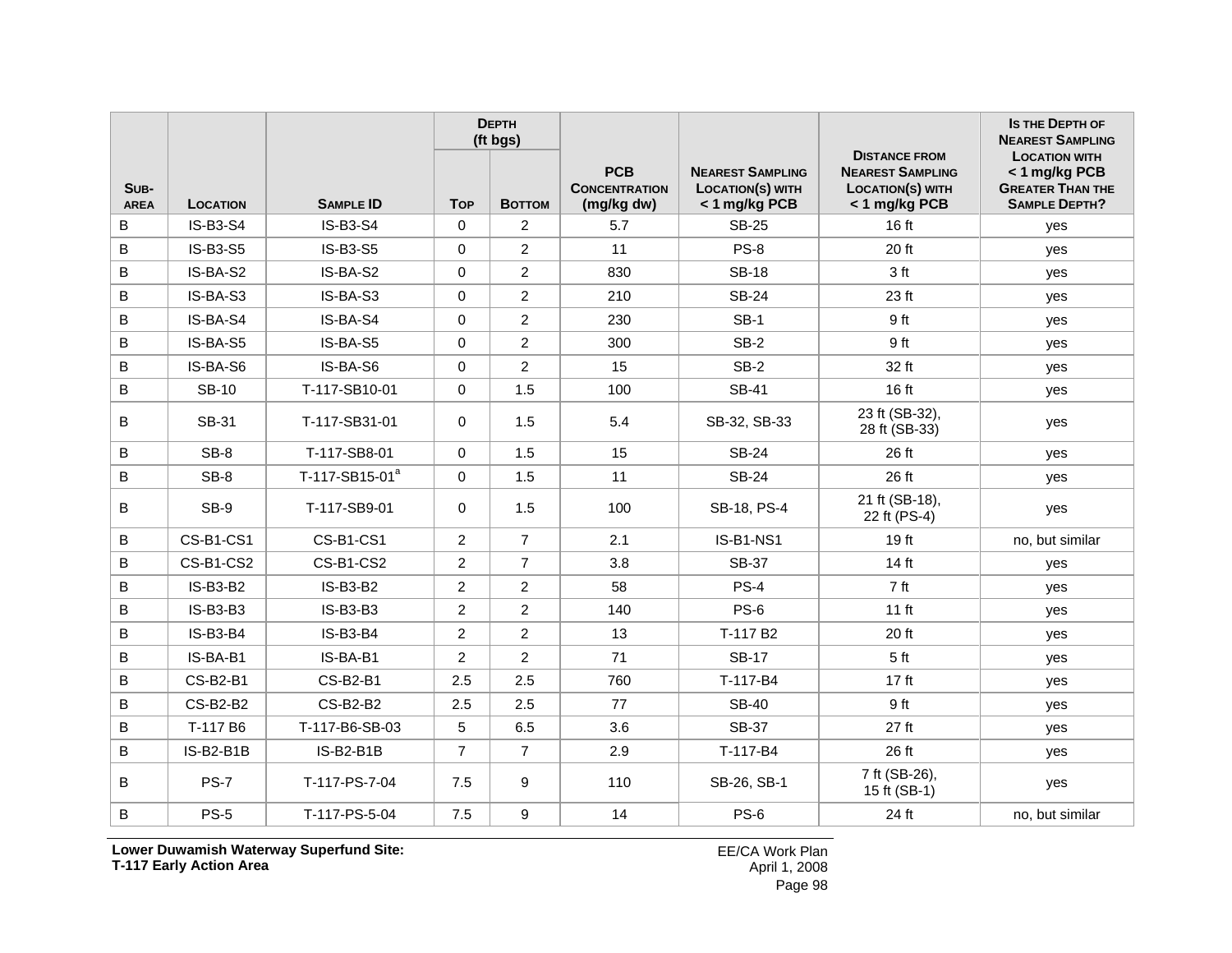|                     |                 |                  |                | <b>DEPTH</b><br>(ft bgs) |                                                  |                                                                     |                                                                                             | <b>IS THE DEPTH OF</b><br><b>NEAREST SAMPLING</b>                                        |
|---------------------|-----------------|------------------|----------------|--------------------------|--------------------------------------------------|---------------------------------------------------------------------|---------------------------------------------------------------------------------------------|------------------------------------------------------------------------------------------|
| SUB-<br><b>AREA</b> | <b>LOCATION</b> | <b>SAMPLE ID</b> | <b>Top</b>     | <b>BOTTOM</b>            | <b>PCB</b><br><b>CONCENTRATION</b><br>(mg/kg dw) | <b>NEAREST SAMPLING</b><br><b>LOCATION(S) WITH</b><br>< 1 mg/kg PCB | <b>DISTANCE FROM</b><br><b>NEAREST SAMPLING</b><br><b>LOCATION(S) WITH</b><br>< 1 mg/kg PCB | <b>LOCATION WITH</b><br>< 1 mg/kg PCB<br><b>GREATER THAN THE</b><br><b>SAMPLE DEPTH?</b> |
| B                   | <b>SB-22</b>    | T-117-SB22-04    | 7.5            | 9                        | 2.4                                              | $PS-6$                                                              | 28 ft                                                                                       | no, but similar                                                                          |
| B                   | <b>SB-34</b>    | T-117-SB34-04    | 7.5            | 9                        | 2.8                                              | <b>SB-35</b>                                                        | 26 ft                                                                                       | no, but similar                                                                          |
| B                   | <b>SB-39</b>    | T-117-SB39-04    | 7.5            | 9                        | 3.1                                              | SB-38, SB-35                                                        | 23 ft (SB-38),<br>29 ft (SB-35)                                                             | no, but similar                                                                          |
| B                   | <b>SB-50</b>    | T117-SB50-02     | 2.5            | $\overline{4}$           | 13                                               | <b>SB-40</b>                                                        | 8 ft                                                                                        | yes                                                                                      |
| $\, {\bf B}$        | CS-B1-B1        | <b>CS-B1-B1</b>  | $\overline{7}$ | $\overline{7}$           | 1.5                                              | <b>SB-37</b>                                                        | 33 ft                                                                                       | yes                                                                                      |
| B                   | PES-4           | PES-4-10-11.5    | 10             | 11.5                     | 1.6J                                             | T117 B7                                                             | 27 ft                                                                                       | yes                                                                                      |
| B                   | IS-B1-WS        | IS-B1-WS         | $\mathbf 0$    | $\overline{7}$           | 7.9                                              | <b>IS-B1-NS-1</b>                                                   | 27 ft                                                                                       | no, but similar                                                                          |
| B                   | <b>CS-B1-B2</b> | <b>CS-B1-B2</b>  | $\overline{2}$ | $\overline{2}$           | 7.4                                              | <b>SB-37</b>                                                        | 25 ft                                                                                       | yes                                                                                      |
| B                   | <b>CS-B1-B2</b> | $CS-B1-B42^a$    | $\overline{c}$ | $\overline{c}$           | 6.2                                              | <b>SB-37</b>                                                        | 25 ft                                                                                       | yes                                                                                      |
| С                   | <b>IS-B3-B5</b> | <b>IS-B3-B5</b>  | $\overline{2}$ | $\overline{2}$           | 25                                               | SB-3                                                                | 36 ft                                                                                       | yes                                                                                      |
| $\mathsf{C}$        | IS-BA-S7        | IS-BA-S7         | $\Omega$       | $\overline{2}$           | 17                                               | $SB-3$                                                              | 4 ft                                                                                        | yes                                                                                      |
| $\mathsf{C}$        | PES-2           | PES-2-10-11.5    | 10             | 11.5                     | 6.4                                              | T117 B7                                                             | 41 ft                                                                                       | yes                                                                                      |
| $\mathbf C$         | CS-B2-S1        | CS-B2-S1         | $\Omega$       | 2.5                      | 5.5                                              | T-117-B4                                                            | 30 ft                                                                                       | yes                                                                                      |
| $\mathsf{C}$        | <b>IS-B3-S6</b> | <b>IS-B3-S6</b>  | $\Omega$       | $\overline{2}$           | 17                                               | T-117-C2                                                            | 28 ft                                                                                       | yes                                                                                      |
| $\mathsf C$         | MW-03           | MW03-4.5         | 4              | 4.5                      | 1.8                                              | $T-117-D2$                                                          | 30 ft                                                                                       | yes                                                                                      |
| $\mathsf C$         | IS-BA-B3        | IS-BA-B3         | 2              | $\overline{2}$           | 2.3                                              | $SB-3$                                                              | 27 ft                                                                                       | yes                                                                                      |
| $\mathsf C$         | DS              | DS-S-EAST        | 3              | 3                        | 32                                               | $SB-3$                                                              | 10 ft                                                                                       | yes                                                                                      |
| $\mathsf C$         | <b>DS</b>       | DS-S-WEST        | 3              | 3                        | 32                                               | $SB-3$                                                              | 10 ft                                                                                       | yes                                                                                      |
| $\mathsf C$         | SB-B3           | SB-B3-3.5        | 3.5            | 3.5                      | 6.8                                              | T-117-C4                                                            | 10 ft                                                                                       | yes                                                                                      |
| $\mathsf C$         | <b>DS</b>       | DS-B             | $\overline{4}$ | $\overline{4}$           | 14                                               | $SB-3$                                                              | 10 ft                                                                                       | yes                                                                                      |
| $\mathsf C$         | SB-E1           | SB-E1-3.5        | 3.5            | 3.5                      | 1.66                                             | SB-E2                                                               | 15 <sub>ft</sub>                                                                            | no, but similar                                                                          |
| D                   | T-117 D11       | T-117-D11-SB-07  | 15             | 16.5                     | 2.6                                              | none within 36 ft                                                   | none within 36 ft                                                                           | no                                                                                       |
| D                   | <b>IS-B2-S6</b> | <b>IS-B2-S6</b>  | $\mathbf 0$    | 2.5                      | 11                                               | T-117-B4                                                            | 30 ft                                                                                       | yes                                                                                      |
| D                   | SB-UA           | <b>SB-UA-4.5</b> | 4.5            | 4.5                      | 17.6                                             | SB-UB, T-117-D6                                                     | 12 ft (SB-UB),<br>8 ft (T-117 D6)                                                           | yes                                                                                      |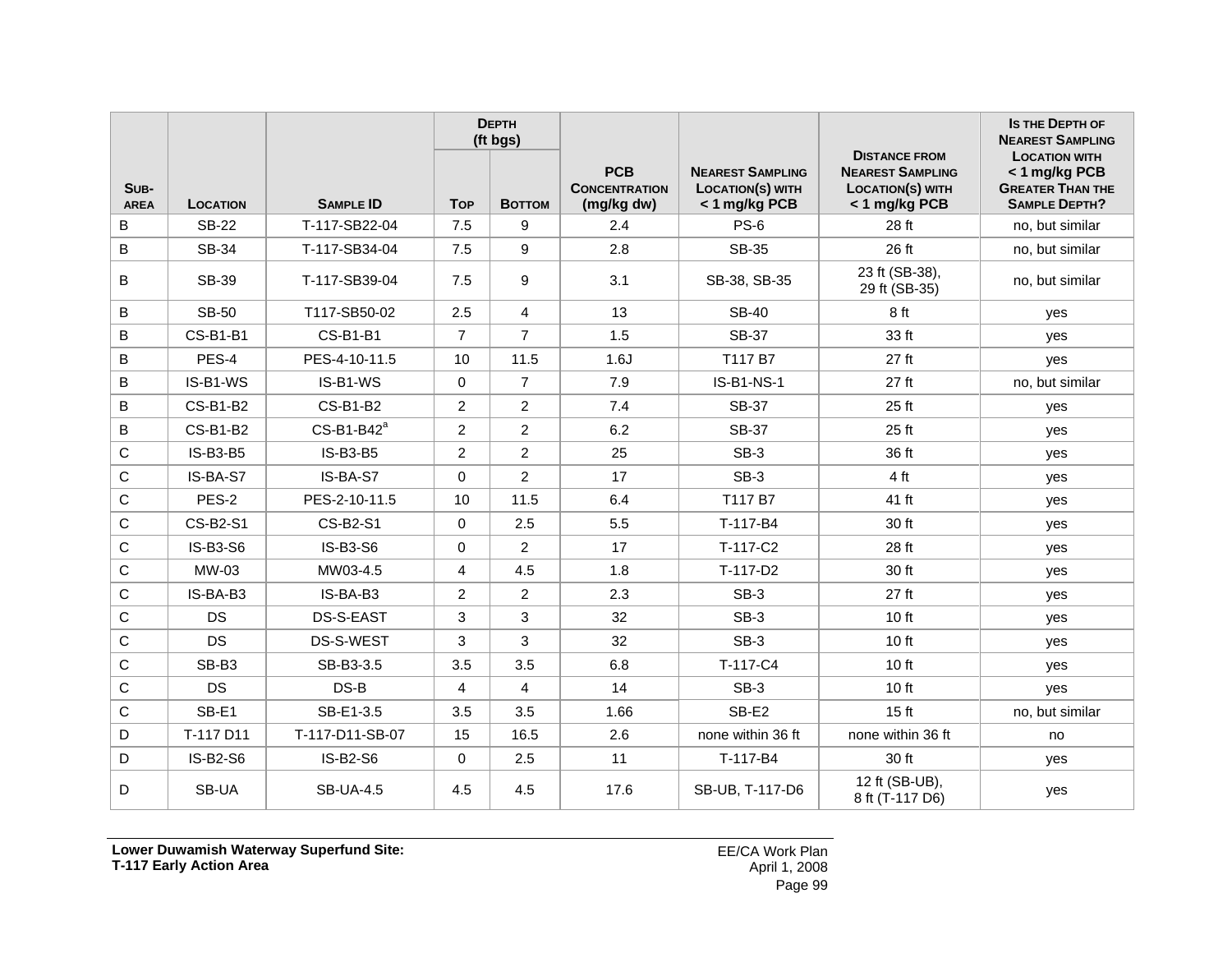|                     |                 |                       | <b>DEPTH</b><br>(ft bgs) |        |                                                  |                                                              |                                                                                             | <b>IS THE DEPTH OF</b><br><b>NEAREST SAMPLING</b>                                        |
|---------------------|-----------------|-----------------------|--------------------------|--------|--------------------------------------------------|--------------------------------------------------------------|---------------------------------------------------------------------------------------------|------------------------------------------------------------------------------------------|
| SUB-<br><b>AREA</b> | <b>LOCATION</b> | <b>SAMPLE ID</b>      | <b>Top</b>               | Воттом | <b>PCB</b><br><b>CONCENTRATION</b><br>(mg/kg dw) | <b>NEAREST SAMPLING</b><br>LOCATION(S) WITH<br>< 1 mg/kg PCB | <b>DISTANCE FROM</b><br><b>NEAREST SAMPLING</b><br><b>LOCATION(S) WITH</b><br>< 1 mg/kg PCB | <b>LOCATION WITH</b><br>< 1 mg/kg PCB<br><b>GREATER THAN THE</b><br><b>SAMPLE DEPTH?</b> |
| D                   | SB-UC           | <b>SB-UC-4.5</b>      | 4.5                      | 4.5    | 2.14                                             | SB-UB, T-117-D6                                              | 12 ft (SB-UB),<br>16 ft (T-117-D6)                                                          | yes                                                                                      |
| E                   | T-117 E3        | T-117-E3-SB-03        | 5                        | 6.5    | 2.2                                              | none within 36 ft                                            | none within 36 ft                                                                           | no                                                                                       |
| E                   | T-117 E1        | T-117-E1-SB-12.5-14.0 | 12.5                     | 14     | 4.1                                              | none within 36 ft                                            | none within 36 ft                                                                           | no                                                                                       |
| E                   | $DS-1$          | T-117-DS1             | $\Omega$                 | 0.5    | 2.2                                              | PD-3, PD-2                                                   | 8 ft (PD-3),<br>20 ft (PD-2)                                                                | yes                                                                                      |
| E                   | $DS-1$          | $T-117-DS1-Da$        | $\Omega$                 | 0.5    | 2.2                                              | PD-3, PD-2                                                   | 8 ft (PD-3),<br>20 ft (PD-2)                                                                | yes                                                                                      |
| E                   | $DS-2$          | T-117-DS2             | $\Omega$                 | 0.5    | 4.6                                              | PD-6                                                         | 8 ft                                                                                        | ves                                                                                      |
| E                   | $PD-4$          | T-117-PD-4-03         | 2                        | 3      | 21                                               | T-117-F5, PD-1                                               | 15 <sub>ft</sub><br>(T-117-F5 and PD-1)                                                     | yes                                                                                      |
| E                   | $PD-5$          | T-117-PD-5-03         | $\overline{2}$           | 3      | 18 <sub>J</sub>                                  | PD-6, T-117-F5                                               | 10 ft (PD-6),<br>30 ft (T-117-F5)                                                           | yes                                                                                      |
| E                   | SB-A1           | <b>SB-A1-2</b>        | 2                        | 2      | 33.7                                             | T-117 C8, T-117-<br>C <sub>5</sub>                           | 9 ft (T-117-C8),<br>10 ft (T-117-C5)                                                        | yes                                                                                      |
| E                   | SB-A2           | SB-A2-3.5             | 4.8                      | 4.8    | 2.9                                              | SG-A2, T-117-C5                                              | 5 ft (SG-A2), 7 ft<br>$(T-117-C5)$                                                          | yes                                                                                      |
| F                   | T-117 F4        | T-117-F4-SB-03        | 5                        | 6.5    | 26                                               | $T-117-F2$                                                   | 21 ft                                                                                       | yes                                                                                      |

a Duplicate of preceding sample.

bgs – below ground surface

dw – dry weight

#### ID – identification

PCB – polychlorinated biphenyl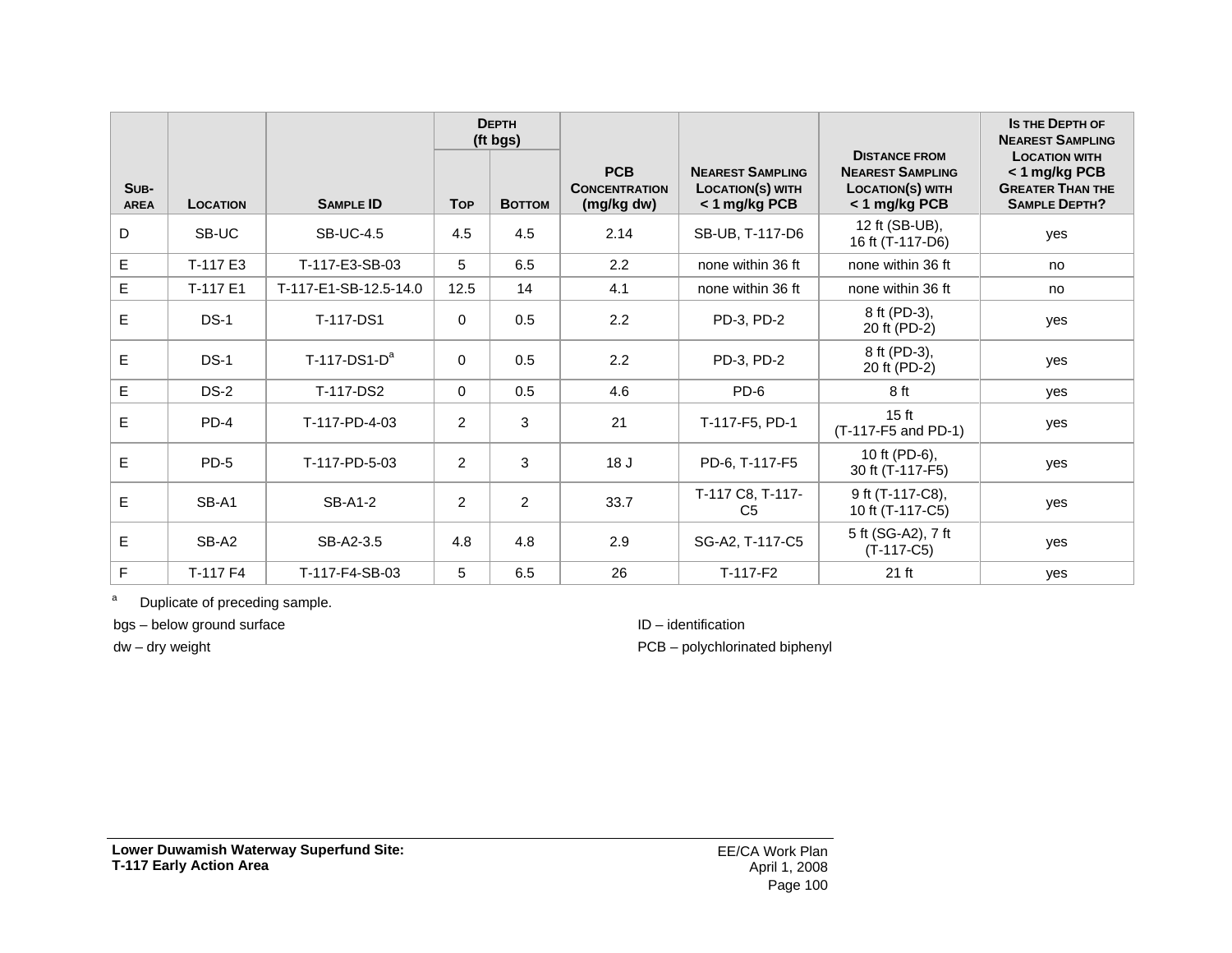Additional limited pre-design sampling to address these few data gaps could eventually be required in order to refine the volumetric estimate and identify specific locations of contaminated soil that would require removal. Addressing these gaps is not viewed as a prerequisite to completing the EE/CA.

Both T-117-E3 and T-117-D11 are deep borings (14 and 16.5 ft bgs, respectively). It is not anticipated that PCB concentrations greater than 1 mg/kg exist beneath the above depths. Assuming a point of compliance based on MTCA unrestricted site use as ARAR, the maximum required depth of excavation would be 15 ft bgs. Therefore, increasing the amount of data regarding the depth at which the PCB concentration is at or below 1 mg/kg will not significantly change the exaction volume.

PCB concentrations at sampling location T-117-E3 consistently decrease with depth from 130 mg/kg at 0.5 to 2.5 ft bgs to 2.2 mg/kg at 5 to 6.5 ft bgs. Based on the boring log, the native alluvium layer was not reached at 6.5 ft bgs. The fill material ranges from 3 to 8 ft in thickness. It is anticipated that the PCB contamination does not extend into native material because it is finer than the fill layer and the PCB concentrations are already fairly low at 6.5 ft.

Another potential data gap is the north building. Based on aerial photographs, the north building was constructed between 1960 and 1969 (Windward et al 2003). The use of this area prior to 1960 is unknown. However, there are four samples within 10 ft of the building (IS-B1-NS1, IS-B1-NS2, SB-30. T-117 A9) that indicate that if contamination is present under the building, it is limited to the upper 2 ft. These sampling locations are located near the building on the north, east, and west sides. Only in the upper 2 ft at sampling locations IS-B1-NS-2 and T-117-A9 are the PCB concentrations above 1 mg/kg.

Two new monitoring wells will be installed as part of the groundwater monitoring program (Appendix A). Soil samples will be collected and analyzed from these borings at multiple depths to provide additional information in the vicinity of the T-117 EAA Upland Area (in the vicinity of Dallas Avenue S). Additional sampling may be conducted for design purposes at a later date if determined necessary.

#### *7.1.2.2 Groundwater*

Several rounds of groundwater sampling have been conducted, as discussed in Section 2.3.4 These data will be supplemented by the collection of quarterly groundwater monitoring data as specified in the groundwater monitoring plan and QAPP (Appendices A and B, respectively). The first round of sampling is anticipated to begin in March 2008. Groundwater samples will be collected and analyzed for a wide range of chemicals, including PCBs, PAHs (including SVOCs), TPH (oil and gasoline), BTEX, VOCs, and total and dissolved-phase priority pollutant metals.

Two new monitoring wells at the upgradient (i.e., west) side of the T-117 EAA and three replacement wells (for wells removed during the recent TCRA) at the shoreline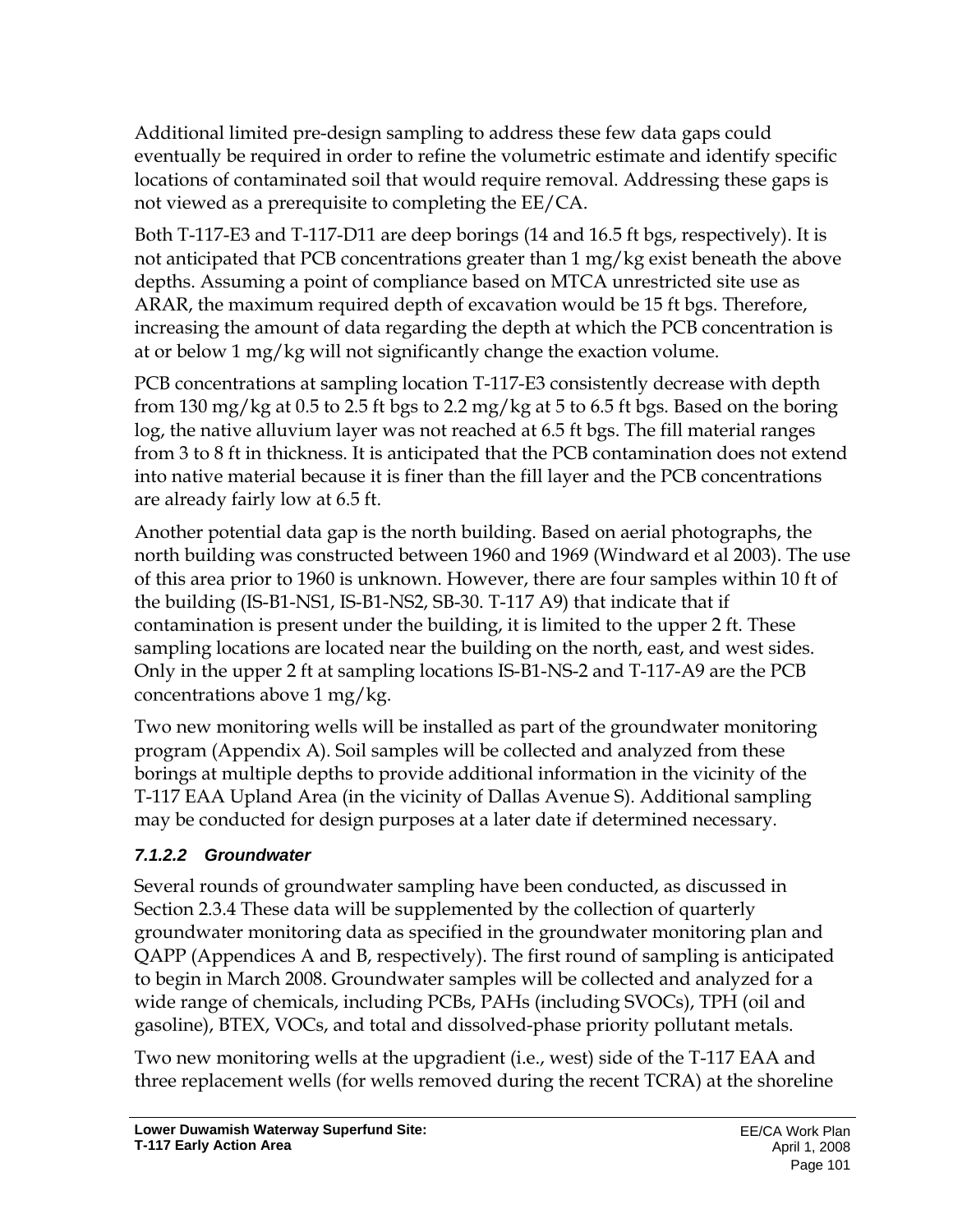will be installed for this groundwater monitoring program (Appendix A). This network of wells (described in Appendix B) provides coverage of the shoreline, the interior, and the presumed upgradient boundary of the EAA (within the Dallas Avenue S ROW, including the area downgradient of Basin Oil).

In addition, a tidal study will be conducted to determine the appropriate groundwater sampling time and the hydraulic gradient for the monitoring wells that make up the enhanced monitoring network. Completion of the groundwater sampling and tidal study described above will address gaps in the groundwater data and provide the information required to complete the EE/CA.

#### **7.1.3 Adjacent Streets**

No additional data gaps have been identified for the Adjacent Streets. Sources of contamination associated with the Adjacent Streets include known soil contaminants and possibly groundwater beneath the area. According to the CSM, pathways would include erosion of surface soil as dust or contaminated particulates in surface runoff and groundwater migration. The adequacy of data needed to evaluate these sources and pathways is discussed in the following sections.

#### *7.1.3.1 Soil*

To date, extensive sampling has been conducted to characterize the nature and extent of soil contamination within the Adjacent Streets, which is sufficient to delineate the areas and depths of contamination. Post-excavation confirmational sampling will be conducted, as necessary, to address any areas of uncertainty. As summarized in Section 2.3.3 and presented on Maps 2-25 and 2-26, PCB contamination in the City street ROWs is largely confined to the surficial soils in the immediate vicinity of the T-117 Upland Area. The extent of PCB contamination is also well documented by the existing data, showing that detected concentrations decrease with increasing distance from the T-117 upland property. The pattern of contamination is also consistent with the predominant access route to and from the T-117 upland property (Dallas Avenue S), which remained unpaved until the mid-1970s or later. The other COPCs in the Adjacent Streets appear to be generally associated with PCB-impacted soil and thus will be addressed in conjunction with the PCB-contaminated soil as part of the NTCRA. In light of these findings, no further investigation of soil conditions within the Adjacent Streets is proposed.

## *7.1.3.2 Groundwater*

Groundwater elevations within the Adjacent Streets are approximately 12 ft bgs, which is substantially deeper than the soils that have elevated concentrations of COPCs. Furthermore, given the very low solubility of PCBs, the presence of a groundwater contaminant transport pathway for this chemical from the Adjacent Streets is unlikely. Nevertheless, this hypothesis will be confirmed through the installation of groundwater wells along Dallas Avenue S pursuant to the requirements of the T-117 SOW, the methods set forth in the groundwater monitoring plan and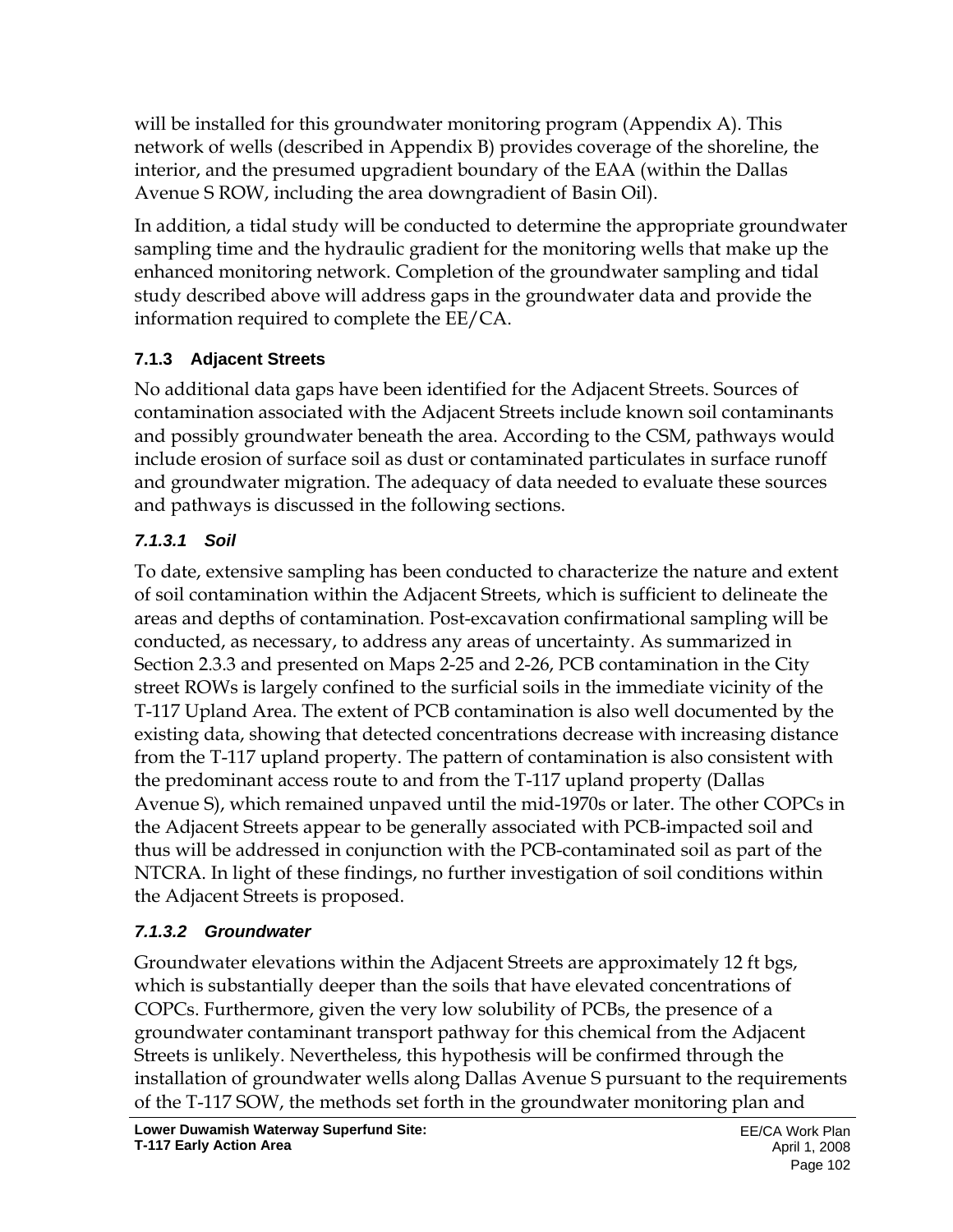QAPP (Appendices A and B), and confirmational groundwater sampling and monitoring recommended for the Basin Oil RAA (see Section 7.3.1).

#### **7.2 RECONTAMINATION ASSESSMENT AREAS**

The Marina and the Basin Oil properties that border the T-117 EAA may be potential recontamination sources to the T-117 EAA because of the known presence of chemicals in soil, documented historical material handling practices, and/or historical site uses, such as those by the former A&B Barrel facility at the south side of the Marina, adjacent to the T-117 property. Existing environmental data for these two RAAs are summarized and presented in Section 2.3.6 and are evaluated in this section to determine if there are data gaps associated with these areas.

As discussed in the presentation of the CSM, there is a potential for chemicals that may be present at the Basin Oil and the Marina RAAs to migrate onto the T-117 EAA. The pathways are erosion of surface soil as dust or contaminated particulates in surface runoff, and groundwater migration. The adequacy of data needed to evaluate these sources and pathways is discussed below.

#### **7.2.1 Basin Oil parcels**

Based on information presented in Section 2.3.6.1, the following data gaps have been identified for the primary Basin Oil parcel located at 8661 Dallas Avenue S:

- Lack of subsurface soil data to document whether historical operations or remediation activities have impacted soil or groundwater
- Lack of confirmational samples to document that ongoing remediation activities (conducted by the property owner) have successfully removed surface and subsurface soil contamination, if present
- Lack of information on the source and quality of backfill materials used for excavations
- Lack of groundwater sampling data to document whether historical operations and ongoing remediation activities have impacted groundwater
- Lack of subsurface soil data in the vicinity of the septic system to document whether soil or groundwater was impacted

Data gaps for the Basin Oil parcel at 8617 17<sup>th</sup> Avenue S include:

- $\bullet$  Insufficient sampling of surface soils
- Lack of information on the source and quality of backfill used for excavations (It is understood that backfill used in the excavated area on this property is composed of concrete rubble from the walls of the containment area located in the main yard on the Basin Oil property.)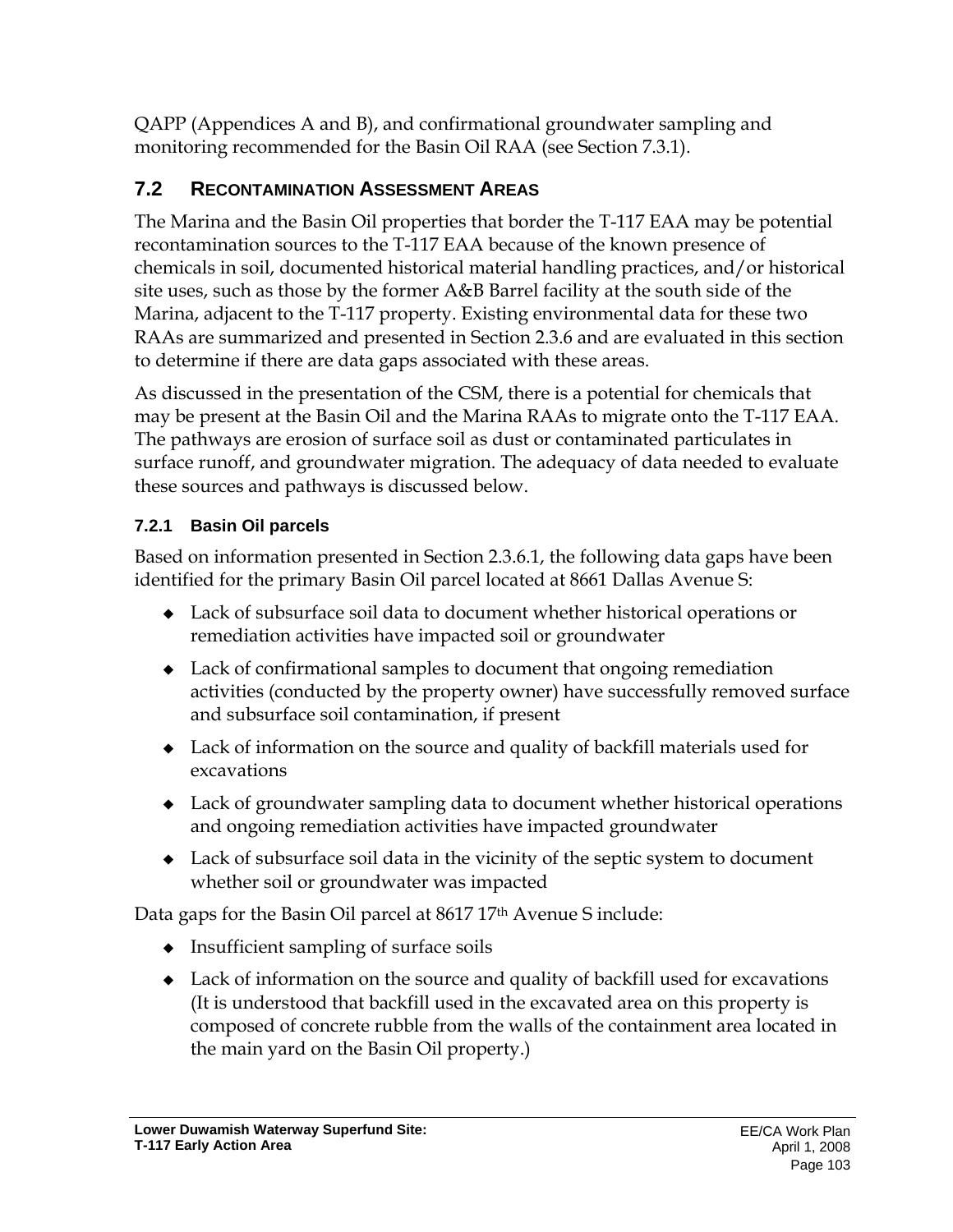Lack of subsurface soil data to document whether historical operations or remediation activities have impacted soil or groundwater

The one surface soil sample available for 8617 17<sup>th</sup> Avenue S was collected by the owner of Basin Oil and is not considered an independent verification of site conditions.

#### **7.2.2 South Park Marina**

The potential pathways for T-117 recontamination from the Marina are discussed in Section 3.2.2 and include soil erosion and groundwater migration to the sediment and/or uplands. The existing dataset includes three surface sediment samples and six soil borings located on or near the Marina. In addition, there is one monitoring well within 50 ft of the T-117/ Marina boundary. Based on these data, soil erosion appears to be the only potential pathway for recontamination; however, the impacts at the Marina have not been fully characterized.

Additional data to be used in the recontamination assessment are pending. On behalf of Ecology, SAIC has recently conducted an investigation designed to address a lack of information regarding the potential contaminants associated with the former A&B Barrel facility in the southern portion of the Marina. This investigation (detailed in Section 2.3.6.2) includes an analysis of multiple groundwater, sediment, and soil samples at various depths for a variety of analytes. The investigation is focused on the area with the highest likelihood of contamination that is adjacent to the T-117 property. Once this additional information is available, a conclusive determination regarding the potential recontamination pathways will be presented in the EE/CA.

#### **7.2.3 Recommendations for additional data collection for the RAAs**

Additional data collection to address data gaps associated with the RAAs will focus on uncharacterized potential soil and groundwater migration pathways for contaminants that could be originating from these adjacent sites.

## *7.2.3.1 Basin Oil parcels*

Two new groundwater monitoring wells will be installed at two locations within the Dallas Avenue S ROW, between the former Basin Oil site and the T-117 Upland Area. The new wells will be used to characterize groundwater conditions immediately down-gradient of the Basin Oil site. The wells will be installed and sampled in accordance with the T-117 EAA SOW and the groundwater monitoring plan and QAPP (Appendices A and B). Borehole samples will also be obtained during the installation of the wells and analyzed at a minimum for PCBs**.** After the installation and development of the wells, groundwater samples will be obtained and analyzed for PCBs, SVOCs (including PAHs), TPH (oil and gasoline), BTEX, VOCs, and total and dissolved-phase priority pollutant metals as part of the year of quarterly ground water monitoring to be conducted at all T-117 EAA monitoring wells (Appendices A and B).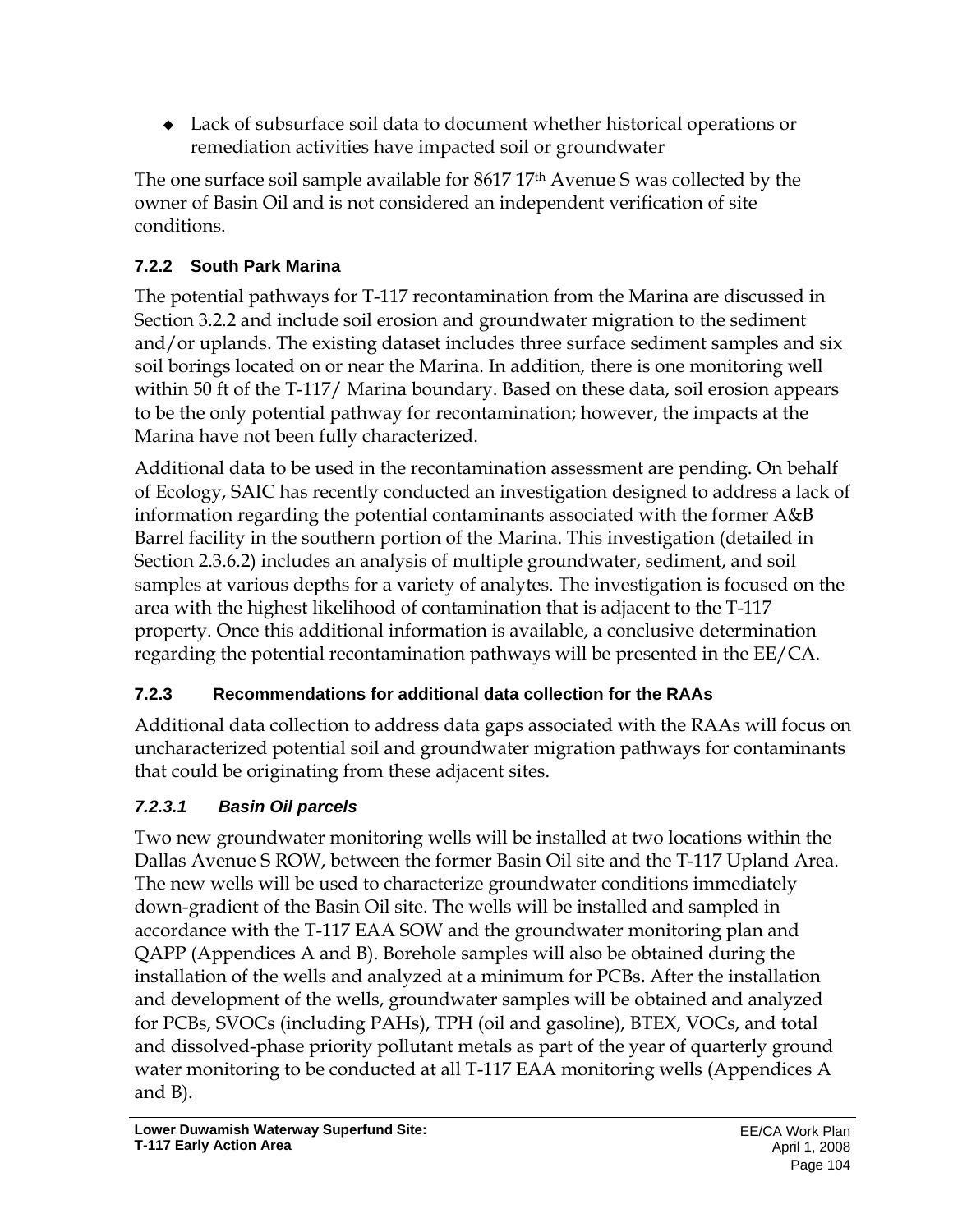The objectives for groundwater monitoring are set forth in the groundwater monitoring plan and QAPP (Appendices A and B). The objective for Basin Oil is to determine if groundwater migrating onto the T-117 EAA upland portion contain contaminants at concentrations that have the potential to recontaminate the T-117 EAA upland portion. If the objectives have not been met after 1 year, then additional monitoring may need to be developed (in cooperation with EPA) and implemented.

Based on the data gaps identified in Section 7.2.1, it is also recommended that surface and subsurface soils, and possibly groundwater, be collected within the Basin Oil site following completion of cleanup activities currently being performed by the owner and overseen by Ecology. It is understood that a sampling program will be developed and implemented by the property owner, with Ecology oversight, in accordance with applicable MTCA requirements for confirmational sampling, monitoring, and site closure (Fujita 2007). For current planning purposes, it is assumed that the results of the referenced Basin Oil sampling program will satisfy the data needs for the T-117 EAA recontamination assessment. To that end, the sampling program should include, but not be limited to, the following elements (applicable to each of the Basin Oil parcels).

- **Soils** Completion of representative borings and sampling of fill material (including new backfill, if present) and native soils at 1-to-2-ft intervals down to the groundwater table. At least one of the soil borings on the primary Basin Oil parcel should be located in the vicinity of the septic tank or drain field (or historical location, if no longer present).
- **Groundwater** Installation of new groundwater monitoring well(s) within the Basin Oil parcels, as deemed necessary based on soil sampling results and as directed by Ecology.
- **Catch basins, if present** Collection of sediment sample from any remaining catch basins located on the property.

All soil, catch basin, and groundwater samples obtained to characterize the Basin Oil RAA should be analyzed for PCBs, TPH, PAHs, and metals. At least one soil sample at each property and at least one groundwater sample from each well should also be analyzed for all COPCs.

The owner of Basin Oil has stated plans to retain the services of an environmental professional to conduct confirmational sampling upon completion of his independent cleanup activities (Smith 2007). I It is recommended that EPA coordinate with Ecology during the development of the Basin Oil site sampling plan to ensure that the needs of both the Basin Oil cleanup and T-117 NTCRA projects are met. The timing for such investigations will also need to be assessed relative to the T-117 EE/CA schedule.

Information obtained from the Basin Oil investigation activities recommended above will be used in conjunction with results of the T-117 EAA groundwater monitoring program to assess the potential risk of recontamination to the T-117 EAA. In the event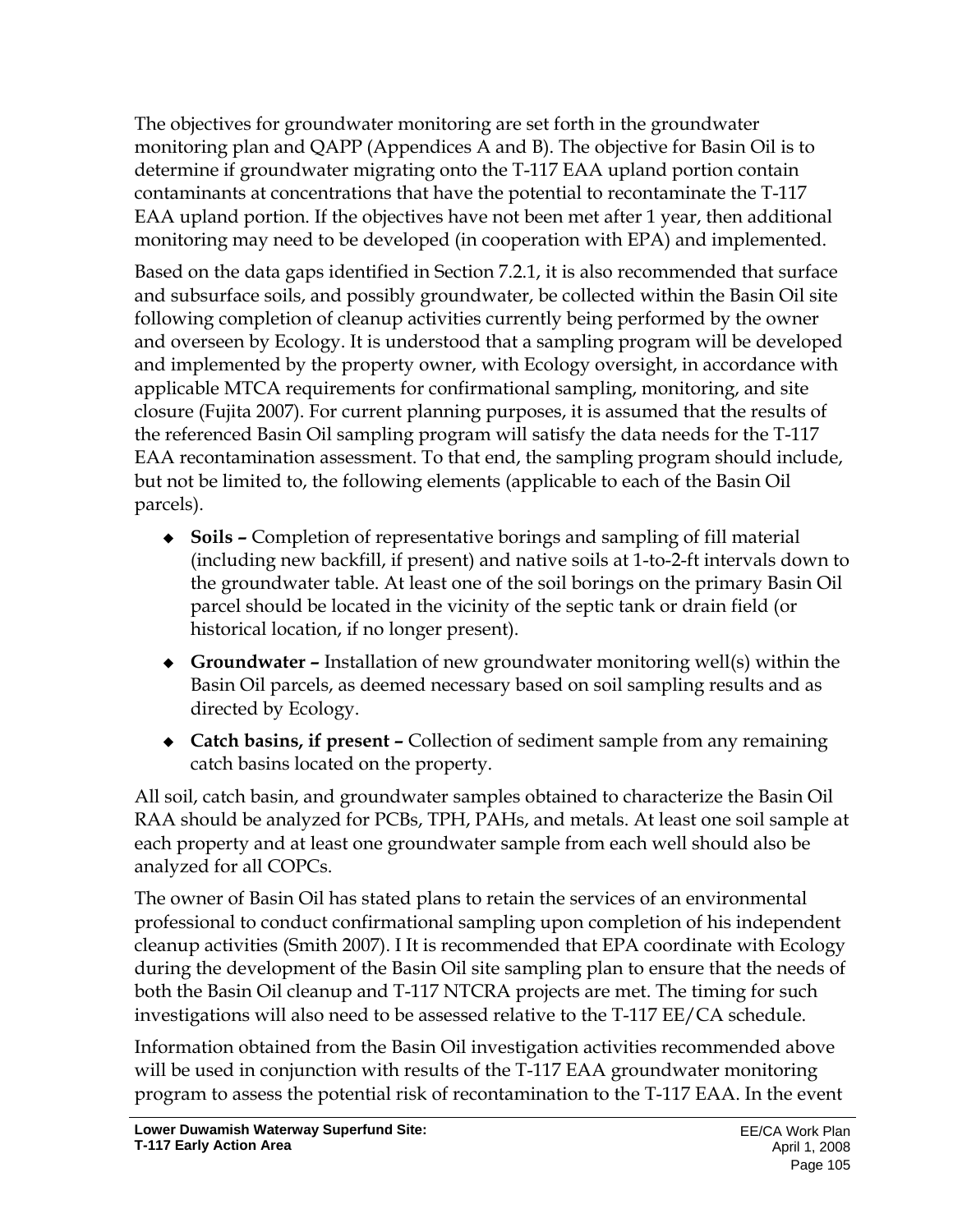that such risks are identified, the Port and City will coordinate with EPA to identify the appropriate course of action to ensure the success of the T-117 NTCRA.

#### *7.2.3.2 South Park Marina*

A summary of existing data and data gaps associated with historical and current operations at the Marina were identified for Ecology by SAIC (2007c). This report summarized property ownership and site use (historical and current), identified potential contaminant sources, and identified data gaps and areas for further investigation. The SAIC report indicated that there is little data and information on past site uses associated with the Marina. However, the most likely potential sources of recontamination to the T-117 EAA were identified as being in the southern portion of the site. Even though there are uncertainties associated with the northern portion of the Marina, it is not likely that this area is a potential source of recontamination to T-117. No industrial operations were identified in the northern or central portion of the Marina. Five surface sediment samples collected offshore of the central and northern portion of the marina did not have any detected concentrations exceeding the SQS. At two of these locations 1,2,4-trichlorobenzene and hexachlorobenzene nondetect concentrations (i.e., laboratory reporting limits) exceeded the SQS.

Data gaps identified in the SAIC report associated with historical uses included determining the extent of impacts in soil and groundwater near the former operations area of the A&B Barrel Company, which was located in the southern portion of the Marina and the potential pathways for chemical transport. Data gaps identified with current site use include additional information and data collection associated with the catch basins and oil/water separator, verification of the stormwater compliance, and information on the septic system reportedly located in the southern portion of the site.

Current site investigations address the former A&B Barrel Company area and potential contaminants in the river bank sediment, groundwater and seeps (as discussed in Section 2.3.6.2 (SAIC 2007b)). The collected data will be used to evaluate recontamination potential from the Marina in the EE/CA. Additional data gap sampling may be required based on an analysis of these data. Ecology is the lead agency for this work and is responsible for addressing questions associated with the current operations.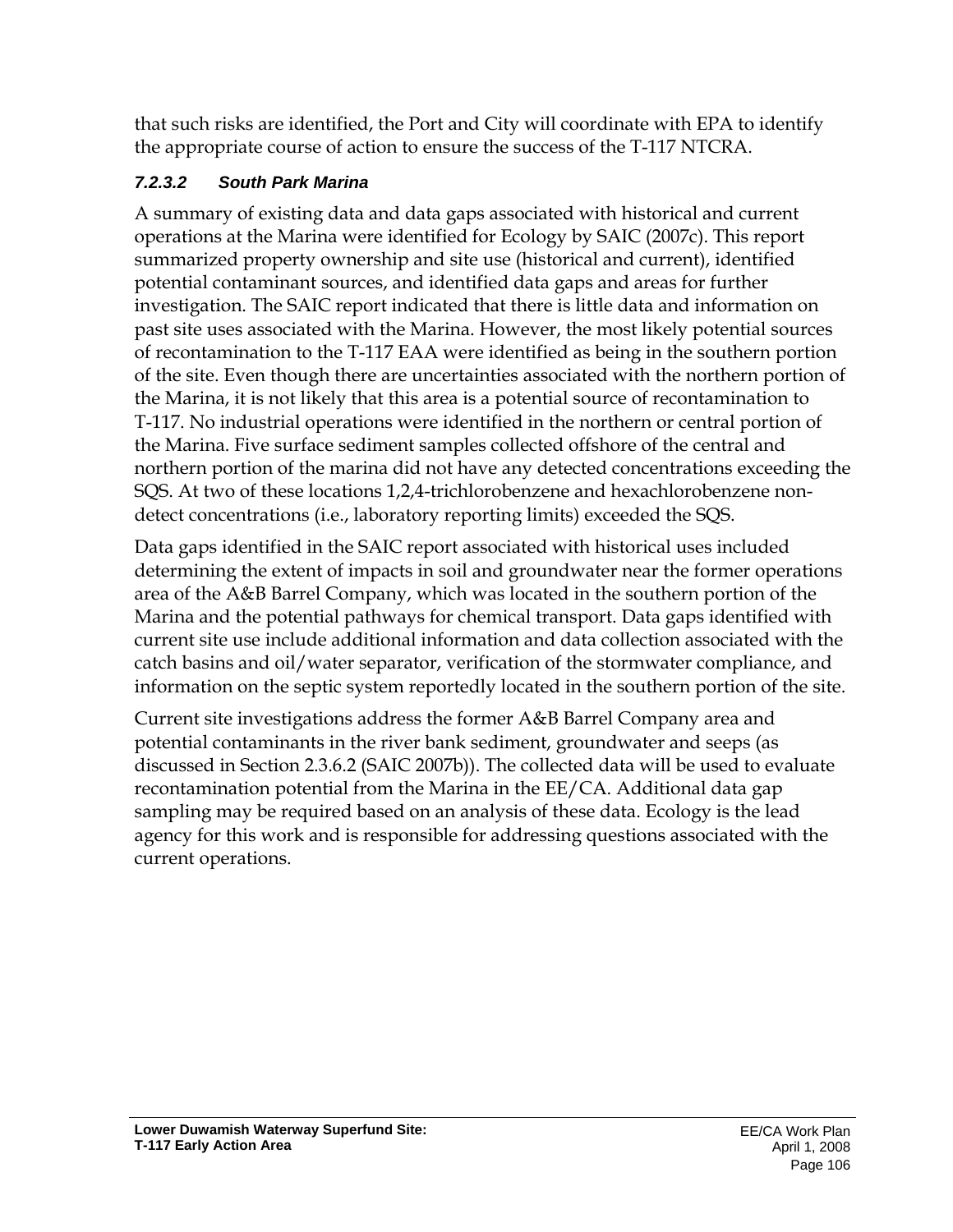# **8 Preliminary Approach for Recontamination Assessment**

As discussed in the previous section, the Marina and the Basin Oil properties that border the T-117 EAA are considered to be potential recontamination sources to the EAA because of the known presence of soil contaminants, documented historical material handling practices, and/or historical site uses. Existing environmental data for these two RAAs are summarized and presented in Section 2.3.6; an assessment of the data gaps is presented in Section 7. Additional soil and groundwater collection needs have been identified and may be modified as the results of Ecology's site work at the Marina become available.

The recontamination assessment, to be performed during the EE/CA, will be based on the characterization of the potential sources at the RAAs and their associated pathways. The criteria for assessing the need for source control relative to the RAAs are defined by the following questions.

- Are there source materials present on the RAAs, and do they contain COPCs above relevant screening criteria?
- Are there potential pathways for contaminant migration from the RAAs to the EAA, and, if so, are they adequately characterized?
- Do measured or estimated concentrations of chemicals associated with transport mechanisms/pathways (e.g., groundwater or airborne dust, soil erosion) exceed contaminant screening criteria specific to those pathways?
- $\bullet$  If sources or pathways contain contaminants that exceed acceptable criteria, are they reliably controlled and/or will they be addressed through other removal or remedial actions by other parties.

If these criteria are not met, then there is a potential for recontamination that must be addressed in cooperation with EPA and Ecology. Once data gaps for the RAAs have been addressed, concentrations of identified COPCs in soil will be compared in the EE/CA to soil CULs established for the T-117 EAA and based on the RAOs described in this work plan. In cases where concentrations exceed the CULs, the potential pathways will be evaluated to ensure removal actions take into account the need to address or control potential pathways for soil contaminants that could migrate to the T-117 EAA. Similarly, if COPCs are detected in groundwater, they will be evaluated to:

- Determine if groundwater migrating onto the T-117 upland contains chemicals at concentrations that have the potential to recontaminate the T-117 upland soil or groundwater or LDW sediment
- Determine if groundwater at the T-117 upland contains contaminants at concentrations that exceed Washington State Water Quality Standards or that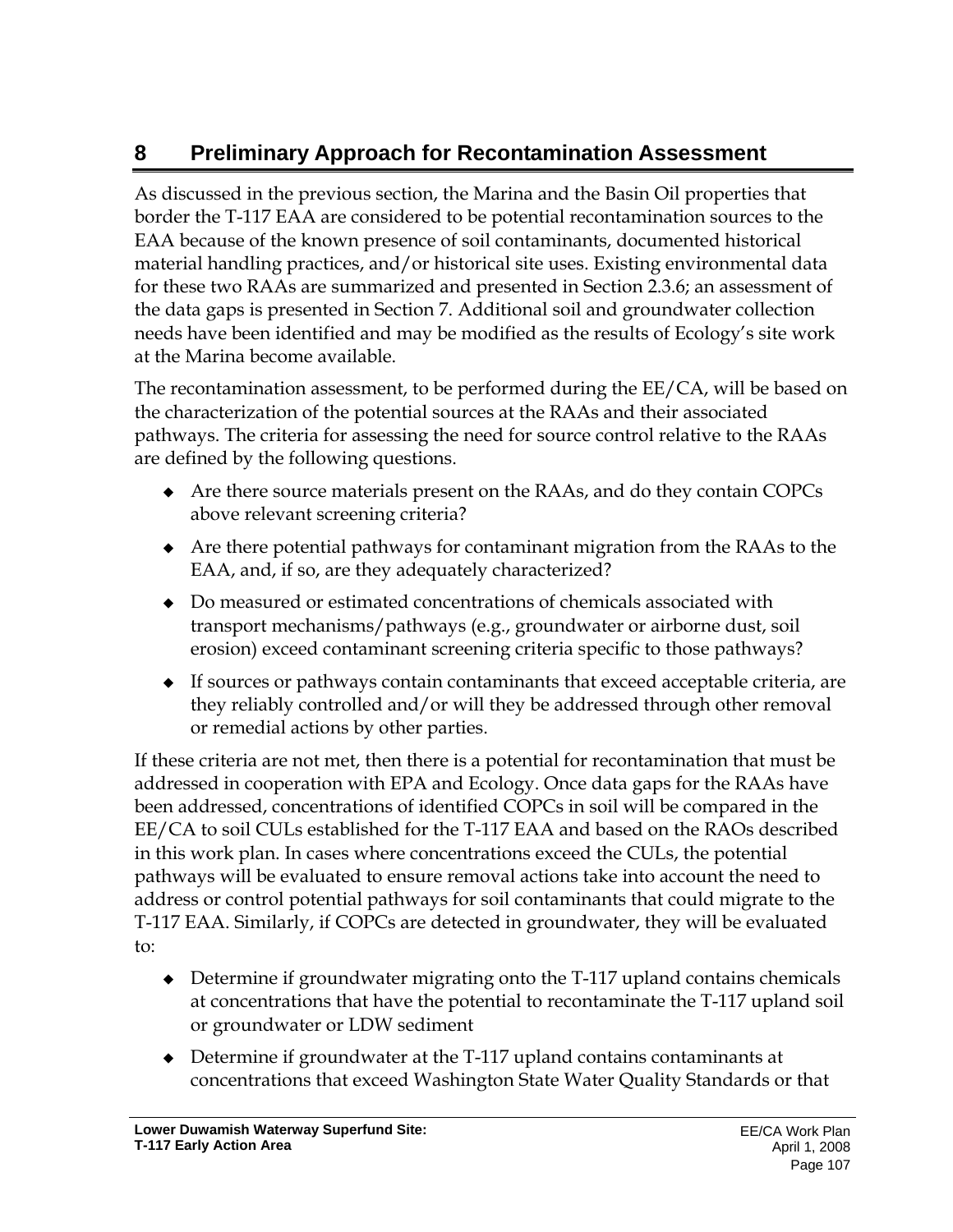have the potential to cause unacceptable human or ecological exposure after the implementation of the NTCRA

If a recontamination potential from Basin Oil or the Marina is identified, control of the sources by the respective property owners may be necessary prior to the commencement of the T-117 EAA removal action.

## **9 EE/CA Scope and Schedule**

According to SOW Amendment 1 (EPA 2007b), the EE/CA SOW includes:

- EE/CA Work Plan Prepare and submit a draft and final EE/CA work plan. An interim groundwater monitoring plan, QAPP, and health and safety plan for data collection activities required to support the EE/CA have been prepared and are submitted as appendices to this work plan (Appendices B and C, respectively). This requirement will be fulfilled through the preparation and submittal of the final document and appendices upon EPA's approval.
- Data Gaps Analysis Assess the sufficiency of the existing data to confirm or refute recontamination pathways to the Sediment Study Area, T-117 Upland Area or the Adjacent Streets The results of the data gaps analysis and a plan for additional data collection (if determined to be required after completion of the data gaps analysis) will be included in this work plan. This requirement will be fulfilled through the preparation and submittal of the final work plan and appendices.
- Work Plan Implementation Implement collection of data per work plan if required.
- $\triangleleft$  EE/CA Prepare and submit an EE/CA that includes a recommended removal action alternative for each area of the T-117 EAA. Accordingly, one EE/CA will be submitted with three unique yet integrated chapters that will address the Sediment Study Area, the T-11 Upland Area, the Adjacent Streets. The EE/CA will include a front section that integrates and coordinates these parts. The EE/CA will also present a T-117 EAA recontamination assessment of the adjoining Basin Oil and the Marina properties.
- Groundwater Monitoring Implement the approved groundwater monitoring plan.

Table 9-1 presents the planned milestone dates for completing the T-117 EE/CA. Approximately 12 weeks have been included to provide time to implement the additional data collection activities described in Section 8 for the purpose of implementing the groundwater monitoring program and QAPP (Appendices A and B, respectively) and to have the additional information generated by the monitoring program and QAPP (Appendix B) available in a timely manner for inclusion in the EE/CA. The draft EE/CA will be submitted to EPA within 120 days after EPA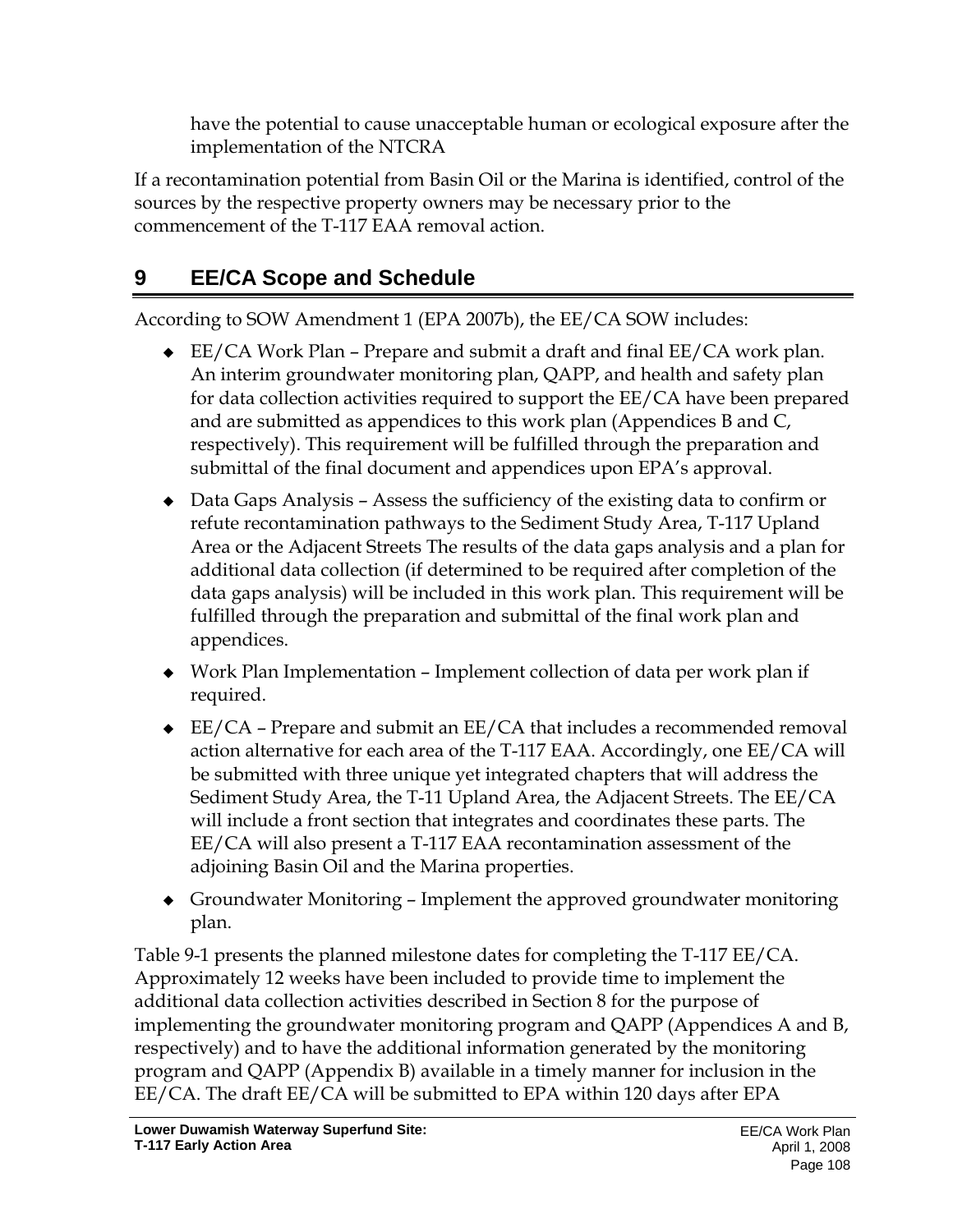approval of final work plan or receipt of additional data (whichever comes later). The draft final EE/CA for public comment is scheduled to be produced within 30 days after receipt of EPA comments on the draft EE/CA. The final EE/CA will be submitted to EPA within 30 days after receipt of public comments and the responsiveness summary from EPA.

| <b>MILESTONE</b>                                          | <b>DATE OR TIMEFRAME</b>                                                                                       |  |  |
|-----------------------------------------------------------|----------------------------------------------------------------------------------------------------------------|--|--|
| <b>EE/CA Work Plan</b>                                    |                                                                                                                |  |  |
| First draft                                               | December 31, 2007                                                                                              |  |  |
| EPA review and comment                                    | 30 days from draft submittal                                                                                   |  |  |
| Revise draft                                              | 30 days from receipt of comments from EPA                                                                      |  |  |
| Final                                                     | April 1, 2008                                                                                                  |  |  |
| <b>Groundwater Implementation and Field Work</b>          | Upon approval of the groundwater monitoring plan, QAPP,<br>and HSP (Appendices A, B, and C) - February 11,2008 |  |  |
| <b>EE/CA Report</b>                                       |                                                                                                                |  |  |
| First draft                                               | 120 days after EPA approval of final work plan or receipt of<br>additional data (whichever comes later)        |  |  |
| EPA review and comment                                    | 30 days from draft submittal                                                                                   |  |  |
| Revise draft and submit draft final for public<br>comment | 30 days from receipt of comments from EPA                                                                      |  |  |
| Public comment period                                     | 30 days from draft final submittal                                                                             |  |  |
| Revise draft final and submit final EE/CA                 | 30 days from receipt of public comments and<br>responsiveness summary from EPA                                 |  |  |

#### **Table 9-1. T-117 EE/CA milestones and schedule**

EE/CA – engineering evaluation/cost analysis

EPA – US Environmental Protection Agency

HSP – health and safety plan

QAPP – quality assurance project plan

T-117 – Terminal 117

Adherence to this schedule is dependent upon the timely receipt of all investigation results and data for the Marina that are currently being generated by Ecology and their contractor. Data from the anticipated sampling implemented by the Basin Oil property owner with Ecology oversight may also affect this schedule.

Based on the currently identified data gaps and the scope of the field program to address those gaps and install replacement groundwater wells, it is expected that the current field schedule can be met. The project team and EPA will work diligently during the preparation of the EE/CA to streamline task elements and internal/agency reviews where possible to help assure that sufficient time is available for meaningful public-review and input.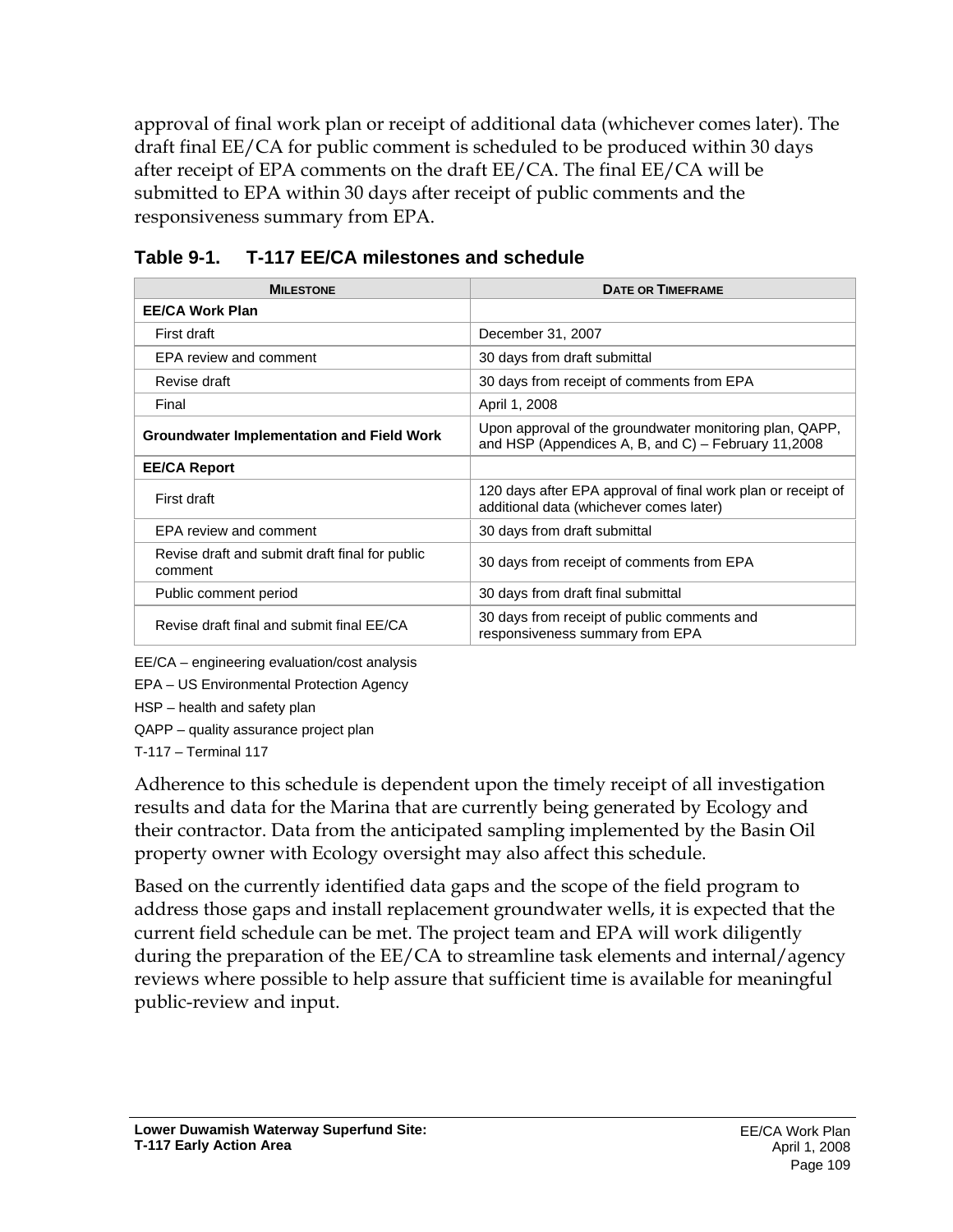#### **10 References**

- Allwine H. 2005. Personal communication (telephone conference between H. Allwine, SDOT, and B. Schmoyer, Seattle Public Utilities, Seattle, WA, regarding paving of S. Cloverdale St. and surrounding streets). Seattle Department of Transportation, Seattle, WA. November 17, 2005.
- Basin Oil. 1995. Spill prevention control and countermeasure (SPCC) plan. Revised August 1995. Basin Oil Company, Seattle, WA.
- Booth D, Herman L. 1998. Duwamish industrial area hydrogeologic pathways project: Duwamish basin groundwater pathways conceptual model report. Prepared for City of Seattle Office of Economic Development and King County Office of Budget and Strategic Planning. Produced by Hart Crowser, Inc., Seattle, WA.
- Clemens JM. 2007. Personal communication (e-mail and attachments to Sarah Fowler, Windward Environmental, regarding Duwamish flow rates). Public Affairs/Media Relations, Washington Water Science Center, US Geological Survey, Tacoma, WA. June 1, 2007.
- Creative Environmental Technologies. 1996. Level 1 environmental site assessment report, southwest Seattle property located at 8661 Dallas Avenue South. Prepared for Basin Oil Company, Inc. Creative Environmental Technologies, Inc., Tacoma, WA.
- Ecology. 1992a. Dangerous waste compliance inspection report for Basin Oil, Inc., WAD988477501, for inspection on December 8, 1992. Washington State Department of Ecology, Bellevue, WA
- Ecology. 1992b. Letter dated Novermber 13, 1992 from Joanne Phillipson, Ecology Hazardous Waste Information and Planning, to Dave Lundstrom, Ecology Northwest Regional Office, regarding falsified manifests from Basin Oil, Inc., WAD988477501. Washington State Department of Ecology, Bellevue, WA.
- Ecology. 1993. Letter dated August 3, 1993 from J Summerhays, Hazardous Waste Inspector, to Terry Drexler, Basin Oil, Inc., WAD988477501, regarding dangerous waste compliance inspections). . Washington State Department of Ecology, Bellevue, WA.
- Ecology. 1994a. Letter dated February 24, 1994 from J Summerhays, Hazardous Waste Specialist, to T Drexler, Basin Oil, Inc., regarding recent dangerous waste site visits and compliance issues. Washington State Department of Ecology, Bellevue, WA.
- Ecology. 1994b. Letter dated June 22, 1994 from J Summerhays, Hazardous Waste Specialist, to M Frico, Seattle Department of Land Use and Construction, regarding Project No. 9402048, Basin Oil Tank Farm. Washington State Department of Ecology, Bellevue, WA.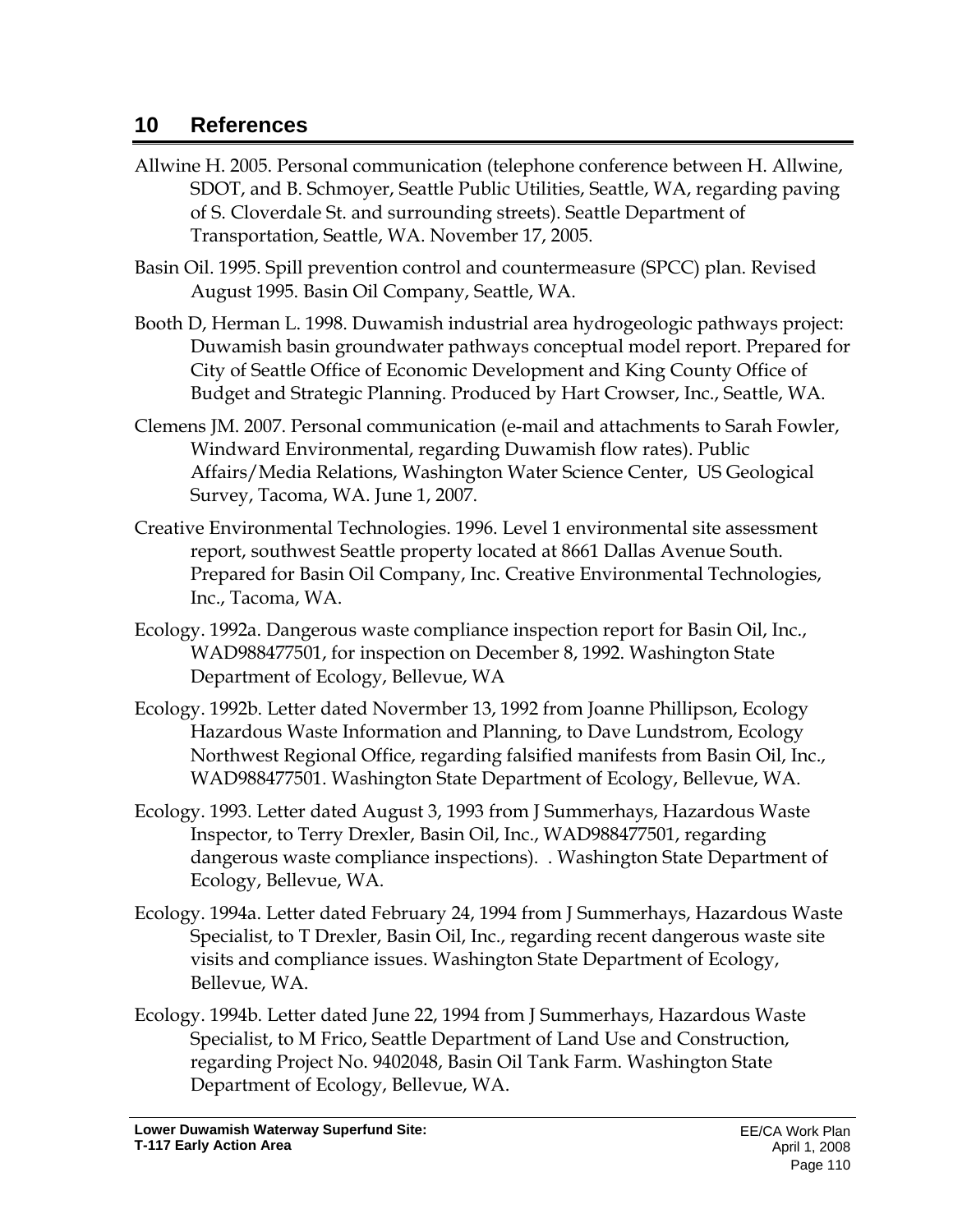- Ecology. 2000. Hazardous Waste and Toxics Reduction Program Compliance Report, Basin Oil Co., Inc., RCRA ID WAD988477501. Inspection on 9/26/00. Washington State Department of Ecology, Bellevue, WA.
- Ecology. 2003. Letter dated February 5, 2003 from T Yelton, Hazardous Waste Compliance Inspector, to T Drexler, Basin Oil, Inc., regarding Ecology's 2000 hazardous waste compliance inspection. Washington State Department of Ecology, Bellevue, WA.
- Ecology. 2005. Lower Duwamish Waterway source control action plan for the Terminal 117 early action cleanup. Washington Department of Ecology, Northwest Regional Office, Bellevue, WA.
- EMCON. 1996. Draft removal action work plan, Malarkey Asphalt site, Seattle, Washington. Prepared for Malarkey Asphalt Company. EMCON, Bothell, WA.
- EPA. 1990. Superfund guidance on remedial actions for Superfund sites with PCB contamination. OSWER Directive No. 9355.4-01. EPA/540/G-90/007. US Environmental Protection Agency, Washington, DC.
- EPA. 1991. Risk assessment guidance for Superfund: Volume 1- Human health evaluation manual (Part B, development of risk-based preliminary remediation goals). Interim. EPA/540/R/99/003. Office of Emergency and Remedial Response, US Environmental Protection Agency, Washington, DC.
- EPA. 1993. Guidance on conducting non-time-critical removal actions under CERCLA. EPA/540-R-93-057. Office of Emergency and Remedial Response, US Environmental Protection Agency, Washington, DC.
- EPA. 1995. Docket No. 10-95-0131-OPA (Administrative Complaint). In the Matter of Basin Oil Company, Inc., Respondent. Issued to Terry J. Drexler, Basin Oil Company by Leroy Loiselle, Unit Manager, Emergency Response and Site Cleanup Unit #1, Office of Environmental Cleanup. October 19, 1995. US Environmental Protection Agency, Seattle, WA.
- EPA. 1997a. Ecological risk assessment guidance for Superfund: Process for designing and conducting ecological risk assessments. EPA/540/R-97/006. Interim final. Environmental Response Team, US Environmental Protection Agency, Edison, NJ.
- EPA. 1997b. EPA Region 10 supplemental ecological risk assessment guidance for Superfund. EPA/910/R-97/005. Region 10 Office of Environmental Assessment Risk Evaluation Unit, US Environmental Protection Agency, Seattle, WA.
- EPA. 2000. Administrataive order on consent for removal action, Malarkey Asphalt Compnay and Port of Seattle, and Statement of Work. US EPA docket no. 10- 2000-0222. US Environmental Protection Agency Region 10, Seattle, WA.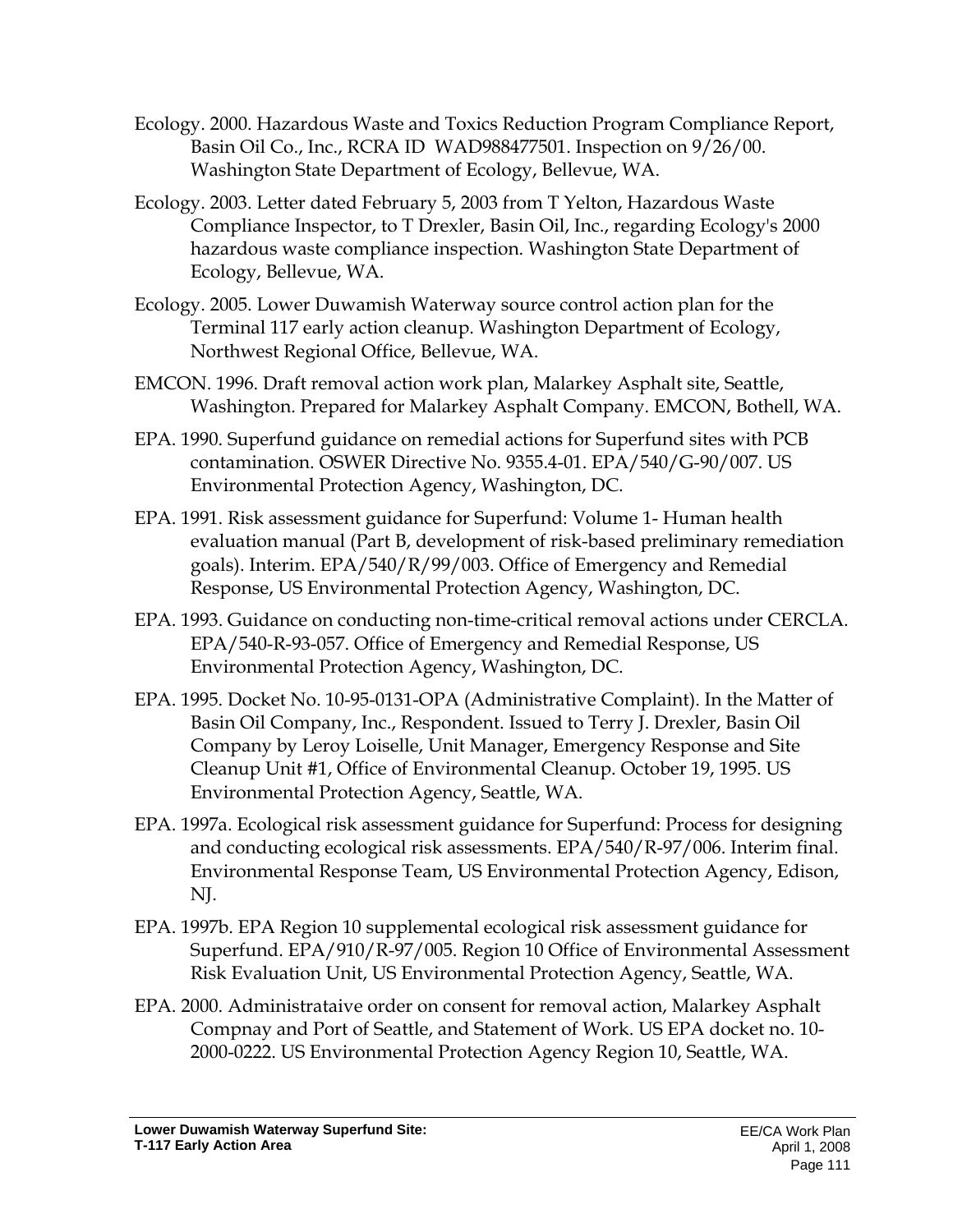- EPA. 2003. Letter dated May 2, 2003 from L. Cohen, Manager, Cleanup Unit No. 3, to Nancy Glaser, Wayne Grotheer, Steve Tochko, and Don Theiler, dated May 2, 2003, regarding Malarkey Early Action Area. Office of Environmental Cleanup, US Environmental Protection Agency Region 10, Seattle, WA.
- EPA. 2005a. Action memorandum for a non-time-critical removal action at the Terminal 117 Early Action Area, Lower Duwamish Waterway Superfund Site, Seattle, Washington. US EPA CERCLA docket no. 10-2006-0103. July 21, 2005. US Environmental Protection Agency, Region 10, Seattle, WA.
- EPA. 2005b. Administrative settlement agreement and order on consent for removal action, Lower Duwamish Waterway Superfund Site Terminal 117 Early Action Area, Seattle, Washington. US EPA CERCLA docket no. 10-2006-0103. December 22, 2005. US Environmental Protection Agency, Region 10, Seattle, WA.
- EPA. 2005c. Administrative Settlement Agreement order on consent for Terminal 117 Upland Investigation. US EPA Docket No. CERCLA 10-2006-0072. US Environmental Protection Agency, Region 10, Seattle, WA.
- EPA. 2006a. Action memorandum for a time-critical removal action at the Terminal 117 Early Action Area, Lower Duwamish Waterway Superfund site, Seattle, Washington. US Environmental Protection Agency Region 10, Seattle, WA.
- EPA. 2006b. Statement of work, T-117 Early Action Area, Lower Duwamish Waterway Superfund site, Seattle, Washington, CERCLA time-critical removal action. US Environmental Protection Agency, Region 10, Seattle, WA.
- EPA. 2007a. Reasonably anticipated future land use at T-117 Early Action Area, Lower Duwamish Superfund Site, Seattle, Washington. Letter from Piper Peterson Lee, Remedial Project Manager, Region 10, to Doug Hotchkiss, Port of Seattle. US Environmental Protection Agency Region 10, Seattle, WA.
- EPA. 2007b. Statement of work, T-117 Early Action Area. Amendment no. 1: non-timecritical removal action, Lower Duwamish Waterway Superfund site, Seattle, Washington. US Environmental Protection Agency, Region 10, Seattle, WA.
- Exponent. 1998. Duwamish Waterway phase I site characterization report. Prepared for The Boeing Company. Exponent, Bellevue, WA.
- Freeze RA, Cherry JA. 1979. Groundwater. Prentice-Hall, Inc., Englewood Cliffs, NJ.
- Fujita H. 2007. Site log for pictures taken in 2007 for the closure and cleanup work at the Basin Oil Facility. September 26, 2007 entry. Washington State Department of Ecology, Bellevue, WA.
- Hart Crowser. 1992. Site assessment UST decommissioning, Malarkey Asphalt Company. Prepared for Duwamish Properties, Inc. Hart Crowser, Inc., Seattle, WA.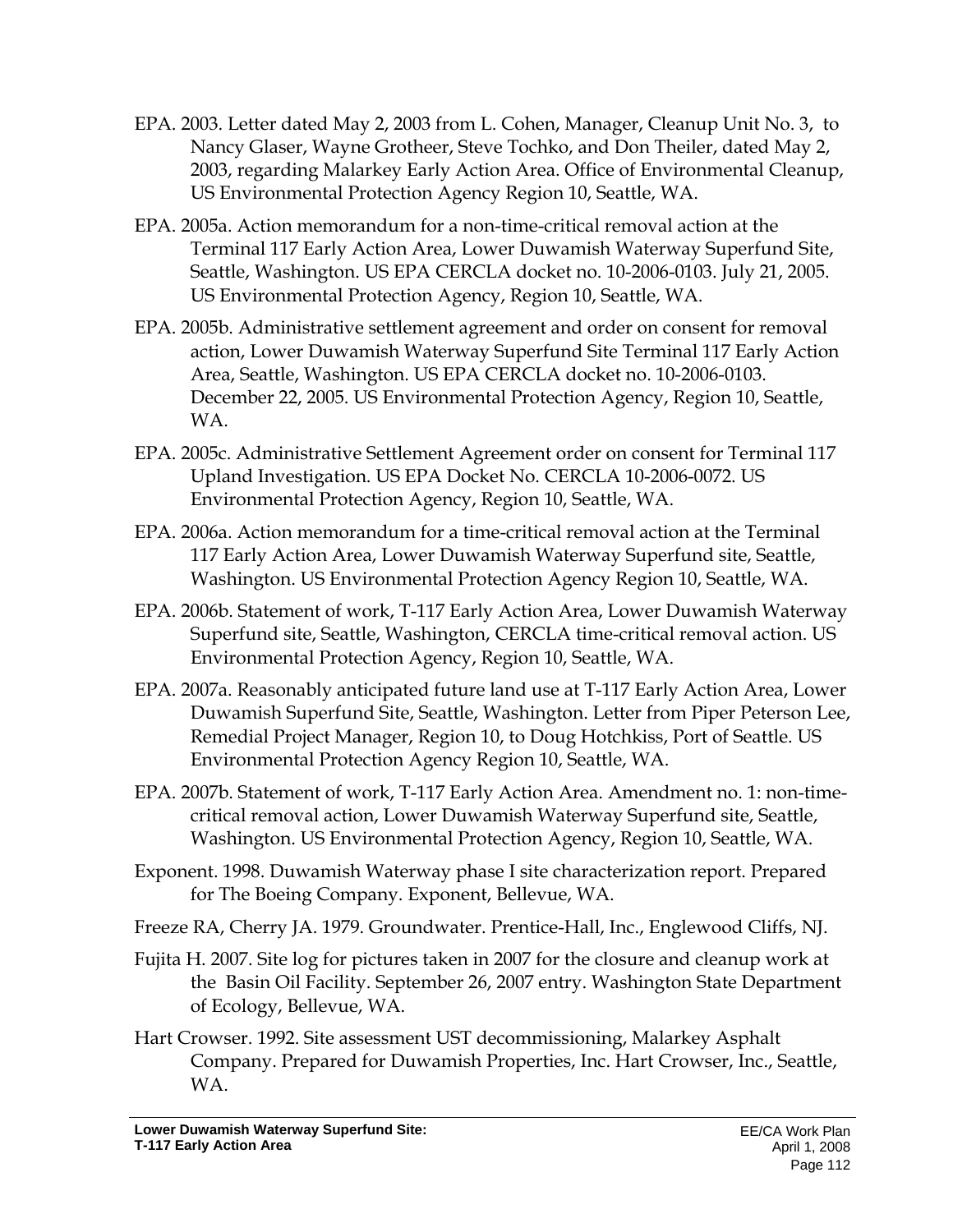- Hart Crowser. 2005. Soil quality testing report 8601 and 8609 17th Avenue South, 8603 Dallas Avenue South, and 16th Avenue South Right of Way, Seattle, WA. Prepared for Hart Crowser by KPFF. Hart Crowser, Inc., Seattle, WA.
- Hohmann JD. 1992. Personal communication (internal memo from J.D. Hohmann to Dangerous Waste file for Basin Oil, Inc., WAD988477501, regarding common address and other concerns for Basin Oil and Frontwater Services). Northwest Regional Office, Washington State Department of Ecology, Bellevue, WA. May 8, 1992.
- Integral. 2006. Site characterization data report, South Park soil remediation project. Prepared for Seattle Public Utilities. Integral Consulting, Inc., Mercer Island, WA.
- Kerwin J, Nelson TS, eds. 2000. Habitat limiting factors and reconnaissance assessment report, Green/Duwamish and Central Puget Sound watersheds (WRIA 9 and Vashon Island). Washington Conservation Commission, Lacey, WA, and King County Department of Natural Resources, Seattle, WA.
- King County. 1999a. King County combined sewer overflow water quality assessment for the Duwamish River and Elliott Bay. Vol 1, Appendix A: Problem formulation, analysis plan, and field sampling work plan. King County Department of Natural Resources, Seattle, WA.
- King County. 1999b. King County combined sewer overflow water quality assessment for the Duwamish River and Elliott Bay. Vol 1, Appendix B2, B3, & B4: human health, wildlife, and aquatic life risk assessments. King County Department of Natural Resources, Seattle, WA.
- King County. 2005. Duwamish current meter analysis, December 10, 2003 February 10, 2004. King County Department of Natural Resources, Seattle, WA.
- NOAA. 1998. Duwamish Waterway sediment characterization study report. Damage Assessment Center, National Oceanic and Atmospheric Administration, Seattle, WA.
- Onsite. 2000a. PCB removal/containment action, South Park Site. Prepared for Port of Seattle. Onsite Enterprises, Inc., Redmond, WA.
- Onsite. 2000b. Underground storage tank removal site check/assessment report, South Park Site (Formerly Malarkey Asphalt Company), Seattle, Washington. Prepared for the Port of Seattle. Onsite Enterprises, Inc., Redmond, WA.
- Onsite. 2003. Groundwater monitoring well sampling At T-117: Proposed approach project memo. Onsite Enterprises, Inc., Redmond, WA.
- Onsite. 2004. Terminal 117 south building "planter" areas: soil sampling procedures and results. Prepared for the Port of Seattle. Onsite Enterprises, Inc., Redmond, WA.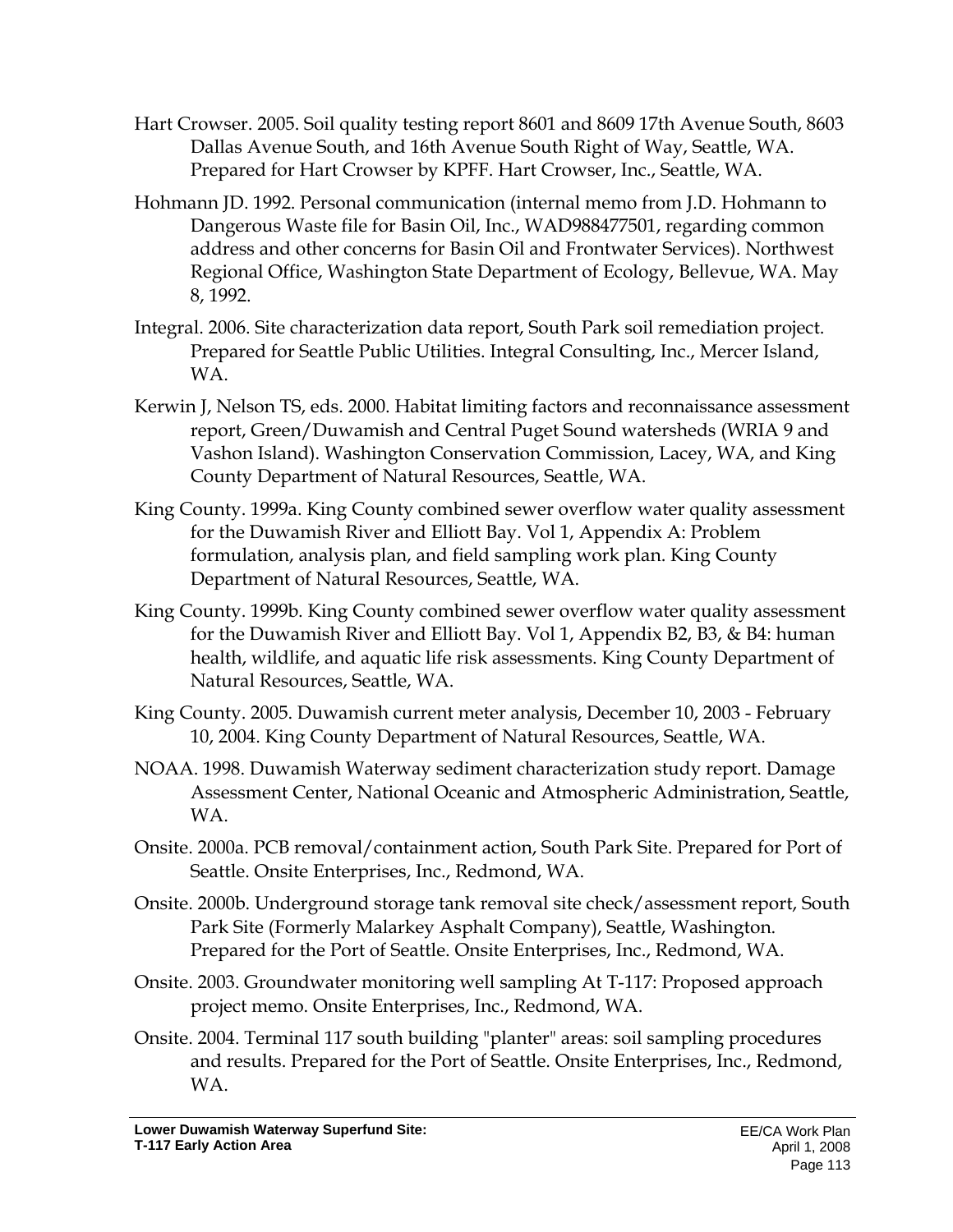- Parametrix. 1991. Site hazard assessment summary report for Malarkey Asphalt Company, Seattle, Washington. Prepared for Washington State Department of Ecology. Parametrix, Inc., Bellevue, WA.
- Phoinix. 2007. Terminal 117 stormwater inspection report. Prepared for Port of Seattle. The Phoinix Corporation, Seattle, WA.
- QEA. 2007. Lower Duwamish Waterway sediment transport modeling report. Draft. Prepared for Lower Duwamish Waterway Group. Quantitative Environmental Analysis, LLC, Montvale, NJ.
- RETEC. 2006a. Statement of work, Terminal 117 Early Action Area, Lower Duwamish Waterway Superfund site, Seattle, Washington, CERCLA time-critical removal action. Appendix A in: Time-critical removal action work plan, Terminal 117, Seattle, Washington. September 11, 2006. Prepared for Port of Seattle. The RETEC Group, Inc., Seattle, WA.
- RETEC. 2006b. T-117 Upland site removal action technical memorandum, Terminal 117, Seattle, Washington. Draft. Prepared for Port of Seattle. The RETEC Group, Inc., Seattle, WA.
- RETEC. 2006c. Time-critical removal action work plan, Terminal 117, Seattle, Washington. September 11, 2006. Prepared for Port of Seattle. The RETEC Group, Inc., Seattle, WA.
- RETEC. 2007a. Operations and maintenance plan and post-removal site control plan, Terminal 117, Seattle, Washington. January 8, 2007. Prepared for Port of Seattle. The RETEC Group, Inc., Seattle, WA.
- RETEC. 2007b. Time-critical removal action final report, Terminal 117, Seattle, Washington. March 26, 2007. Prepared for Port of Seattle. The RETEC Group, Inc., Seattle, WA.
- Rodin J. 2007a. Personal communication (e-mail to T. Meyer, City of Seattle, City Light Department, Environmental Affairs, regarding Basin Oil sampling). US Environmental Protection Agency, Seattle, WA. June 13, 2007.
- Rodin J. 2007b. Personal communication (email to B. Smith, Washington Department of Ecology, Northwest Regional Office, Hazardous Waste and Toxics Reduction Program, regarding Basin Oil data). US Environmental Protection Agency, Seattle, WA. June 7, 2007.
- SAIC. 2007a. Lower Duwamish Waterway source control status report. Prepared for Toxics Cleanup Program, Washington State Department of Ecology. Science Applications International Corporation, Bothell, WA.
- SAIC. 2007b. Lower Duwamish Waterway, South Park Marina: site reconnaissance plan. Prepared for Toxics Cleanup Program, Washington State Department of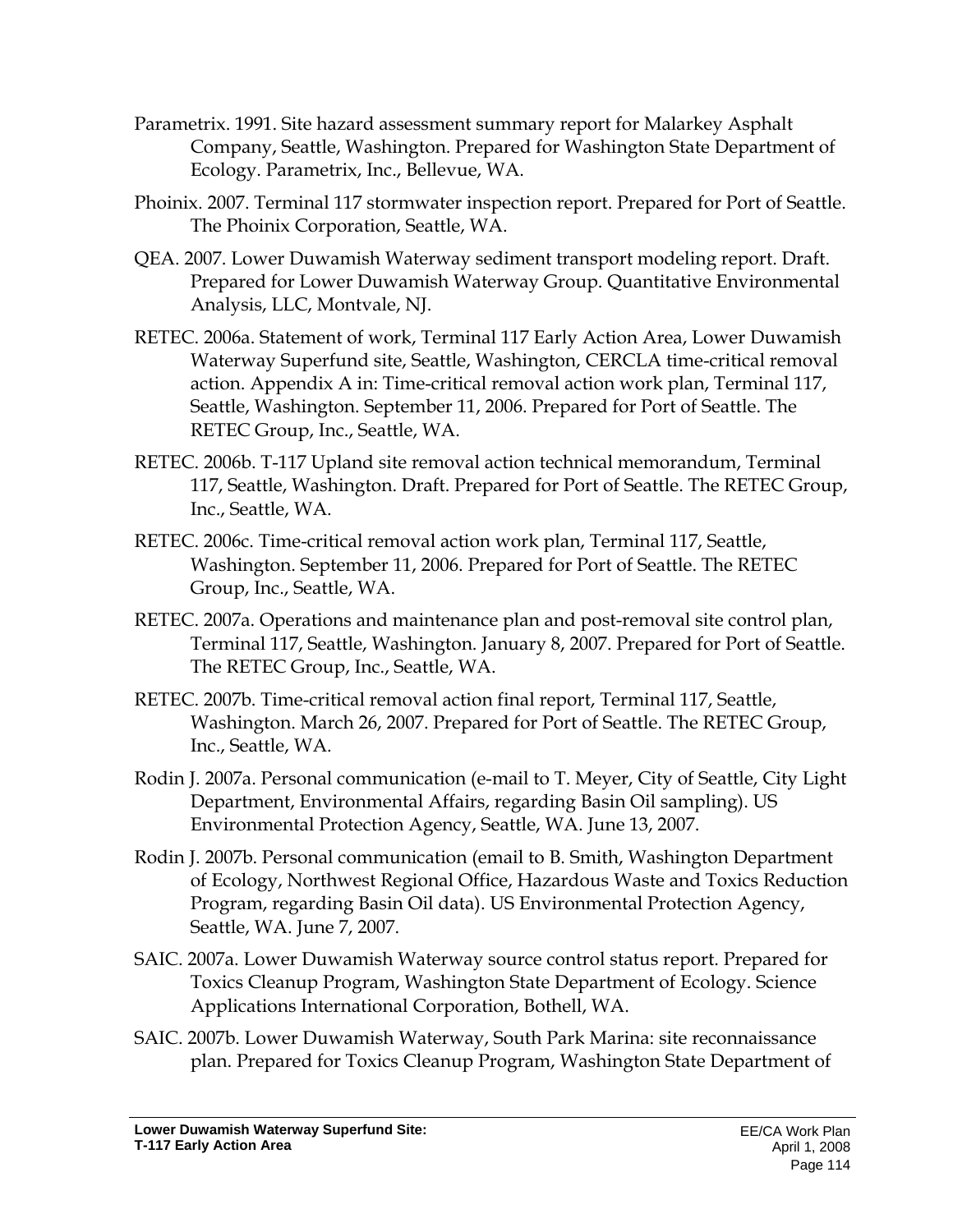Ecology. June 2007. Science Applications International Corporation, Bothell, WA.

- SAIC. 2007c. Lower Duwamish Waterway, South Park Marina: summary of existing information and identification of data gaps. Prepared for Toxics Cleanup Program, Washington State Department of Ecology. Science Applications International Corporation, Bothell, WA.
- Santos JF, Stoner JD. 1972. Physical, chemical, and biological aspects of the Duwamish River Estuary, King County, Washington, 1963-1967. Geological Survey water supply paper 1873-C. Stock no. 2401-1207. US Government Printing Office, Washington, DC.
- Schock K, Zhong J, Shuman R, Munger S. 1998. Simulating water quality in the Duwamish Estuary and Elliott Bay: comparing effects of CSOs and other sources. Puget Sound Research '98 Proceedings, Puget Sound Water Quality Action Team, Olympia, WA. King County Department of Natural Resources.
- SECOR. 1997. Focused site characterization report, Malarkey Asphalt site, 8700 Dallas Avenue South, Seattle, Washington. SECOR International Incorporated, Seattle, WA.
- SECOR. 1998. Focused feasibility study, Malarkey Asphalt site. SECOR International Incorporated, Seattle, WA.
- Simenstad CA, Tanner CD, Thom RM, Conquest LL. 1991. Estuarine habitat assessment protocol. EPA 910-9/91-91-037. US Environmental Protection Agency, Region 10, Seattle, WA.
- Smith BD. 2007. Personal communication (phone conversation with A. Cardenas, Integral Consulting Inc., Mercer Island, WA, regarding Basin Oil data gaps evaluation). Washington Department of Ecology, Northwest Regional Office, Hazardous Waste and Toxics Reduction Program, Bellevue, WA. November 15, 2007.
- Stone RA. 2000. Personal communication (letter to Shelly Hood, Basin Oil Co. Inc., Seattle, WA, regarding dangerous waste compliance inspection at Basin Oil on 9/26/00). Washington Department of Ecology, Northwest Regional Office, Hazardous Waste and Toxics Reduction Program, Bellevue, WA. November 14, 2000
- URS. 1994. Site inspection report for the Malarkey Asphalt Company, Seattle, Washington. Prepared for the US Environmental Protection Agency, Region 10. URS Consultants, Seattle, WA.
- USGS. 2007. Washington State real-time stations (monitoring data for USGS 12113000, Green River gaging station near Auburn, 6/25/07) [online]. US Geological Survey, Washington Water Science Center, Tacoma, WA. Available from: http://wa.water.usgs.gov/realtime/dcpstations.html.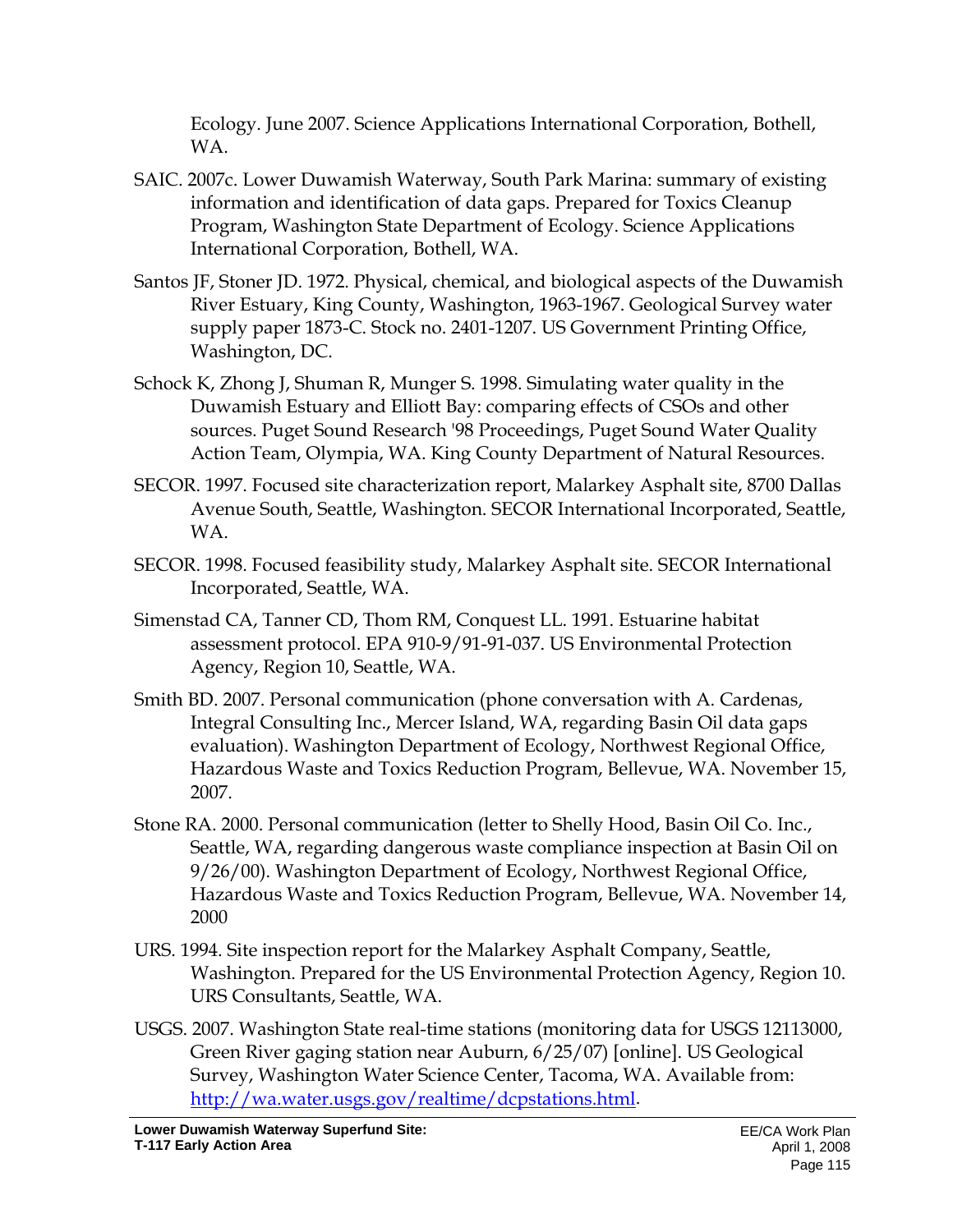- Weston. 1999. Site inspection report, Lower Duwamish River (RK 2.5-11.5), Seattle, Washington. Vol 1-Report and appendices. Prepared for US Environmental Protection Agency, Region 10. Roy F. Weston, Inc., Seattle, WA.
- Wilbur Consulting. 2003. Final work plan, South Park bridge: preliminary site investigation for waste characterization and geotechnical data. Prepared for King County Department of Transportation. Wilbur Consulting, Inc., Seattle, WA.
- Windward. 2003a. Lower Duwamish Waterway remedial investigation. Phase 1 remedial investigation report. Prepared for Lower Duwamish Waterway Group. Windward Environmental LLC, Seattle, WA.
- Windward. 2003b. Lower Duwamish Waterway remedial investigation. Task 5: Identification of candidate sites for early action, technical memorandum: Data analysis and candidate site identification. Prepared for Lower Duwamish Waterway Group. Windward Environmental LLC, Seattle, WA.
- Windward. 2005. Lower Duwamish Waterway remedial investigation. Technical memorandum: Results from survey of potential human access locations on the Lower Duwamish Waterway. Prepared for Lower Duwamish Waterway Group. Windward Environmental LLC, Seattle, WA.
- Windward. 2007. Lower Duwamish Waterway remedial investigation. Remedial investigation report. Draft. Prepared for Lower Duwamish Waterway Group. Windward Environmental LLC, Seattle, WA.
- Windward. unpublished. T-117 tidal study results, July 2006 unpublished data. Windward Environmental LLC, Seattle, WA.
- Windward, DOF. 2006. Terminal 117 upland area soil investigation field sampling and data report. Prepared for the Port of Seattle. Windward Environmental LLC and Dalton, Olmsted & Fuglevand, Inc., Seattle, WA.
- Windward, Onsite. 2004. Lower Duwamish Waterway Superfund site, Terminal 117 early action area. T-117 abandoned utility corridor—excavation, removal and replacement of structurally unsuitable and contaminated fill materials. Prepared for the Port of Seattle. Windward Environmental LLC and Onsite Enterprises, Inc., Seattle, WA.
- Windward, QEA. 2005. Lower Duwamish Waterway remedial investigation. Data report: sediment transport characterization. Prepared for Lower Duwamish Waterway Group. Windward Environmental LLC, Seattle, WA and Quantitative Environmental Analysis, Montvale, NJ.
- Windward, DOF, Onsite. 2003. Lower Duwamish Waterway Superfund site, Terminal 117 early action area. Task 1: Summary of existing information and data gaps analysis report. Prepared for the Port of Seattle. Windward Environmental LLC, Dalton, Olmsted & Fuglevand, Inc., and Onsite Enterprises, Inc., Seattle, WA.